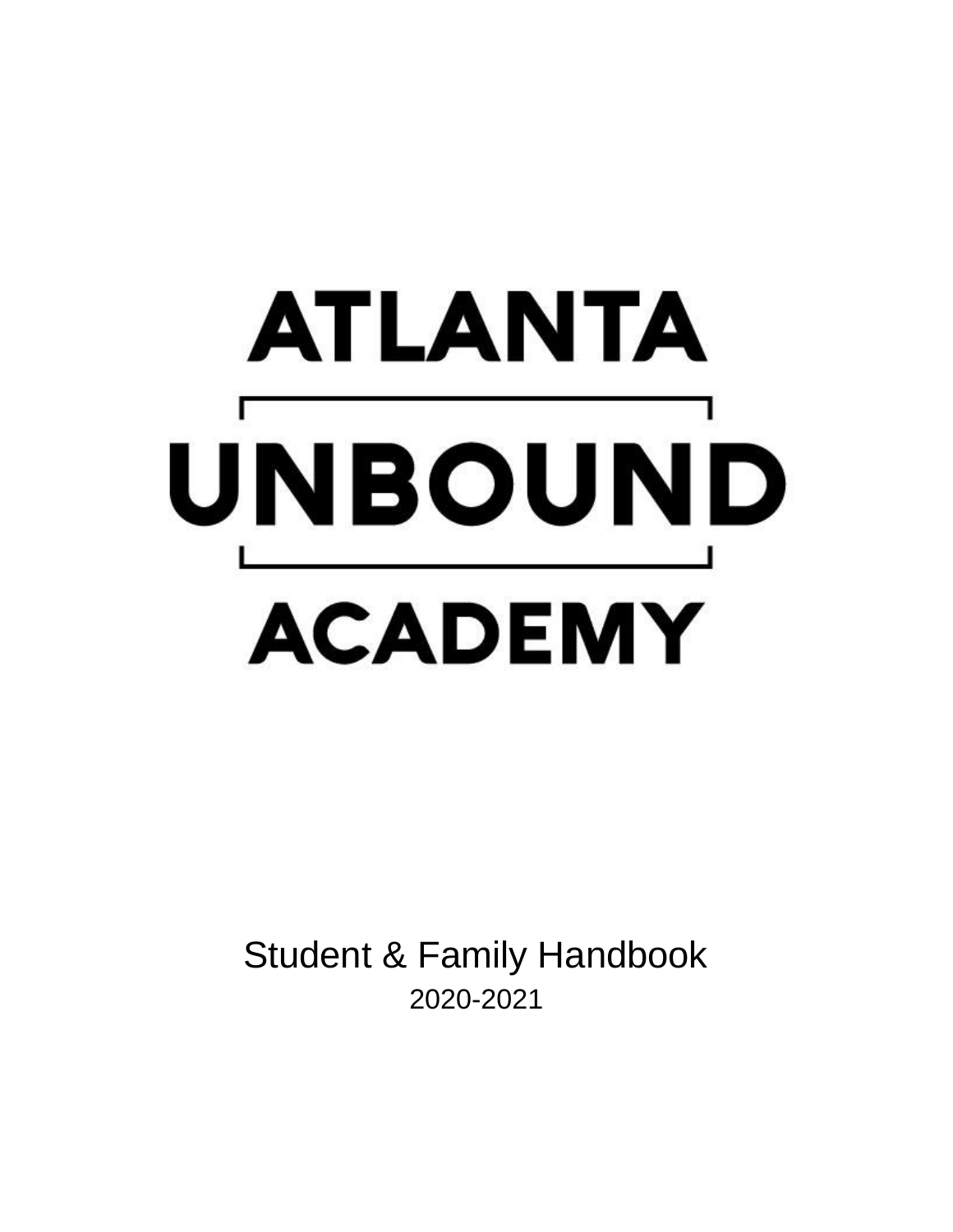# **Table of Contents**

| <b>VISION &amp; MISSION</b><br><b>CULTURALLY RELEVANT TEACHING</b><br><b>ACADEMIC APPROACH</b><br><b>CORE VALUES</b> | $\overline{4}$<br>$\overline{4}$<br>$\overline{4}$<br>5 |
|----------------------------------------------------------------------------------------------------------------------|---------------------------------------------------------|
| <b>NOTICES</b>                                                                                                       |                                                         |
| FERPA NOTIFICATION OF RIGHTS<br>PPRA NOTIFICATION OF RIGHTS                                                          | 8<br>10                                                 |
| PARENTS' RIGHT TO KNOW NOTICE                                                                                        | 11                                                      |
| <b>AUA NONDISCRIMINATION</b>                                                                                         | 12                                                      |
| NUMBERS YOU NEED TO KNOW                                                                                             | 13                                                      |
| NOTICE OF RIGHTS OF STUDENTS & PARENTS UNDER SECTION 504                                                             | 13                                                      |
| ASBESTOS HAZARD EMERGENCY RESPONSE ACT                                                                               | 15                                                      |
| <b>POLICIES</b>                                                                                                      |                                                         |
| <b>COMPULSORY ATTENDANCE</b>                                                                                         | 15                                                      |
| <b>ATTENDANCE POLICY</b>                                                                                             | 16                                                      |
| <b>TRANSPORTATION POLICY</b>                                                                                         | 17                                                      |
| STUDENT ABANDONMENT PROCEDURE                                                                                        | 18                                                      |
| INCLEMENT WEATHER PROCEDURE                                                                                          | 19                                                      |
| <b>HEALTH POLICY</b><br><b>SCHOOL OPERATIONS TEAM</b>                                                                | 20<br>22                                                |
| STUDENT UNIFORM/DRESS CODE POLICY                                                                                    | 23                                                      |
| HUMAN RIGHTS POLICY                                                                                                  | 23                                                      |
| <b>EMERGENCY PROCEDURES</b>                                                                                          | 23                                                      |
| <b>HARASSMENT POLICY</b>                                                                                             | 23                                                      |
| MANDATED REPORTING OF ABUSE/NEGLECT                                                                                  | 24                                                      |
| SUSPENSION AND MANDATORY TRANSFER                                                                                    | 24                                                      |
| <b>GRADING POLICY</b>                                                                                                | 29                                                      |
| PROMOTION POLICY                                                                                                     | 31                                                      |
| <b>SEARCH &amp; SEIZURE POLICY</b>                                                                                   | 33                                                      |
| COMPUTER/INTERNET USE POLICY                                                                                         | 33                                                      |
| CELL PHONE AND ELECTRONIC DEVICES                                                                                    | 36                                                      |
| <b>COMMUNICATION</b>                                                                                                 | 37                                                      |
| <b>OUTSTANDING FEES POLICY</b>                                                                                       | 37                                                      |
| <b>BULLYING POLICY</b><br><b>SUICIDE POLICY</b>                                                                      | 38<br>39                                                |
| <b>INFECTIOUS DISEASE POLICY</b>                                                                                     | 39                                                      |
| ACTS OF MISCONDUCT BY AN EMPLOYEE                                                                                    | 42                                                      |
| <b>ENROLLMENT POLICY</b>                                                                                             | 43                                                      |
| <b>STUDENT CODE OF CONDUCT</b>                                                                                       |                                                         |
| <b>LOCATION OF VIOLATIONS</b>                                                                                        | 51                                                      |
| <b>INVESTIGATION OF MISCONDUCT</b>                                                                                   | 51                                                      |
| STUDENT QUESTIONING BY OFFICIALS                                                                                     | 52                                                      |
| PROGRESSIVE DISCIPLINE                                                                                               | 52                                                      |
| <b>LEVEL 1 DISCIPLINE</b>                                                                                            | 53                                                      |
| LEVEL 2 DISCIPLINE                                                                                                   | 53                                                      |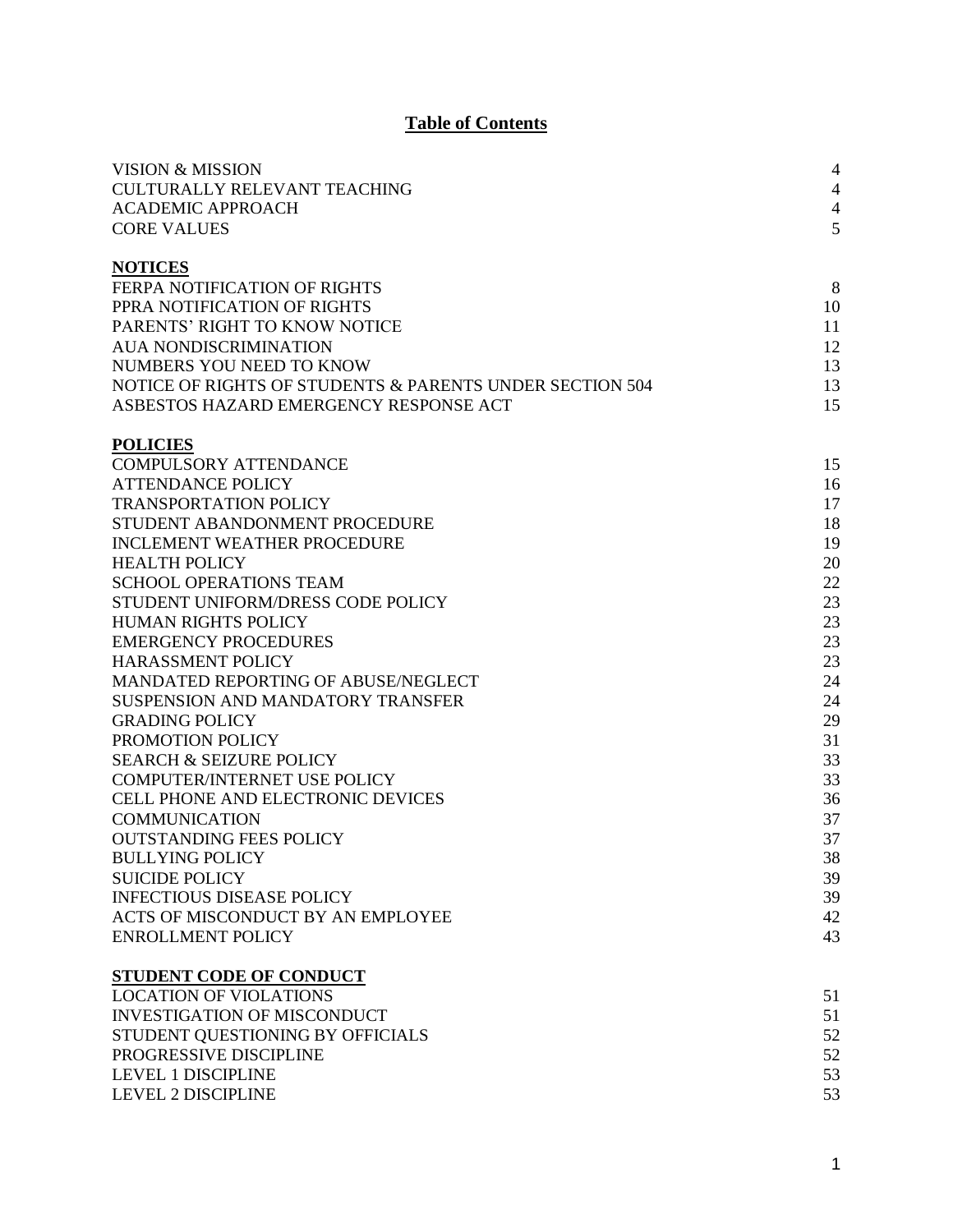| <b>LEVEL 3 DISCIPLINE</b>                       | 54 |
|-------------------------------------------------|----|
| <b>INTERVENTIONS AND SUPPORTS</b>               | 54 |
| <b>STUDENT INFACTIONS</b>                       | 55 |
| <b>ACADEMIC DISHONESTY</b>                      | 56 |
| <b>ACADEMIC DISHONESTY WITH A DEVICE</b>        | 56 |
| POTENTIALLY HARMFUL SUBSTANCES                  | 57 |
| ALCOHOL/ILLEGAL DRUGS/INHALANTS                 | 57 |
| SELLING/DISTRIBUTING/BUYING DRUGS               | 57 |
| <b>DRUG PARAPHERNALIA</b>                       | 57 |
| COUNTERFEIT DRUGS OR LOOK ALIKE DRUGS           | 57 |
| OVER THE COUNTER (OTC) MEDICATIONS              | 57 |
| DISTRIBUTING/SELLING OTC MEDICATIONS            | 57 |
| <b>STIMULANTS</b>                               | 58 |
| <b>TOBACCO</b>                                  | 58 |
| PRESCRIPTION DRUGS                              | 58 |
| <b>ATTENDANCE VIOLATIONS</b>                    | 59 |
| <b>TARDY/SKIPPING</b>                           | 59 |
| <b>LEAVING SCHOOL GROUNDS</b>                   | 59 |
| <b>BOMB THREATS</b>                             | 59 |
| <b>BULLETS, BBS, PAINTBALL PELLETS</b>          | 60 |
| <b>BUS BEHAVIORS</b>                            | 60 |
| PERSONAL COMM/ELECTRONIC DEVICES                | 61 |
| <b>AUDIO OR VIDEO RECORDING</b>                 | 62 |
| ACADEMIC DISHONESTY WITH A DEVICE               | 62 |
| <b>STUDENT INCIVILITY</b>                       | 62 |
| OFFENSIVE LANGUAGE                              | 62 |
| OFFENSIVE MATERIALS                             | 62 |
| OFFENSIVE LANGUAGE TOWARD ADULT                 | 62 |
| <b>INSUBORDINATION</b>                          | 62 |
| PUBLIC DISPLAYS OF AFFECTION                    | 62 |
| <b>SCHOOL DRESS CODE</b>                        | 63 |
| DISRUPTION OF SCHOOL                            | 64 |
| <b>SCHOOL-WIDE DISRUPTION</b>                   | 64 |
| <b>TRESPASSING</b>                              | 65 |
| <b>UNAUTHORIZED AREA</b>                        | 65 |
| UNAUTHORIZED ITEM                               | 65 |
| <b>FALSE REPORT</b>                             | 66 |
| <b>FALSE CALL TO EMERGENCY SERVICES</b>         | 66 |
| <b>FALSE FIRE ALARMS</b>                        | 66 |
| <b>GAMBLING</b>                                 | 67 |
| <b>GANG- RELATED ACTIVITY</b>                   | 67 |
| <b>ENGAGING IN GANG ACTIVITY</b>                | 67 |
| <b>DISPLAYING GANG AFFILIATION</b>              | 68 |
| RECRUITING/SOLICITING                           | 68 |
| HARASSMENT, INTIMIDATION, THREATS, AND BULLYING | 68 |
| <b>HARASSMENT</b>                               | 68 |
| <b>THREATS</b>                                  | 68 |
| <b>TERRORISTIC THREATS</b>                      | 69 |
| <b>BULLYING</b>                                 | 69 |
| <b>SCHOOL HAZARD INFRACTIONS</b>                | 71 |
| <b>INCENDIARY DEVICES</b>                       | 71 |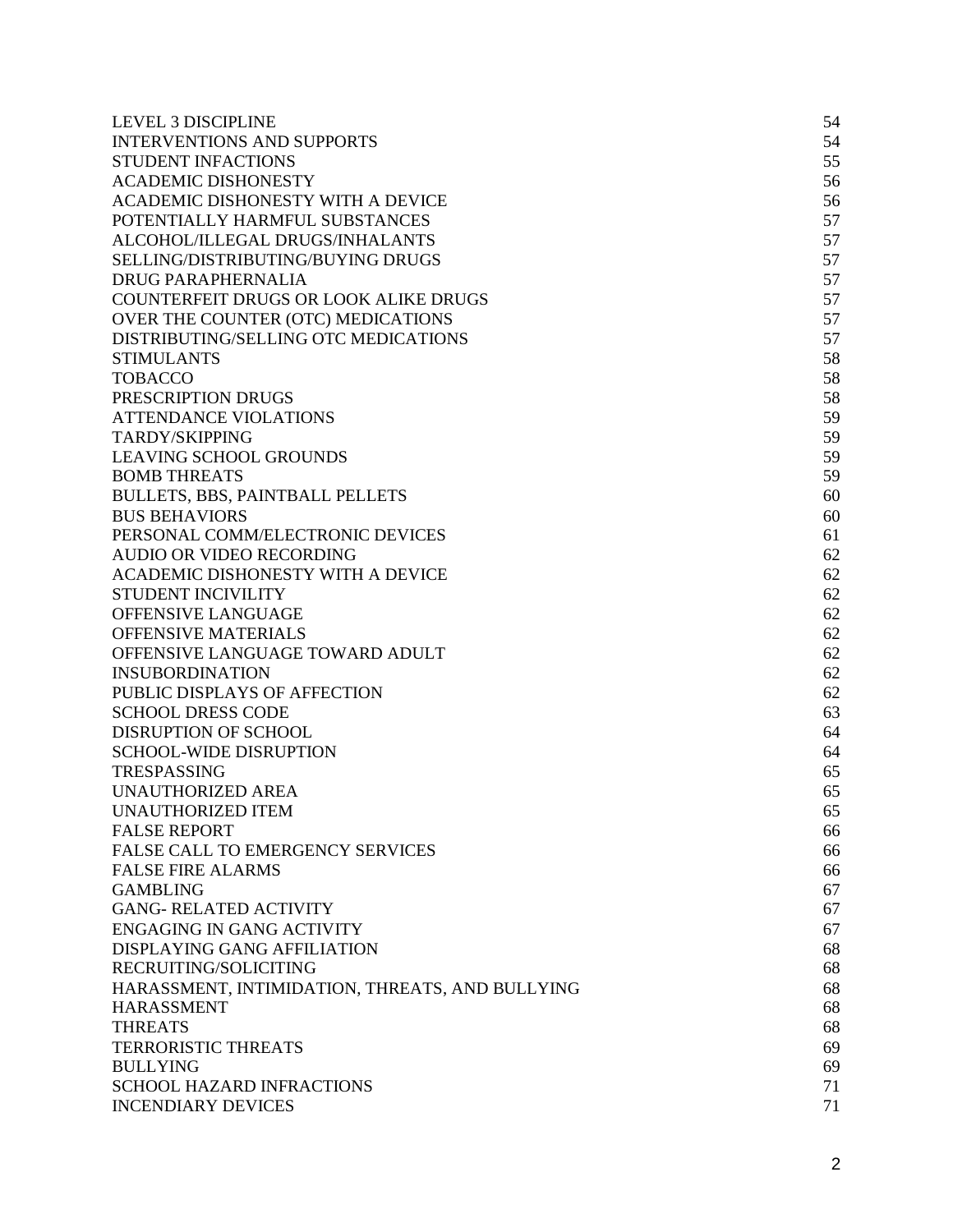| <b>ARSON</b>                                | 71 |
|---------------------------------------------|----|
| OFF- CAMPUS INFRACTIONS                     | 72 |
| PARTIES TO THE INFRACTIONS                  | 72 |
| PHYSICAL INFRACTIONS                        | 73 |
| HORSEPLAY/CLASS DISRUPTION                  | 73 |
| <b>BATTERY</b>                              | 73 |
| <b>FIGHTING</b>                             | 73 |
| <b>GROUP FIGHTING</b>                       | 74 |
| <b>ASSAULT</b>                              | 74 |
| <b>CONSENSUAL BODILY HARM</b>               | 75 |
| PHYSICAL HARM TO EMPLOYEE                   | 75 |
| <b>BATTERY OF SCHOOL EMPLOYEE</b>           | 76 |
| ASSAULT OF SCHOOL EMPLOYEE                  | 76 |
| PROPERTY RELATED EXPENSES                   | 77 |
| <b>VANDALISM</b>                            | 77 |
| <b>THEFT</b>                                | 77 |
| <b>ROBBERY</b>                              | 77 |
| <b>BURGLARY</b>                             | 77 |
| <b>SEXUAL INFRACTIONS</b>                   | 78 |
| <b>INAPPROPRIATE ACTIVITY</b>               | 78 |
| <b>INDECENT EXPOSURE</b>                    | 78 |
| <b>SEXUAL MISCONDUCT</b>                    | 78 |
| <b>SEXUAL HARASSMENT</b>                    | 78 |
| <b>SEXUAL BATTERY</b>                       | 79 |
| <b>SEXUAL MOLESTATION</b>                   | 80 |
| <b>TECHNOLOGY INFRACTIONS</b>               | 81 |
| HACKING OR ALTERING SCHOOL TECHNOLOGY       | 81 |
| <b>PIRACY</b>                               | 81 |
| ACCESS/DISTRIBUTING INAPPROPRIATE MATERIAL  | 81 |
| <b>WEAPONS</b>                              | 82 |
| <b>CATEGORY I WEAPON</b>                    | 82 |
| <b>CATEGORY II WEAPON</b>                   | 83 |
| <b>CATEGORY III WEAPON</b>                  | 84 |
| DISABILITIES EDUCATION ACT (IDEA)           | 84 |
| <b>CHRONIC DISCIPLINARY STUDENTS</b>        | 84 |
| DISCIPLINED STUDENTS ON CAMPUS              | 85 |
| REPORTING TO LAW ENFORCEMENT                | 85 |
| DISCIPLINE INTERVENTION PROCESS (DIP)       | 85 |
| <b>TRUANCY</b>                              | 86 |
| <b>BOARD MEETING PARTICIPATION</b>          | 87 |
| PARENT DISCRETION                           | 87 |
| PARENT/GUARDIAN CONCERN COMPLAINT PROCEDURE | 87 |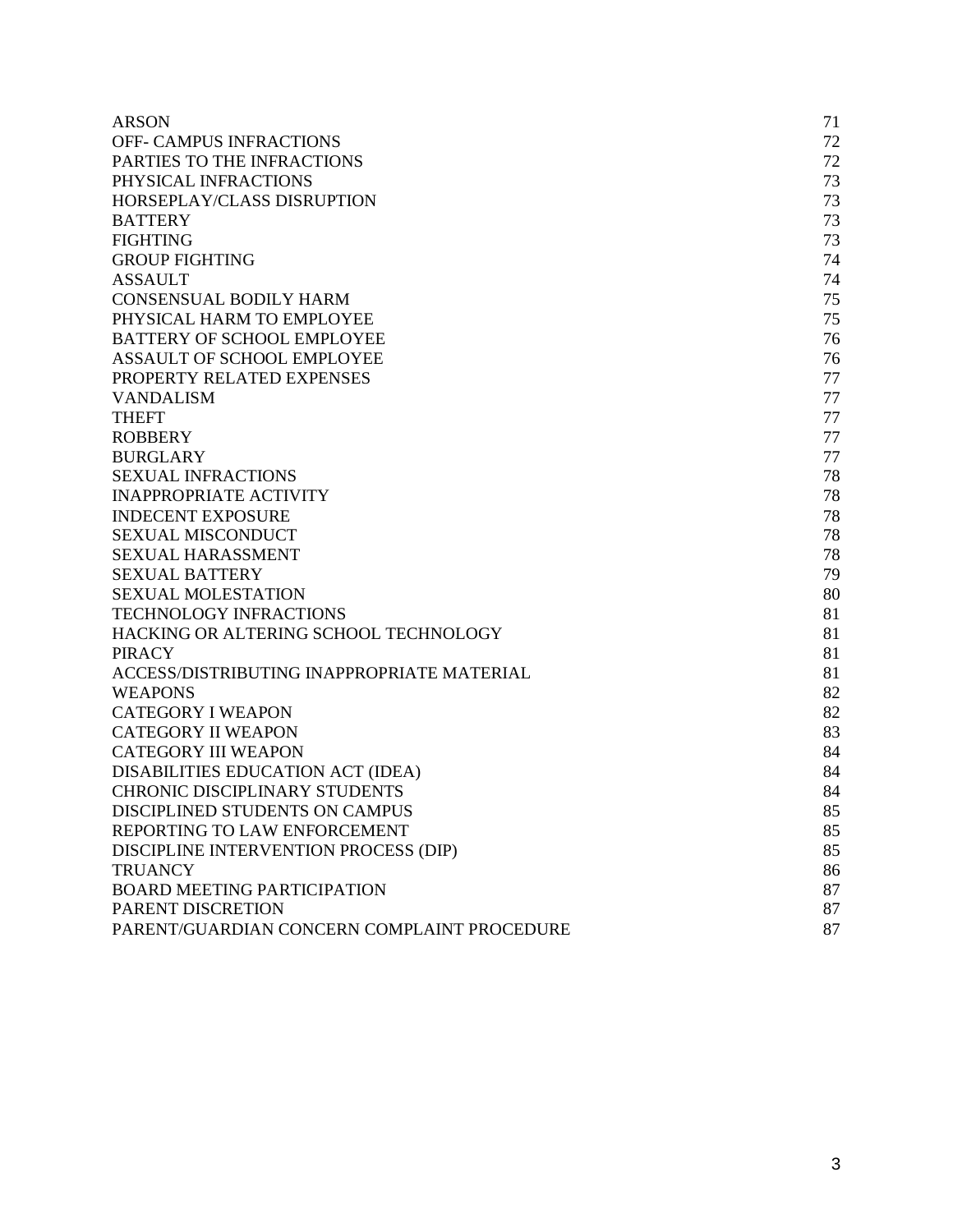#### **Our Vision**

The AUA will serve as a beacon of academic promise and create a community of students who are the seeds of their ancestors' wildest dreams—authentic, engaged citizens and leaders of their community who achieve beyond expectations and fuel the advancement and glory of their people.

# **Our Mission**

Through rigorous, culturally relevant teaching and a creative, nurturing environment, the AUA will empower students who achieve intellectually, interpret the world critically, and dream beyond measure

.

# **Culturally Relevant Teaching**

Atlanta Unbound Academy (AUA) will be a K-8 school community that provides a rigorous, empowering, and culturally relevant education to the most underserved students in Atlanta.

AUA is a charter school uniquely positioned to mirror the experience of Historically Black Colleges & Universities (HBCU) by delivering a self-empowering education to our students that doesn't compromise academic rigor. Our teaching methodologies are centered around a shared racial identity and aim to uplift our students and give them the confidence to excel beyond any challenge they may face.

- AUA will utilize established, proven curricula coupled with frequent, valid, reliable assessments and individualized intervention to teach towards rigorous standards that drive comprehension, application, synthesis, and analysis.
- AUA will create a supportive atmosphere for students that prepares them for high school, college, and beyond, builds self-confidence and self-advocacy to transcend narratives meant to stifle their potential, and instills in them the power to dream without bondage.
- AUA will be an official affiliate and lab school of the Black Teacher Collaborative, which trains teachers to leverage their shared racial identity with students to develop transformative learning environments.

# **Academic Approach**

Atlanta Unbound Academy is founded on the belief that all students have the potential to be and do anything they want, and that it is a privilege for school leadership and staff to support them as they make their dreams become reality. AUA will make good on this belief by creating an academic program that prepares students for continued success in high school, and ultimately, to be competitive college applicants & graduates and leaders of their community.

The AUA academic program is the result of more than a decade of experience and research led by the school's founder and principal. Through the lens of culturally relevant instruction, AUA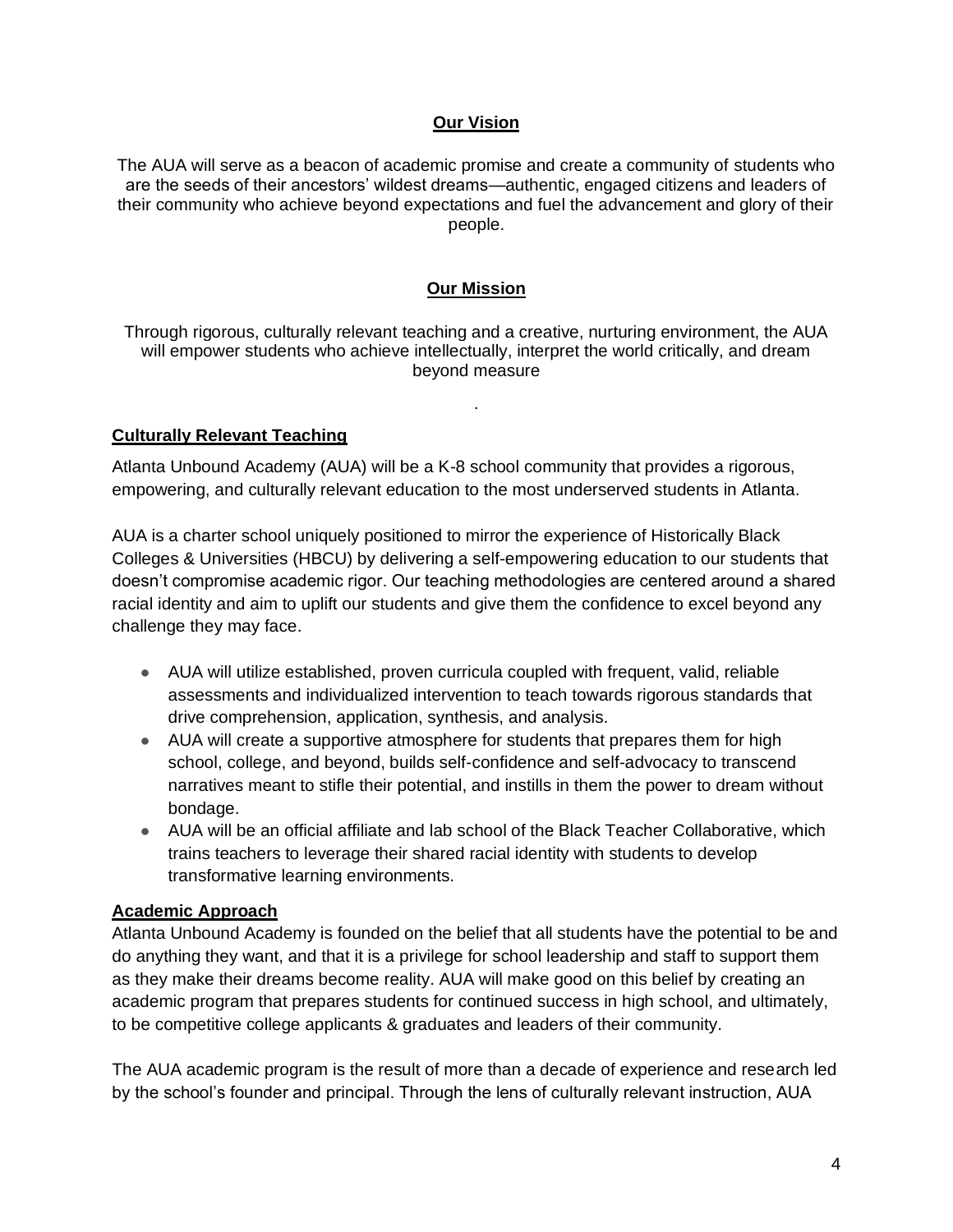will utilize the best practices of high-performing charter schools and models to focus on rigorous academics, critical thinking skills, and mastering the habits of mind that position and empower our students for competitive academic performance.

Key elements of the AUA academic program include:

- RESEARCH-BASED, PRACTICE-PROVEN CURRICULA
- **EXTENDED INSTRUCTIONAL TIME**
- **SCHOOL-WIDE FOCUS ON LITERACY**
- FREQUENT, RELIABLE, VALID ASSESSMENTS
- INDIVIDUALIZED INTERVENTION
- CRITICAL THINKING SKILLS DEVELOPMENT
- CULTURALLY RELEVANT INSTRUCTIONAL PRACTICE
- **COMMUNITY ROOTED IN EMPOWERMENT**

# **Core Values**

Compassion, Courage, and Critical Thinking are taught directly to students, reflected in the school code of conduct, and modeled in all interactions among members of the school community. Building strong character is fundamental to creating a positive learning environment and hallmark of Atlanta Unbound Academy.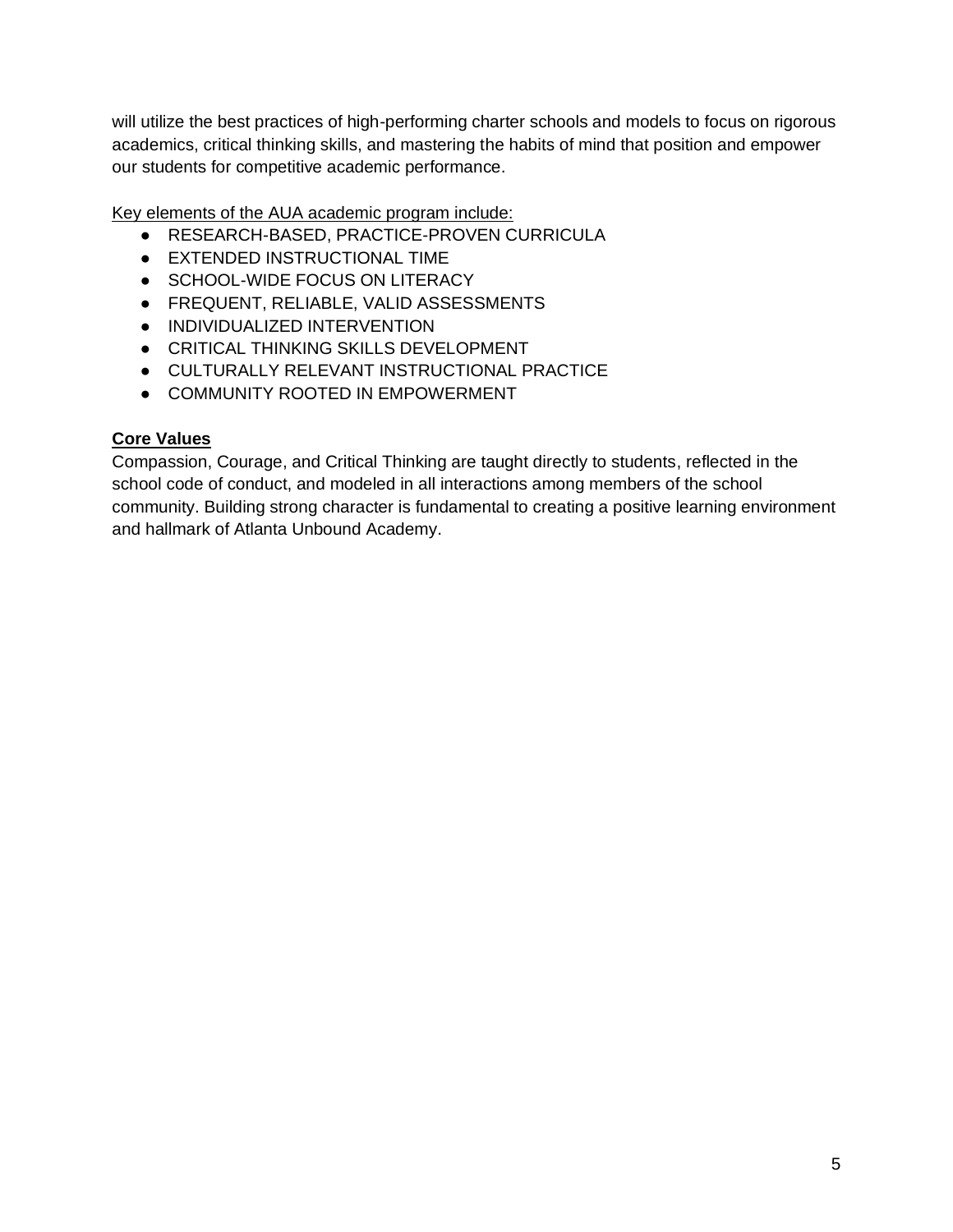# **PAGE LEFT BLANK INTENTIONALLY**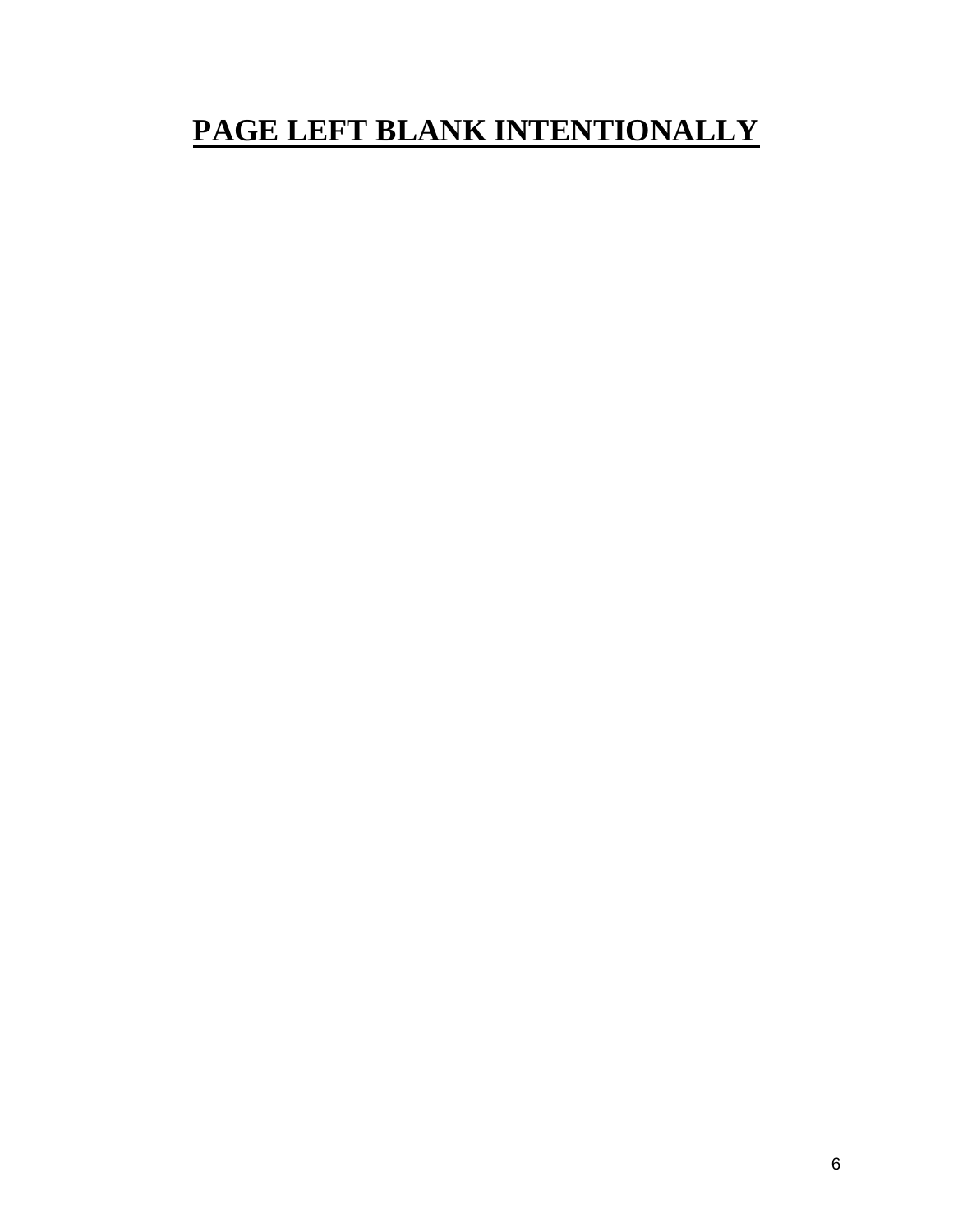# **Assessment Calendar**

Assessments at AUA are meant to be formative. They are meant to guide instruction and to ensure that our teachers are able to provide the best targeted instruction to students.

# **6th Grade only:**

#### The Achievement Network (ANET): Interim Assessments

ANET assessments help teachers understand what students know and are able to do with respect to the standards. Interim assessments provide information about which students are succeeding or struggling, with what, and *why*.

AUA will hold interim assessments quarterly on the following dates:

- **ANET 1:** October 6th (ELA); October 7th (Math)
- **ANET 2:** December 16th (ELA); December 17th (Math)
- **ANET 3:** March 17th (ELA); March 18th (Math)
- **ANET 4:** May 12th (ELA); May 13th (Math)

#### **Kindergarten:**

Reading Assessments- Kindergarten students will have reading and math assessments based on their class calendar. The teacher will provide a class by class assessment schedule at the beginning of the school year.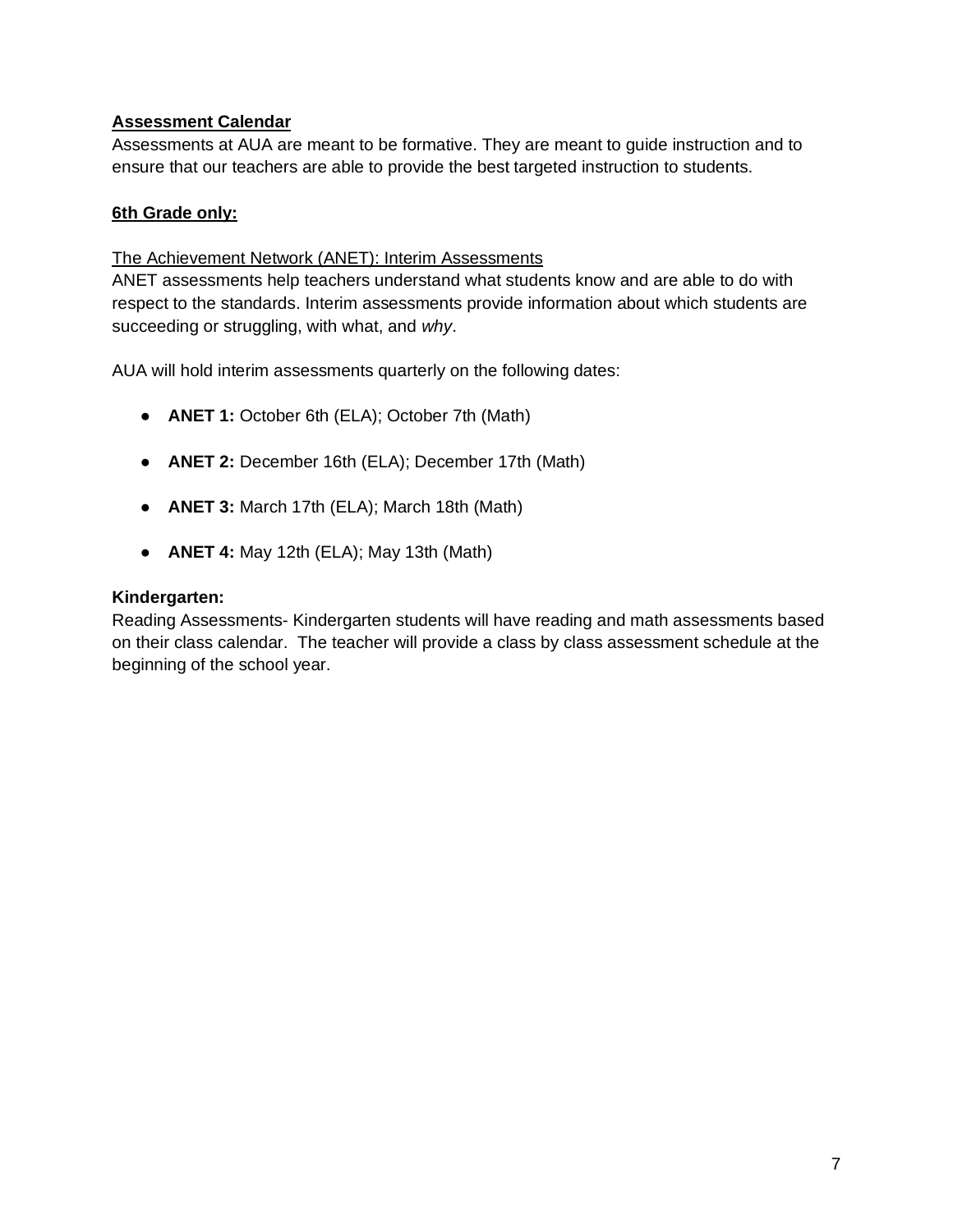# **FAMILY EDUCATIONAL RIGHTS & PRIVACY ACT NOTICE**

# Rights under the Family Educational Rights and Privacy Act (FERPA):

FERPA affords parents and students who are 18 years of age or older ("eligible students") certain rights with respect to the student's education records. These rights are:

(1) The right to inspect and review the student's education records within 45 days of the day the school receives a request for access. Parents or eligible students should submit to the school Executive Director a written request that identifies the records they wish to inspect. The Executive Director will make arrangements for access and notify the parent or eligible student of the time and place where the records may be inspected.

(2) The right to request the amendment of the student's education record that the parent or eligible student believes is inaccurate or misleading. Parents or eligible students may ask AUA (District) to amend a record that they believe is inaccurate or misleading. They should write to the school Executive Director, and clearly identify the part of the record they want changed and specify why it is inaccurate or misleading.

If the school decides not to amend the record as requested by the parent or eligible student, the school will notify the parent or eligible student of the decision and advise them of their right to a hearing regarding the request for amendment. Additional information regarding the hearing procedures can be found in code of conduct.

(3) The right to provide written consent before the School discloses personally identifiable information contained in the student's education records, except to the extent that FERPA authorizes disclosure without consent.

One exception which permits disclosure without consent is disclosure to school officials with legitimate educational interests. A school official is a person employed by the school as an administrator, supervisor, instructor, or support staff member (including health or medical staff and law enforcement unit personnel); a person serving on the Board of Education; a school or Board of Directors approved volunteer; a person or company that is under the direct control of the School with respect to the use and maintenance of education records and with whom the School has contracted or who volunteers to perform a service or function for which the School would otherwise use employees (such as an attorney, auditor, medical consultant, therapist, insurance adjuster); or a parent or student serving on an official committee, such as a disciplinary or grievance committee, or assisting another school official in performing his or her tasks.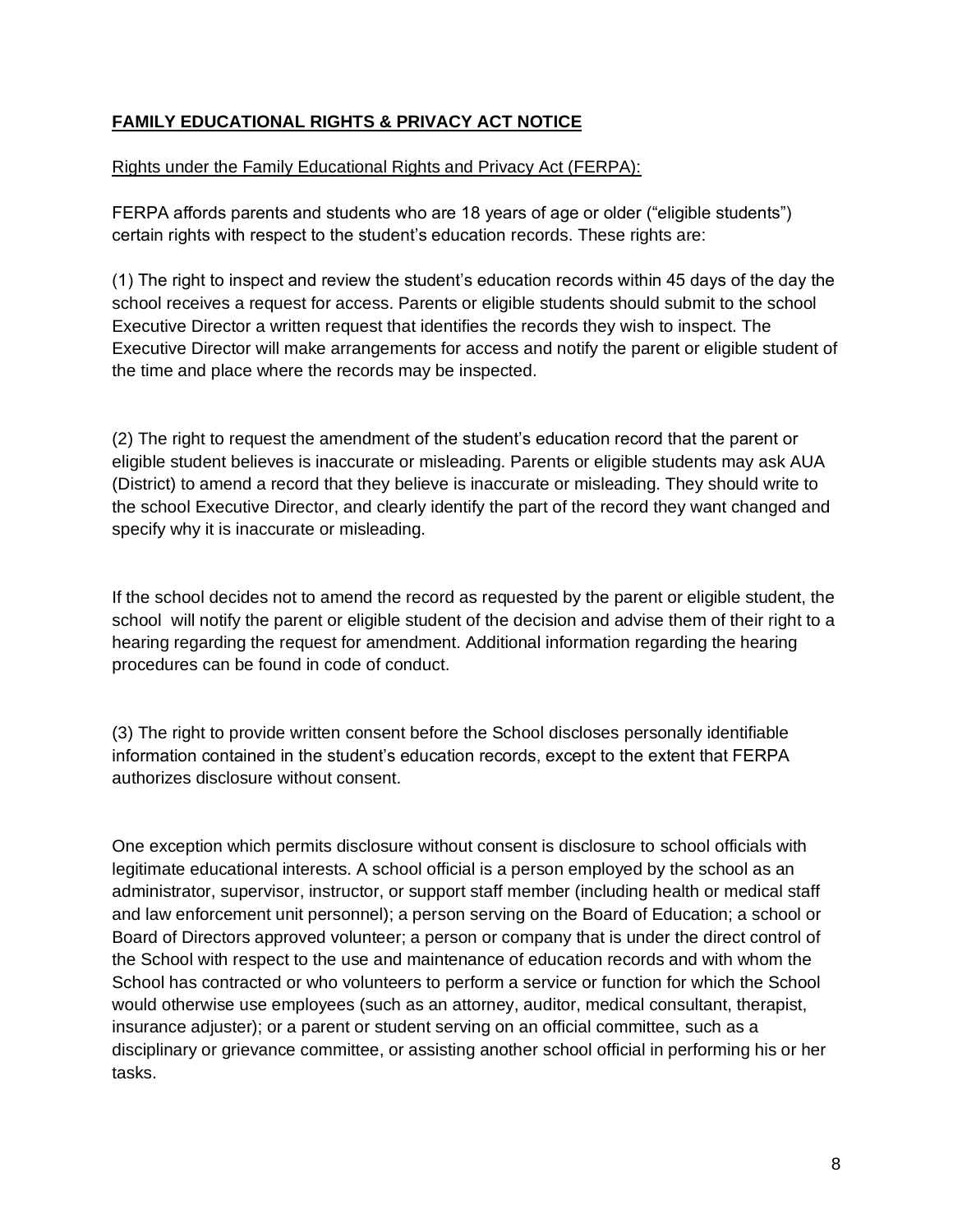A school official has a legitimate educational interest if the official needs to review an education record in order to fulfill his or her professional responsibility.

Upon request, the school discloses educational records, without consent, to officials of another school in which a student seeks or intends to enroll.

(4) The right to file a complaint with the U.S. Department of Education concerning alleged failures by the school to comply with the requirements of FERPA. The name and address of the Office that administers FERPA is the Family Policy Compliance Office, U.S. Department of Education, 400 Maryland Avenue, SW, Washington, DC 20202-8520.

(5) The School may disclose appropriately designated "directory information" without written consent, unless you have advised the School to the contrary in accordance with School procedures. Disclosures of "directory information" relating to individual students will be made under limited circumstances without the written consent of the parent, legal guardian or eligible student. These circumstances include when directory information is posted in schools such as on displayed student work; when printed in school or district publications such as graduation programs, yearbooks or school playbills; in district communications for student recognition or information; when disclosed to the United States military; law enforcement entities; welfare agencies; colleges, universities and other postsecondary institutions; studentship-granting organizations; and other entities as approved by the Executive Director or his/her designee.

Directory information is information that is generally not considered harmful or an invasion of privacy if released. The School has designated the following information as "Directory Information": student or parent/guardian name(s); student or parent/guardian address(es); student or parent/guardian telephone listing(s); email address for student and/or parent/guardian; photograph or image of the student; student's date and place of birth; student grade level; student participation in officially recognized clubs and athletic activities; student weight and height, if the student participates in an athletic activity; dates of attendance in Atlanta Unbound Academy; enrollment status; most recent educational agency or institution attended; and degrees, honors, and awards received.

The School records and maintains audio recordings and video or photographic footage and audio recordings of students on school property and at school events in locations including, but not limited to, parking lots, school buses, lunchrooms, classrooms and hallways. Such information is used and maintained for security and other informational purposes, including yearbooks, video yearbooks, school publications, school/district websites and district/school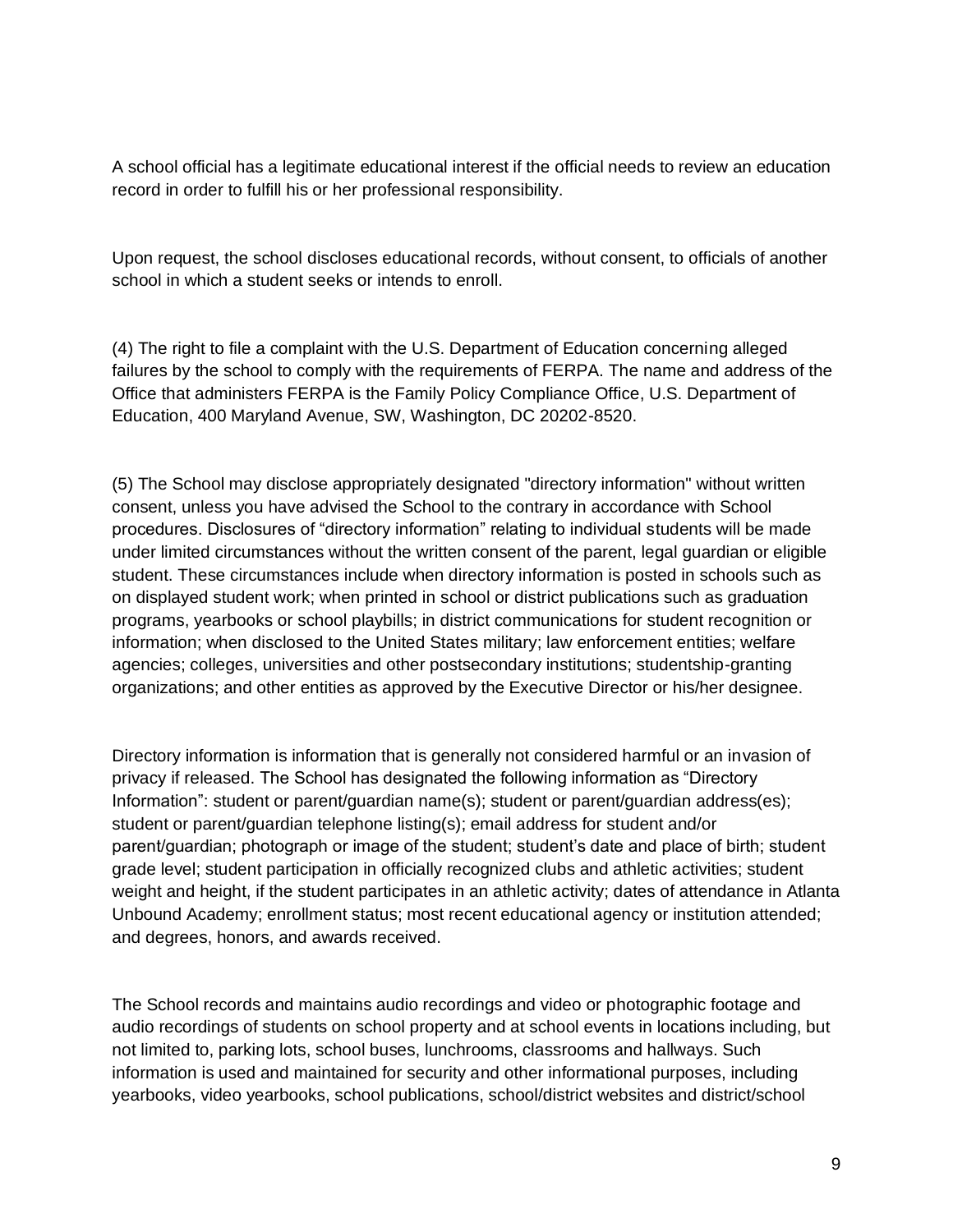social media such as Twitter, LinkedIn, Instagram and Facebook. In many cases, recordings or photographs contain directory or peripheral video or photographic footage of students engaged in day-to-day activities including, but not limited to, walking to class and attending classroom or participating in school/district activities. The School or School designees may crop, edit, or treat the photograph, video, or audio clip at its discretion.

Peripheral video footage, photographic images, or audio recordings of day -to-day student activities do not include footage of a student or students committing, being involved in, or witnessing a violation of law or School or school rule, procedure, or policy. The School may also determine that other activities do not qualify as peripheral images, footage, or recordings on case-by-case basis.

You have the right to limit or refuse the disclosure of "Directory Information". If you do not want the School to disclose any or all of the above information as Directory Information, you must notify the Executive Director in writing within 10 days of receipt of this notice/handbook to opt out of having your child's information included as Directory Information. The written notice must: (1) include the name of the student; (2) include a statement that the parent/guardian or eligible student is opting out of the disclosure of Directory Information under FERPA; and (3) be signed and dated by the parent, guardian, or eligible student (a student age 18 or older).

Please note that your written notice will be effective for the current year only and must be renewed on an annual basis should you wish to continue to opt out of the release of Directory Information.

Each school is to keep any opt out provided in the student's permanent record folder and a copy should be forwarded by school mail to Atlanta Unbound Academy: Attn: Director of Operations and Executive Director.

# **PROTECTION OF PUPIL RIGHTS AMENDMENT (PPRA)**

PPRA affords parents of elementary and secondary students certain rights regarding the conduct of surveys, collection and use of information for marketing purposes, and certain physical exams. These include, but are not limited to, the right to:

Consent before students are required to submit to a survey that concerns one or more of the following protected areas ("protected information survey") if the survey is funded in whole or in part by a program of the U.S. Department of Education (ED) –

- 1. Political affiliations or beliefs of the student or student's parent;
- 2. Mental or psychological problems of the student or student's family;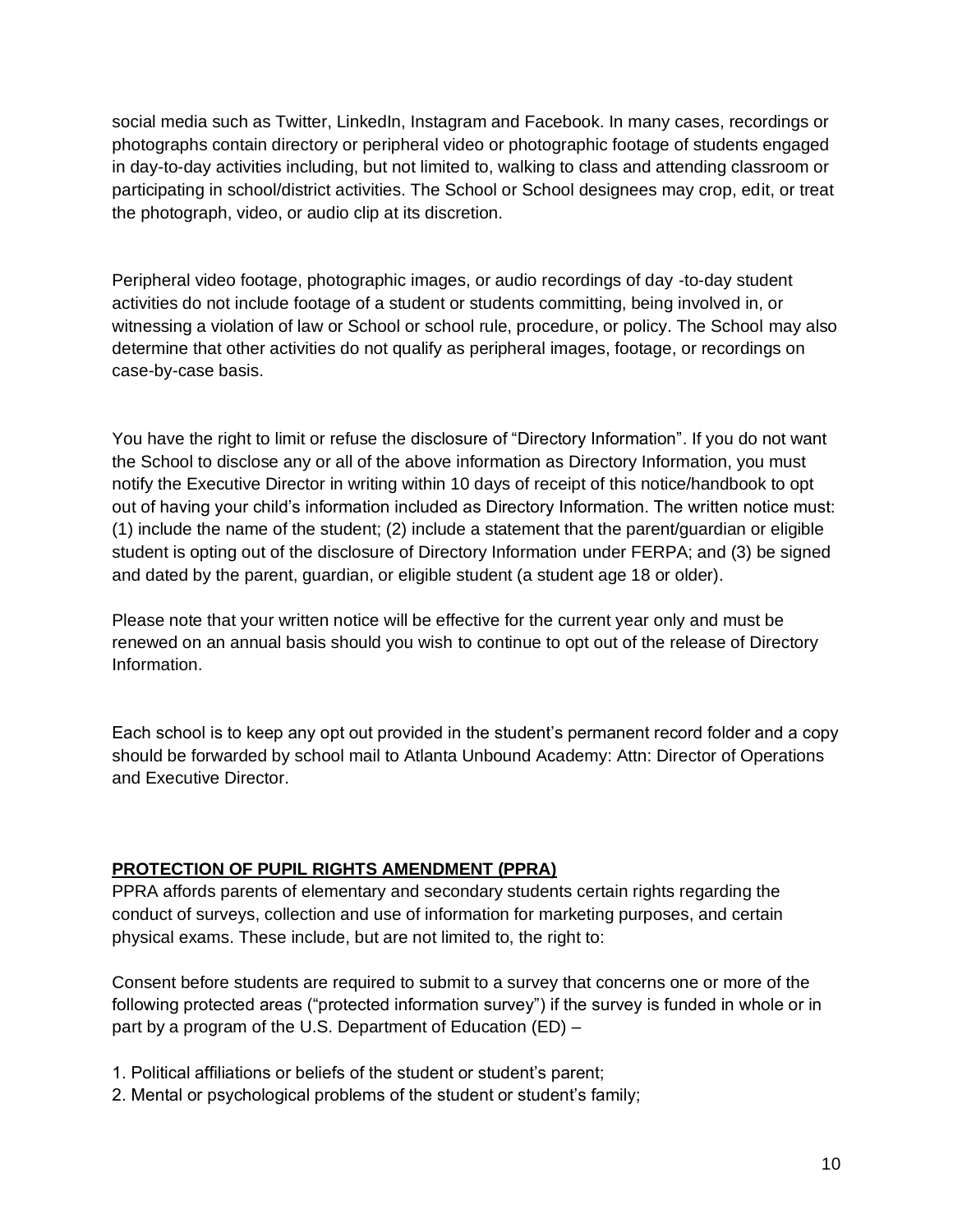3. Sex behavior or attitudes;

- 4. Illegal, anti-social, self-incriminating, or demeaning behavior;
- 5. Critical appraisals of others with whom respondents have close family relationships;
- 6. Legally recognized privileged relationships, such as with lawyers, doctors, or ministers;
- 7. Religious practices, affiliations, or beliefs of the student or student's parent; or
- 8. Income, other than as required by law to determine program eligibility.

Receive notice and an opportunity to opt a student out of –

1. Any other protected information survey, regardless of funding;

2. Any non-emergency, invasive physical exam or screening required as a condition of attendance, administered by the school or its agent, and not necessary to protect the immediate health and safety of a student, except for hearing, vision, or scoliosis screenings, or any physical exam or screening permitted or required under State law; and 3. Activities involving collection, disclosure, or use of personal information collected from students for marketing or to sell or otherwise distribute the information to others. (This does not apply to the collection, disclosure, or use of personal information collected from students for the exclusive purpose of developing, evaluating, or providing educational products or services for, or to, students or educational institutions.)

Inspect, upon request and before administration or use –

- 1. Protected information surveys of students and surveys created by a third party;
- 2. Instruments used to collect personal information from students for any of the above
- marketing, sales, or other distribution purposes; and
- 3. Instructional material used as part of the educational curriculum.

These rights transfer from the parents to a student who is 18 years old or an emancipated minor under State law.

AUA will develop and adopt policies, in consultation with parents, regarding these rights, as well as arrangements to protect student privacy in the administration of protected information surveys and the collection, disclosure, or use of personal information for marketing, sales, or other distribution purposes. AUA will directly notify parents of these policies at least annually at the start of each school year and after any substantive changes. AUA will also directly notify, such as through U.S. Mail or email, parents of students who are scheduled to participate in the specific activities or surveys noted below and will provide an opportunity for the parent to opt his or her child out of participation of the specific activity or survey. AUA will make this notification to parents at the beginning of the school year if the District has identified the specific or approximate dates of the activities or surveys at that time. For surveys and activities scheduled after the school year starts, parents will be provided reasonable notification of the planned activities and surveys listed below and will be provided an opportunity to opt their child out of such activities and surveys. Parents will also be provided an opportunity to review any pertinent surveys. Following is a list of the specific activities and surveys covered under this direct notification requirement: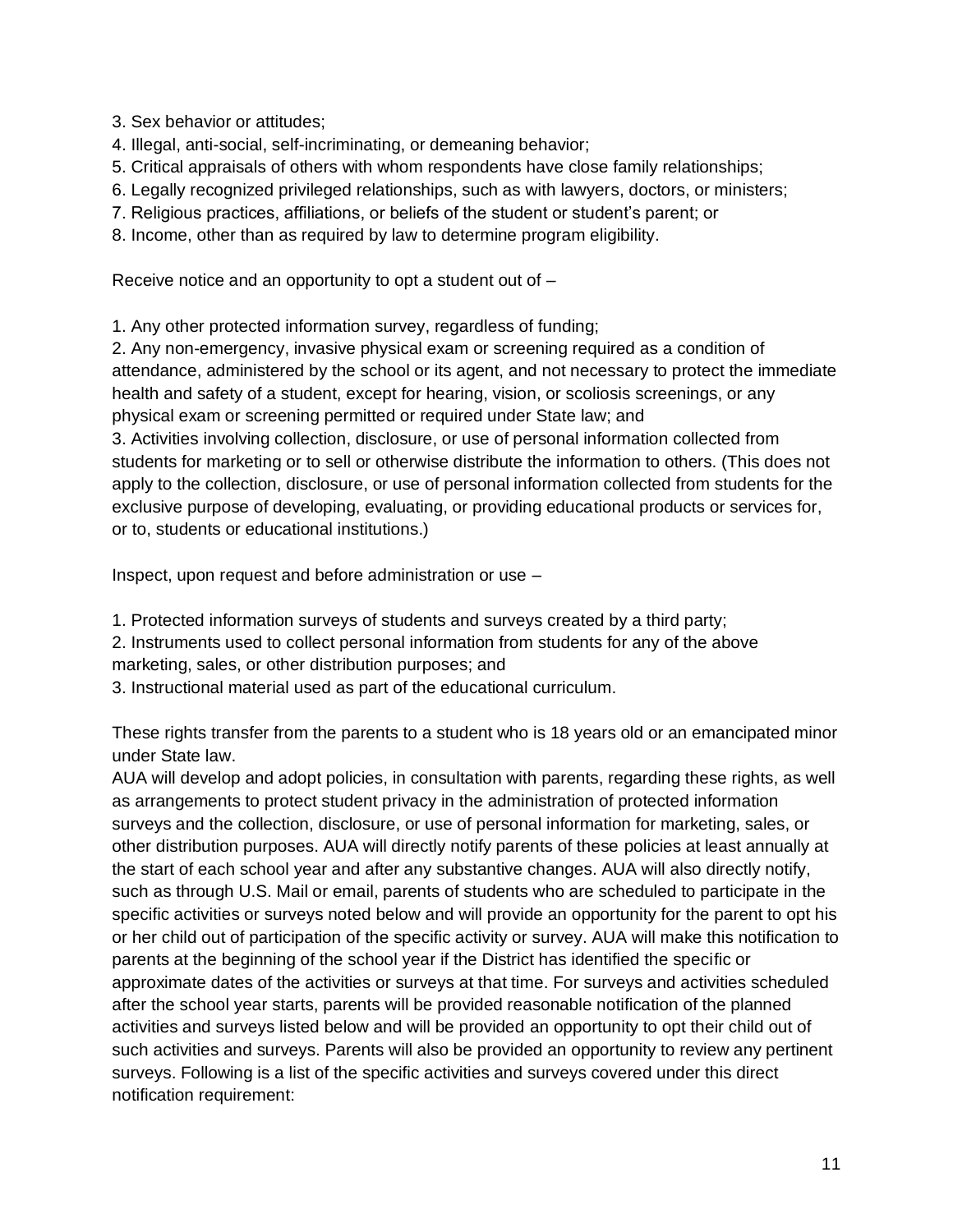- Collection, disclosure, or use of personal information collected from students for marketing, sales, or other distribution.
- Administration of any protected information survey not funded in whole or in part by ED.
- Any non-emergency, invasive physical examination or screening as described above.

Parents who believe their rights have been violated may file a complaint with the Family Policy Compliance Office - U.S. Department of Education, 400 Maryland Avenue, SW, Washington, D.C. 20202.

# **PARENTS' RIGHT TO KNOW**

In compliance with the requirements of the Every Student Succeeds Act statute, AUA informs parents that you may request information about the professional qualifications of your student's teacher(s). The following information may be requested:

- whether the teacher has met the Georgia Professional Standards Commission requirements for certification for the grade level and subject areas in which the teacher provides instruction;
- whether the teacher is teaching under an emergency or other provisional status through which Georgia qualifications or certification criteria have been waived;
- the college major and any graduate certification or degree held by the teacher;
- whether the student is provided services by paraprofessionals, and if so, their qualifications.

If you wish to request information concerning your child's teacher's qualification, please contact the principal.

# **AUA Nondiscrimination**

Atlanta Unbound Academy requires compliance with all discrimination laws, including but not limited to: Title VI and VII of the Civil Rights Act of 1964, Title IX of the Educational Amendments of 1972, Equal Pay Act of 1963, Pregnancy Discrimination Act, Age Discrimination Act of 1975 (Age Act), Age Discrimination and Employment Act (ADEA), Americans with Disabilities Act of 1990 (ADA), Section 504 of the Rehabilitation Act of 1973, Boy Scouts of America Equal Access Act of 2001, and the Individuals with Disabilities Education Act (IDEA).

Atlanta Unbound Academy believes that all students are entitled to equal educational opportunities regardless of their race, color, religion, sex, citizenship, ethnic or national origin, age, disability, medical status, military status, veteran status, marital status, sexual orientation, gender identity or expression, genetic information, ancestry, or any legally protected status. No student shall be subjected to discrimination or harassment because of the student's race, color, religion, sex, citizenship, ethnic or national origin, age, disability, medical status, military status, veteran status, marital status, sexual orientation, gender identity or expression, genetic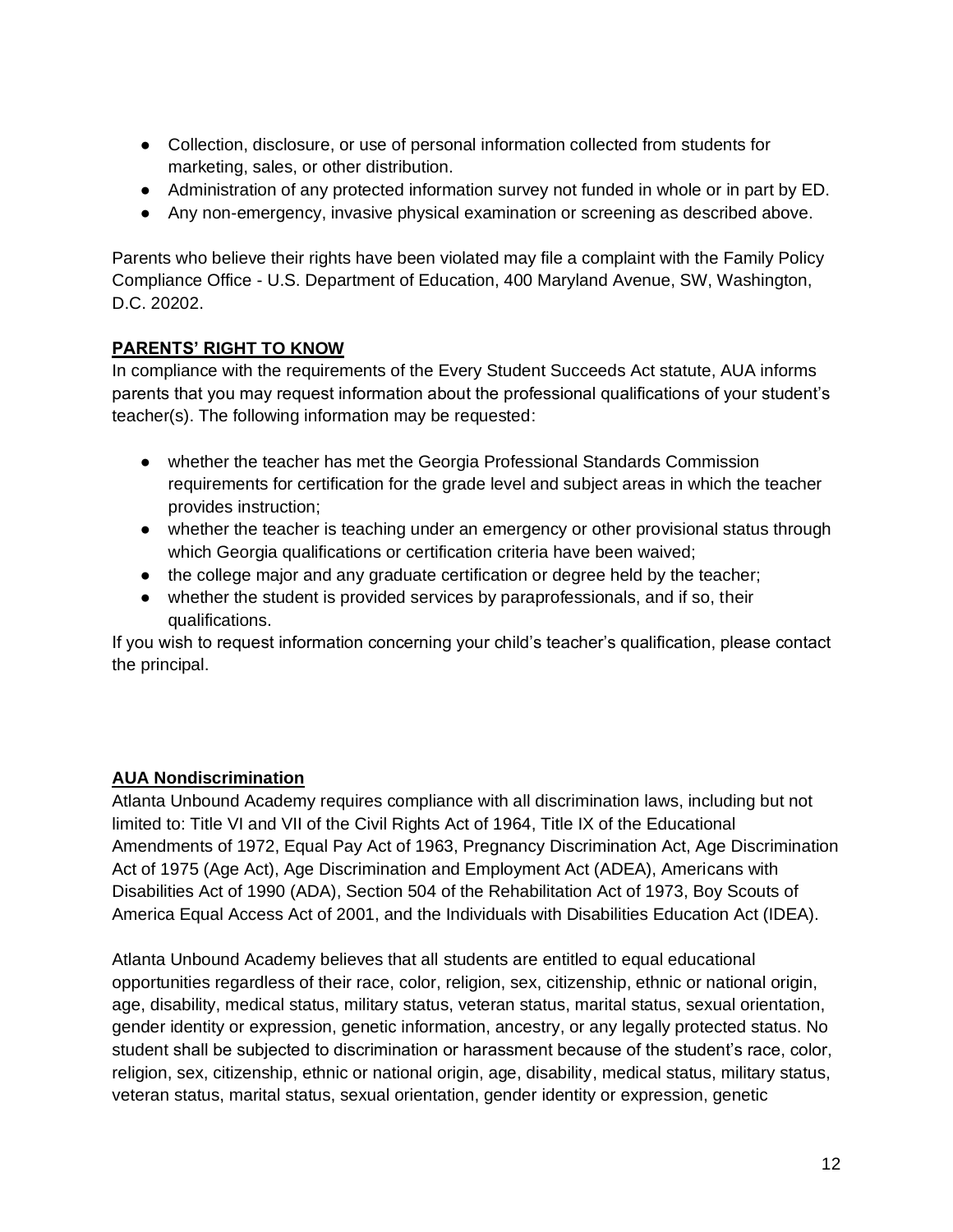information, ancestry, or any legally protected status in any of the Atlanta Unbound Academy' education programs, activities, or practices. The board further recognizes its responsibility in accordance with applicable laws (Title VI of the Civil Rights Act of 1964, Title IX of the Education Amendments of 1972, Section 504 of the Rehabilitation Act of 1973, and the Americans with Disabilities Act) to ensure that all students have an equal opportunity to benefit from and participate in all programs and activities of the school system. See Policy JAA. Additionally, sexual harassment is a form of sex discrimination prohibited by Title IX. AUA is committed to upholding these laws and takes discriminatory behaviors seriously.

Atlanta Unbound Academy has established both informal and formal procedures for resolving any complaints of discrimination, harassment, or bullying. Allegations of discrimination should be reported immediately to an administrator or counselor at the school, center or any school event.

A student may make a direct report to Employee Relations at (404) 802-2345; fax number (404) 802-1305. The school administrator or the employee relations officer shall assist the student with formalizing and processing the complaint, which should include a statement of facts, identification of witnesses and any other information necessary to fully describe the matter. Formal complaints should be filed within 30 calendar days of the alleged incident.

All inquiries and discrimination complaints filed with Employee Relations (except in extenuating circumstances) are confidential to the fullest extent possible. Confidentiality also applies to the investigative process of all investigations conducted by the Office of Internal Compliance. All school personnel who have knowledge of the occurrence of discrimination should immediately make an appropriate report of the alleged misconduct to the appropriate Principal or Assistant Principal or to the Office of Internal Compliance.

Students should note that it is unlawful for a student to falsify, misrepresent, omit, or erroneously report information regarding instances of alleged inappropriate behavior by a teacher, administrator or other school employee, including during off-school hours.

# Transgender Students

Atlanta Unbound Academy current policy prohibits discrimination based on gender identity and expression. (See Policy JAA Equal Educational Opportunities.) The district values the uniqueness of every student; therefore, whenever a student identifies himself or herself as being transgender, if the family desires to do so, the school will collaborate with the student and family to develop a plan for the student.

# **Numbers You Need To Know**

SCHOOL SAFETY HOTLINE – 1-877-SAY-STOP -24 HOURS A DAY/7 DAYS A WEEK Anonymous /Confidential report of drugs, weapons, bullying, threats, or other safety issues Cosponsored by the Georgia Department of Education and Georgia Department of Public Safety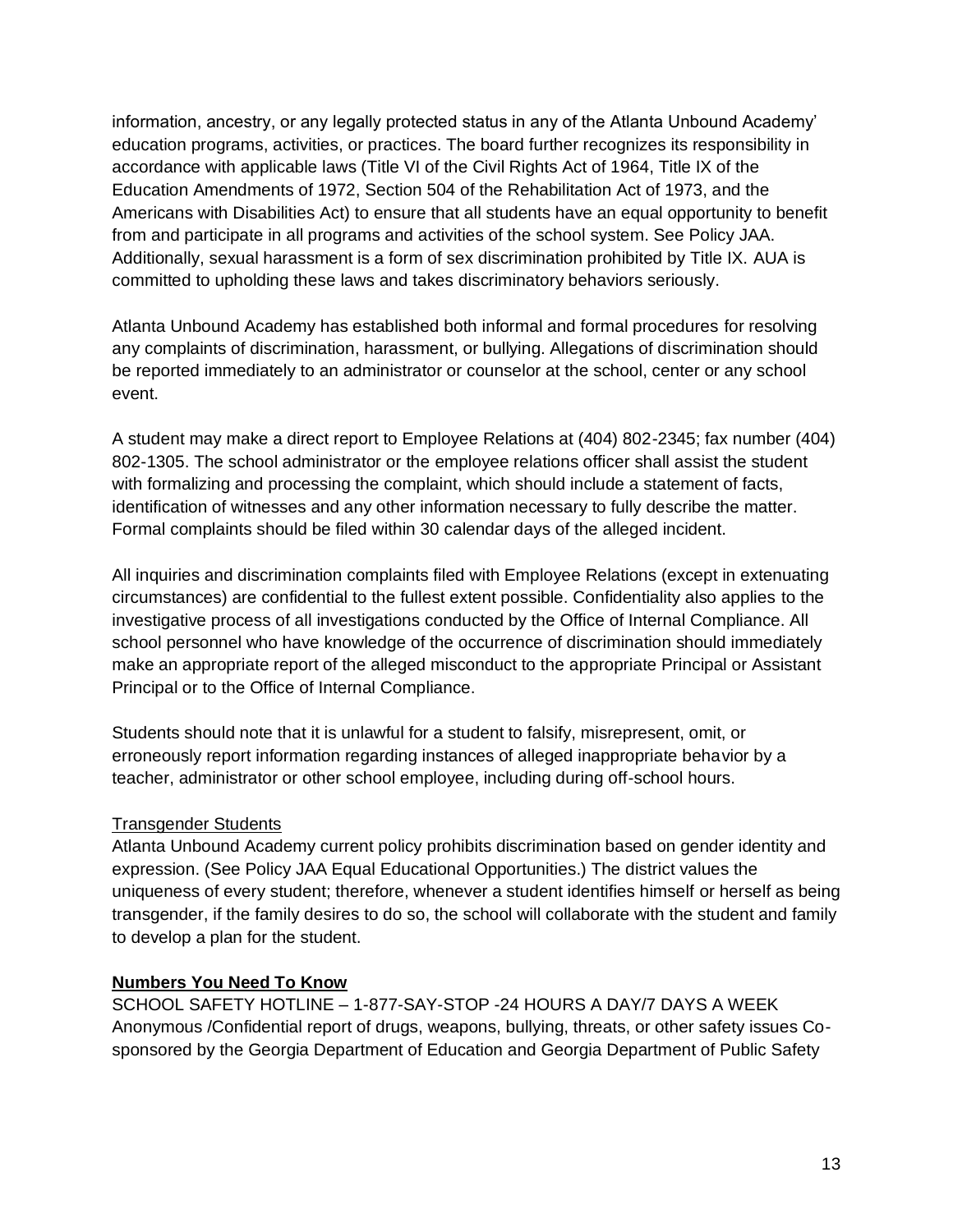NATIONAL HUMAN TRAFFICKING HOTLINE - 1-888-373-7888 – 24 HOURS A DAY/7 DAYS A WEEK Toll free/Confidential – Assistance, safety planning, emotional support, and connections to local resources to victims in crisis

GEORGIA CARES - 1-844-8GA-DMST Support and crisis planning for victims of domestic minor sex trafficking

GEORGIA CRISIS AND ACCESS HOTLINE – 1-800-715-4225 - 24 HOURS A DAY/7 DAYS A WEEK Toll free/Confidential - Access to mental health and mobile crisis services in Georgia

# **Notice of Rights of Students & Parent Under Section 504**

Section 504 of the Rehabilitation Act of 1973, commonly referred to as "Section 504," is a nondiscrimination statute enacted by the United States Congress. The purpose of Section 504 is to prohibit discrimination and to assure that disabled students have educational opportunities and benefits equal to those provided to non-disabled students.

For more information regarding Section 504, please contact your child's school Section 504 coordinator. If you need additional assistance, please contact Atlanta Unbound Academy Section 504 Dean of Student Support at the following address:

Atlanta Unbound Academy Attn: Dean of Student Support 1743 Hardin Avenue Atlanta, GA 30337

The implementing regulations for Section 504 as set out in 34 CFR Part 104 provide parents and/or students with the following rights:

1. Your child has the right to an appropriate education designed to meet his or her individual educational needs as adequately as the needs of non-disabled students. 34 CFR 104.33.

2. Your child has the right to free educational services except for those fees that are imposed on nondisabled students or their parents. Insurers and similar third parties who provide services not operated by or provided by the recipient are not relieved from an otherwise valid obligation to provide or pay for services provided to a disabled student. 34 CFR 104.33.

3. Your child has a right to participate in an educational setting (academic and nonacademic) with nondisabled students to the maximum extent appropriate to his or her needs. 34 CFR 104.34.

4. Your child has a right to facilities, services, and activities that are comparable to those provided for non-disabled students. 34 CFR 104.34.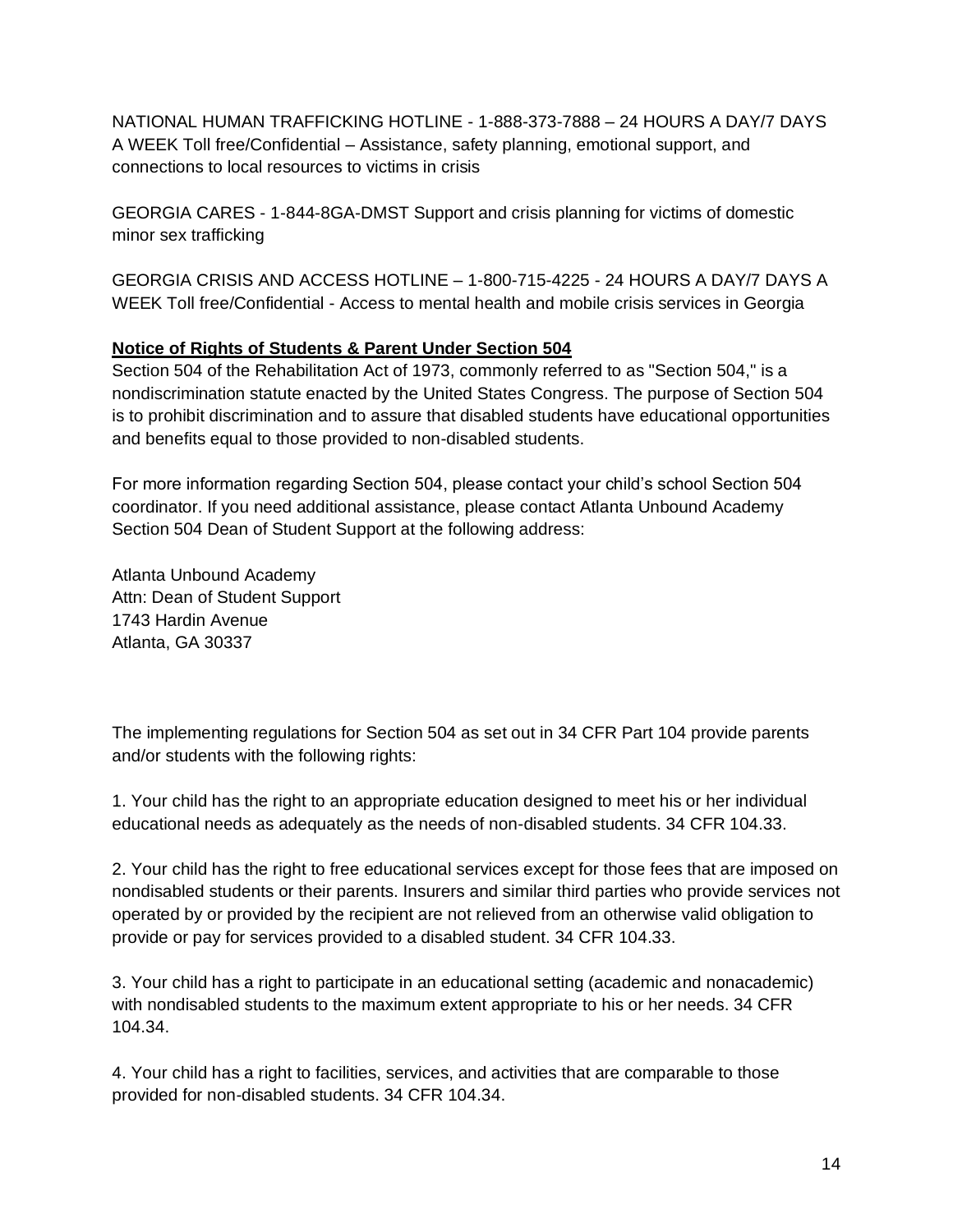5. Your child has a right to an evaluation prior to a Section 504 determination of eligibility. 34 CFR 104.35.

6. You have the right to not consent to the school system's request to evaluate your child. 34 CFR 104.35.

7. You have the right to ensure that evaluation procedures, which may include testing, conform to the requirements of 34 CFR 104.35.

8. You have the right to ensure that the school system will consider information from a variety of sources as appropriate, which may include aptitude and achievement tests, grades, teacher recommendations and observations, physical conditions, social or cultural background, medical records, and parental recommendations. 34 CFR 104.35.

9. You have the right to ensure that placement decisions are made by a group of persons, including persons knowledgeable about your child, the meaning of the evaluation data, the placement options, and the legal requirements for least restrictive environment and comparable facilities. 34 CFR 104.35.

10. If your child is eligible under Section 504, your child has a right to periodic reevaluations, including prior to any subsequent significant change of placement. 34 CFR 104.35.

11. You have the right to notice prior to any actions by the school system regarding the identification, evaluation, or placement of your child. 34 CFR 104.36.

12. You have the right to examine your child's educational records. 34 CFR 104.36. 13. You have the right to an impartial hearing with respect to the school system's actions regarding your child's identification, evaluation, or educational placement, with opportunity for parental participation in the hearing and representation by an attorney. 34 CFR 104.36.

14. You have the right to receive a copy of this notice and a copy of the school system's impartial hearing procedure upon request. 34 CFR 104.36.

15. If you disagree with the decision of the impartial hearing officer (school board members and other district employees are not considered impartial hearing officers), you have a right to a review of that decision according to the school system's impartial hearing procedure. 34 CFR 104.36.

16. You have the right to, at any time, file a complaint with the United States Department of Education's Office for Civil Rights

# **ASBESTOS HAZARD EMERGENCY RESPONSE ACT (AHERA) NOTICE**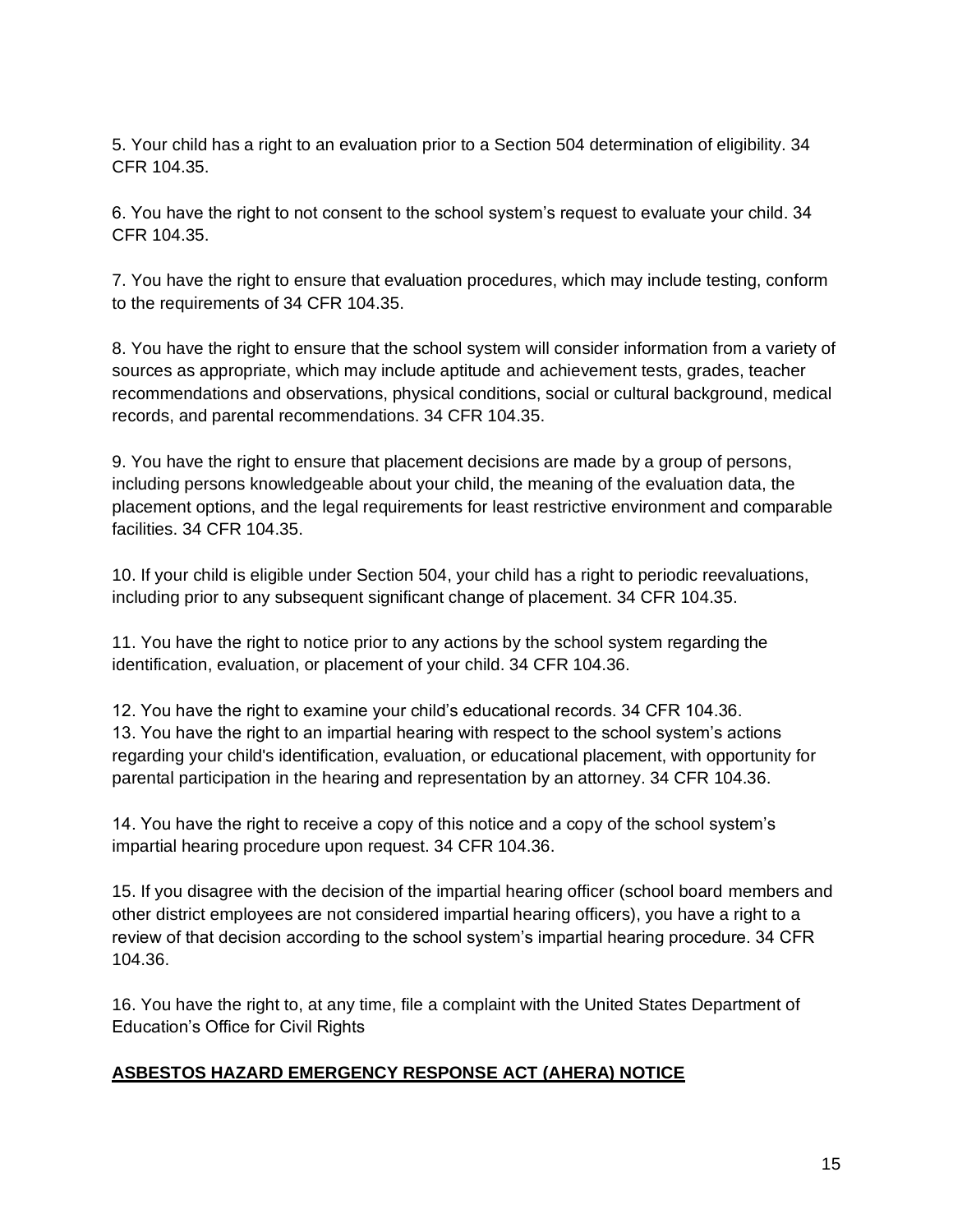This is to give "Annual Notice" that Atlanta Unbound Academy has updated the AHERA asbestos management plan as required by the Environmental Protection Agency (EPA) of all public and private elementary and secondary schools in the United States, under Federal Law 40 CFR 763, Subpart E. Atlanta Unbound Academy has met all AHERA requirements including this Annual Notice. The management plan is available for your review in the main.

# **POLICIES**

# **COMPULSORY ATTENDANCE**

Pursuant to state law O.C.G.A § 20-2-690.1, each parent and student shall receive notice of the COMPULSORY SCHOOL ATTENDANCE LAW. Each parent, guardian or person having control or charge of any child between the ages of 6 and 16 are required to enroll and send said child to a public school, private school or any home study program that meets the requirements for public school, private school or any home study program.

Consequences & Penalties for Failure to Comply with the Compulsory School Attendance Law Any parent, guardian or person who has control or charge of children and violates the Compulsory Attendance Law shall be guilty of a misdemeanor. Upon conviction, the parent, guardian or person having control or charge of a child or children shall be subject to a fine not less than \$25.00 and not greater than \$100.00, imprisonment not to exceed 30 days, community service or any combination of the penalties at the discretion of the Court.

Each day absence from school in excess of five (5) unexcused days of absence after notice has been given to the parent, guardian or person having control or charge of a child or children, shall constitute a separate infraction of Georgia's Compulsory School Attendance Law.

After two reasonable attempts to notify the parent, guardian or person having control or charge of a child or children of five (5) unexcused absences without response, the school system shall send a notice to the parent, guardian or person having control or charge of child or children by certified mail, return receipt requested.

Violation of Georgia's Compulsory School Attendance Law shall be referred to the Juvenile Court of competent jurisdiction.

# **ATTENDANCE POLICY**

The following guidelines have been established to minimize absenteeism. The Georgia Board of Education allows for excused absences due to:

- Personal illness
- Death or serious illness in the family
- Recognized religious holidays
- Absences caused by order of government
- Inclement weather or dangerous conditions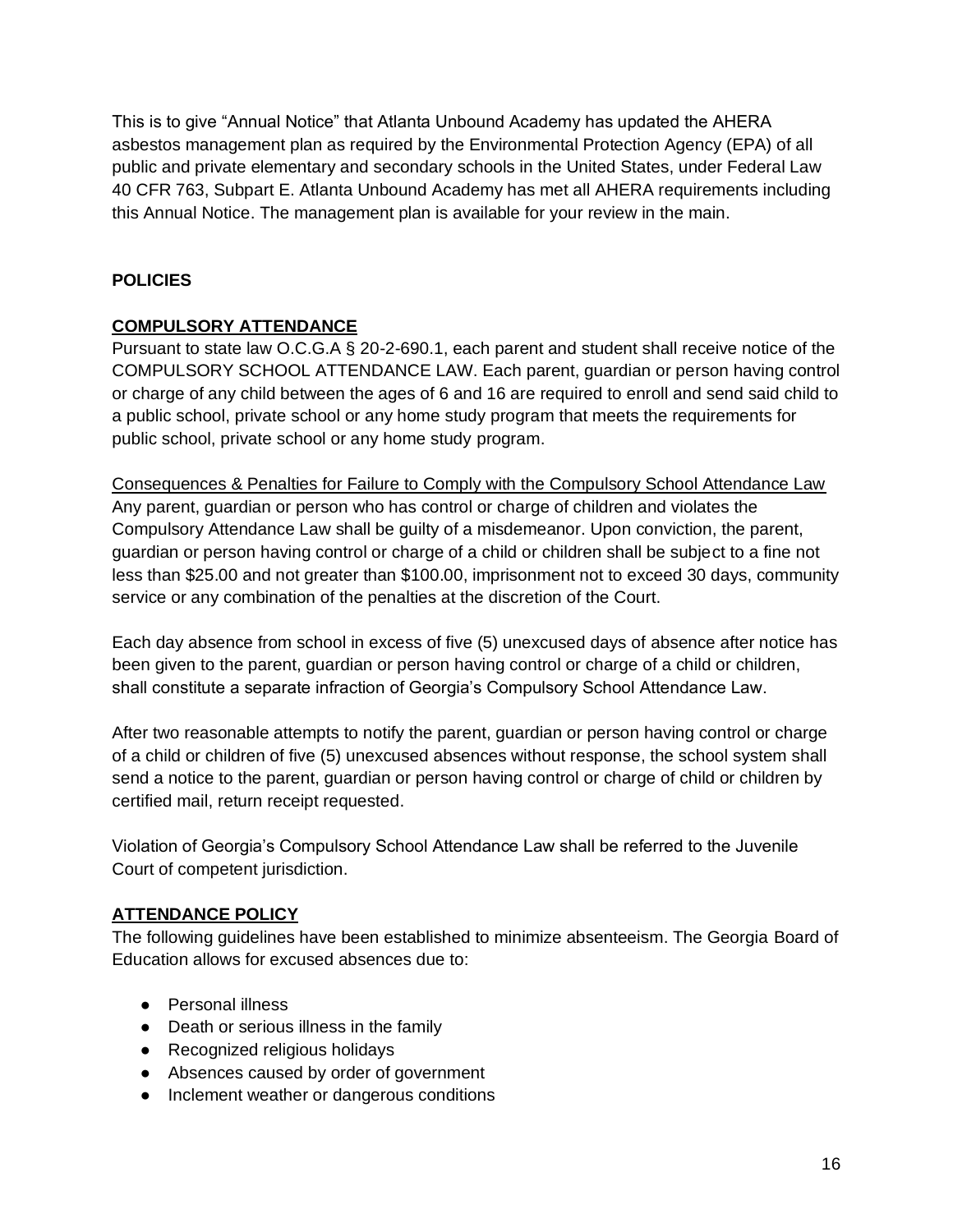• Voter registration or voting in a public election, not to exceed one (1) day per school year

Students are expected to be inside the school building, in full uniform from 7:30 a.m. – 4:00 p.m. on Monday – Thursday, and 7:30 a.m. – 2:00 p.m. on Friday. Students arriving to school after 8:05 a.m. are marked tardy. Early dismissals are when students are signed out of school before 4:00 p.m. on Monday – Thursday and 1:00 p.m. on Friday. In order to ensure a safe and orderly dismissal, no student is allowed to be signed-out after 3:00 p.m. Monday- Thursday and after 12:00 p.m. on Friday

# *Atlanta Unbound Academy does not provide transportation for students to/from school. It is the parent/guardian's responsibility to find a way for the child to get to/from school. Transportation problems are not considered excused absences.*

In the event that a student is absent for the first part of the day, he or she is still encouraged to report to school. Students who report to school after 12:00 p.m. (Monday– Friday), however, will be considered absent for the entire school day. In addition, students who report to school but leave before 10:30 a.m. will be considered absent for the entire school day.

When a student is absent, a parent or guardian must communicate in person or in writing with the school. This communication should clearly state the reason(s) for the absence. For extended absences (three or more consecutive days), supporting documentation (i.e. doctor's note) is required. Furthermore, once a student has reached ten (10) cumulative absences for the year, official documentation must be provided in order for any subsequent absences to be excused).

Any absence that is not supported with written documentation and/or does not fall within the guidelines of excused absences as defined by the Georgia Board of Education will be considered unexcused.

In grades K-8, excessive absences will be considered in any retention decision. If a student is absent a total of more than ten (10) days, formal inquiries will be made and reported to the appropriate law enforcement agency. In addition, students absent more than fifteen (15) days will be considered for retention. Students are also expected to arrive on time to school each day. School begins each day at 7:30 a.m. Students who arrive after 8:05 a.m. are considered tardy and will be marked as such on their attendance records. Every three (3) tardies will count as an absence, which will be considered in all retention decisions.

# **TRANSPORTATION POLICY**

*Atlanta Unbound Academy does not provide transportation for students to/from school. It is the parent/guardian's responsibility to find a way for the child to get to/from school.*

Parents must provide contact information and identification information for any person authorized to pick up their student. Parents/guardians who provide transportation for their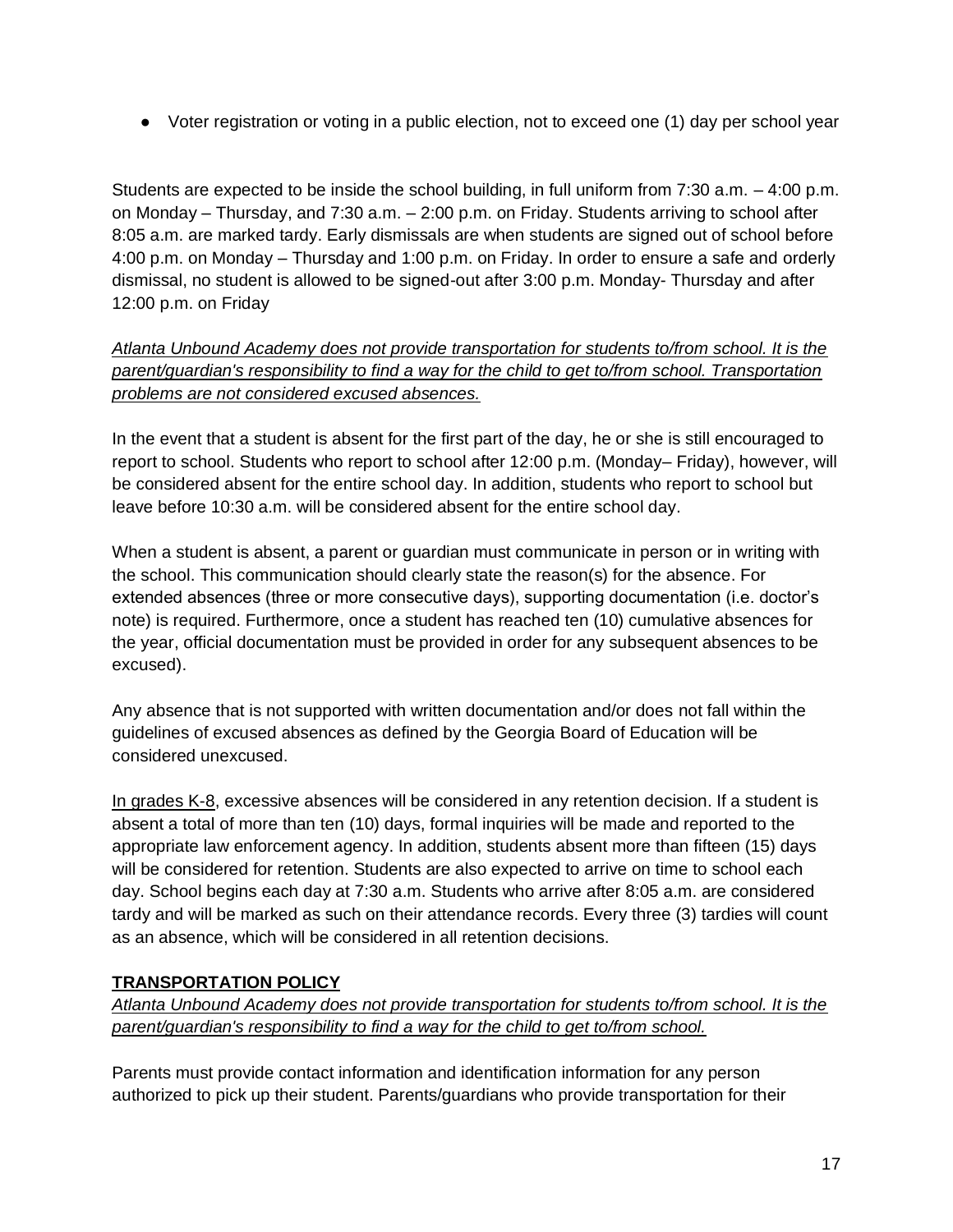children are expected to pick up their children in a timely manner at the end of each school day. Teachers and staff members at Atlanta Unbound Academy commit to work long hours to ensure a helpful, successful school. We appreciate that students are picked up within ten (10) minutes after school, field trips, extracurricular activities, and other events.

For Grades K-8**:** Parents must inform the office if a child has permission to walk home (refer to the walker laws/policies). Parents and students will be informed about after school programs and after school bus routes options prior to the start of each school year. After school program options and after school bus routes and stops are subject to change each year. All students are expected to be at their specified area on time. Buses will not wait for students.

# Late Pick Up

If students remain at school longer than thirty (30) minutes after the scheduled pick-up time without prior arrangements, families will be charged \$1 per minute to compensate the staff member who must stay after school and watch over the child. These charges will be based upon the time indicated on the school office clock and are not negotiable. Parents have thirty (30) days to pay any outstanding fees related to tardy pick-ups.

Parents are expected to pick up students remaining after school for detention, tutoring, or special activities. Moreover, parents are also expected to pick up students who miss their after school program bus ride.

For grades K-2: Parents of students will be required, during registration, to indicate who is authorized to pick up their student each day. In the case where there is not an authorized person to pick up the student, the student will remain at the school. Parents may incur late arrival fees in such instances.

# **STUDENT ABANDONMENT PROCEDURE**

Atlanta Unbound Academy is committed to ensuring the safety of all students. In the event that a student is abandoned at school or at an AUA-sanctioned activity, and a parent or guardian cannot be reached at the close of the day or event, the following steps should be implemented. Procedure Parents are expected to pick up their child from school or school-sanctioned events at the stated end time. Per each school's late pick-up procedure, parents may be given a grace period. Refer to the school's Handbook. If a student is not picked up by the designated end time, the school will make every effort to contact the parent or guardian. In the event that a student has not been picked up after all attempts have been made to reach a parent, guardian and emergency contacts, the following measures will be taken:

| <b>Step</b> | <b>Action</b>                                                                                | <b>Comments</b>                                                                                                                                                                                  |
|-------------|----------------------------------------------------------------------------------------------|--------------------------------------------------------------------------------------------------------------------------------------------------------------------------------------------------|
|             | Every effort will be made to contact the<br>parent or guardian and all emergency<br>contacts | Staff members should leave a message advising<br>the guardian that the School Counselor or Social<br>Worker and Executive Director will be notified in<br>order to further manage the situation. |
| 2           | Director of Operations and school<br>Associate Director will be notified. Director           |                                                                                                                                                                                                  |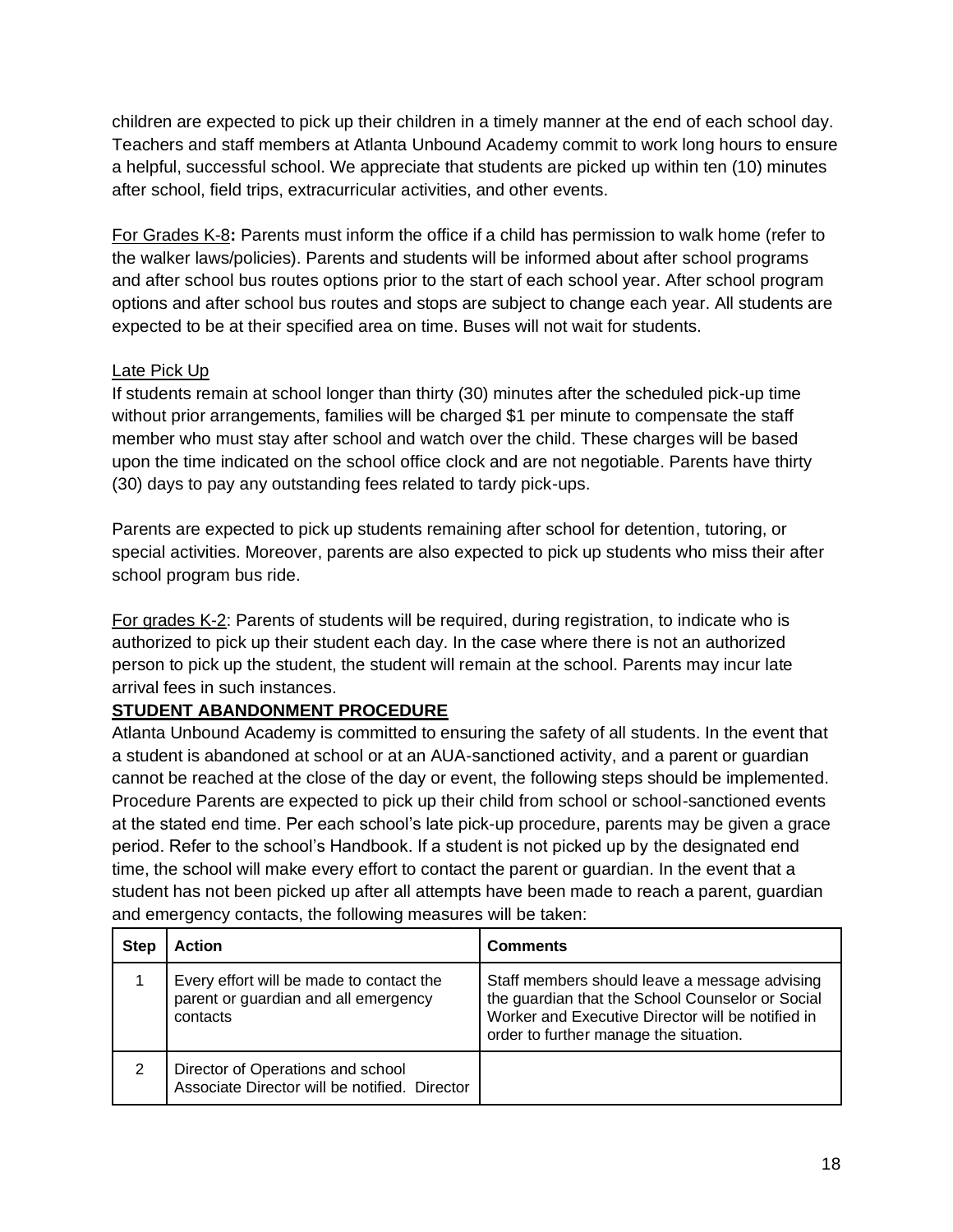|   | or Operations will notify the Executive<br>Director.                                                                                                                       |                                                                                                                                                                                                                                                                                                                                                                                                                                                                                                                                                                                                                                                                                                                                                                                     |
|---|----------------------------------------------------------------------------------------------------------------------------------------------------------------------------|-------------------------------------------------------------------------------------------------------------------------------------------------------------------------------------------------------------------------------------------------------------------------------------------------------------------------------------------------------------------------------------------------------------------------------------------------------------------------------------------------------------------------------------------------------------------------------------------------------------------------------------------------------------------------------------------------------------------------------------------------------------------------------------|
| 3 | Executive Director, Associate Director, or<br>other reporting staff member will contact<br>the police department and Department of<br>Family and Children Services (DFCS). | Staff member is required to remain with the<br>student until the police arrives or until student has<br>been released to a guardian or local authority<br>Staff member will provide details of the event, and<br>parent contact information to the officer and/or<br>case manager<br>Staff member will record all contact information of<br>the police officer and case manager which should<br>include, name, badge/ID number and phone<br>number<br>Staff member will release student into the custody<br>of the police officer or DFCS case manager if<br>necessary<br>Staff member will document the event using the<br>Student Incident Report Form. A copy will be<br>maintained with the school Executive Director<br>and placed in the student's permanent record<br>folder |
| 4 | The police department and DFCS will<br>follow their internal protocols, which may<br>include a visit to the child's home for<br>further investigation.                     |                                                                                                                                                                                                                                                                                                                                                                                                                                                                                                                                                                                                                                                                                                                                                                                     |
| 5 | Should any one of the above steps occur,<br>the Executive Director or Associate<br>Director will follow up with the family,<br>police department, and/or DFCS.             | The Executive Director or Associate Director will<br>follow the incident through to resolution and<br>maintain all relative records.                                                                                                                                                                                                                                                                                                                                                                                                                                                                                                                                                                                                                                                |

# **INCLEMENT WEATHER PROCEDURE**

Student safety is AUA's first priority in determining whether to close or delay schools. In the event of inclement weather, weather conditions are monitored closely and decisions are made to ensure that students can be safely transported to and from school.

# Communication of Inclement Weather Decisions before School Begins (including Saturday activities)

In the event of inclement weather risk before the school day begins, AUA's executive director will decide as soon as possible, but no later than 5:00 a.m. of the day on which school may be delayed or closed. Please note that Atlanta Unbound Academy may not follow the local school district's decision to close or delay schools.

Notification of AUA's closures or delays will be made to several media outlets (including radio and television), social media, calling posts to parents, etc., by 5:30 a.m.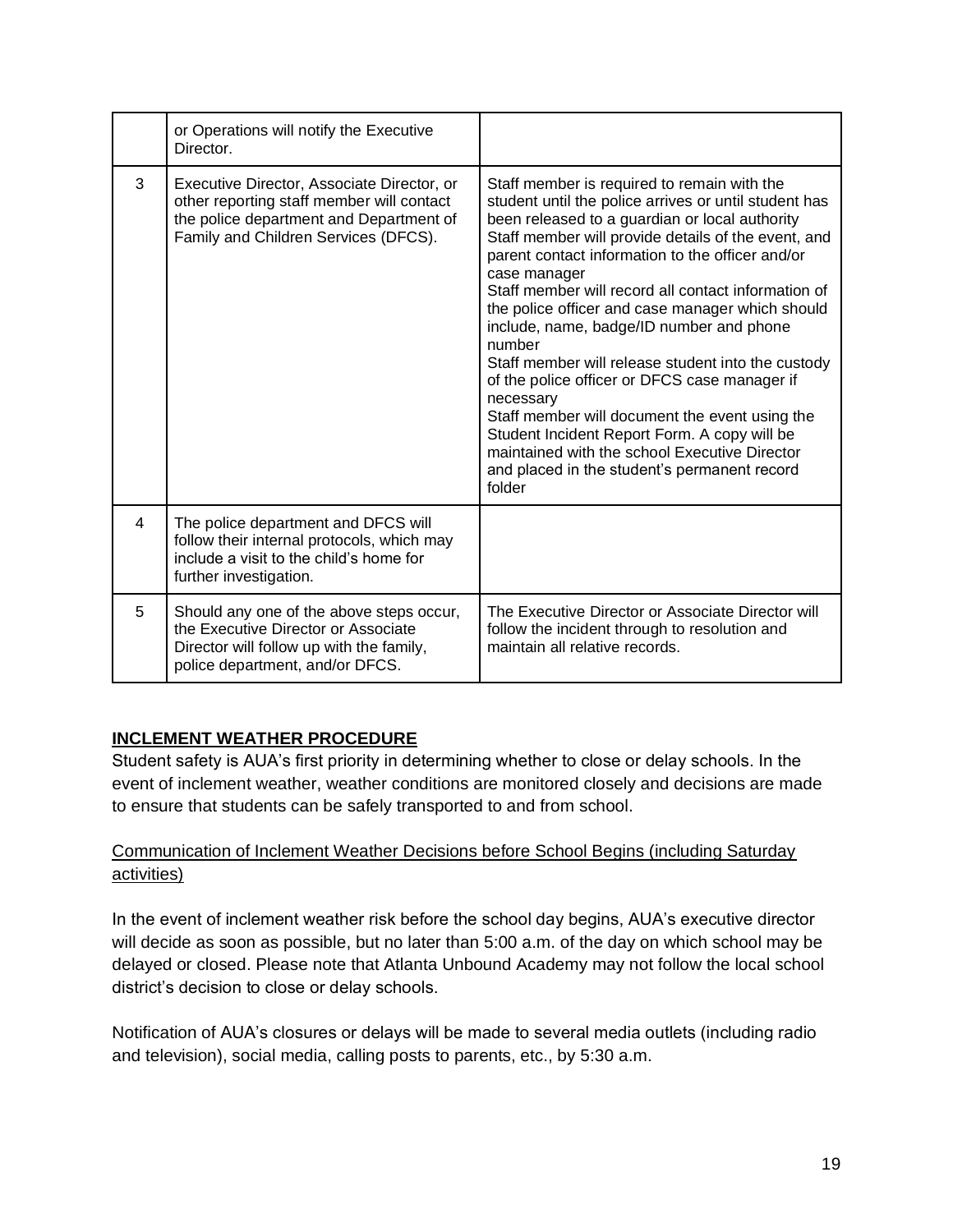The decision to delay or cancel Saturday school activities will be made by the Executive Director in consultation with the Principal. Principals will notify parents no later than 6:00 a.m. on Saturday.

# **Three-Hour Delayed Opening**

Student Report Time AUA students will begin school at 10:30 a.m. Doors open at 10:15 a.m., or per school procedures

School Schedule

Classes will begin three hours later and conclude at the normal dismissal time Schools will establish a three-hour delayed opening schedule with the option to: Create an adjusted schedule that offers all classes Resume/pick-up the day as normal

Meals

No breakfast program will be offered Adjustments to the lunch schedule/lunch time may be required depending on the school's schedule

#### Inclement Weather During the School Day – Unplanned Early Release

In the event of inclement weather during the school day which may impact the safe travel of students home, the Executive Director will make a decision to release school early with at least two hours' notice (e.g. a decision made at 11:00 a.m. would result in an early release of 1:00 p.m.).

School Schedule School will follow their internal dismissal process

#### **Transportation**

Transportation for early release will be provided, however, buses will be cleared for departure by the Director of Transportation and transportation provider The transportation company will be notified at the time of determination to mobilize buses/drivers and allow travel time for drivers to arrive at the bus depot and schools; adjustments will be made as needed Parents may pick up students upon receiving notification

Meals

Schools will establish a schedule that will allow all students to each lunch or snack

**Communication** Schools will manage parent communication Parents will be notified of early dismissal at the time of determination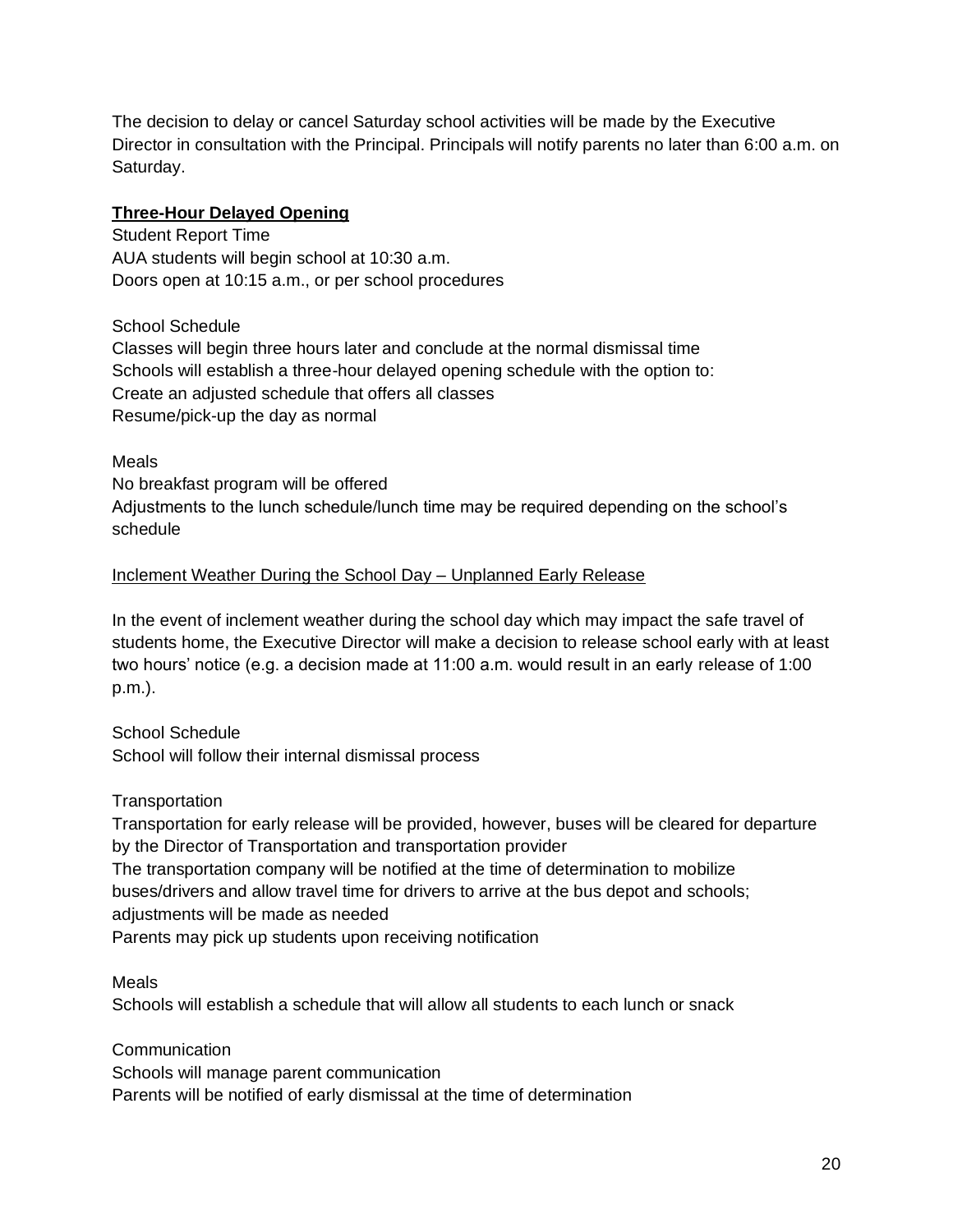#### Inclement Weather During the School Day – Delayed Dismissal

In the event that inclement weather persists at or beyond dismissal, the Executive Director will make the decision to delay dismissal to ensure the safety of students while being transported home from school.

#### **Transportation**

Walkers and MARTA riders will be release when it is deemed safe by the Principal The Director of Transportation will mobilize buses and release them onto their routes when it is deemed safe for travel

**Communication** Schools will manage parent communication Parents will be notified of delayed dismissal at the time of determination

#### Parent Discretion

In the event of delay or closure, Atlanta Unbound Academy will make every effort to provide rigorous instruction and maintain as many regular school day activities as possible. We respect a parent's right to keep their child at home if they believe weather conditions are a risk to their child's safety. Parents must notify the school of a student's absence, and these absences or late arrivals may be excused.

#### **HEALTH POLICY**

State law requires that all children in elementary, middle, and high school must have an updated Georgia Certificate of Immunization.

Immunizations are required for measles, rubella, tetanus, diphtheria, polio, mumps, whooping cough and hepatitis B. The Georgia DHR Form 3231 and Certificate of Immunization must be used for students in grades K-12. A local health department computer-generated form is acceptable. Georgia law allows for two types of exemptions from the immunization requirements: medical and religious. Each child must have one of two items on file – either a valid Georgia Immunization Certificate (Form 3231) indicating a medical exemption or a signed, notarized statement, which is called an affidavit of religious exemption.

For entrance into the sixth grade, each student must have at least one additional dose of MMR vaccine.

For entrance into the seventh grade, each student entering or transferring into Atlanta Unbound Academy, must receive a tetanus, diphtheria, and pertussis (whooping cough) booster vaccination (Tdap) and an adolescent meningococcal vaccination (MCV4).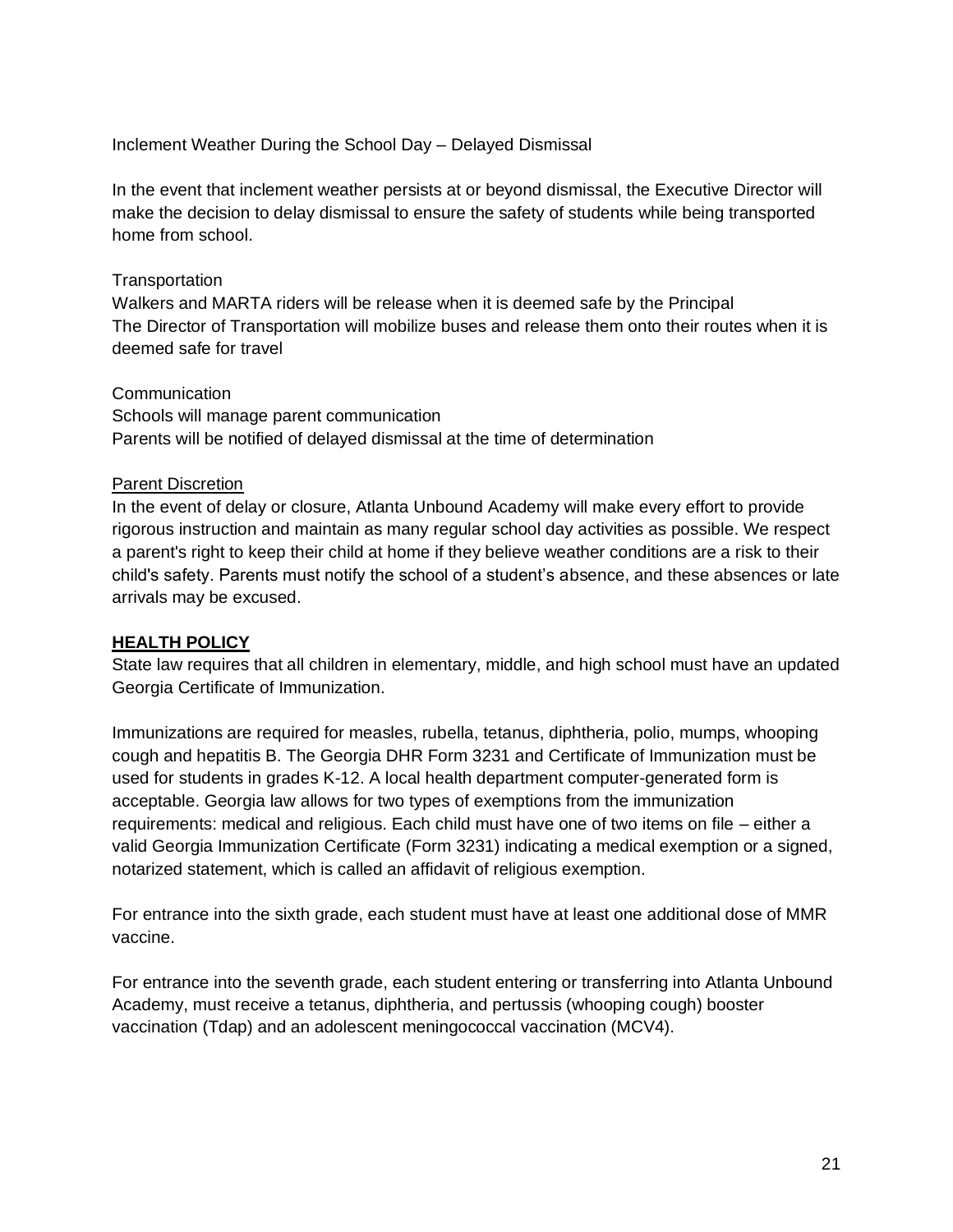For entrance into the eighth through twelfth grade, any student new to Georgia must receive a tetanus, diphtheria, and pertussis (whooping cough) booster vaccination (Tdap) and an adolescent meningococcal vaccination (MCV4).

# Absence Due to Illness

If a child is sick in the morning, the school expects him/her to stay home for the day. Parents are expected to call in the morning to inform the school of the child's absence and to arrange a way to pick up or receive the child's makeup work. After more than three consecutive absences for illness, students will need to bring a doctor's re-admittance form to school on their first day back to school to receive an excused absence for missed days.

The student will be responsible for all missed assignments. Please see procedures for make-up work under academic policies.

# Illness During School Hours

If a child becomes ill or injured during the school day and is not well enough to stay in class, the parent/guardian will be called to pick the child up. The school does not have the capacity to watch over and care for ill children. It is necessary to have updated emergency contact numbers on file in the school office in case no one can be contacted at home.

Atlanta Unbound Academy will only administer medicine to a student who has an official note from his or her doctor on file, describing the prescribed medicine, the required dosage, and the required frequency. Such notes must be brought to the school by the parent along with the medication required. Medicine will be kept at the main office and administered by the school's designated individual. Students are responsible for ensuring that they receive their medicine at the regularly scheduled time.

It is the parent's responsibility to ensure that the school has up-to-date contact and health information. If a child has needs we do not know about, we cannot provide for those needs, and if a child has an emergency, we must be able to reach the parent.

# School Operations Team (administering medical needs)

The school operations team is responsible for assessment, intervention, and management of health related concerns in the school setting. This service is not to replace the care a student receives from a regular doctor or clinic, but will provide:

- Basic emergency and first aid care,
- Assistance to correct problems discovered,
- Monitoring of immunization records, and
- Administering of certain medications.

# Medication

If a student needs to be administered medicine during the school day, it must be in the original container and a completed permission form must accompany the medication. This form may be obtained from the nurse's office. A parent/guardian must deliver prescription medications that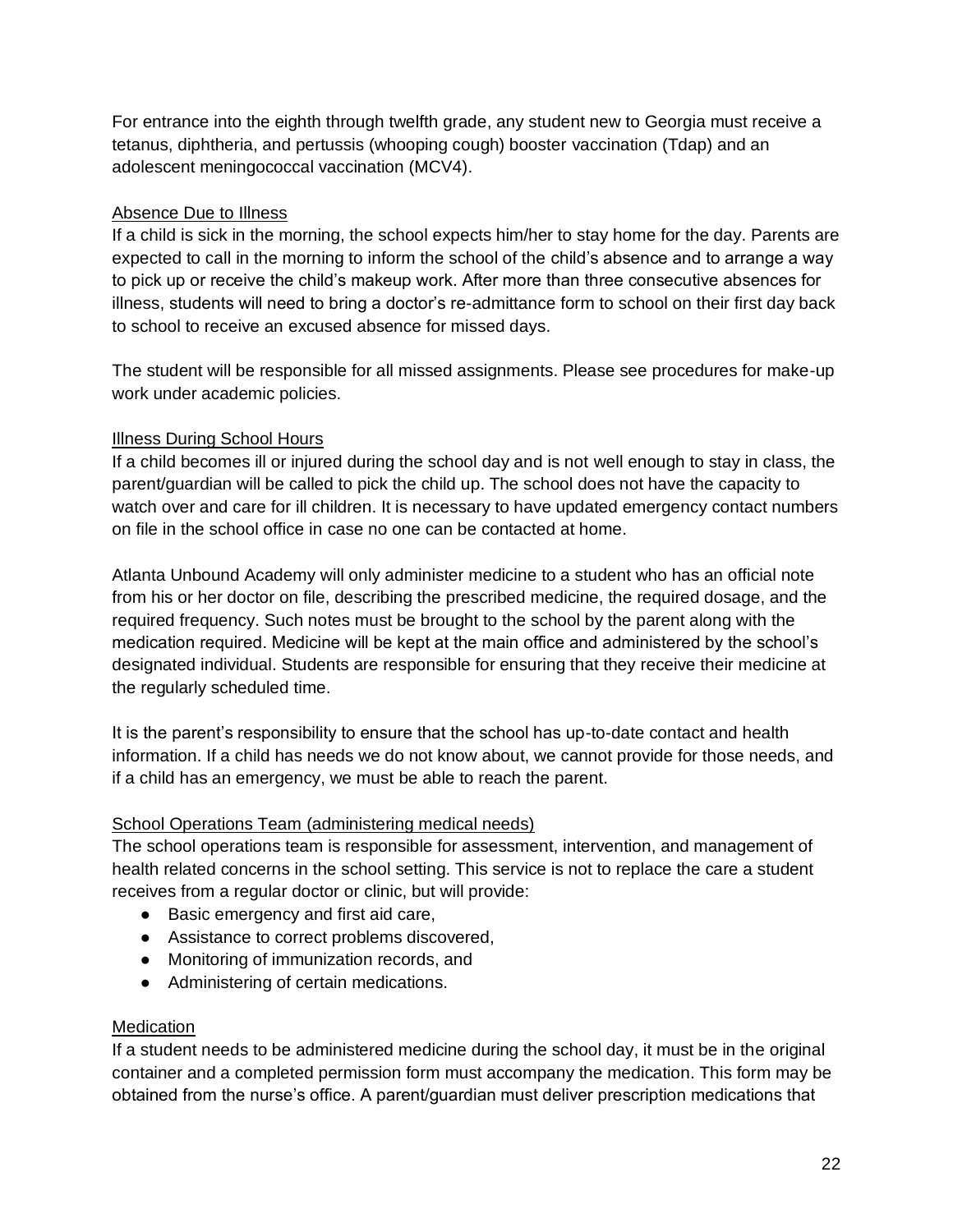are classified as controlled substances to the nurse's office. All medication will be stored and dispensed through the office. Students are not allowed to bring medicine (prescription or over the counter) with them to school to administer to themselves or distribute to others.

# Sick Call

After an assessment by the operations, if it is determined that a student should not be at school, a parent, guardian, or emergency contact will be notified. Please contact the front office when there is a change in health status to discuss your student's individual needs. If it becomes necessary for a student to take any form of medication at school, a signed note from a parent/guardian and doctor must be presented to the operations staff. The staff should be notified in writing if a student has a chronic illness or disability that could require special or emergency treatment. Students should not return to school until fever -and/or vomit free for 24 hours. Except as permitted by policy, medicine must be kept in the school clinic and dispensed by the nurse or his/her designee.

# Contagious Illness

If a student has been identified as possibly having a contagious illness, the school will follow the infectious disease reporting protocol including recommendations from the Fulton County Health Department.

# Lice

If a student has been identified as having lice or eggs in their hair/scalp, a parent/guardian will be contacted and they must be picked up immediately. Your child may return after treatment and a re-check has been performed by the nurse.

# **STUDENT UNIFORM/DRESS CODE POLICY**

The student dress code policy at Atlanta Unbound Academy is that ALL students are expected to wear the required uniform every day, unless otherwise indicated. (See detailed uniform policy under the code of conduct)

# Book Bags/Fanny Packs/Personal Items:

Book bags, backpacks, folders, or any other personal items must not display patches, entertainment insignias, drawings, obscene words, gang signs, or any other item that would be deemed inappropriate, offensive, or reflect negatively on AUA. Failure to comply will constitute a uniform violation and be subject to disciplinary action and parental notification. All personal items should be labeled with the student's name. Students and their property are subject to search if deemed necessary by school administration. Middle School Students **will not** be allowed to carry backpacks/fanny packs/pouches in the building. To ensure student safety in the hallways, backpacks with wheels **will not** be permitted. Students **will not** be allowed to carry mini book bags as purses; only traditional small clutch-style purses with shoulder string/strap will be permitted.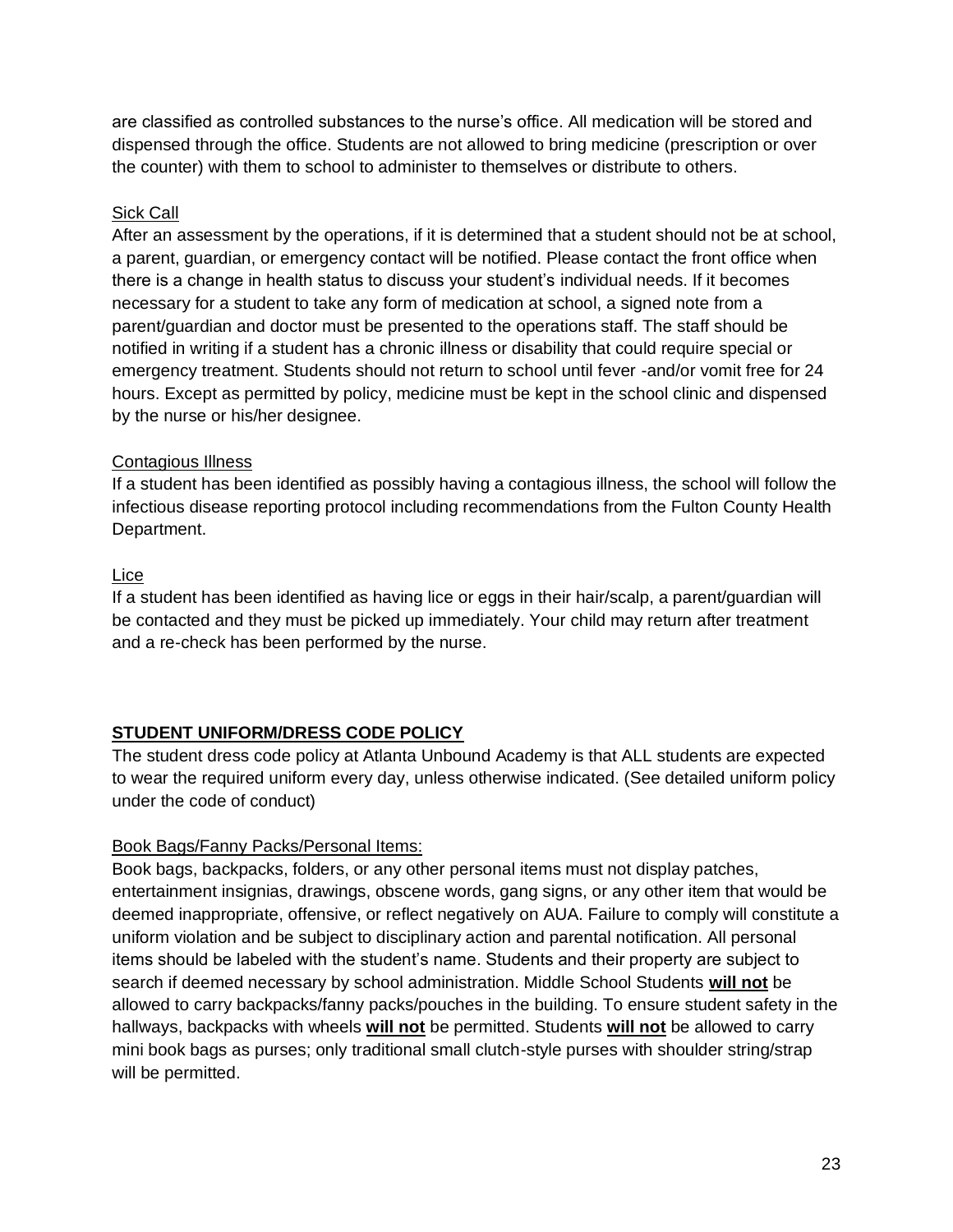# **Emergency Procedures**

Atlanta Unbound Academy has developed a comprehensive safety plan that will be practiced throughout the school year. Fire and emergency procedures are posted near the door of every room in the school building. Students and staff will participate in training and drills of emergency procedures and are expected to adhere to the proper protocol during all drills. During emergencies where evacuation of the building is necessary, alarms will ring continually. When emergency alarms sound, students and staff should proceed quickly, quietly and calmly following the evacuation procedures. All building visitors are required to participate in drills as well.

# **HUMAN RIGHTS POLICY**

Atlanta Unbound Academy brings together a diverse group of individuals. It is guided by the principle that respect and consideration for all individuals is foremost in all school activities. It is unlawful to discriminate against any individual based on race, color, religion, sex, nationality, sexual orientation, age, or handicap status. AUA is not only obligated to uphold the law concerning equal opportunity but regards the spirit of these laws to be the very core of its values. AUA wishes to stress that it is the responsibility of every member of the school community to observe and uphold the principles of equal opportunity as they affect staff, faculty, families, and students in all aspects of school life. It is the responsibility of every member of the AUA community to actively promote appropriate workplace behavior. Any form of coercion or harassment that insults the dignity of others or impedes their freedom to work and learn will not be tolerated. Any such form of coercion or harassment will result in appropriate discipline, up to and including, discharge.

#### **HARASSMENT POLICY**

Atlanta Unbound Academy is committed to equitable and swift resolution of harassment issues. Any student experiencing harassment should follow any or all of these measures:

1. Let the offender know you want the behavior to stop. Be clear and direct. Do not apologize.

2. Make a record of when, where and how you were mistreated; include witnesses (if any), direct quotations, and other evidence.

3. If you are not comfortable confronting the offender alone, ask a friend or adult to accompany you, or write a letter to the offender, keeping a copy.

4. Students should notify the Principal, or if they are uncomfortable doing so, they should speak with another adult.

As soon as possible, the adult notified will report to the Principal. The Principal will notify the authorities, if necessary.

#### **MANDATED REPORTING OF ABUSE/NEGLECT**

All school personnel and volunteers are mandated reporters of suspected abuse and/or neglect. Mandated reporters are required to report suspected child maltreatment immediately when they have "reasonable cause to believe that a child who is under years of age or younger and known to them in a professional or official capacity has been from harm." After a report has been filed,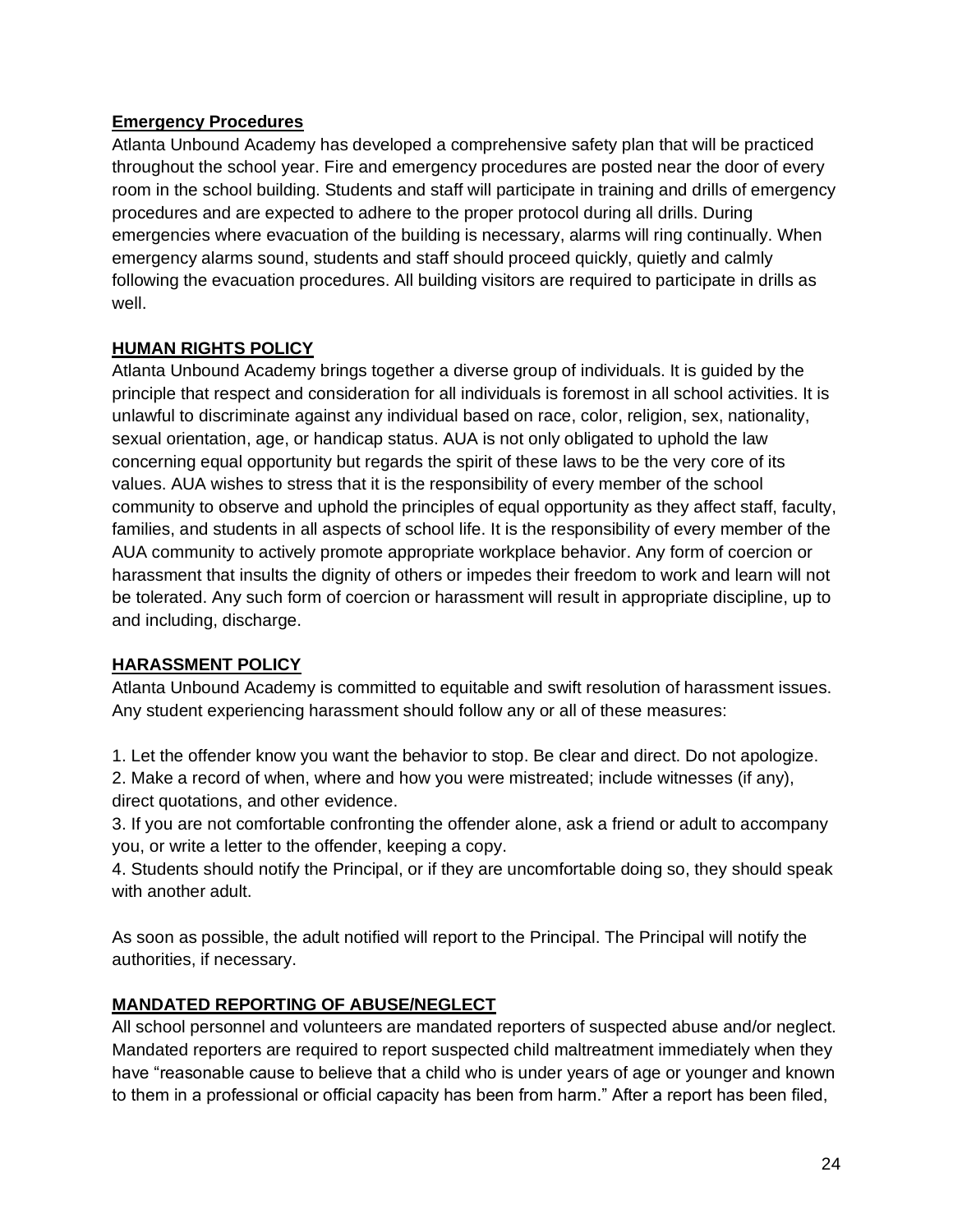school personnel and volunteers are prohibited from discussing the details of the report with parents or any other party. The school will not receive feedback or follow-up from the reporting agency once a report has been filed.

No one, not even a supervisor, is permitted to suppress, change, or edit a report of abuse. A mandated reporter who willfully fails to report suspected incidents of child abuse or neglect is subject to license suspension or revocation, and commits a misdemeanor. Falsely reporting information is also a misdemeanor.

# **Suspension and Mandatory Transfer**

# Short-Term Suspension

The administrator, or his/her designee, may impose a short-term suspension at his/her discretion. Before imposing a short-term suspension, the administrator shall verbally inform the student of the suspension, the reason for it, and whether it will be served in school or out of school. The student shall be given an opportunity to deny or explain the charges. The administrator shall also notify the parent(s) or guardian(s) of the suspension within one (1) business day, by email or phone, at the provided address or phone number on record.

Additionally, a written notice shall be sent to the parent(s) or guardian(s) (by means reasonably calculated) the same day of the incident. Such notice shall provide a description of the incident, or incidents which resulted in the suspension, the specified time of the suspension, and the opportunity for the parent to schedule an informal conference with the administrator.

# Long-Term Suspension

The Principal may impose a long-term suspension of more than 10 days. Such a suspension may be imposed only after the student has been found to have committed a severe violation of the Student Discipline Policy at a formal suspension hearing. Upon determining that a student's action warrants a possible long-term suspension, the Principal will verbally inform the student that he or she is being suspended and is being considered for a long-term suspension and state the reasons for such actions. The Principal shall immediately notify the student's parent(s) or guardian(s) in writing. Written notice shall be provided by personal delivery, express mail delivery, or equivalent means reasonably calculated to assure receipt of such notice within 24 hours of suspension at the last known address. Where possible, notification also shall be provided by telephone if the school has been provided with a contact telephone number for the parent(s) or guardian(s). Such notice shall provide a description of the incident, or incidents, which resulted in a long-term suspension and shall offer the opportunity for an immediate informal conference with the Principal. At the formal hearing, the student and/or parent(s) or guardian(s) shall have the right to present evidence and ask questions. The Principal, in consultation with the Head of School, is responsible for making the final decision with regard to long-term suspensions.

# Alternate Instruction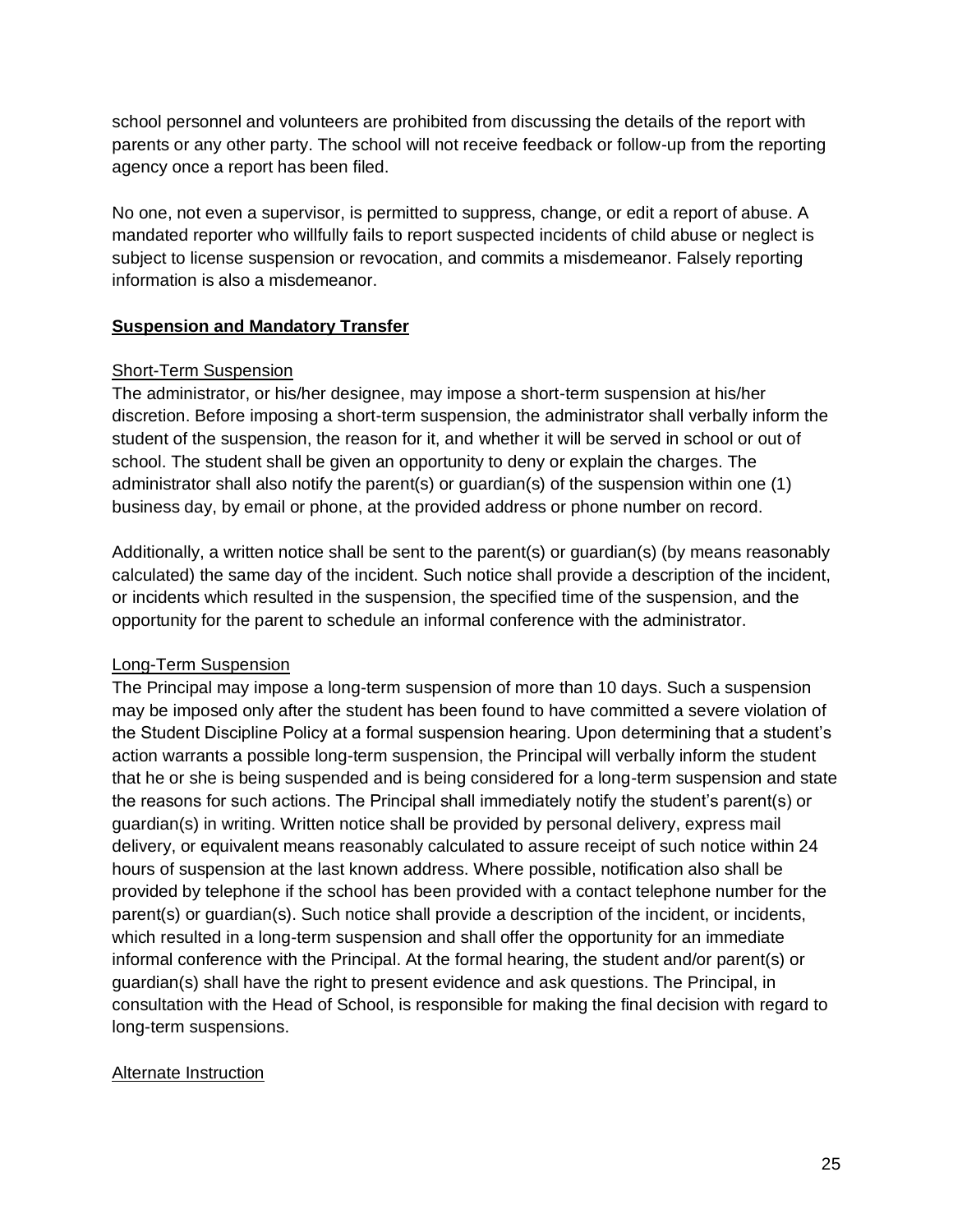Students who are suspended will be provided with alternate instruction. Arrangements will be made between the school and each individual family for the delivery of services, pick-up/delivery of work, and the making up of any missed assignments and classroom instructional support. All IDEA mandates will be followed for students with disabilities.

# Mandatory Transfer

If a student is being considered for mandatory transfer from Atlanta Unbound Academy, the Principal shall provide written notification to the student and his or her parent(s) or guardian(s) that the student is being considered for transfer to another school. Such notice also shall set a time and place for an informal conference with the Principal and shall inform the parent(s) or guardian(s) of their right to be accompanied by an individual of their choice. Except for those items, which, under state and federal law, require immediate transfer, the Principal may not require a transfer of a student unless a prior written and verbal warning for mandatory transfer has been issued to both the student and his/her parent or guardian.

In that "final warning", documentation must appear which clearly demonstrates which aspects of the Student Discipline Policy have been violated and why these violations warrant mandatory transfer if continued. If, following the informal conference, the Principal maintains that the student would receive an adequate and appropriate education in another school program, the Principal shall provide written notification to the student and his or her parent(s) that the student is being required to transfer. Written notice shall be provided by personal delivery, express mail delivery, or equivalent means reasonably calculated to assure receipt of such notice within 24 hours of mandatory transfer at the last known address. Where possible, notification shall also be provided by telephone if the school has been provided with a contact telephone number for the parent(s) or guardian(s). Such notice shall include a description of the behavior and/or academic problems indicative of the need for transfer, a description of the alternatives explored, prior action taken to resolve the problem, and an invitation for an immediate formal hearing with the Principal and the Head of School.

At the formal hearing, the student shall have the right to be represented by counsel, question witnesses, and present evidence. The parents, should they so choose, may also present materials to the Principal or Head of School for consideration. The Head of School will render a formal decision within 48 hours of the hearing.

# Mandatory Transfer (Disciplinary) Hearing:

When a student is recommended for a mandatory transfer, s/he has a Hearing before the Board of Atlanta Unbound Academy or an appointed Hearing Officer. The Board will only consider a mandatory transfer if the school has attempted other alternatives first, and such actions have not altered the behavior or for very serious gross misconduct. It is the responsibility of all of us to first take the necessary measures to prevent mandatory transfers, before recommending one, because we keep the student's interests in our minds at all times.

A student accused of committing a serious disciplinary infraction, as defined in the Atlanta Unbound Academy's Disciplinary Policy, is referred for a Disciplinary Hearing for determination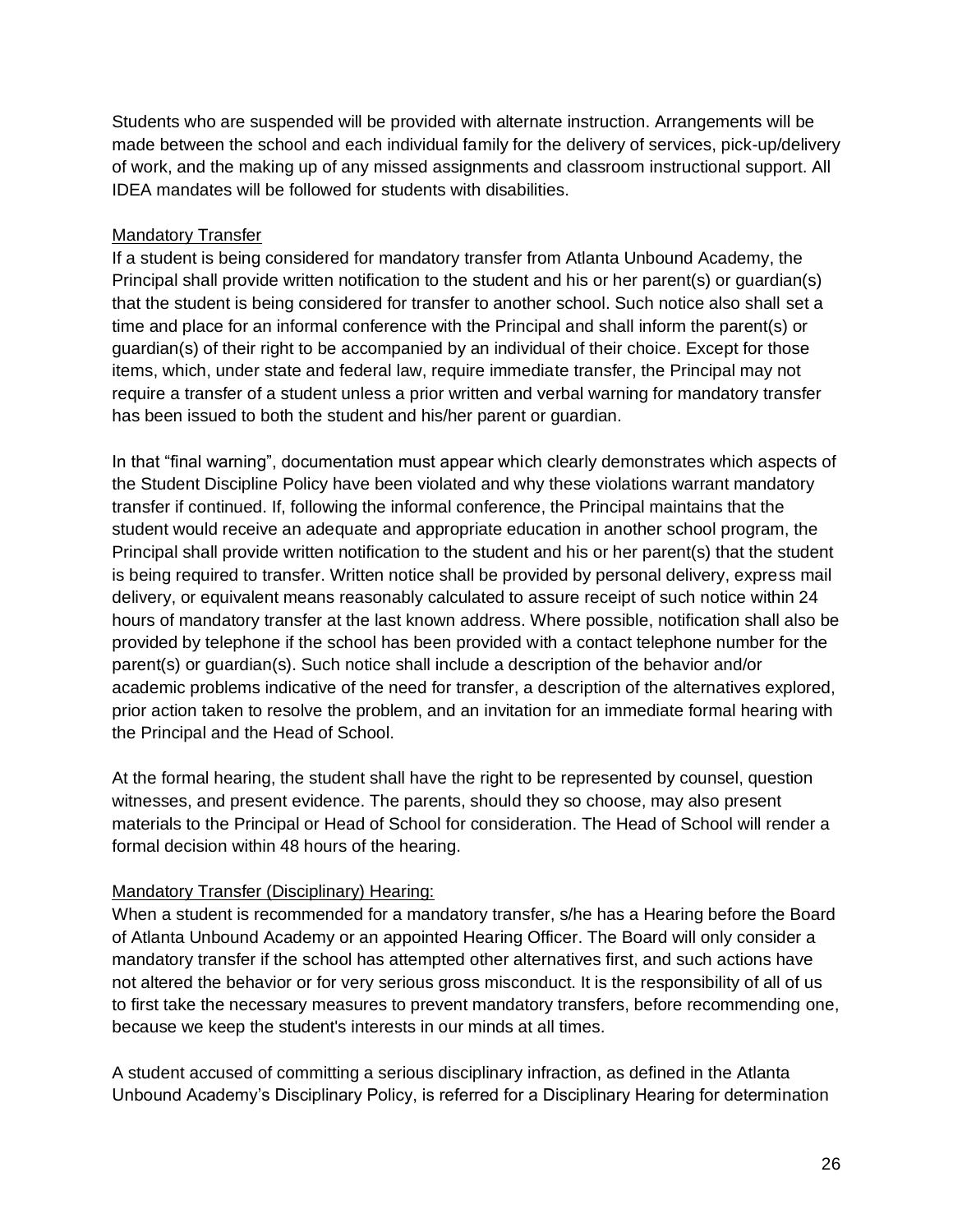as to whether a long- term suspension or mandatory transfer is appropriate. A long- term suspension means denial to a student of the right to attend school and take part in any school function for any period of ten (10) school days or more. Mandatory transfer shall mean removal of the student from enrollment at Atlanta Unbound Academy for the remainder of the school year or longer. A long- term suspension or mandatory transfer will normally follow a short- term suspension. There are exceptions, however, that could prompt the school administrator to move forward with the immediate dismissal of a student. Examples of such violations include, but are not limited to, bringing a weapon to school, assault on a student or school personnel, or other chargeable infractions. A decision to impose a long- term suspension will be the result of a Disciplinary Hearing before a board hearing officer(s). The purpose of the Disciplinary Hearing is to receive and evaluate testimony and other evidence concerning the disciplinary violation. The school Principal or his/her designee will present the case for suspension or mandatory transfer to the Board Hearing Officer(s). In order for a long- term suspension or mandatory transfer to take place, the following steps must be taken:

- 1. The school administrator recommending the long- term suspension or transfer will furnish to the Hearing Officer(s) a written statement of charges against the student, accompanied by any supporting statements or other relevant evidence identified in the tribunal dossier discussed below';
- 2. The school administrator shall notify the student and his/her parent or guardian of the recommendation for long term suspension or transfer; and
- 3. The school administrator shall notify the student and his/her parent or guardian by registered mail indicating a time and place for a Disciplinary Hearing, and containing a statement of charges against the student.

Within ten school days after the beginning of the suspension, the Hearing Officer(s) will meet at the appointed time and place to review the case. At this time, the school administrator will present the facts of the case against the student as well as the reason for the recommendation. The student, parent or guardian, or other appointed representative present for the hearing will be able to ask questions and present arguments against the recommendation. At the conclusion of the hearing, the Hearing Officer(s) will gather all documents and create a summary report to present to all Board members. The board will have up to 48 hours to determine if the accused student has violated the Atlanta Unbound Academy's Disciplinary Policy and send/present a decision to the School Principal and/or designee. The Board's decision will be based solely on the evidence presented at the hearing. If the Board determines that a student has committed a disciplinary violation, they may impose a range of sanctions that include reinstatement into school to permanent transfer, as long as the sanction complies with the school's established policies.

The Disciplinary Hearing is a closed and confidential proceeding. Friends or relatives of the students or other members of the public who are not witnesses will not be allowed in the hearing room. Any representative(s) of the family other than the student and parent or guardian must be approved by the Principal in advance. If a family wishes to bring a lawyer, they must notify the principal in advance so that the school can ensure its legal counsel is present.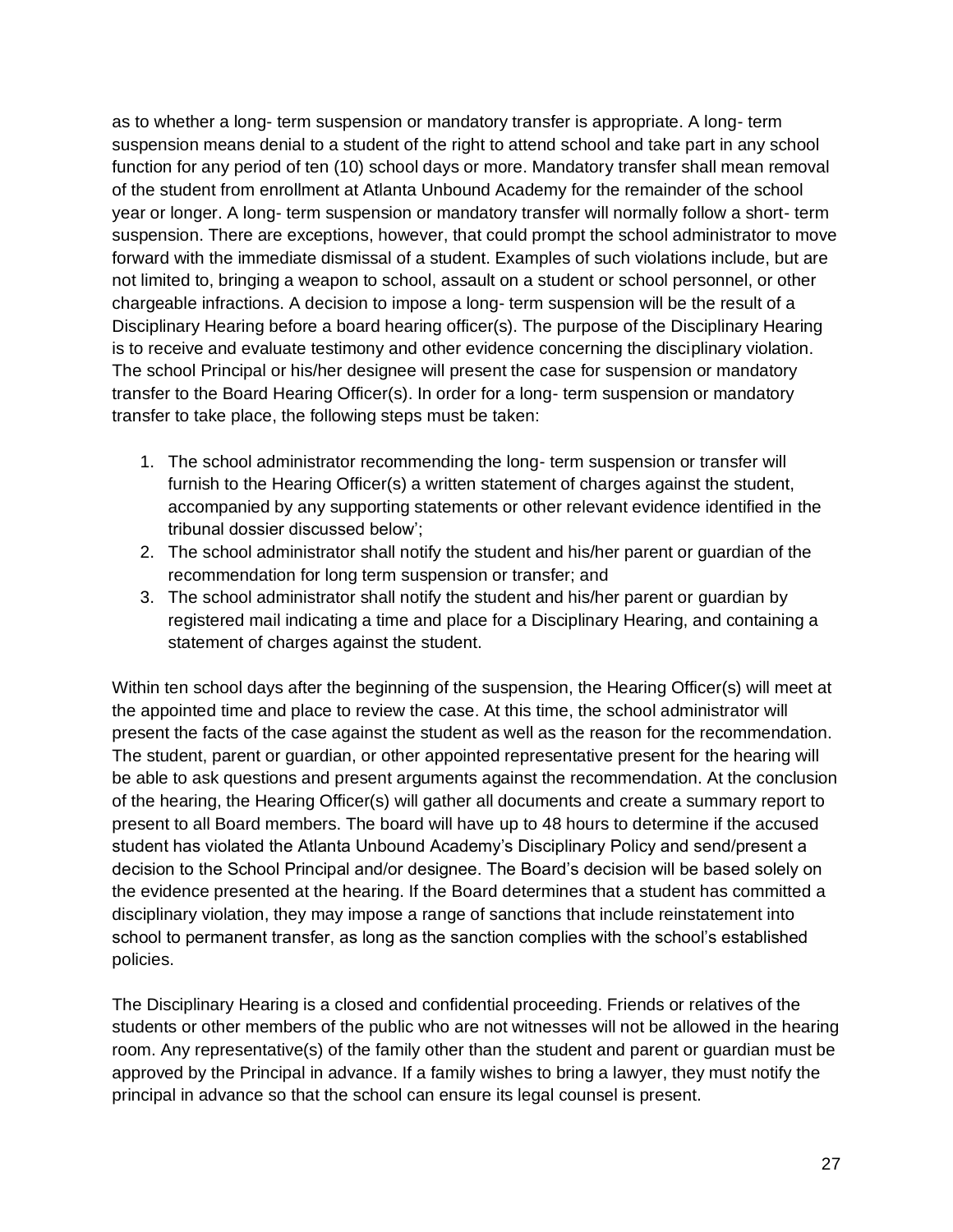# *Mandatory Transfer (Disciplinary) Hearing Guidelines*

A mandatory transfer hearing may result for the following reason:

- A student accumulates 5 days worth of suspensions in a school year Or
	- A student commits repeated and/or serious acts of misconduct

# *Due Process Procedures:*

In the case of a hearing:

The student's parents will receive written notice describing the incident, discipline code violation, and the hearing date, time, and location. Parents will also be informed of their right to be represented by an attorney. The recommendation for a suspension for ten or more days is made by school leader and behavior specialist. Hearing is within the first 10 days of suspension. The school leader informs the family they have the right to an attorney at their expense. AUA will contract with an appropriately trained hearing officer. After the hearing, the hearing officer provides a decision in writing to the family and board of directors. A copy goes in the student's file. Families may appeal long term suspension or expulsion to the governing board within 10 days of decisions. The appeals will then be heard by the board. The family will be notified of date, time, location and data regarding the infraction and informs them of their right to an attorney at their expense.

The family will be notified of the board's decision in writing.

The family will also be notified of their right to appeal the board's decision to the SBOE pursuant to O.C.G.A 20-2-1160. Expulsion- This is the permanent dismissal of the student from AUA. The school leader makes the recommendation on expulsion and the process is the same as above.

Note: An hearing does not automatically result in a student being transferred.

#### *Limitations on Mandatory Transfers:*

Atlanta Unbound Academy will not expel, counsel out, transfer, or refuse to re-enroll a student based on academic reasons. Atlanta Unbound Academy believes that it is the mission of AUA as well as the intent of the Georgia Charter Schools Association to provide a high quality education to all children who attend AUA. If you feel that your child is being expelled, counseled out, transferred, or being refused re-enrollment due to academic reasons please contact the AUA Administration or AUA's Board President.

#### Appeal/Grievance

Should a stakeholder have a grievance at AUA they will be encouraged to first have a conversation with the person the grievance is with and if a resolution can't be reached then the official process begins:

- 1- Email or write letter to School Leader
- 2- Within 5 days the School Leader will investigate the action and take appropriate action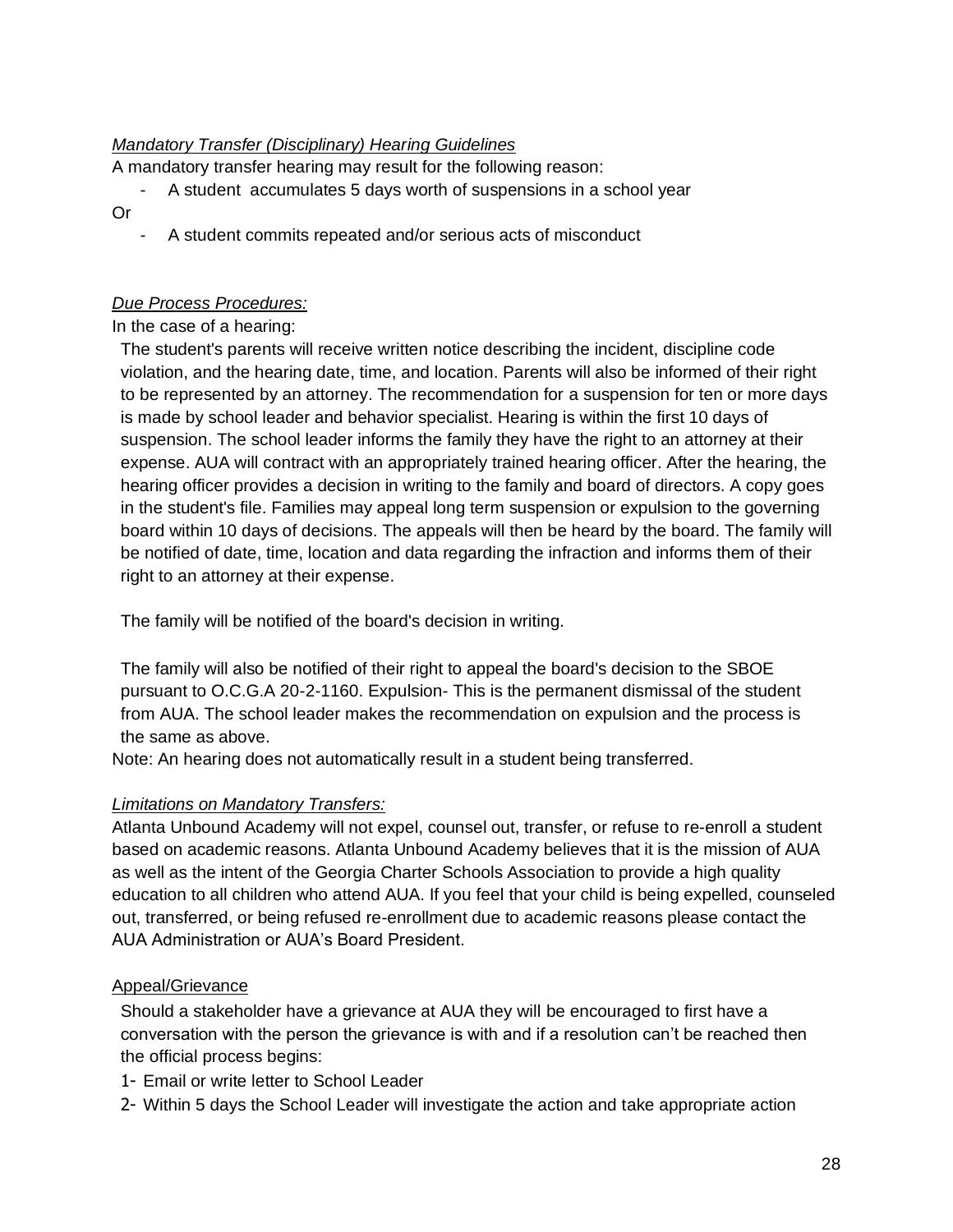- 3- If one or both parties does not agree with the action steps taken, they are welcome to email or write a letter to the AUA Board Chair.
- 4- Within 10 days the Board Chair investigates and provides a decision.
- 5- In the event that one or both parties disagrees and it directly impacts the functioning of Atlanta Unbound Academy then the decision will be brought to the board

#### IEP and IDEA Requirements; Due Process

AUA commits to staying in compliance with any federal law regarding student discipline for children with disabilities, and will stay apprised of any changes in the law. Students with disabilities have the same rights and responsibilities as other students and may be disciplined for the same behavioral infractions. If a student with disabilities has an IEP that includes disciplinary guidelines, that student will be disciplined according to those guidelines as required by IDEA. Students for whom the IEP does not include specific disciplinary guidelines may be disciplined in accordance with the standard school policies discussed above.

Any student who is receiving special education services or has been identified as a student with a disability under the Individuals with Disabilities Act (IDEA) and whose acts are determined by the Head of School, Principal, or Board of Directors to have violated any rules, regulations or laws as alleged, shall be referred to an IEP committee. The IEP committee will be responsible for determining if the student's conduct is a manifestation of his/her disability The IEP committee shall also have the authority to consider, recommend and implement any changes in a student's IEP or educational placement. Nothing in these rules shall alter or adversely affect the rights of students with disabilities under applicable federal and state laws.

Following IDEA, Section 504 of the 1973 Rehabilitation Plan regarding students with disabilities by school leader, behavior specialist and special education teacher. If a student is suspended for 10 days cumulatively in one school year, AUA will hold a Manifestation Determination Hearing. Before the school recommends expulsion, short- or long-term suspension (that exceeds the 10 day annual total of days suspended), AUA's special education team meets to hold a manifestation determination hearing. At the MDR, AUA ensures the special education team meets to determine if it was a manifestation of the student's disability, if the student was receiving the right services as stated on their 504 plan or IEP at time of infraction and if there was consistent follow through on the student's IEP. If the behavior is not a manifestation of the child's disability or failure of the school to implement plan as written, then the child may be disciplined as any other student. AUA will still provide the student with Special education services.

A student's family may elect to appeal a decision by the Head of School for long term suspension or mandatory transfer to the AUA Board of Directors. The AUA Board of Directors may delegate the responsibility and authority to conduct a hearing to a tribunal of board members, parents, teachers and community members, and the tribunal shall take all actions that would otherwise be taken by the Board. All such actions taken by the tribunal in connection with such a hearing will be binding on Atlanta Unbound Academy and the student. In all events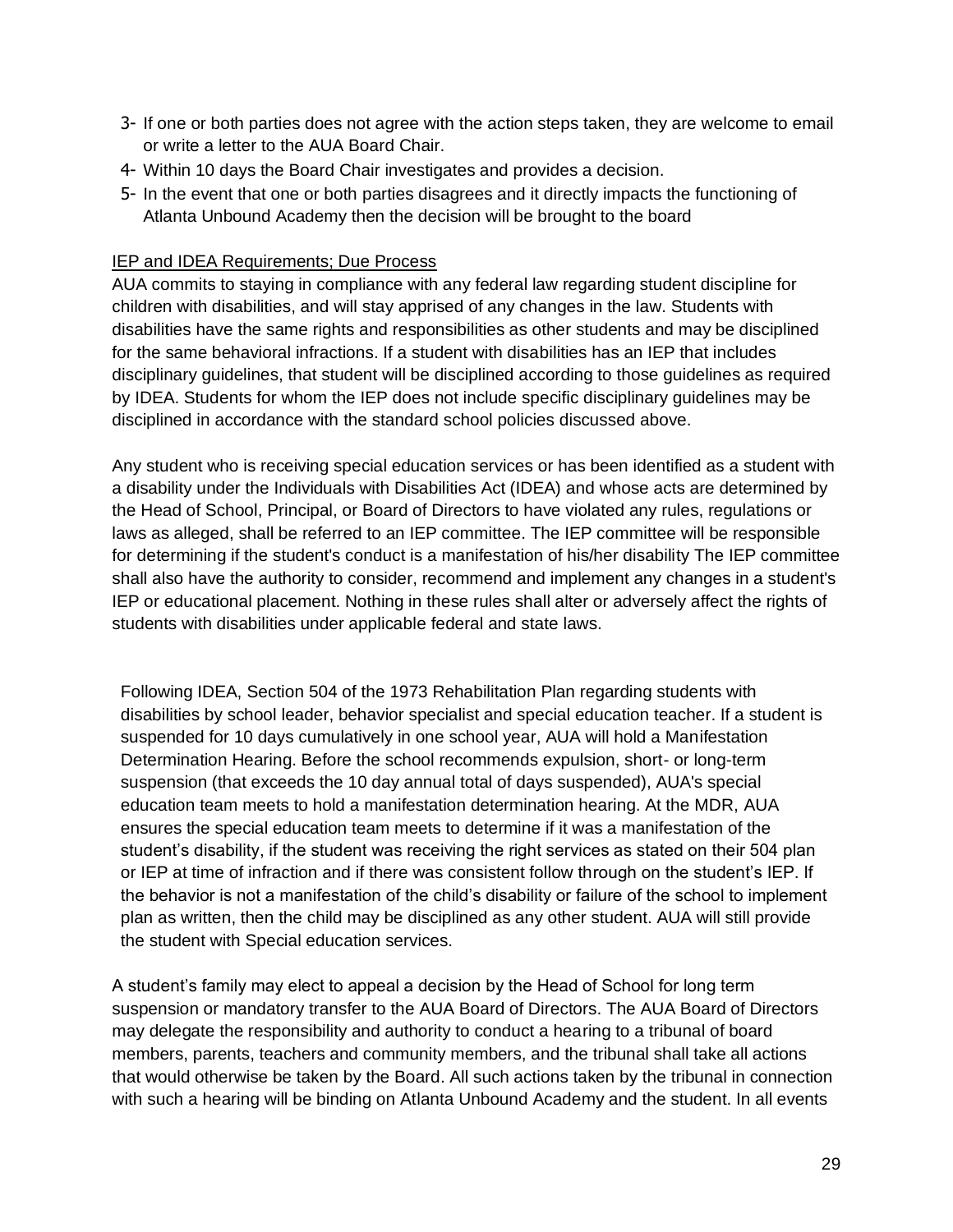of mandatory transfers, the Head of School of Atlanta Unbound Academy will work in conjunction with the family to find the best solution.

# **Grading Policy**

Each grade level has a set of performance indicators for each subject area. The performance indicators are the skills and concepts that a student must demonstrate proficiency in by the end of the school year in order to be promoted to the next grade level. Performance indicators are based on the skills and concepts taught in Atlanta Unbound Academ's grade-appropriate, statealigned curricula.

Teachers will use informal and formal assessments to determine if a student has met the expectations for his/her grade level. All formal assessments used at Atlanta Unbound Academy will measure student's acquisition of skills and concepts.

Atlanta Unbound Academy students will demonstrate mastery when they score an 82% or better on any formal or informal assessment. However, a score of 73% on any assessment will be accepted as an indication of satisfactory performance.

# Grading Scale

| 91%-100%     | <b>Exceeding Grade Level Standard Expectations (Mastery level)</b> |
|--------------|--------------------------------------------------------------------|
| 82%-90.9%    | Meeting Grade Level Standard Expectations (Mastery level)          |
| 73%-81.9%    | Approaching Grade Level Standard Expectations                      |
| $0 - 72.9\%$ | <b>Below Grade Level Standard Expectations</b>                     |

The Atlanta Unbound Academy grading scale reflects its belief in high standards and its commitment to ensuring achievement for all students. Atlanta Unbound Academy is committed to providing individualized instructional opportunities to ensure student success. Atlanta Unbound Academy's grades are based solely on assessments that measure student proficiency in the performance indicators. Grades will not reflect homework, behavior, or attendance/ truancy. We want to ensure that mastery is based upon demonstrated performance and what is considered mastery in one classroom is the same as in another.

# How is the AUA grading scale different from traditional scales?

There are three distinct differences between the AUA's grading scale and more traditional scales. First, the grades have been scaled up. For example, to achieve an A, a child must score a 91% or better. Secondly, the D letter grade has been removed entirely. This of course means that a passing grade for a child has been moved up from the traditional 60% to a much more realistic display of success, a 73% or better.

Atlanta Unbound Academy believes that this better reflects whether a student has truly grasped a concept as opposed to simply displaying a preliminary understanding of the concept. Finally, although a child will be able to pass with a C (73-81.9%), a student scoring in this range will be considered to be approaching grade level expectations and therefore not achieving mastery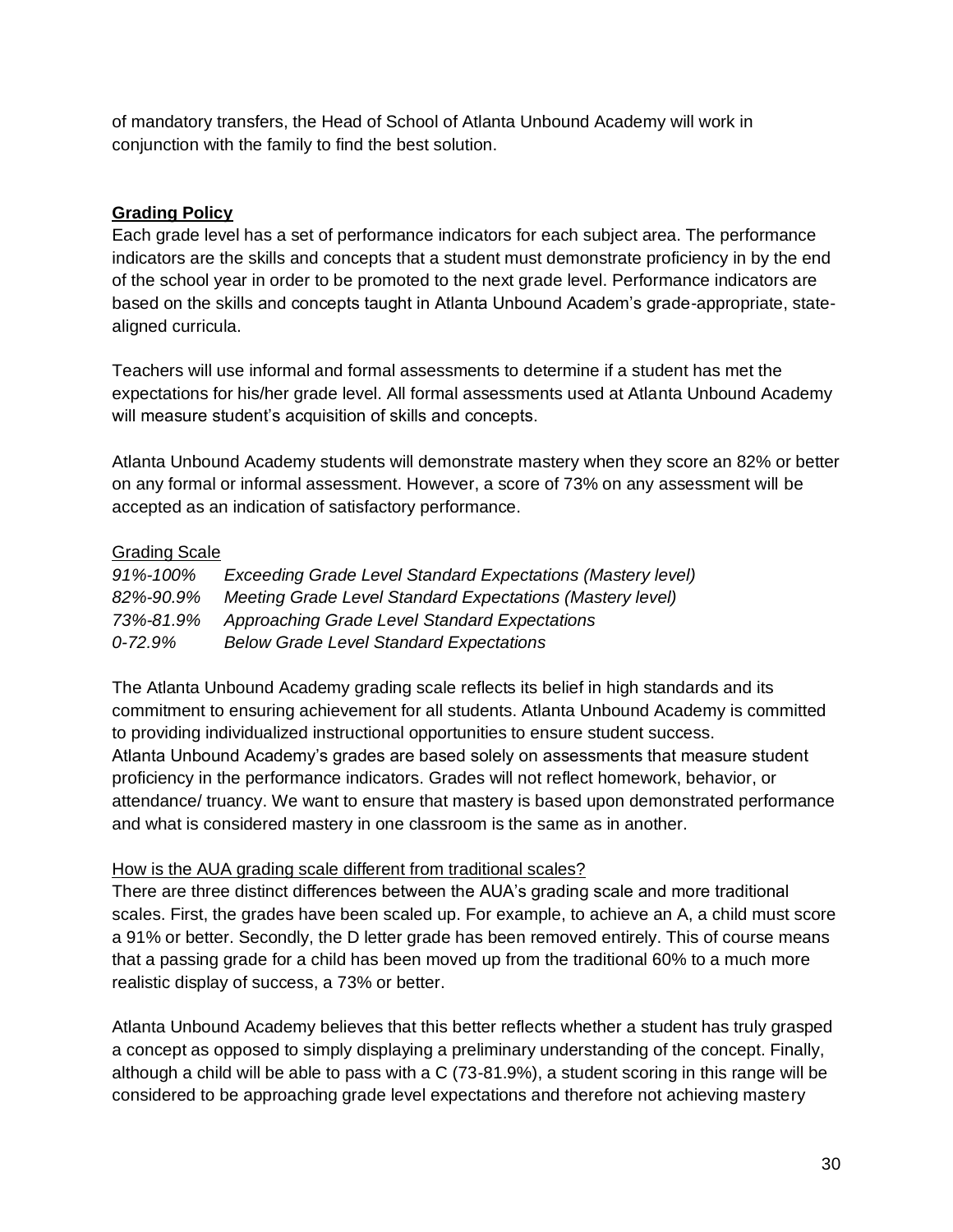levels. In such a case, an early intervention may be implemented and the student will receive extra assistance through the RTI/SST program.

#### Homework

Homework is an extension of the school day. Students are expected to meet the deadlines given by their teachers. The school-wide homework focus is on building fluency in both reading and mathematics, as well as to review concepts that have been previously taught. Students should read appropriate texts and practice mathematics facts outside of the school day. Teachers may provide additional practice and reinforcement via online platforms, resources and Google Classroom.

# Field Trips

Field experiences are a major part of the curriculum and are heavily encouraged. Parents will receive notices of field trips in advance and will be required to sign a field trip permission form. At times a small contribution may be requested to help defray transportation or facility cost. No student will be penalized in any manner or denied the opportunity to go on the field trip that is part of the regular academic program for failure to contribute. Under no circumstance will a student be allowed to leave the school grounds without a permission slip signed by a parent/ guardian. Students and parents are expected to adhere to all deadlines related to returning permission slips. Emails, texts messages, or verbal authorities from parents are not allowed. Field trips are a privilege. A student can be excluded from participation in field trips as a consequence for inappropriate behavior on the school grounds or based on inappropriate behavior displayed on previous field trips. Rules on field trips are the same as required within the school confines. Students violating school conduct rules on a field trip are subject to the same disciplinary action as would apply if they were on school property. Violations of school rules on a field trip may result in the revocation of a students' privilege of participating in future field trips and/or other school activities.

#### Parent-Teacher Conferences

Report cards will **not** be sent home with the student. Parents are required to attend a parentteacher conference before a report card can be issued. There will be four (4) Conferences each academic school year. These conferences will provide teachers and parents an opportunity to discuss the progress of each individual student.

Please see the Atlanta Unbound Academy calendar for the exact dates for conferences. Mark your calendars. Attendance to all Conferences is mandatory.

Parents will not be given report cards until the report card meeting is complete. Parents/Legal Guardian must attend. Aunts, uncles, neighbors, cousins and others not legally responsible for the child may not pick up the report card.

# **Promotion**

Grades K-4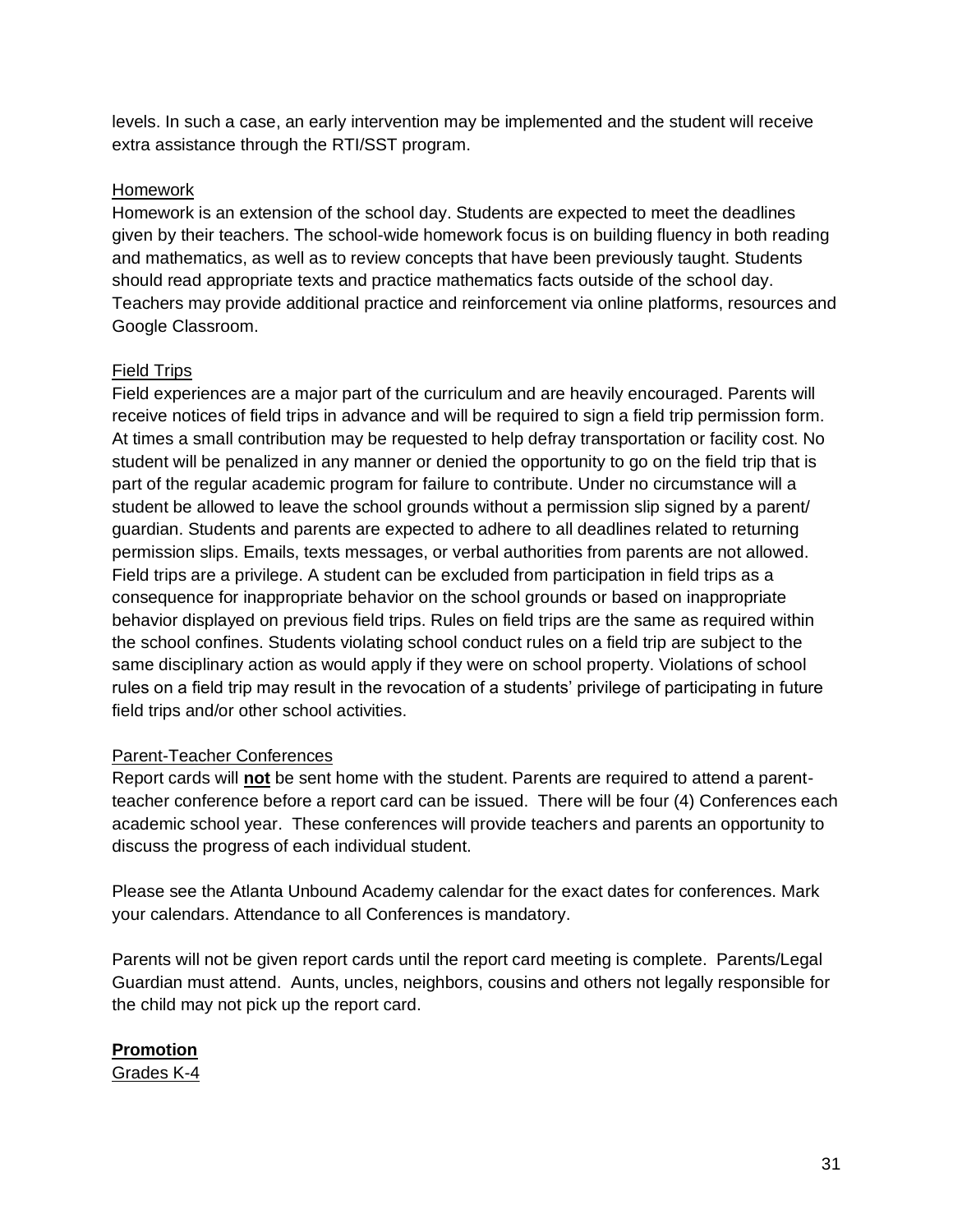Students must meet grade level standards in the core content areas (including reading, written communication, and math) to be promoted to the next grade level. Promotion will be based upon standards established for each subject.

Students absent 15 days for more may be considered for retention.

Students will be promoted or retained on the recommendation of the classroom teacher/s as well as the consultation of the grade level team, learning specialist, and Principal. This recommendation will be based upon the following criteria:

- Formative assessment data
- Summative assessment data
- Attendance
- Class work
- Social/developmental characteristics
- Other pertinent data

If a student does not meet the above criteria for promotion to the next grade, he or she may only be promoted at the discretion of the Principal. Students who are "administratively placed" in the next grade because they did not meet the school's promotion requirements may be denied the privileges associated with being promoted (e.g. participating in the promotion exercises, etc.). Progress made toward achieving Individual Education Plan (IEP) goals will be considered in a promotion decision for students with IEPs.

Atlanta Unbound Academy aligns with the state of Georgia's policies for gateway years for grade 3.

#### Grades 5-8

Atlanta Unbound Academy follows the criteria set forth by state and local districts for promotion criteria regarding the Milestones exam.

To be considered for promotion to the next grade, students must meet at least two of the following three criteria for ALL of the core skill classes (including ELA, Math, and either Science OR Social Studies):

• Have a final yearly grade of 73% or above (approaching standard expectations) in the academic subject

Additionally, students will be promoted or retained on the recommendation of the classroom teacher/s as well as the consultation of the grade level team and Principal. This recommendation will be based upon the following criteria: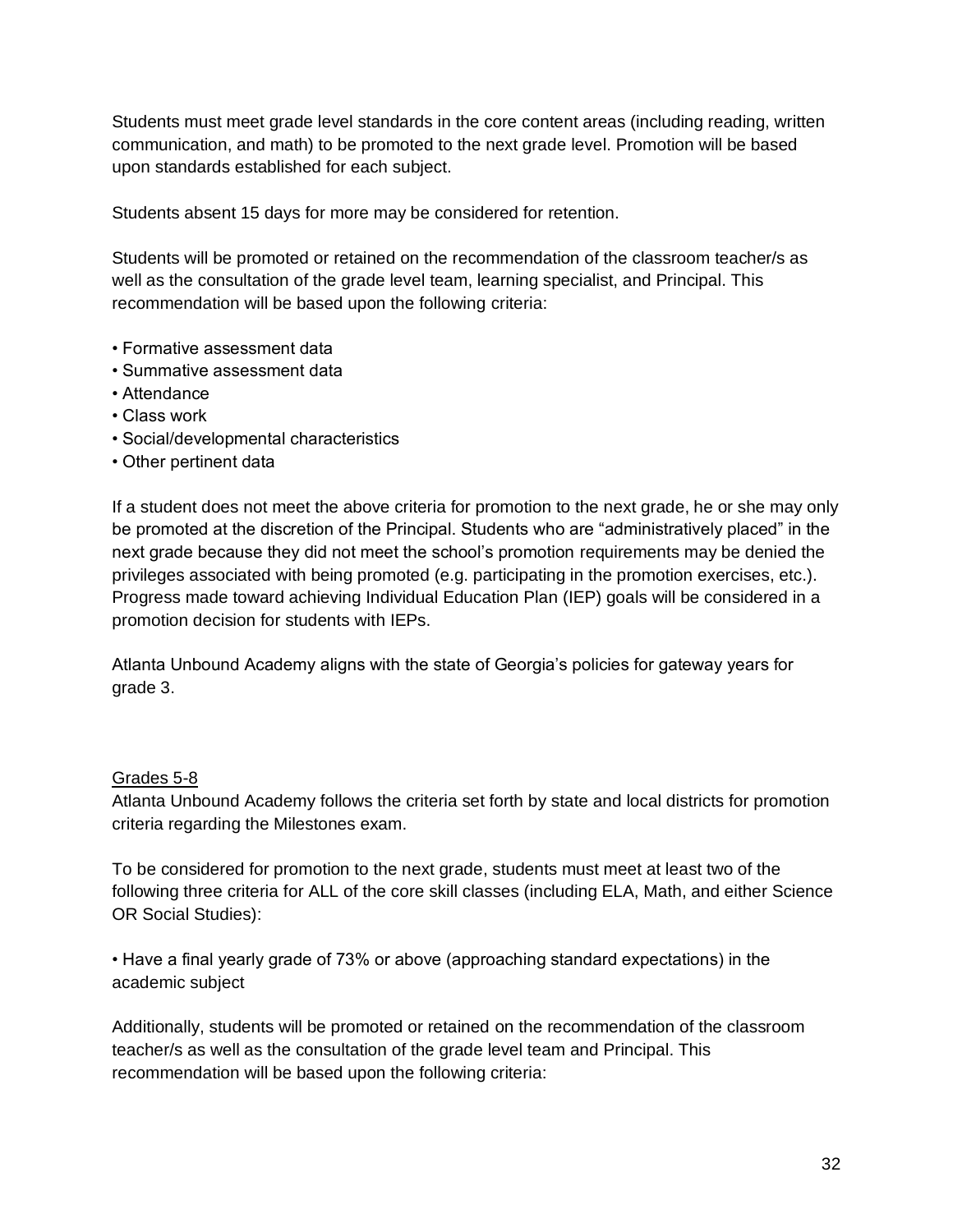- Formative assessment data
- Summative assessment data
- Attendance Class work
- Social/developmental characteristics
- Other pertinent data

If a student does not meet the above criteria for promotion to the next grade, he or she may only be promoted at the discretion of the Principal. Students who are "administratively placed" in the next grade because they did not meet the school's promotion requirements may be denied the privileges associated with being promoted (e.g. participating in the promotion exercises, etc.). Progress made toward achieving Individual Education Plan (IEP) goals will be considered in a promotion decision for students with IEPs.

# Notice of failure to promote

Although promotion decisions will be made in May of each year, parents will be apprised of their child's progress or lack thereof on a regular basis. Any parent whose child is in danger of not being promoted will receive notice by the end of the third quarter.

# Reporting of academic progress

The following will take place throughout the year to ensure that parents understand the promotion criteria for Atlanta Unbound Academy and are informed of their child's academic progress.

- Frequent opportunities for parent/teacher communication will be made possible through planned meetings, phone conferences, email, letters, etc. concerning promotion. Instructors will be required to make frequent parent connections throughout the school year to keep parents informed.
- Parents will be informed regularly of their child's academic progress through parentteacher conferences (refer to the School calendar).

# Response to Intervention/Student Support Team (RTI/SST)

The Response to Intervention/Student Support Team (RTI/SST) process is designed to provide support to the student and teacher through a collaborative approach. The RTI/SST is a regular education, problem-solving process in every school with the goal of helping students improve their behavior and academic performance. When a student experiences academic or behavioral problems, the teacher or parent may request the assistance of the school's Response to Intervention/Student Support Team. The RTI/SST process has six basic steps: gathering information, evaluating the information, developing an educational plan, implementing the educational plan, evaluating the progress, and monitoring the plan.

# **Search & Seizure**

Atlanta Unbound Academy may use metal detectors, sniffing dogs, or other detection devices to ensure school safety. School personnel may search anything on school property such as cars, school buses, lockers, and personal belongings. Unauthorized items and/or items that threaten the safety of others will be seized and appropriate disciplinary action will be taken.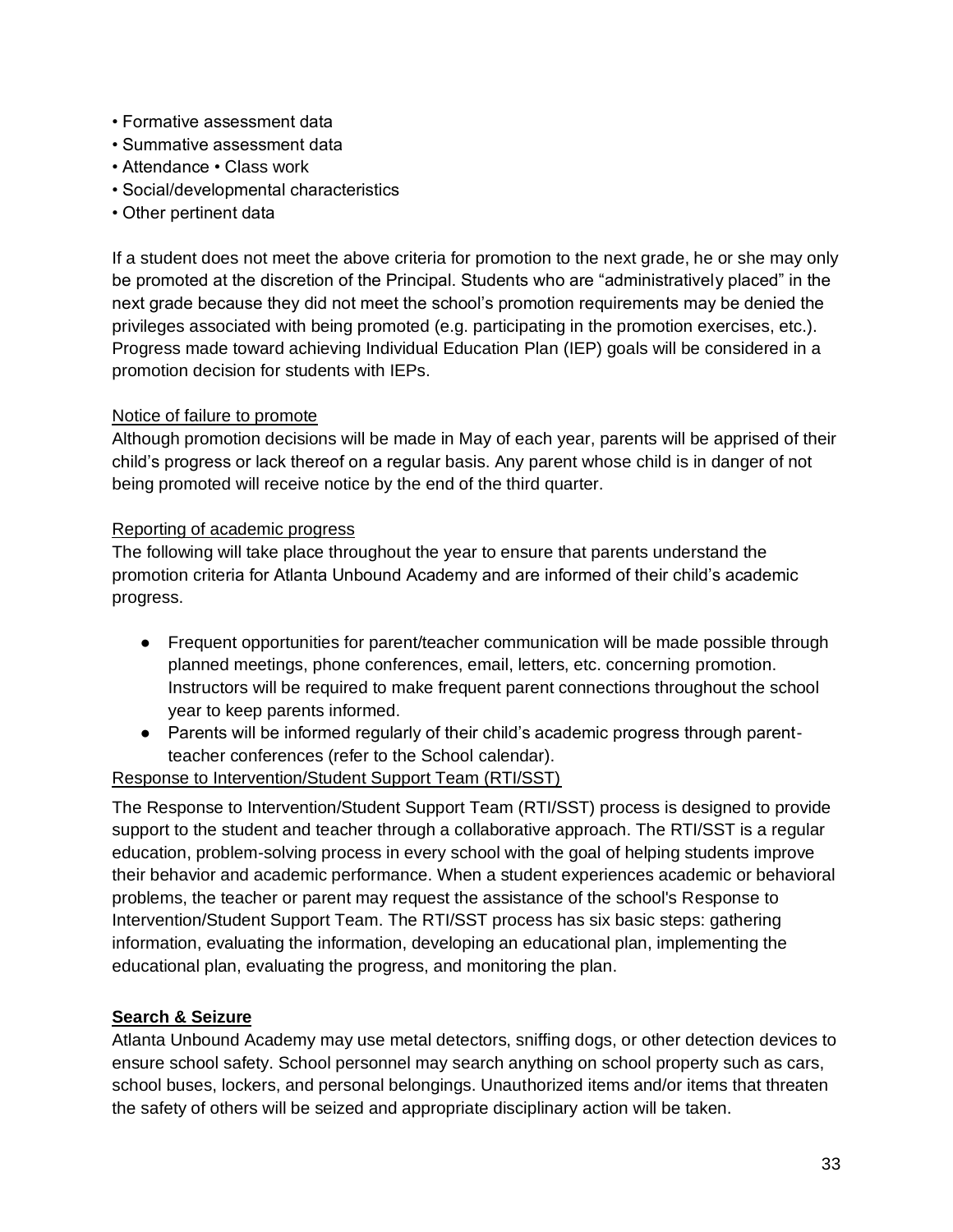Personal property of a random group of students can be searched with reasonable suspicion or if the group of students searched is chosen at random. Searches of a student themselves may also be done with reasonable suspicion. The search must be done by a staff member who is the same sex as the student and there must always be a second staff member present as a witness.

Students and parents are responsible for checking clothing, book bags, purses and all student personal possessions for illegal and unauthorized items before entering the school safety zone (defined as on or within 1000 feet of any realty property owned or leased to any public or private elementary school, secondary school, or school board, and used for elementary or secondary education).

# **Computer/Internet Use**

Computers are used to support learning and enhance instruction. Students will use computers frequently in their regular classrooms. However, all of these computer privileges depend on a student using the technology in a responsible, efficient, ethical, and legal manner. A student may not:

- Use the Internet for any illegal purpose;
- Use any social networking site (Facebook, MySpace, Bebo, Twitter, etc.)
- Use profane, obscene, impolite or abusive language;
- Change computer files that do not belong to the user;
- Violate someone else's privacy;
- Share his/her password with anyone except adults at the school.

A student will not be allowed to access the Internet or email until the student and a parent/guardian have signed a Technology Release agreement. Unacceptable use of the Internet will result in immediate revocation of access privileges. Safety and Acceptable Use of the Internet by Students, Staff, and Educators Policy

#### Background:

As the use of telecommunication networks by students and educators increase, there is a need to clarify acceptable use and safety of those networks and to include federal regulations from the Children's Online Privacy Protection Act (COPPA) and the Children's Internet Protection Act (CIPA).

# Contents:

This policy includes regulations for the safety and use of the Internet. It addresses acceptable use, privileges, accountability and responsibility, network etiquette, security, safety, and vandalism.

#### Purpose: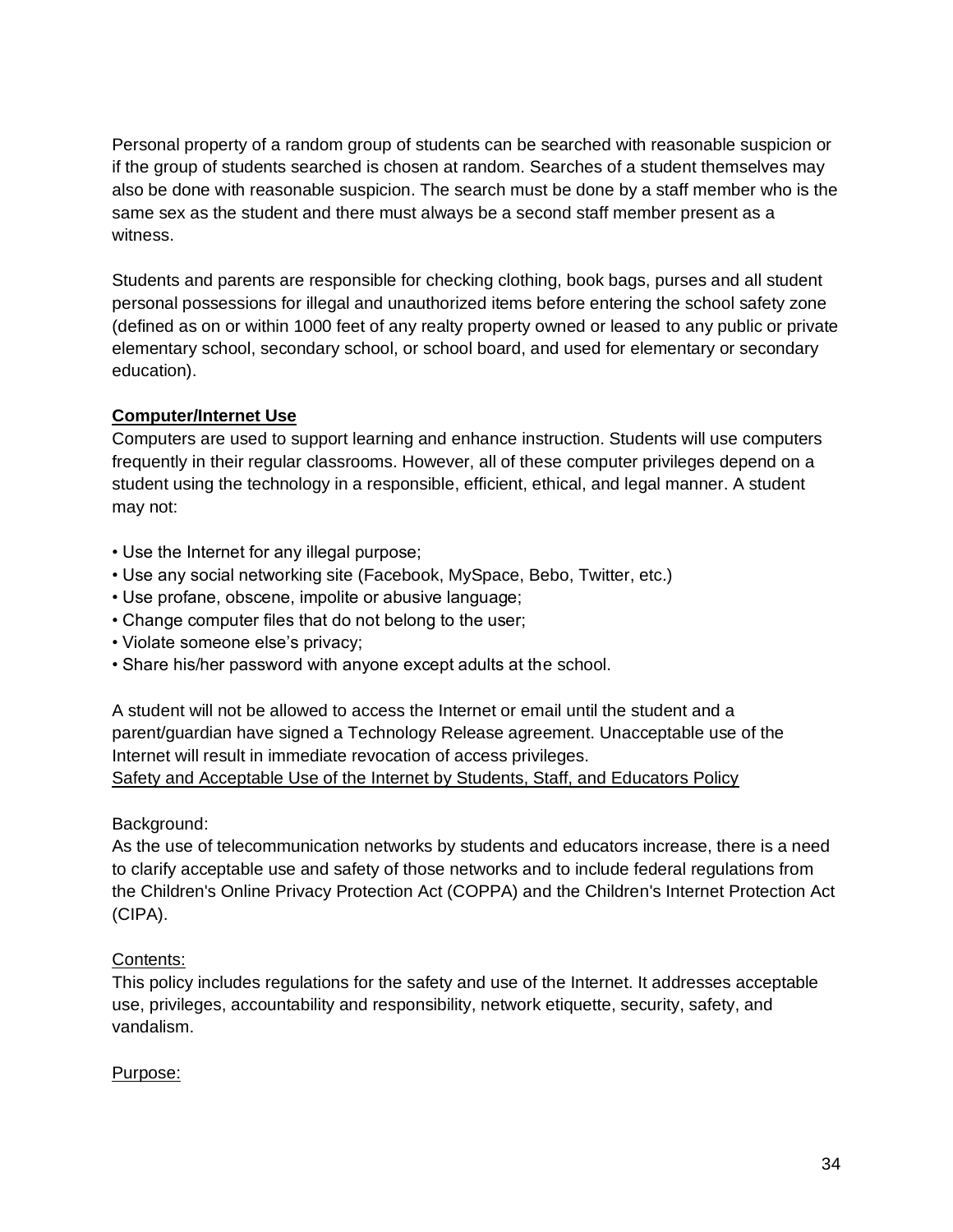This policy includes the new federal regulations regarding issues of child safety and acceptable use of the Internet and is in compliance with Universal Service Fund for Schools and Libraries (E- rate) guidelines.

This policy establishes criteria for the safety and acceptable use of the Internet by students, educators, school personnel at Atlanta Unbound Academy.

# Scope

The Internet is an electronic highway connecting millions of computers all over the world and millions of individual subscribers. Access to the Internet will provide students and educators with electronic mail, information access and sharing.

With connections to computers and people all over the world also comes the availability of material that may not be considered to be appropriate or have educational value. On a global network, it is impossible to restrict access to all controversial materials. It is the responsibility of the student, parent, teacher and administrator to ensure that access to telecommunication networks, computers and the Internet provided by the school is not abused.

# Acceptable Use

1.1 Access to the Internet for Atlanta Unbound Academy is provided for the sole purpose of academic achievement. The use of the Internet must be in support of education and consistent with the educational objectives of the Atlanta Unbound Academy.

1.2 Transmission of any material in violation of any U.S. or state law or regulation is prohibited. This includes, but is not limited to, copyrighted material, threatening, abusive, or obscene material, or material protected by trade secrets. Illegal activities and privacy and safety violations of the Children's Online Privacy Protection Act (COPPA) and the Children's Internet Protection Act (CIPA) are strictly prohibited.

# Privileges

1.1 The use of the Internet as part of an educational program is a privilege, not a right, and inappropriate or unauthorized use or safety violations could result in revocation or suspension of that privilege. Each student who will access the Internet will be provided acceptable use training and shall have an acceptable use form, signed by a parent or legal guardian, on file. The system administrators and/or local teachers may deny user access at any time. Additionally, Atlanta Unbound Academy may pursue legal action to recover damages as a result of inappropriate use or safety violations of the network.

1.2 Atlanta Unbound Academy's administrative information systems are to be used exclusively for the business of the organization. Atlanta Unbound Academy reserves the right to enter an employee's information system files whenever there is a business need to do so.

# Accountability and Responsibility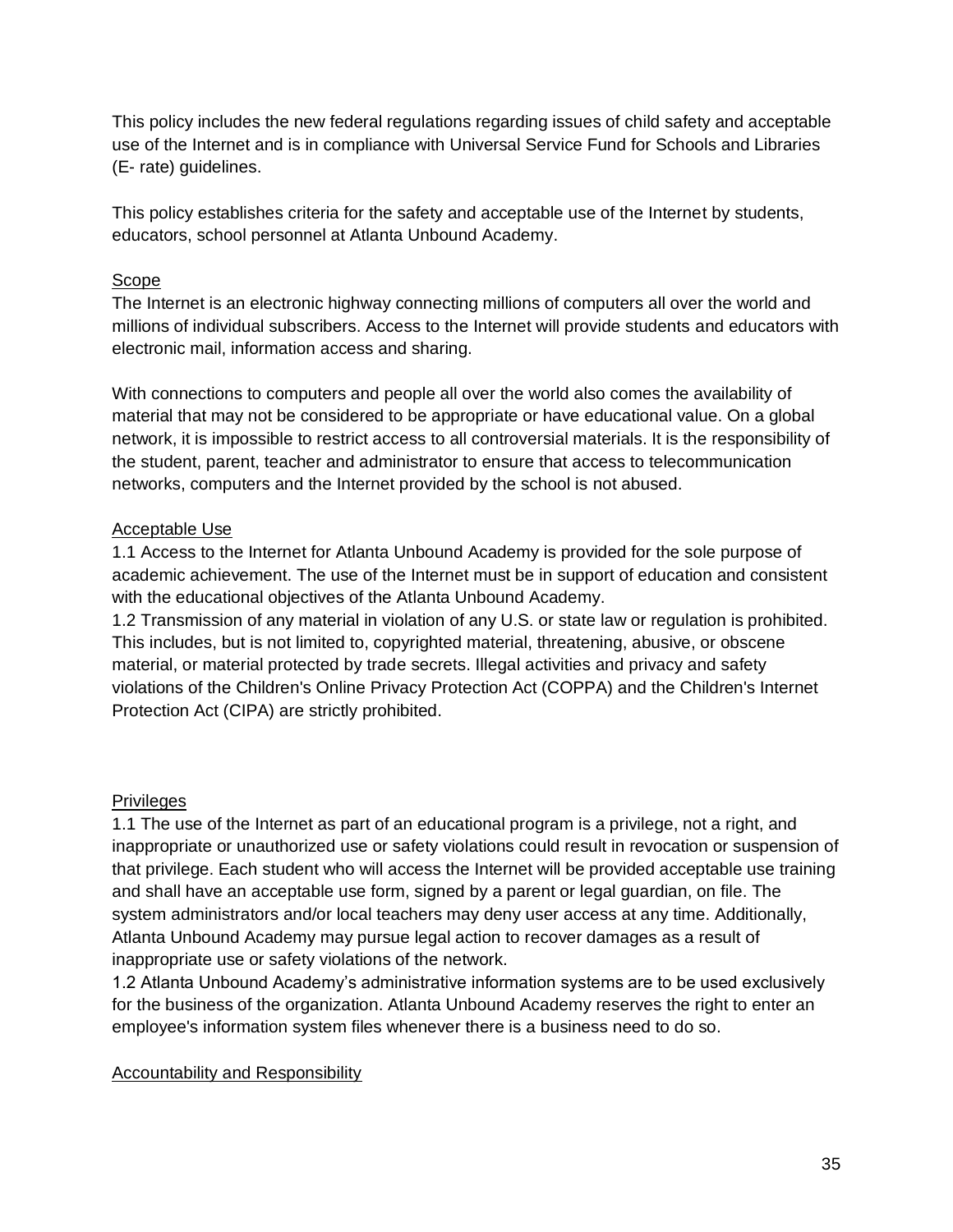The use of telecommunications and/or access to the Internet is an extension of the educator's responsibility in his/her classroom. Therefore, it is the educator's responsibility to ensure classroom activities that utilize Internet-related technologies focus on appropriate and specific learning goals and objectives. All student use of Internet-related applications must be authorized by the educator. Specific examples of unauthorized use include, but are not limited to:

- Creating, storing, sending, or viewing pornographic material.
- Downloading, uploading and/or executing viruses.
- Corrupting, destroying, deleting, or manipulating system data with malicious intent.
- Hacking" or any other unlawful online activities.
- Disclosing, using, or disseminating personal information regarding minors.

## **Content**

1.1 Content should be appropriate, in good taste, and not harmful to any individual or group. 1.2 Student pictures and names can be published on the school web site at the discretion of the school. Parental permission should be obtained. Internet guidelines stress the importance of not publishing the last names of students. Nicknames may be used in place of the given name. Personal information, such as home address, home telephone, credit card information, mother's maiden name, and other personal information should not be published.

1.3 Pages should comply with Atlanta Unbound Academy policies and regulations.

1.4 Information such as an e-mail address of the responsible contact person, copyright, and the last date updated should be included.

## **Etiquette**

Users are expected to abide by the generally accepted rules of network etiquette. These include, but are not limited to, the following:

• Be polite. Do not write or send abusive messages to others.

• Use appropriate language. Do not swear, use vulgarities or any other inappropriate language.

• Do not reveal the personal home address or phone number of students or colleagues. -- Note that electronic mail (e-mail) is not guaranteed to be private. Messages related to or in support of illegal activities may be reported to the authorities.

## **Security**

Users who identify a security problem on the system must notify a system administrator. Users must not use another individual's account or give their passwords to others.

## Vandalism

Vandalism will result in revocation of user privileges. Vandalism is defined as any attempt to harm or destroy data or any connections that are part of the Internet. This includes, but is not limited to, uploading, downloading or creating computer viruses.

## Safety

Safety measures must be enforced to carry out policies at the school to implement the intent of CIPA, COPPA and E-rate guidelines.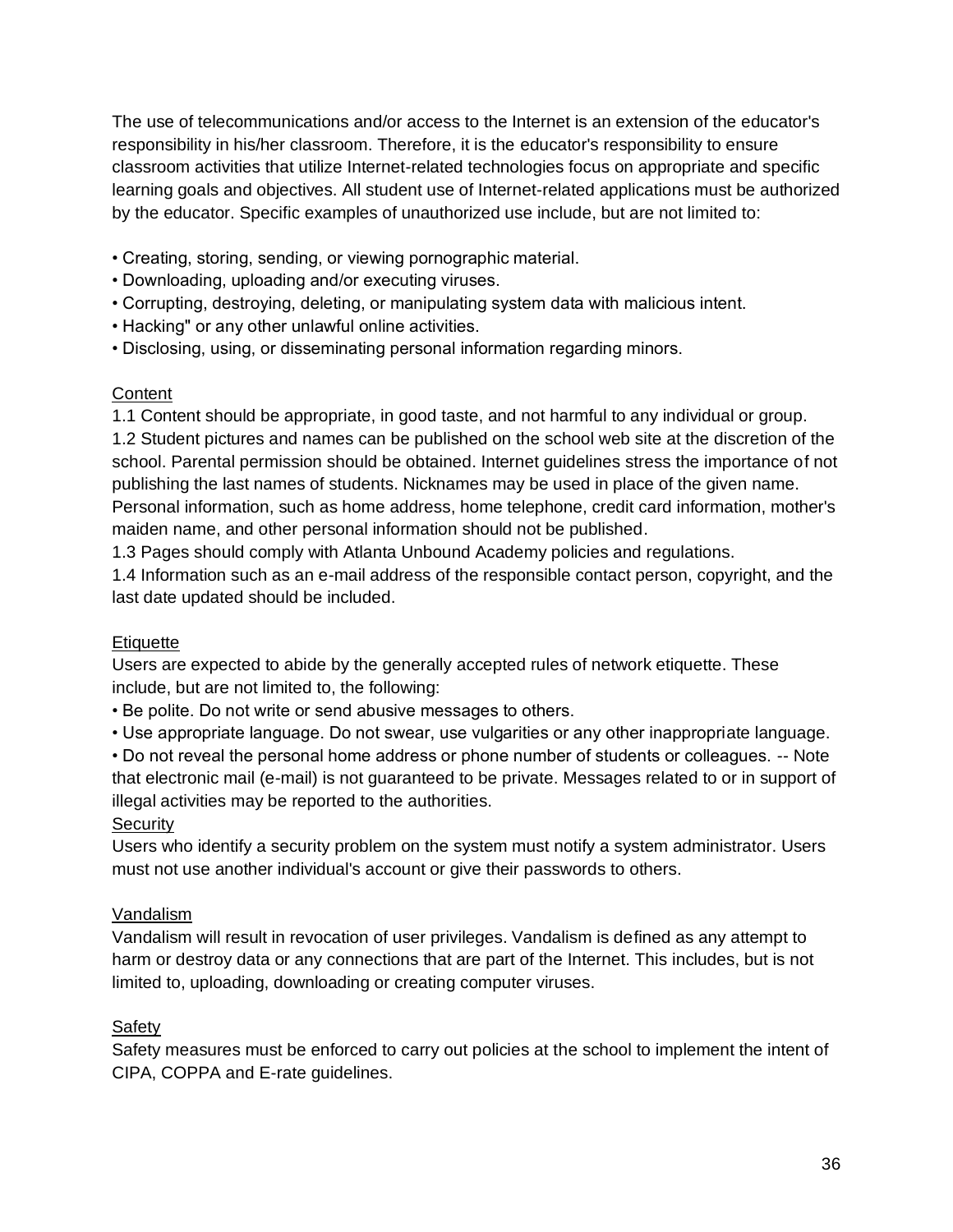1.1 Atlanta Unbound Academy will organize technical protection through the use of filtering, measures to guard against visual depictions that are (1) obscene; (2) child pornography; or (3) other materials deemed to be "inappropriate for minors."

1.2 Schools must enforce the use of the filtering or electronic technical protection measures during any use of the computers to access the Internet.

1.3 Safety includes monitoring the online activities of minors.

Implementation Atlanta Unbound Academy Board of will support Atlanta Unbound Academy to ensure implementation of this policy in a method that promotes proper use of the Internet.

## Media

The media may choose to cover interesting events that occur at Atlanta Unbound Academy throughout the year. If for any reason a parent does not wish his/her child to be viewed on television or photographed, you must submit a media release form. Media release forms at the main office.

## **Cell Phone and Electronic Devices**

No student, unless authorized by the school Principal or his/her designee, shall use or operate any electronic telecommunication device, including any facsimile system, radio paging service, mobile telephone, intercom, electro-mechanical paging device, MP3, IPod, or gaming device in any school building, or on the grounds during the instructional day, during a school-sponsored activity, or in any school bus used to transport public school students.

Cell phones and all other telecommunication devices must be turned off, stowed away out of sight, and not used during the instructional day, during a school-sponsored event, or while riding a school bus. For the purpose of this policy, the instructional day will be defined as the time students arrive on campus in the morning until the time they are officially dismissed in the afternoon. While on field trips, telecommunication devices may be possessed/used at the discretion of the Principal/designee, or the classroom teacher.

The school is not responsible for lost or stolen cell phones as well as all other electronic equipment and strongly recommends that these items be left at home.

Use of cell phones by a student shall result in the confiscation of the cell phone and a parent phone call. School personnel have the option of using other corrective strategies for repeat offenders.

Confiscated phones will only be returned to a parent or guardian when a request has been made and a release form provided by the school has been signed.

Parents/guardians should not use cell phones for conversation or photography that may include other students while in the school. Please limit cell phone conversations to the lobby and in the absence of students.

## **Communication**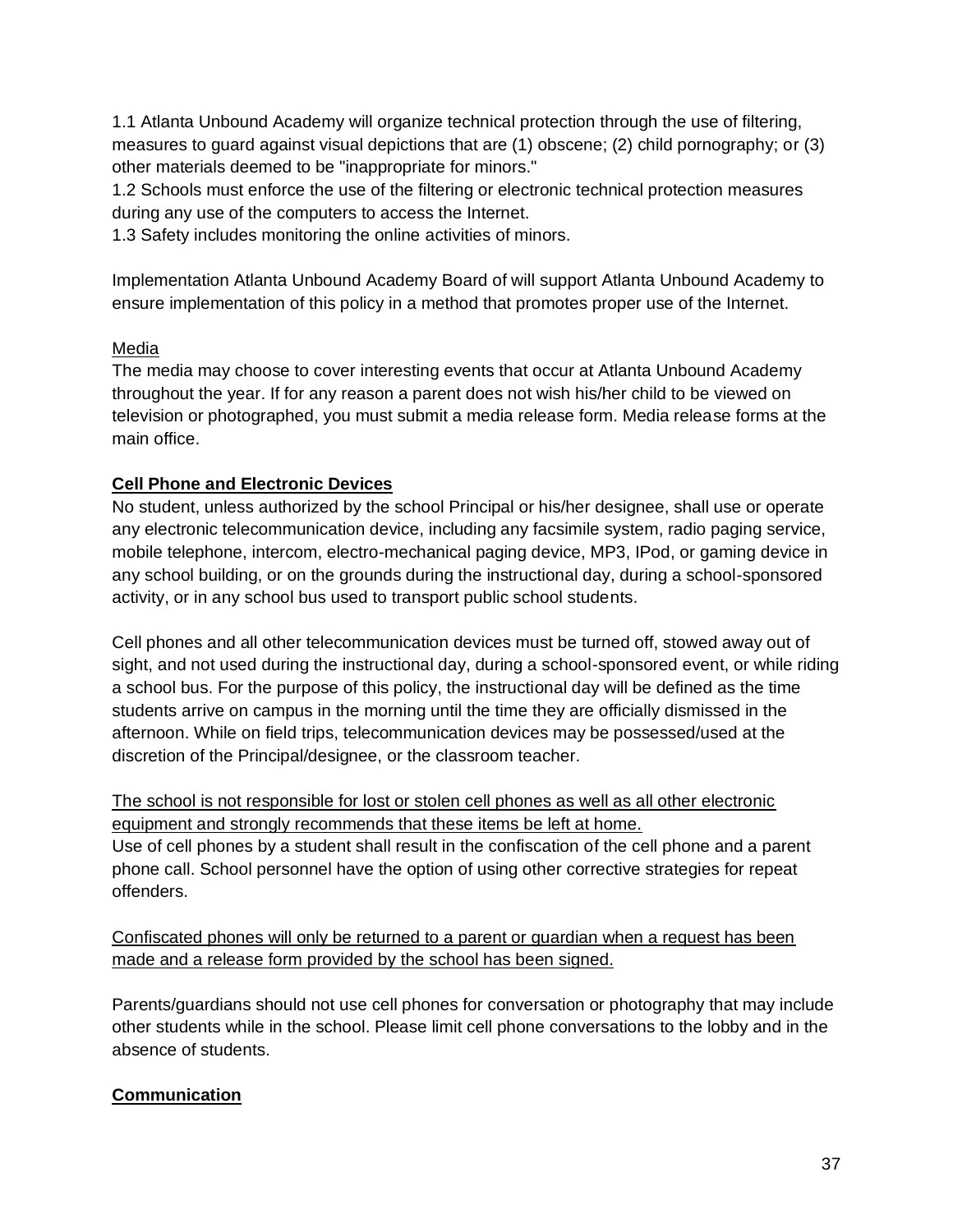Communication is essential for success in any endeavor. The Administration and staff recognize this and will strive to facilitate open and frequent communications with parents at all times. Teachers will communicate with parents on behavior and academics daily or weekly through a variety of means; including student agendas, student information systems, or other defined teacher practices.

However, please make sure that you check your child's backpack daily for informal notes from the teacher or from our staff. Additional communication will be shared via Infinite Campus, text, email and posted on AUA's official website. Elementary work will be sent home in a designated weekly folder on the teacher/grade level designated day. The parent/guardian will be asked to sign needed papers and return the folder by the next week. Parents may view their child's current academic status through Infinite Campus as well as sign up for automatic message alerts.

Username and passwords for our student information system will be sent home at the beginning of the school year, or you can call the Front Office to obtain them. Also, visit our school's web page at [www.atlantaunboundacademy.org.](http://www.atlantaunboundacademy.org/) Pertinent information about school functions and events will appear as Announcements.

Please feel free to consult with the Front Office regarding any problems or questions that concern your child. It is the desire of the administrators and the faculty to be of service to parents and students, and teachers welcome a conference with all parents.

We do urge, however, that such visits be made by making an appointment with the teacher at a convenient time before or after school hours. Parents are asked not to meet with a teacher before or after class unless a conference has been scheduled. Impromptu conferences with teachers at the classroom door before or after school are not permitted, as this distracts the teacher from supervision of the students during a crucial time of movement.

## **Outstanding Fees**

Students may be subject to fees for a variety of reasons, including but not limited to: breakfast and lunch fees, class fees, lost or damaged textbooks or instructional materials, or childcare fees related to tardy pickups. As a general rule, parents have 10 to 30 days to pay any outstanding fees, depending on the type of fee(s) owed. When such fees are not paid, children may be denied any services for which the school has to pay an additional amount of money for participation. The school may prevent children with outstanding fees from participating in the school's enrichment program (which costs the school additional money), field lessons, etc. Report cards will also not be issued to students with outstanding fees.

## **Bullying Policy**

Bullying is not tolerated at Atlanta Unbound Academy. Our staff takes bullying seriously and will take disciplinary actions in cases where bullying is identified. Repeated incidents of student bullying will result in disciplinary actions including loss of privileges, in-school suspension, out of school suspension, etc.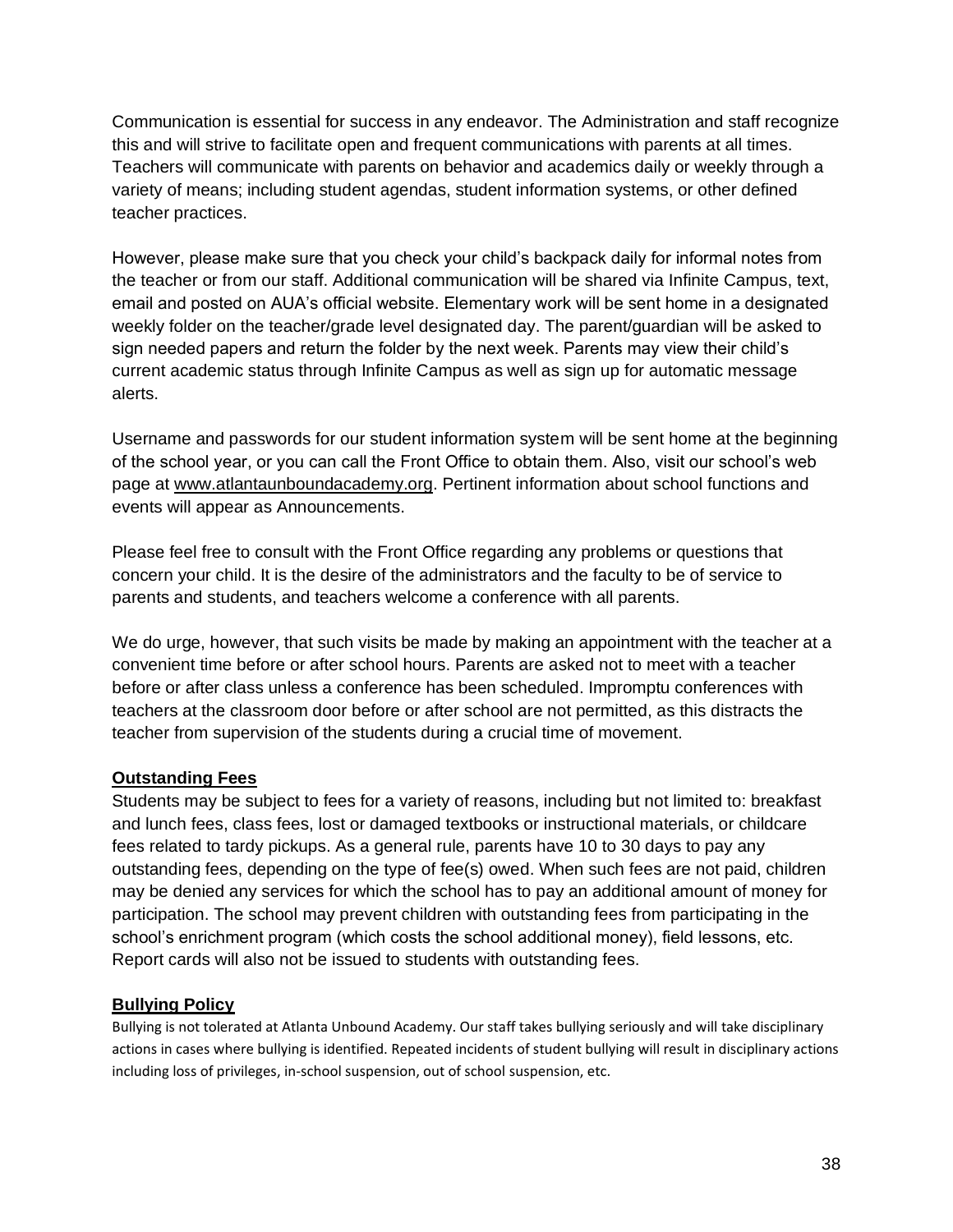#### **Section 1: Definition of Bullying**

Bullying behavior is defined as:

- Willful attempt or threat to inflict injury or another person when accompanied by an apparent present ability to do so
- Intentionally exhibiting a display of force such as would give the victim reason to fear or expect any immediate bodily harm
- Intentional written, verbal, or physical act which a reasonable person would perceive as being intended to threaten, harass, or intimidate that:
	- Causes substantial physical harm within the meaning of O.C.G.A. § 16-5-23.1 or visible bodily harm capable of being perceived by a person other than the victim as defined in O.C.G.A. § 16-5-23.1 and may include, but is not limited to, substantial injuries or pain
	- Substantially interference with the victim's education
	- Is so severe, persistent, or pervasive that it creates an intimidating or threatening educational environment
	- Has the effect of substantially disrupting the orderly operation of the school

Cyberbullying/Electronic Bullying: Bullying can occur on school property or through school technology resources but can also occur through the use of electronic communications. Whether or not that communication originated on school property with school technology resources, if the electronic communication is directed specifically at students or school personnel, maliciously intended for the purpose threatening the safety of those specified or substantially disrupting the orderly operation of the school, creates a reasonable fear of harm to the students' or school personnel's person or property or has a high likelihood of succeeding in that purpose it is considered a form of cyberbullying.

Retaliation against any complainant or any participant in the complaint process is also prohibited.

#### **Section 2: Reporting, Investigation, and Notification Procedures**

All students and/or school employees shall immediately report incidents of bullying, harassment, intimidation, and retaliation to the Executive Director.

Employees, volunteers, students, and parents/guardians/other persons that have access to monitor students may anonymously report or otherwise provide information on bullying activity to a school administrator or by calling the Georgia Department of Education's 1-877-SAY-STOP (1-877-729-7867) School Safety Hotline. No person who reports bullying will be retaliated against by any school employee.

Each report of bullying shall be documented and promptly investigated, and result in consequences given appropriate to the situation and in accordance with law.

\*NOTE: Parents/guardians of students who are victims of bullying or are found to have committed bullying behaviors will be notified via conference or letter/referral. Staff members should report instances of these behaviors to school administration immediately so that administrators may review them in a timely manner. A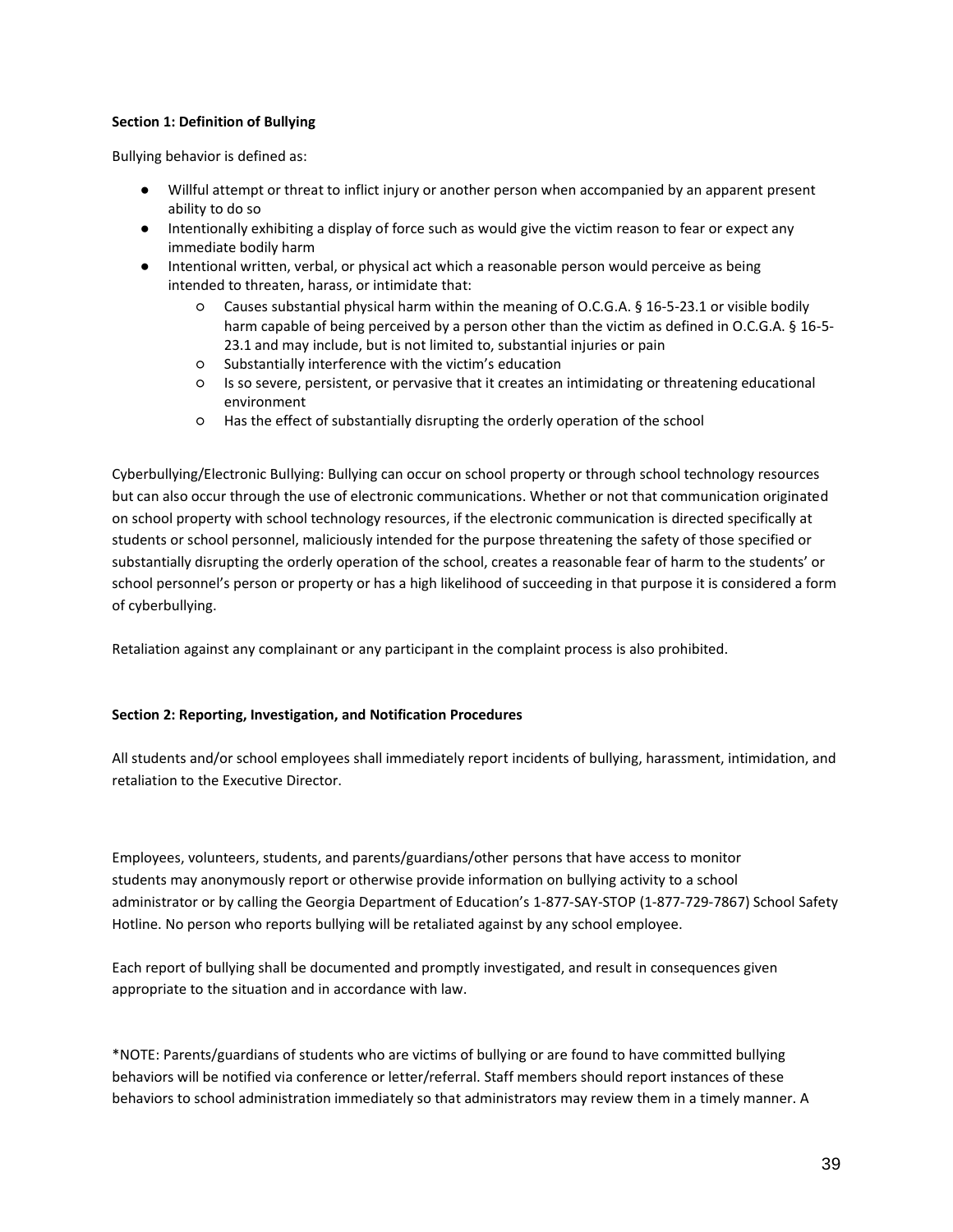meeting with administration is required with the parents of the student determined to have committed bullying behaviors.

Further, reported incidents of bullying, harassment, intimidation, or retaliation that have occurred outside the jurisdiction of the school and have not disrupted the school environment shall still be reported to the student's parent/guardian.

#### **Section 3: Disciplinary Procedures**

Upon confirming that bullying has occurred, the accused student should be charged with bullying and given an age-appropriate consequence in accordance with the Code of Conduct, which shall include, at minimum and without limitation, disciplinary action or counseling as appropriate under the circumstances.

Students in grades six through eight found by a disciplinary hearing officer, panel, or tribunal to have committed the offense of bullying for the third time in a school year shall be assigned to an alternative education program. Such alternative education program shall be provided in a setting other than the student's regular classroom, may be located on or off the regular school campus, may include in-school suspension that provides continued progress on regular classroom assignments, and shall provide for the student's educational and behavioral needs, to include supervision and counseling.

The School shall remain mindful of due process, special education, and Section 504 obligations, among others, when assigned students to alternative settings.

### **Suicide Policy**

Atlanta Unbound Academy recognizes:

(1) That physical, behavioral, and emotional health is an integral component of a student's educational outcomes,

(2) That suicide is a leading cause of death among young people ages 10-19,

(3) That the school has an ethical responsibility to:

a. Take a proactive approach in preventing deaths by suicide,

b. To provide an environment which is sensitive to individual and societal factors that place youth at greater risk for suicide, and

c. To foster positive youth development.

#### **Policy Statement**

It is the policy of Atlanta Unbound Academy to actively respond in any situation where a student verbally or behaviorally indicates an intent to attempt suicide or to do physical harm to himself/herself. As such, Atlanta Unbound Academy shall:

1. Provide annual training in suicide awareness and prevention to all certificated school personnel within the framework of existing in-service training programs offered by the Georgia Department of Education or as part of required professional development in accordance with state laws and rules established by the Georgia Department of Education.

2. Establish a youth suicide prevention program that includes prevention, intervention, and postvention:

- a. Identify risk factors for youth suicide (prevention)
- b. Establish procedures to intervene with such youth (intervention)
- c. Identify referral services and resources (postvention)
- d. Identify resources and establish training for school personnel (training)
- e. Identify resources for education of students regarding suicide and suicide prevention.

#### **Guidelines**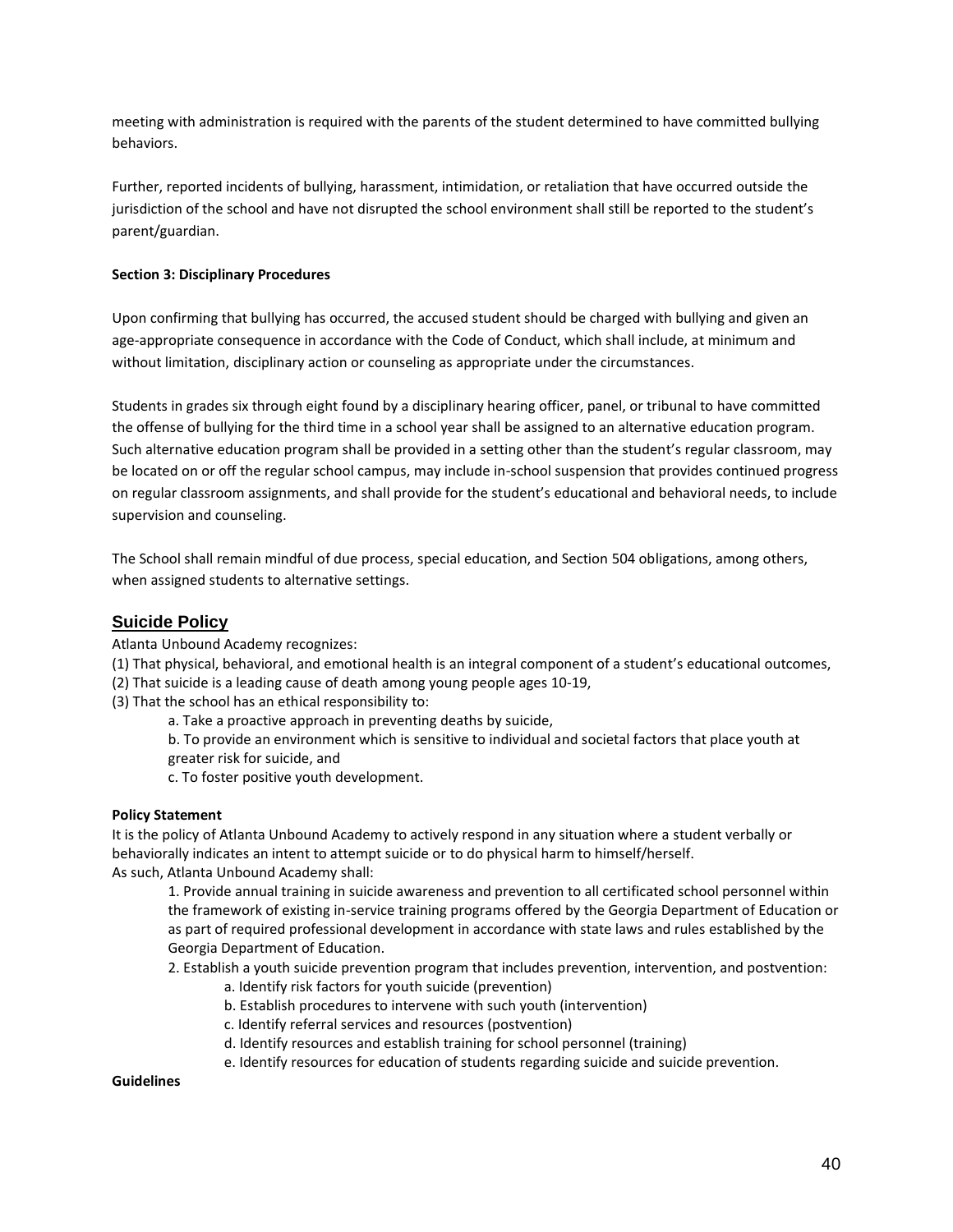School Leader or his/her designee, will provide training to the staff and shall use resources from the Georgia Department of Education which include a list of approved training materials that fulfill the requirements of O.C.G.A.§20-2-779.1. The designated person delivering the training may include any other training materials currently being used by the school if such training materials meet the criteria established by the GaDOE.

Approved materials shall include training on how to identify appropriate mental health services, both within the school and also within the larger community, and when and how to refer youth and their families to those services. Approved materials may include programs that can be completed through self-review of suitable suicide prevention materials.

In accordance with state law, no person shall have a cause of action for any loss or damage caused by any act or omission resulting from the implementation of this policy or its implementing procedures or resulting from any training, or lack thereof, required by state law or this policy. The training, or lack thereof, required by the provisions of state law shall not be construed to impose any specific duty of care. Neither the training nor the procedures are designed to impose ministerial duties but to provide a framework in which educators can exercise their professional judgment in the best interest of students.

Legal Reference: O.C.G.A. § 20-2-779.1; House Bill 198 Policy Adopted: MARCH 2021

### **Infectious Disease**

### **Reporting**

Reportable diseases, as defined by the state health department and designated on the notifiable disease chart published by the Georgia Department of Health

[\(https://dph.georgia.gov/sites/dph.georgia.gov/files/DPH%20ND%20Reporting%20Poster\\_032414.2.1.2](https://dph.georgia.gov/sites/dph.georgia.gov/files/DPH%20ND%20Reporting%20Poster_032414.2.1.2016.pdf) [016.pdf\)](https://dph.georgia.gov/sites/dph.georgia.gov/files/DPH%20ND%20Reporting%20Poster_032414.2.1.2016.pdf), will be reported to Fulton County Public Health (CDPH) Epidemiology, phone: [\(404\) 613-1205](https://www.google.com/search?q=fulton+county+public+health&client=safari&source=hp&ei=2Op1YPGZJdGotQXdgLP4Cw&iflsig=AINFCbYAAAAAYHX46KAyyvUC2eE2cbrNSosGJut0-VD-&gs_ssp=eJwFwbENgCAQAMDY6gg2NNZAEH0cwS185MWEIAUobO9dP_CLyy9ie1MS3TaJCkBaKHDnuqCeT9xERTq0Ia2kAzQEZh-phPxEZp8Sc2OpYLgt8-4I2f_7ixpC&oq=fulton+county+public+&gs_lcp=Cgdnd3Mtd2l6EAEYADILCC4QxwEQrwEQkwIyAggAMgIIADIICC4QxwEQrwEyCAguEMcBEK8BMgIIADIICC4QxwEQrwEyAggAMgIIADICCAA6CAgAELEDEIMBOgsILhCxAxDHARCjAjoFCAAQsQM6BQguELEDOggILhDHARCjAjoFCC4QkwI6AgguOggILhCxAxCTAjoOCC4QsQMQgwEQxwEQrwE6BQgAEMkDUNUDWOUbYMopaAFwAHgBgAHhAYgBzhKSAQYxMy44LjGYAQCgAQGqAQdnd3Mtd2l6&sclient=gws-wiz). These diseases include, but are not limited to, chickenpox, measles, pertussis, meningitis, hepatitis A, shigella, salmonella, mumps, T.B., E. coli, and hepatitis B, COVID-19, and influenza.

For COVID-19, health officials request the following information:

- Request lab copy from staff/parent to confirm case
- Report via email, fax, or phone
- Include: Name, Date of Birth, School/Grade/Class, other groups (i.e. sports team, bus, after school program), and last day at school/practice
- Line list of close contacts (< 6 feet for > 15 minutes)

Note: COVID-19 Cases are considered infections 2 days before symptom onset or 2 days before lab date if asymptomatic

#### **Exclusion from School for Infections Disease Reasons**

The guidelines below have been developed for the exclusion of students/employees who have communicable or contagious diseases.

● A student/employee with any of the following symptoms/criteria will be excluded from school until such time as they are free of symptoms, and have been satisfactorily treated, or submits a signed physician's statement that he/she is no longer contagious. Note that a quarantine of 14 days is recommended when someone has tested positive for COVID-19.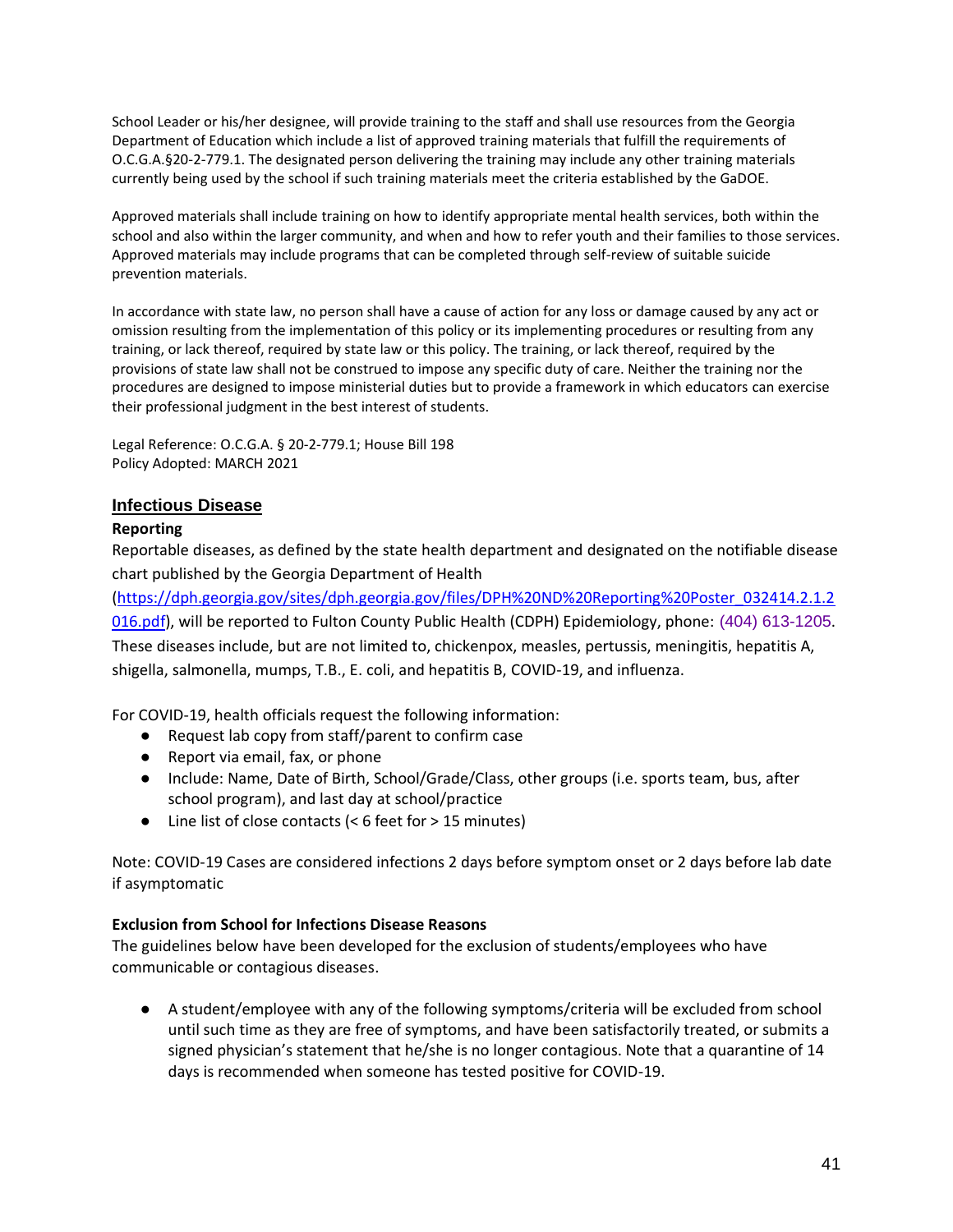- $\circ$  A temperature of 100 degrees or more. Student must be fever free for 24 hours, without medication, before re-entry
- $\circ$  A deep, barking, unusually persistent cough/fits of coughing, or productive cough of colored mucous
- $\circ$  An undetermined rash, blisters, or scaly patches over any part of the body
- $\circ$  Nausea, vomiting, or diarrhea. A student must be symptom free for 24 hours without medication before re-entry
- o Red, draining eyes
- o Sore throat with fever
- o Intense itching with signs and symptoms of secondary infection
- o Open, draining lesions
- o Jaundice-a yellowish tint to eyes or skin for unknown reason
- o Pain and/or swelling at angle of jaw
- o An unusual behavior change such as irritability, lethargy, or listlessness
- o A positive COVID test
- The school will separate the ill child from well children at the school until he/she can go home to limit the spread of disease.
- Parents of children possibly exposed to infectious diseases, as well as staff, will be informed. The staff will watch for signs and symptoms of infectious diseases in classroom where one is identified.
- The school will require ill employees to return home and seek medical care.
- If any special accommodations are requested due to illness, the relevant parties should notify the School Leader.
- All affected students/employees will be advised to seek counseling from a healthcare provider or the local health department.
- If necessary, a plan and procedure will be developed for addressing the reported significant infectious disease in conjunction with and after consulting the County or State Health Department.

### **Infectious Disease Prevention Strategies**

The school environment:

- Cleaning and disinfecting surfaces to reduce the risk of spreading infection.
	- $\circ$  If surfaces or objects are soiled with body fluids or blood, gloves and other standard precautions are to be used to avoid coming in contact with fluid. Remove spill, then the surface is to be cleaned and disinfected.
	- $\circ$  Custodians are called for episodes of vomiting, large amounts of blood, feces, or urine that contaminate the floor, carpet, or restroom to be cleaned by an approved disinfectant.
	- $\circ$  Disposable material soiled with vomit, blood, feces or other body fluid will be double bagged to throw away.
	- $\circ$  Extra attention to periodic vigilant cleaning will be utilized in common areas such as desks, tables, drinking fountains and in high touch areas, such as computer keyboards, doorknobs and handles, and telephones.
	- o Kleenex and protective equipment such as gloves will be kept available.
- Staff will be reminded about infection control and blood borne infection control procedures annually.

Universal Precautions: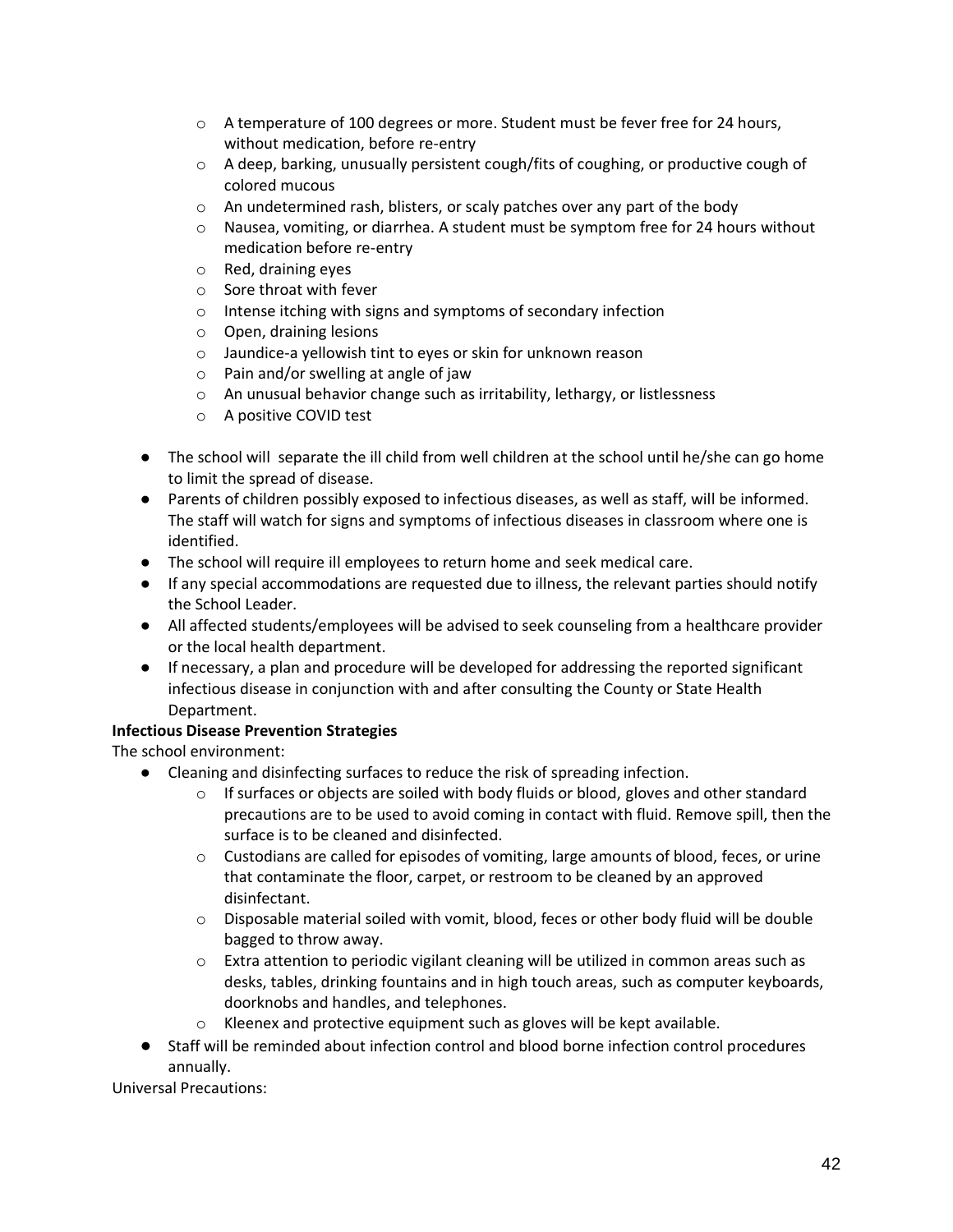- A set of guidelines that assume all blood and certain other bodily potentially infectious. Universal precautions are to be followed when providing care to any individual whether or not the person is known to be infectious. These include:
	- $\circ$  Hand washing: Hand washing is one of the best tools for controlling the spread of infections. Hands are to be washed thoroughly with running water and soap for at least 15-20 seconds with scrubbing between fingers, under fingernails and around the tops and palms of hands. Hand washing should be done before and after eating, after using the restroom, after playing outside or sports, and after field trips to farms or places with animals. A shower is recommended for those students involved in contact sports as soon as possible
	- o Personal protective equipment.
		- Gloves are to be used when in contact with blood or body fluids.
		- Protective eyewear or masks should be worn in situations where it is possible body fluids could come in contact with eyes or mouth.

Cleaning:

- Blood or body spills are to be wiped up as soon as possible.
- Spills are to be double bagged and disposed of in trash.
- The area is to be cleaned with an approved disinfectant or bleach solution.
- All soiled clothing should be double bagged and sent home with person.

Immunizations:

- The state health regulations require students attending school to be up to date on all immunizations. A notarized waiver is required for a valid exemption (medical, religious, or personal exemption).
- The school will keep documentation of the immunization status of all students on file.
- If a reportable communicable disease is known, parents of students without that vaccine will be notified to check with their doctor regarding exclusion from school for a designated time.

### **Confidentiality and Retaliation**

Every effort will be made to ensure confidentiality of information received as a part of this policy and to protect the privacy of all parties involved. School staff with knowledge of a person diagnosed with a notifiable condition may release that information only to others who are responsible for protecting the health of the public through control of disease (i.e. local health department). Retaliation against employees and/or students who report concerns is strictly prohibited and may be grounds for disciplinary action.

## **Student Reporting of Acts of Sexual Abuse or Sexual Misconduct by AUA Employee**

In accordance with the requirements found in O.C.G.A. § 20-2-751.7, the School complies with the Professional Standards Commission's state mandated process for students to follow when reporting instances of alleged inappropriate sexual behavior by a school employee.

Any student (or parent or friend of a student) who has been the victim of an act of sexual abuse or sexual misconduct by a teacher, administrator, or other school system employee is urged to make an oral report of the act to any teacher, counselor, or administrator at the School.

Any teacher, counselor, or administrator receiving such a report shall make an oral report of the incident immediately by telephone or otherwise to the Executive Director and shall submit a written report of the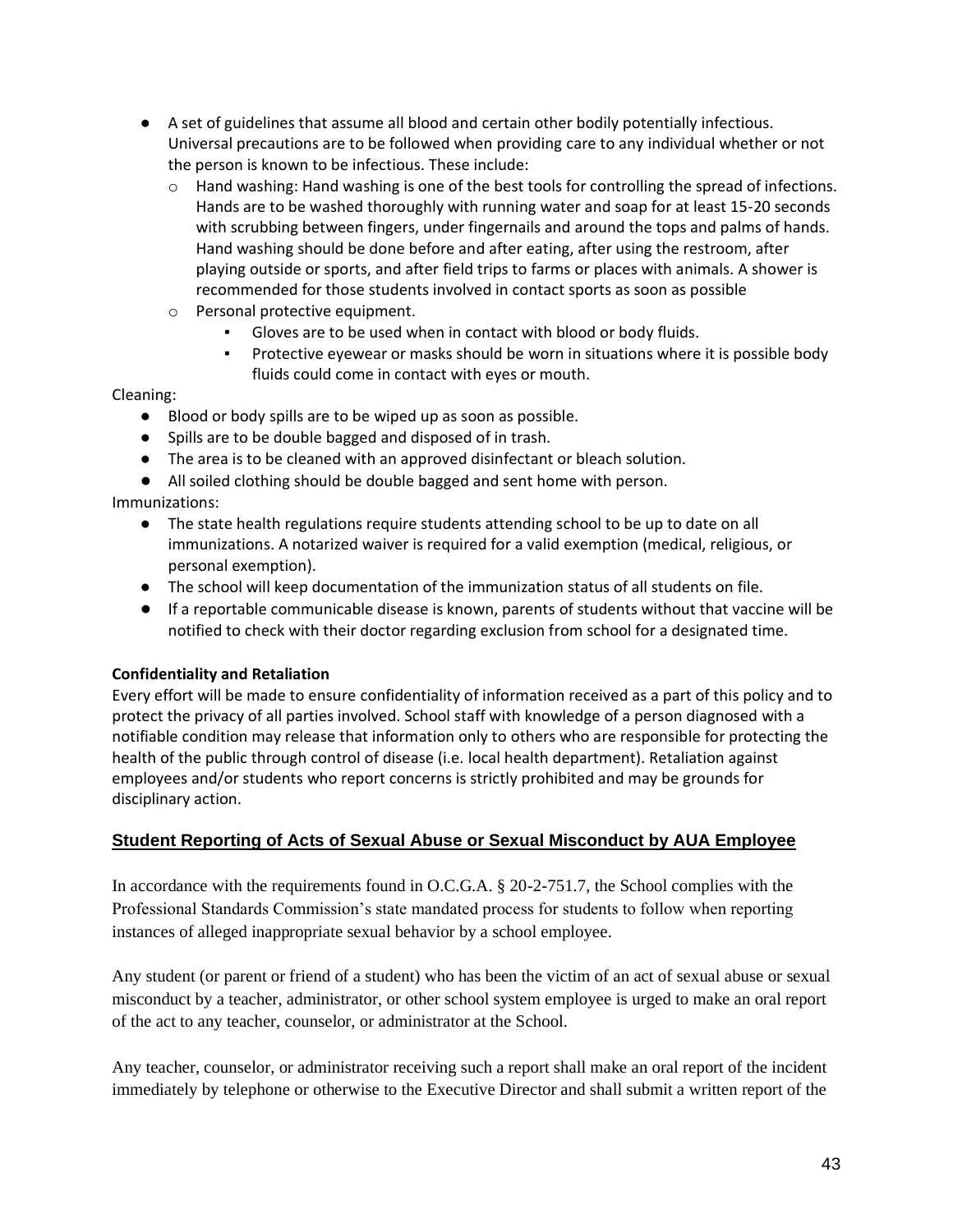incident to the Executive Director within 24 hours. If the Executive Director is the person accused of the sexual abuse or sexual misconduct, the oral and written reports should be made to the Governing Board and State Charter Schools Commission.

The Executive Director who receives a report of abuse as defined in O.C.G.A. § 19-7-5 shall make an oral report immediately, but in no case later than 24 hours from the time there is reasonable cause to believe a child has been abused. The report should be made by telephone and followed by a written report to a child welfare agency providing protective services, as designated by the Department of Human Resources, or, in the absence of such agency, to the appropriate police authority or district attorney.

Reports of acts of sexual misconduct against a student by a teacher, administrator, or other employee not covered by O.C.G.A. § 19-7-5 or § 20-2-1184 shall be investigated immediately by the School. If the investigation of the allegation of sexual misconduct indicates a reasonable cause to believe that the report of sexual misconduct is valid, the Executive Director shall make an immediate written report to the Governing Board, State Charter Schools Commission and the Professional Standards Commission Ethics Division.

"Sexual abuse" means a person's employing, using, persuading, inducing, enticing, or coercing any minor who is not that person's spouse to engage in any sexual act as defined in O.C.G.A. 19-7-5.

"Sexual misconduct" includes behavior by an educator that is directed at a student and intended to sexually arouse or titillate the educator or the child. Educator sexual misconduct by an educator may include, but is not limited to, the following behavior:

- 1. Making sexual comments, jokes, or gestures.
- 2. Showing or displaying sexual pictures, photographs, illustrations, or messages.
- 3. Writing sexual messages/graffiti on notes or the internet.
- 4. Spreading sexual rumors.
- 5. Spying on students as they dress, shower, or use the restroom at school.
- 6. Flashing or "mooning" students.
- 7. Touching, excessively hugging, or grabbing students in a sexual way.
- 8. Forcing a student to kiss him/her or do something else of a sexual nature.
- 9. Talking or asking about a student's developing body, sexuality, dating habits, etc.
- 10. Talking repeatedly about sexual activities or sexual fantasies.
- 11. Making fun of your body parts.
- 12. Calling students sexual names.

### **Enrollment FAQs**

#### **What grades are you enrolling for the 2020-2021 school year?**

While we will grow to be a K-8 school, however for the 2021-2022 school year we will have grades K and 6th. We are accepting applications for Kindergarten, 1st, 6th, and 7th grade.

#### **What about siblings who are not in grades you are accepting? Will you accept them?**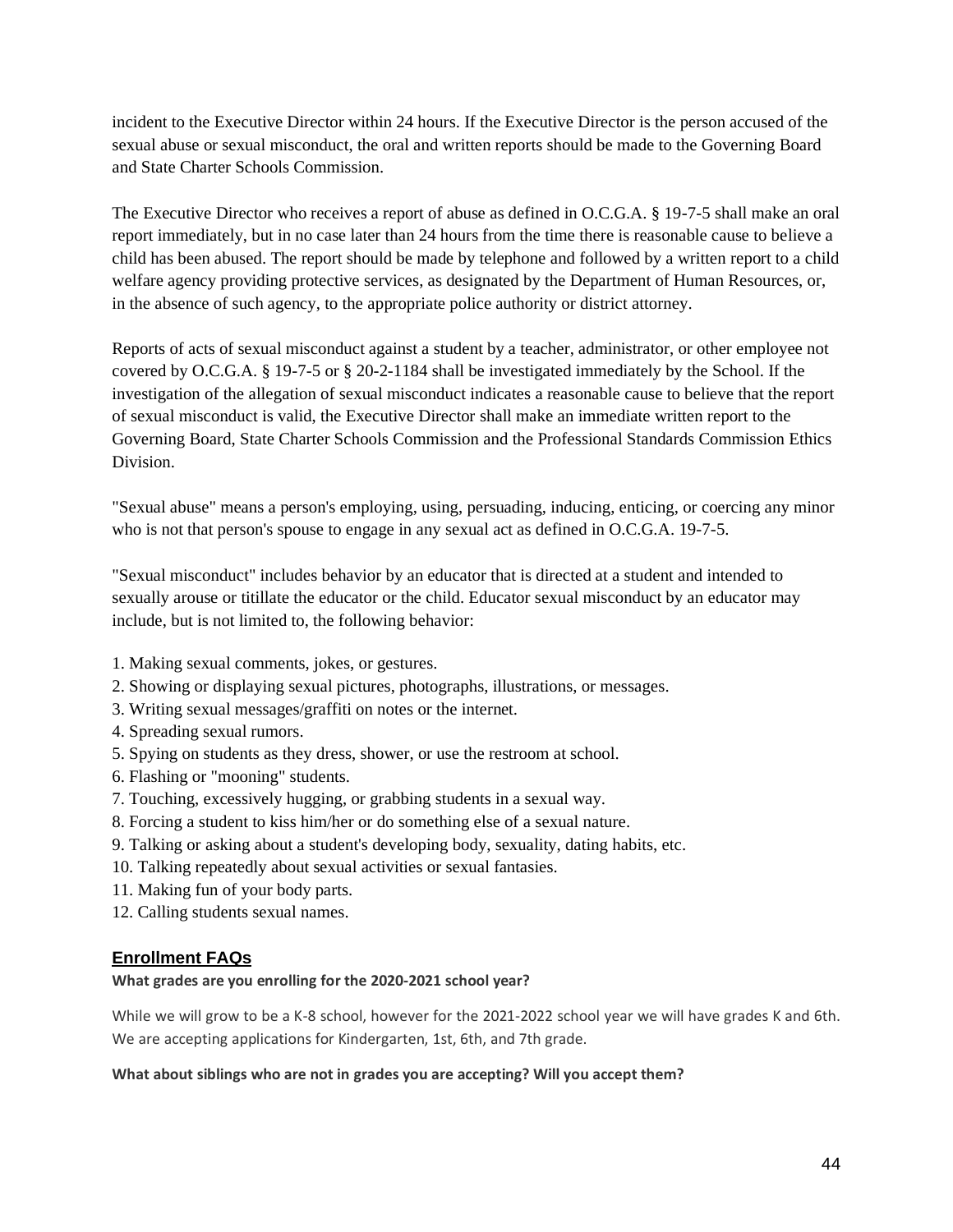We will eventually grow to be a K-8 school. However, for the 2021-2022 school year, we will only have grades Kindergarten, 1st, 6th, and 7th grades and are accepting applications for only those four grades.

#### **Who can attend Atlanta Unbound Academy?**

AUA is a state charter school, this means any student in the State of Georgia can apply. You do not have to live in a specific district to attend our school.

#### **What is the cut-off age for kindergarten enrollment?**

Kindergarten students must be 5 years old on or before September 1, 2021 to be eligible to enroll in Kindergarten for the 2021-2022 school year.

#### **How do I apply?**

You may apply by clicking the following link:<https://atlantaunboundacademy.schoolmint.net/signup>

You can also come to the school located at 1743 Hardin Avenue College Park, GA 30337 or call us at 678-973- 2798 and Ms. Vayson or Dr. Thomas can assist you in filling out an application.

#### **When are applications accepted?**

We are accepting applications between December 26, 2020-March 12, 2021 at 11:59pm. During this time, we accept applications from any student residing in Georgia for the grades we are accepting applications for. All interested parents and guardians have an equal opportunity to enroll their children during this period.

When our application closes, if the number of applications Atlanta Unbound Academy receives does not exceed the number of seats we have available, then all applicants are accepted for the grade they applied for. If we receive more applications than we have seats for then we will host a random lottery selection to decide which students will be accepted.

Note: If there are seats still available after our application deadline and/or lottery, we will continue to accept applications until all seats are filled.

#### **Is anyone given preference in the enrollment process and lottery?**

Yes. For the 2021-2022 lottery, students who are siblings, students of staff or board members receive preference. Atlanta Unbound Academy also maintains a weighted lottery.. This weight is explained below:

AUA will implement a weighted lottery. An increased chance of admission will be provided to the following subsets of educationally disadvantaged students with each subset defined by the State Board in accordance with federal guidelines and regulations;

- 1. Students who are economically disadvantaged-
- 2. Students with disabilities;
- 3. Limited English proficient students;
- 4. Neglected or delinquent students; and
- 5. Homeless students.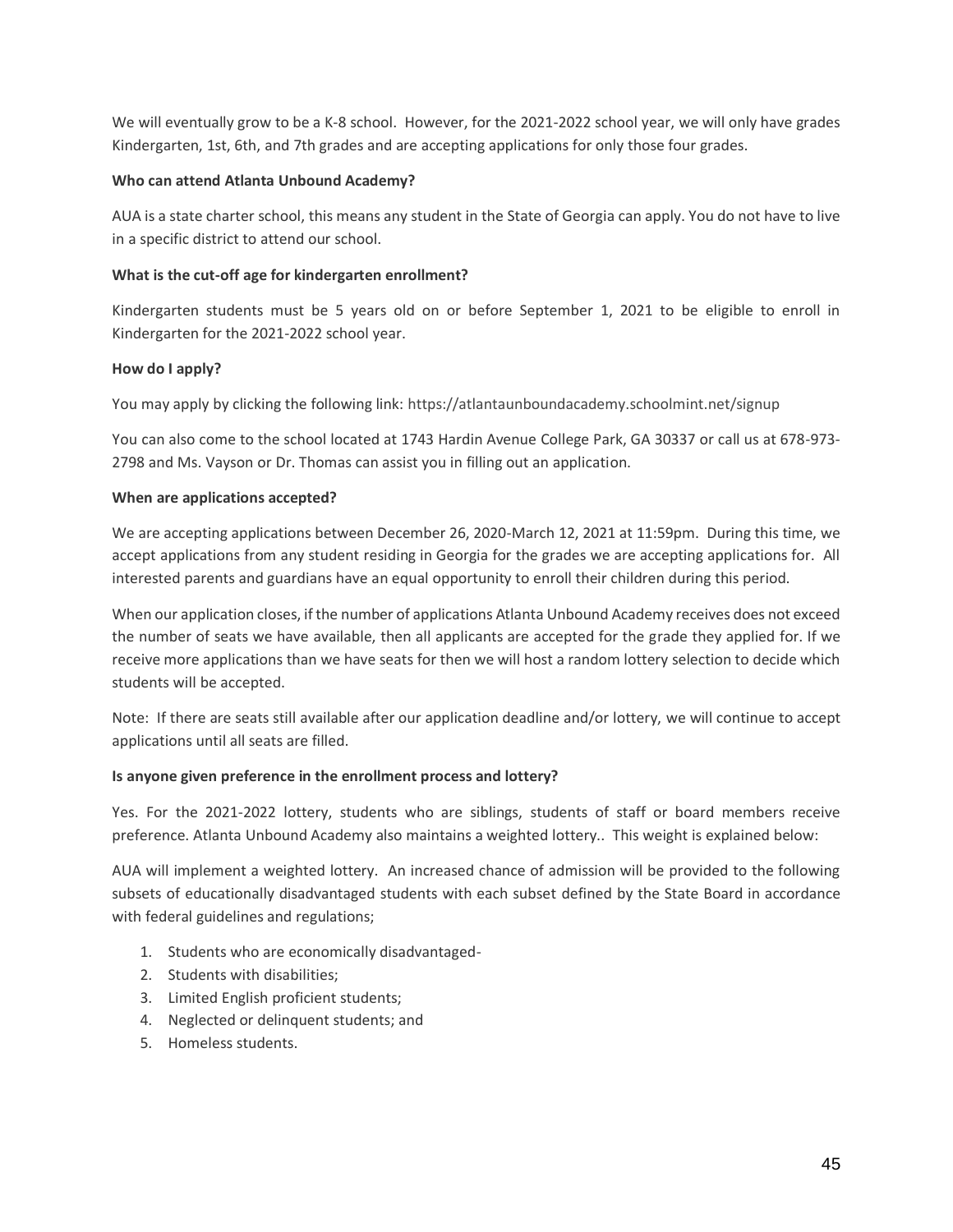To facilitate the weighted lottery, applicants may indicate their status on the admissions application and the school verifies this status during registration. The school will make a good faith effort to confirm a child's status prior to the lottery. The weight shall be calculated annually as 4:1. This means if a student qualifies for any of the above 5 categories, that child receives 4 chances in the school's lottery.

#### **When is the lottery and do I have to attend?**

The lottery is Monday, March 15, 2020 at 10:00am at Atlanta Unbound Academy. We are located at 1743 Hardin Avenue College Park, GA 30337. Due to COVID-19, our lottery is not open to the public.

#### **What happens once I am notified that my child(ren) has been granted an available seat?**

All students who have been granted an available seat must complete all registration requirements by the registration deadline or their seat will be forfeited.

#### **Will my student have to participate in the lottery each year?**

No. Once officially enrolled, all Atlanta Unbound Academy students will remain enrolled each year.

### **How can I ask questions about enrollment?**

enroll@atlantaunboundacademy.org

678-973-2798

## **STUDENT CODE OF CONDUCT**

### **Behavioral Norms**

Compassion, courage, and critical thinking is crucial to the culture of the Atlanta Unbound Academy (AUA). Our approach to discipline is rooted in a belief that the learning environment is sacred and that adherence to Compassion, courage, and critical thinking is crucial for student academics as well as social-emotional success. We strive to ensure that every child is safe (physically, emotionally, mentally, and intellectually) and that every child has the chance to learn without needless disruptions. We have tremendously high expectations for scholarly behavior in order to create and preserve a focused learning environment.

At Atlanta Unbound Academy, we believe that our community is vitally important. Families, students, and staff work together to create our school identity. We believe that using restorative practices, whether through conversation or action, is always imperative in shaping our students social-emotional development. Restorative practice seeks to build community, trust, and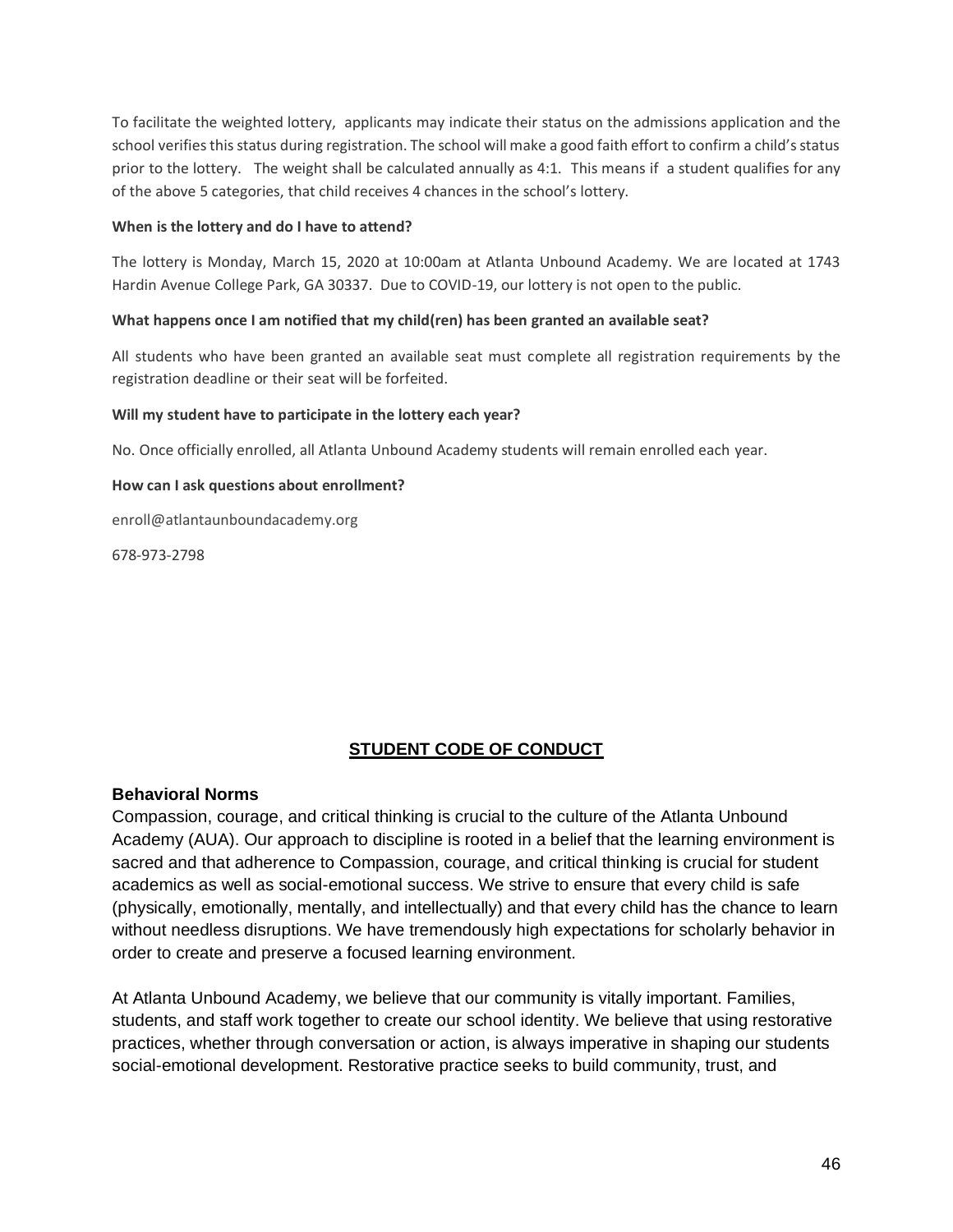achieve social discipline through group learning and decision-making. The use of restorative practices at AUA will help to:

- Strengthen our community
- Improve student behavior
- Reduce misbehavior, violence and bullying
- Provide effective leadership
- Restore relationships
- Repair harm

AUA's staff believe that creativity and excellence can flourish only within a structured academic setting. Efficient learning and superior teaching cannot take place if a great deal of instructional time is taken up with addressing misbehaviors. To that end, Atlanta Unbound Academy requires teachers and scholars to adhere to a number of organizational routines that promote order, efficiency, good behavior, and attention to task.

In addition, AUA provides ongoing professional development to teachers, administrators, board members, school resource officers, and staff on adverse consequences of school exclusion and justice-system involvement, classroom management, culturally responsive discipline, and developmentally appropriate disciplinary methods that promote a positive school climate. The following pages outline the consequences of negative behaviors by AUA students, concluding with the additional procedures applicable to students with disabilities.

Notwithstanding the charts below, AUA reserves the right to impose other consequences as may be appropriate on a case-by-case basis. All consequences are awarded on a case by case basis and no consequence is automatic.

### **School Norms**

### *Compassion, Courage, Critical Thinking*

These norms apply while students are at school, while traveling to and from school or any school-sponsored event, and while participating in any school sponsored event at home or away. These norms also apply in instances where a student's actions outside of school affect the school's ability to maintain an orderly, safe and positive learning environment. This is particularly important with regard to the use of social media.

### **Learning Environment**

Establishing a safe and orderly learning environment requires all members of the school community, teachers, support staff, students and parents to model behaviors that show respect for each other and persons in authority. Personal responsibilities/standards of conduct for our teachers, staff, and parents are listed below: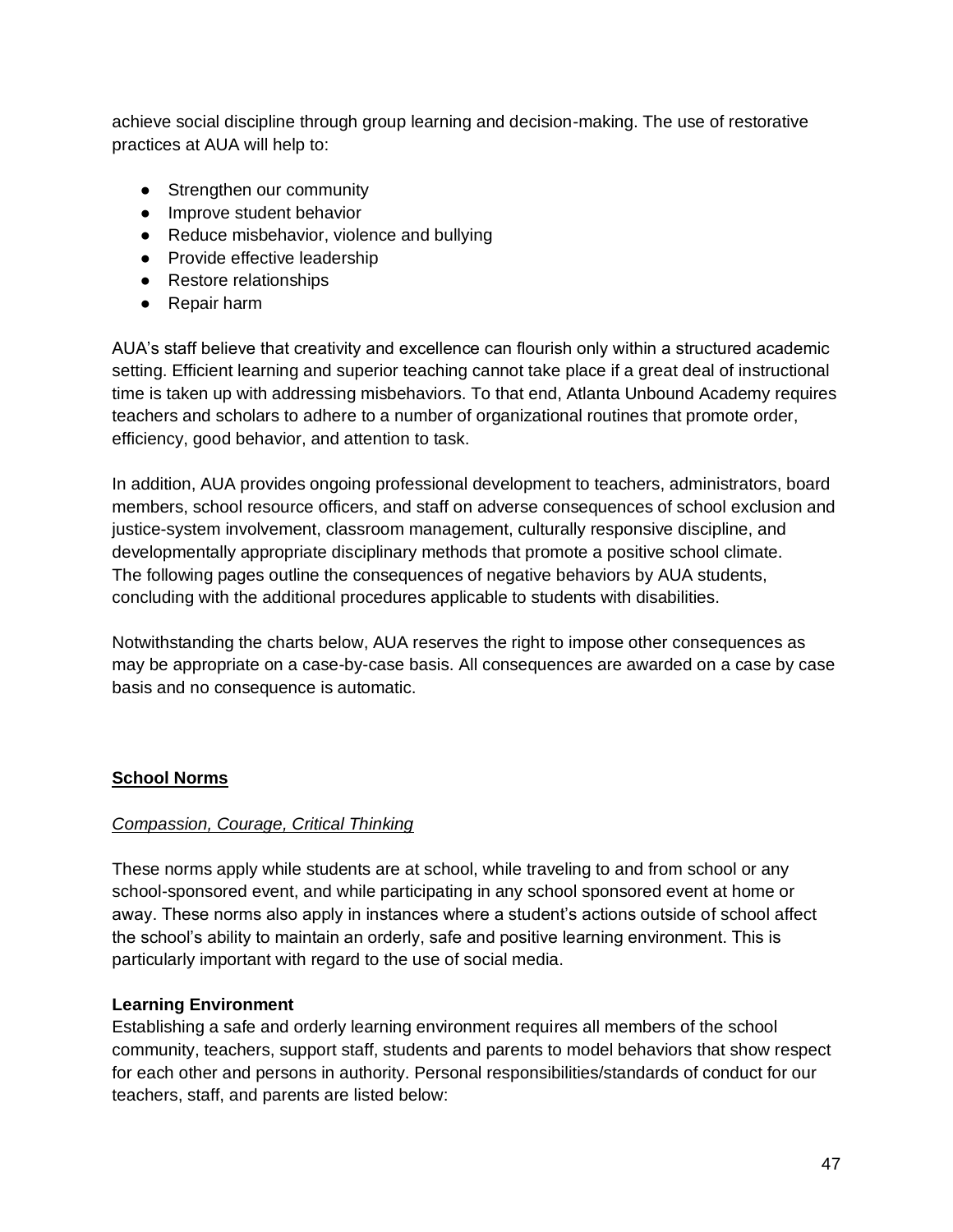## *Teacher/Staff Responsibilities*

- Teachers and staff shall promote mutual respect between students and adults
- Teachers and staff shall be prepared to meet professional responsibilities associated with their respective positions
- Teachers and staff shall develop and use cooperative discipline strategies including appropriate language of learning techniques and a consistent school-wide procedure to address conflict and problem solve with students
- Teachers and staff shall promote a sense of pride and community as evidenced by a friendly and inviting atmosphere, the presence of celebratory clubs and activities and fun and festive activities
- Teachers/administrators shall contact a student's parent/guardian in cases of serious infractions of the school code of conduct

## *Parent/Guardian Responsibilities*

- Communicate often and routinely with their child's teacher
- Participate in their child's development by attending scheduled conferences
- Keep informed about school policies and requirements of their child's academic program, including homework and projects
- Ensure the child attends school regularly and is prepared
- Participate in school workshops for home reinforcement of study skills and specific instructional objectives
- Alert the school to specific problems or difficulties that may impede the child's learning or well-being

## **Student Grievance Procedure**

It is important that all members of our community abide by our norms, including students, staff and parents/guardians. In the event that a student feels a norm has been violated, we want to be sure he/she understands how to address the issue appropriately. Whenever a student believes that norm has been violated, they should consider completing the follow steps:

- Wait until emotionally calm and respectfully speak with the other person about the issue;
- Write a respectful letter/note/email to the other person describing concerns;
- Speak with a trusted adult about the issue.

If, after some or all of these steps have been followed, the issue has not been resolved, the student should complete a Grievance Form and return it to the principal. The principal will follow up with the student within 24 hours.

## **Hallway Conduct**

Expectations for hallway behavior listed below:

- Speak softly and walk quietly
- Do not block the hall or stairs
- Avoid standing in groups and blocking other students from proceeding to class
- Walk to the right
- Quiet zones include the front lobby, media center, and stairwells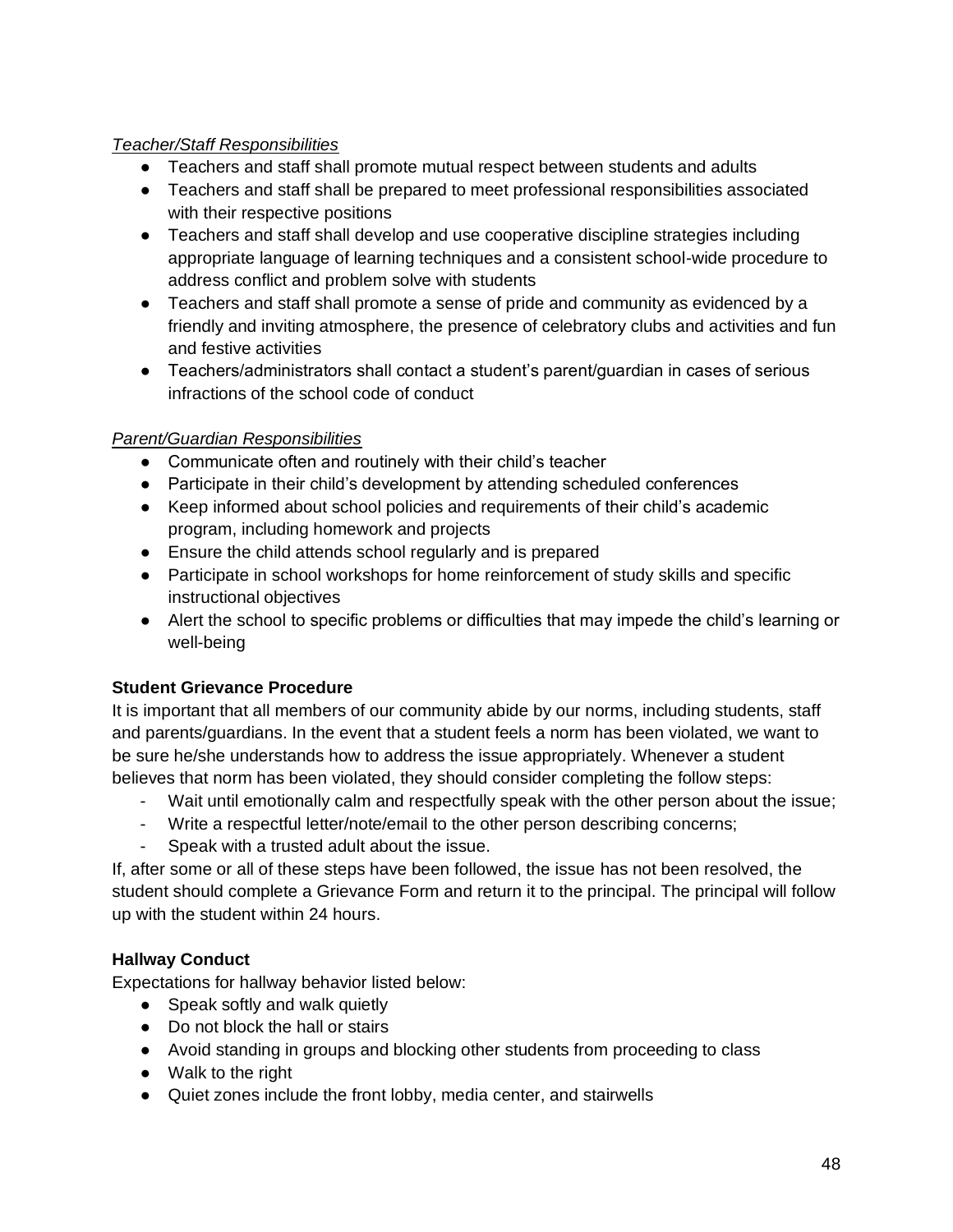- Individual students in the hallway must have a pass and be respectful of hall procedures
- Keep your hands to yourself. All eyes forward
- No running

\*Failure to adhere to expectations for appropriate behavior in the hallways will result in disciplinary action.

### **Dress Code and Uniform Policy**

As a school, we have chosen to represent ourselves professionally, with a polished and clean uniform. Our uniform reflects our pride and our respect for our school. While specific guidelines are provided below, it is important for students to develop an understanding of an adherence to the spirit and standards of professional dress.

Uniforms must be neat and clean and students should practice good hygiene. The policy above applies to students as they enter the school building and throughout the school day. If a child is out of uniform, they may be required to secure a full and/or appropriate before attending class. Please contact an administrator if there is a need for uniform support as he/she may be able to assist you.

### Book Bags/Folders/Personal Items:

Book bags, backpacks, folders, or any other personal items must not display patches, entertainment insignias, drawings, obscene words, gang signs, or any other item that would be deemed inappropriate, offensive, or reflect negatively on AUA. Failure to comply will constitute a uniform violation and be subject to disciplinary action and parental notification. All personal items should be labeled with the student's name. Students and their property are subject to search if deemed necessary by school administration. Middle School Students **will not** be allowed to carry backpacks in the building. To ensure student safety in the hallways, backpacks with wheels **will not** be permitted. Students **will not** be allowed to carry mini book bags as purses; only traditional small clutch-style purses with shoulder string/strap will be permitted.

### **Social Emotional Learning**

Social Emotional Learning (SEL) involves processes through which children and adults develop fundamental emotional and social competencies to understand and manage emotions, set and achieve positive goals, feel and show empathy for others, maintain and establish positive relationships, and make responsible decisions. The overall intent and purpose of the program is designed to inform how adults/students relate to each other, foster a calm and welcoming school climate, shape partnerships with family and community, and build heightened engagement, trust and collaboration.

We have embraced SEL at AUA and have put programs in place to promote a calm, safe, and highly productive learning environment. The SEL program is a school-wide initiative that is observed daily for a fifteen-minute period by all students and staff. The weekly outline of the program will vary based on the grade level.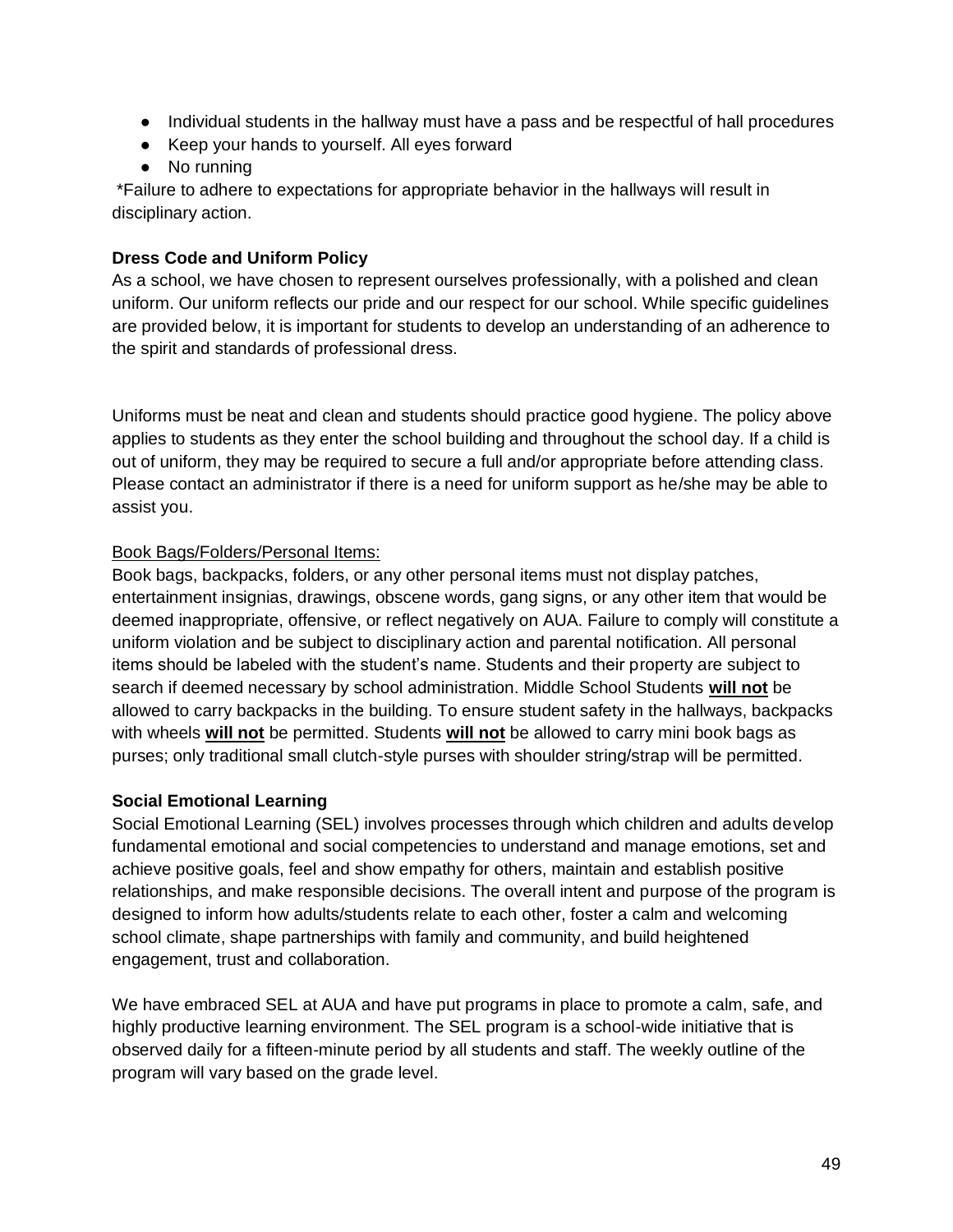### *Goals for implementing SEL school wide include the following:*

- 1. To ensure that every student follows the accepted school code of conduct and shows respect for persons in authority
- 2. To develop in every student a positive attitude toward self-discipline and socially acceptable behavior
- 3. To help the school maintain a learning atmosphere which is safe, conducive to the learning process, and free from unnecessary disruption
- 4. To communicate to students, teachers, parents and the community that unacceptable behavior will not be tolerated

## **Social and Emotional Learning Curriculum**

AUA uses all three components (Social-Emotional Learning, Bullying Prevention, the Child Protection Unit) of the Second Step curriculum during the SEL block:

- Second Step's Social-Emotional Learning (SEL) program gives students the tools to excel in and out of the classroom. It is designed to help students develop in emotion management, situational awareness, and academic achievement.
- Second Step's Bullying Prevention Unit teaches kindergarten grade 5 students how to recognize, report, and refuse bullying.
- Second Step's Child Protection Unit is designed to protect children and help keep them safe from abuse.

## **Behavioral Intervention Strategies**

Positive Behavioral Supports: As part of the Student Code of Conduct and Discipline Plan, the establishment of a school-wide system utilizing positive behavioral supports has been enacted. AUA shall establish, post, and provide direct instruction on school-wide behavioral expectations to each student at the beginning of each school year and reinforce expectations throughout the school year. School administration shall provide yearly training to all school staff on positive behavioral supports along with a school-wide discipline plan.

*A-Bucks (Kickboard)* is a system designed to incentivize target behaviors for scholars by providing points for such target behaviors and deductions as a consequence. Goal-based incentives, points, rewards, and deductions are all tracked using the Kickboard system. This provides behavioral data for each scholar, as well as a systematized means of tracking student eligibility for the various incentives.

**Earning (Kickboard)** Scholars will be able to receive a number of "bucks" as they relate to the core values: Compassion, Courage, and Critical Thinking. If a teacher observes scholars demonstrating one of the behaviors or work habits that shows an example of one of the core values, the scholar will receive points that will be tracked within Kickboard. There are schoolwide, grade level, and classroom-specific rewards/incentives for the points scholars have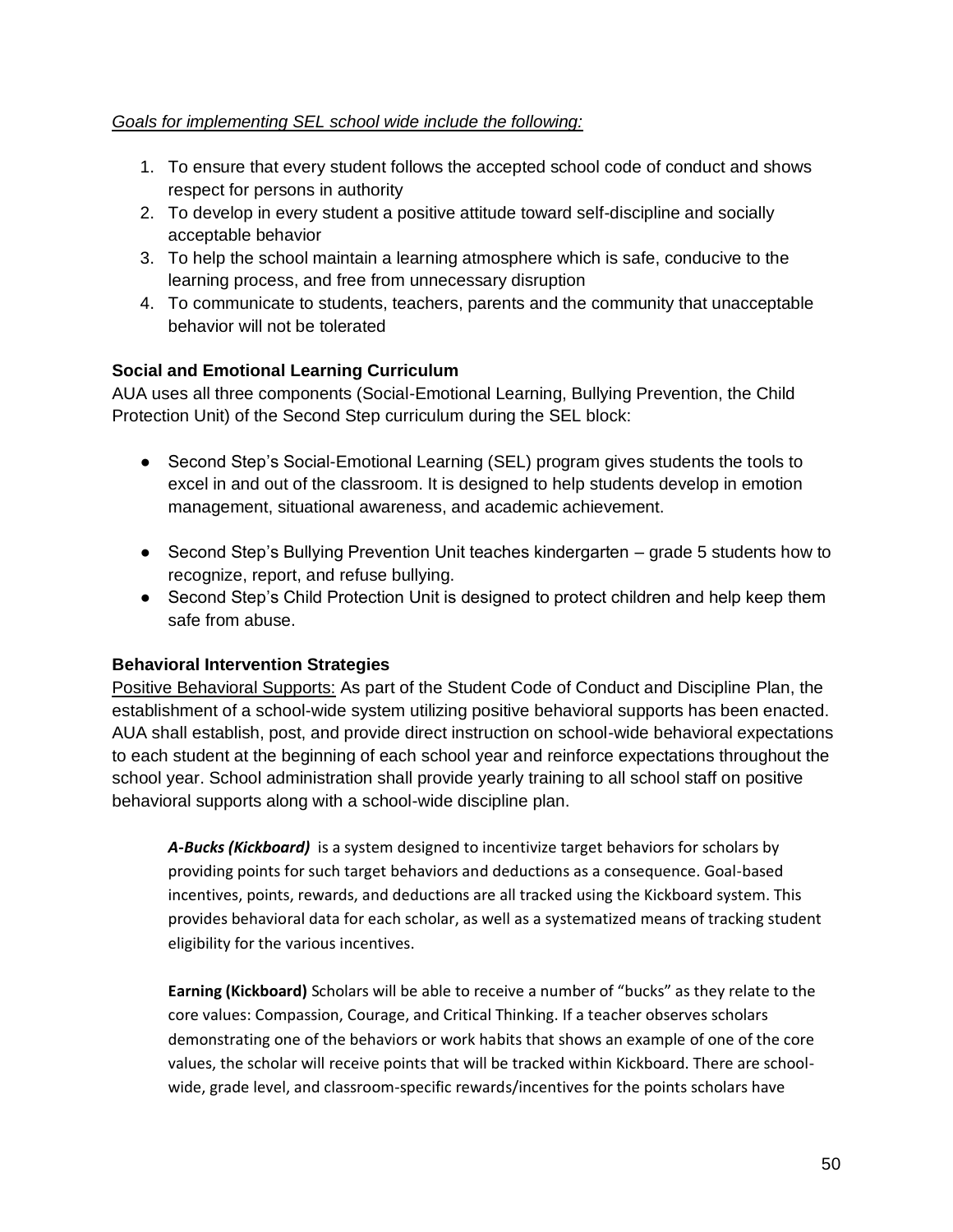accumulated. There will be daily, weekly, quarterly, and whole class incentives throughout the year.

Behavior Contract: The administrator, counselor or teacher, in consultation with the parent and student, will develop a behavior contract. A contract will identify specific behavioral areas of focus and provides reinforcement of using the desired behavior, as well as consequences for lack of adherence to the contract. A contract may also be devised for students identified as Chronic Disciplinary Problem students that when not followed or the number of allowable fractions is exceeded, may lead to long-term suspension or a mandatory transfer hearing. (Refer to the detailed Discipline Intervention Process (DIP) in section 10)

Additional Support During Special Experiences: Extracurricular activities are special experiences offered to enhance the school experience. If field trips, assemblies, dances, celebrations, and other special events become a challenge for the student, we may ask a family member or guardian to participate with the student. AUA's goal is not to remove special experiences, as we believe that these types of exposure are essential to the development of our children. Thus, instead of taking them away, we may ask for additional support from home.

Peer Mediation: Mediation is conducted by the leadership team to resolve problems and improve communication between students. Mediation may be used as an intervention with students prior to a discipline referral.

Restitution: Students may be responsible for the payment and/or restoration of school or personal property that has been vandalized, damaged, lost, or stolen. This includes, but is not limited to the following examples- deliberate damage to laptop/Chromebook, destruction of another student's clothing or items, charges or fines by the Fire Department for false fire alarms, etc.

## Reset Room (Mindful/SELSpace):

On rare occasions a student may be removed from the classroom. Before a student is removed from the classroom, students will be encouraged to spend time in a reflective place in the classroom. This space is meant to be therapeutic in nature and allows for the student to calm down and reflect if necessary on their actions. While in this reflective space, students may watch videos, social stories, reading passages, role playing, etc. If a student violates any of the SEL rules during their assigned times, the student may receive further disciplinary actions.

## School Prank/Vandalism

As a community, we value our facility and are appreciative of the learning environment that it affords our students. Therefore, we want to be sure that everyone understands that all expressions of class/school representation must fall within the guidelines of this handbook. Students identified as trespassing on school grounds after or before the school day and identified as engaging in a prank or otherwise destroying school property will be turned over to the local police for prosecution, which could result in arrests and fines. These actions may also result in suspension, referral to an AUA discipline hearing, and suspension from attending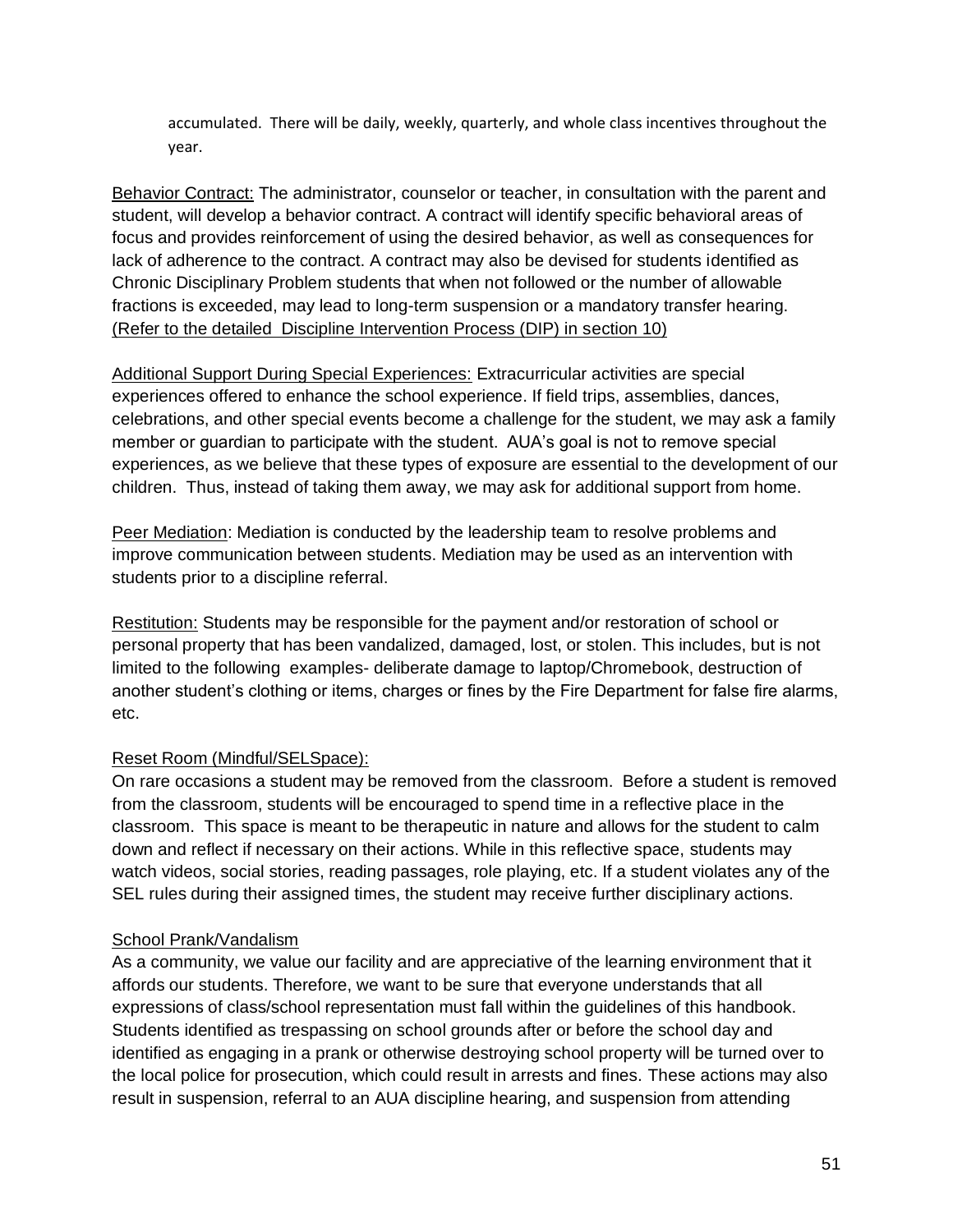school dances/prom/activities. Any other grade level may also lose privileges to participate in class events/fieldtrips/off-campus activities. This may also mean the student will have to volunteer at the school.

## Out-of-School Suspension (OSS)

While we take the time to ensure that OSS is the last resort and will likely not use it, in the event that it is used, we would like to provide clarity one what constitutes as OSS.

- There are several behavior infractions that may result in an out-of-school suspension:
	- Endangering oneself or other students or staff members
	- Significantly disrupting the operation of the school
	- Blatantly disrespecting school staff
	- Bullying (see policy described above)
	- Other severe incidents (determined by administration)

Suspension of a student from school for no more than ten (10) consecutive days is considered a short-term suspension, not subject to formal rights of hearing or appeal. Although there are no such rights guaranteed by law, parents/guardians may contact the Principal and/or Head of School to discuss their disciplinary incidents and actions involving their children.

Following a suspension, a parent or guardian must accompany the child to school on the return day for the re-entry meeting. A re-entry interview will be required between the parent, scholar, instructor, and the Administrator. Parents/Guardians must adhere to the specific time of the reentry meeting.

## Alternative Learning Environment (ALE)

In certain circumstances, it is appropriate to remove a student from class as a consequence or to avoid disruption to the learning environment. In these circumstances, a student may be placed in a class away from their normal classroom setting. The student will be provided with the resources to complete his/her assignments with a designated teacher.

## Reverse Suspension/Parent Shadow-observation

As an alternative to suspension, the AUA administrator may offer that instead of an out of school suspension, that a parent may accompany their child during the school day for specific intervals of time. Reverse suspensions may include various components including; but not limited to: conferences with administrator/teachers and classroom observations to discuss and/or collaborate on an intervention plan for the student.

## Volunteering Opportunities

If we notice that a child is struggling with a specific area, we may suggest and partner a child with an organization with the permission from the parent or guardian. At all costs, AUA will work with families to ensure that we support students who struggle through different methods before moving directly to a stronger consequence.

### **Location of Violations**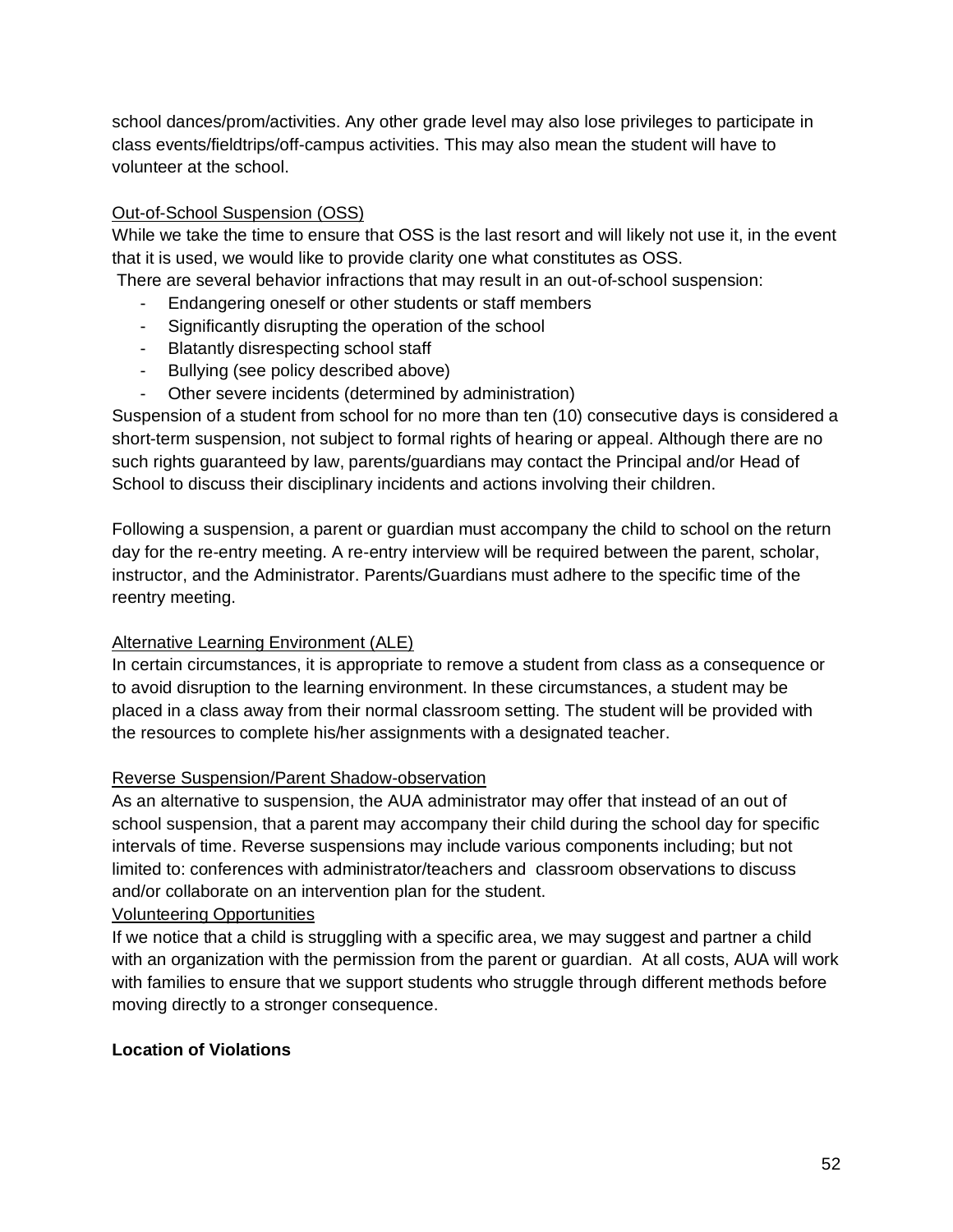The following code provisions apply to student violations that students commit while on school property or while using school technology resources at any time. As used in this Code of Conduct:

- 1.1. School property includes, but is not limited to:
	- 1.1.1. The land and improvements which constitute the school;
	- 1.1.2. Any other property or building, including school bus stops, wherever located, where any school function, event, or activity is conducted;
	- 1.1.3. Any bus or other vehicle used in connection with school functions and activities, including but not limited to, school buses, buses leased by AUA, and privately owned vehicles used for transportation to and from school activities;
	- 1.1.4. Personal belongings, automobiles, or other vehicles which are located on school property;
	- $\circ$  1.1.5. Off campus and not at a school event or function if the behavior meets the definition of an off campus behavior violation or directly affects the safety and welfare of the school community or the orderly mission and function of the school; and
	- 1.1.6. En-route to the student's home from school.
- 1.2. School technology resources includes, but is not limited to:
	- 1.2.1. Electronic media systems such as computers, electronic networks, messaging, and website publishing, and
	- $\circ$  1.2.2. The associated hardware and software programs used for purposes such as, but not limited to, developing, retrieving, storing, disseminating, and accessing instructional, educational, and administrative information.

## Investigation of Misconduct

When a student code of conduct violation is reported or suspected, the Executive Director or designee will determine whether an investigation is warranted and, if so, will instruct appropriate personnel to conduct an investigation. The investigation should include interviews with the alleged person being accused, the person(s) making accusations, and anyone who witnessed the event, teacher(s), employees, and others who might have relevant information. Written statements should be requested from all individuals who are interviewed. Video surveillance, if available and relevant, should be reviewed and secured. School police and other support staff may be utilized for their expertise as determined by the circumstances of the matter.

At an appropriate time during or after the investigation, the parent or guardian will be notified. However, if the incident involves an injury or similar situation, appropriate medical attention should be provided, and the parent or guardian should be notified immediately. The Executive Director or his/her designee should also immediately inform parents/guardians when students are removed from the school setting by emergency medical or law enforcement personnel.

The determination of whether or not a student has violated the student code of conduct will be made based solely on a preponderance of the evidence. In other words, it is more likely to be true than not true, based on the evidence, that the student did violate the rule. Once it has been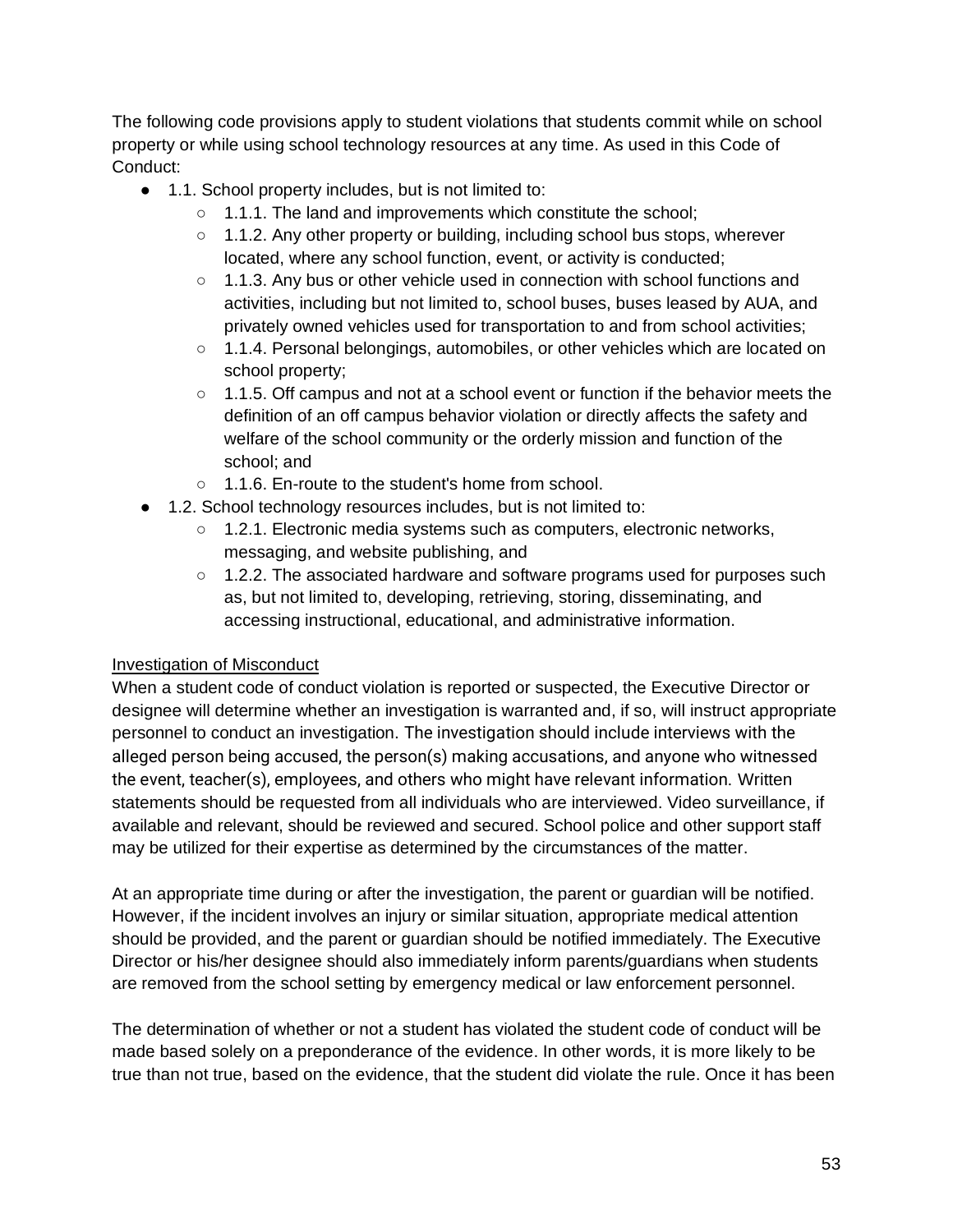determined that a rule(s) was violated, the administrator will follow the progressive discipline process.

### Student Questioning by Officials

The Executive Director and Associate Director have the responsibility and authority to question students for maintaining a safe and orderly school environment. However, it is important to inform parents about issues of concern, parental consent and notification is not required prior to the questioning of students.

## Student Questioning by Law Enforcement

In the event that law enforcement is called, parents will be called as well. Parents have the right to be present when students are being questioned. Law enforcement officers who have a detention order or warrant for arrest, or states that the situation involves pursuit of a suspect linked to a felony crime may question students without parental consent.

### Progressive Discipline

Progressive discipline is designed to aid students in correcting their misconduct, and it encourages students to be responsible citizens of the school community. Progressive discipline should promote positive student behavior, state unacceptable behavior, and establish clear and fair discipline responses for unacceptable behavior. Disciplinary responses are administered in proportion to the severity of the unacceptable behavior, its impact on the school environment, the student's age and grade level, the student's previous discipline history, and other relevant factors. The school discipline process should include appropriate consideration of support processes to help students resolve issues that may be contributing to violations to the student code of conduct. These resources may include, but are not limited to, Student Support Team, positive behavioral supports, counseling with school counselor, school social worker intervention, behavior, attendance and academic contracts and plans, peer mediation, and prevention programs. The behaviors have been organized into three (3) levels of prohibited behaviors: Level 1 discipline (minor) infraction, Level 2 discipline (intermediate) infraction, and Level 3 discipline (major) infraction. If a student has been found to have engaged in acts in the school or on the school bus that repeatedly disrupt the school environment, are violent in nature, involve bullying or physical threats, the student's parent/guardian may be required to meet with the Principal or designee to execute a behavior contract.

**IV.1. Level 1 Discipline:** Level 1 discipline is used for minor acts of misconduct, which interfere with the good order of school. Level 1 infractions are generally MINOR INFRACTION and may represent a failure to demonstrate universally defined expectations or social skills. It is the responsibility of all staff to address minor infraction as soon as practicable within the environment in which the misbehavior occurred. Following appropriate teacher intervention, students may be referred to an administrator.

Middle School Level 1 Discipline Response: Discipline responses range from local interventions and supports to three (3) days of In-School-Suspension (ISS) and/or local interventions and support.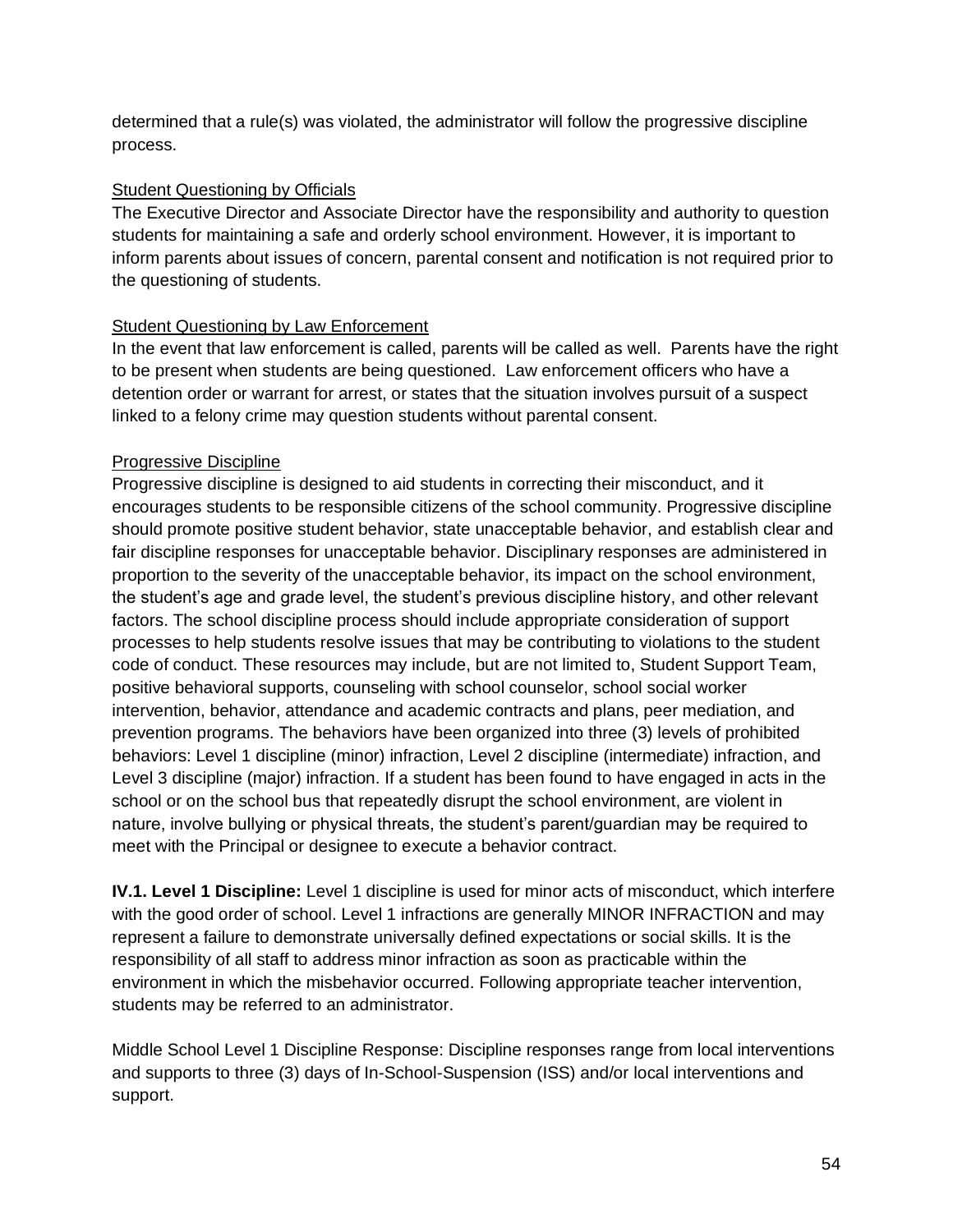| Level 1 Discipline | <b>MINIMUM Discipline</b>                                     | <b>MAXIMUM Discipline</b>                                                                                                                      |
|--------------------|---------------------------------------------------------------|------------------------------------------------------------------------------------------------------------------------------------------------|
| Elementary         | Local interventions and support<br>Alternatives to suspension | Local interventions and support (3) days<br>of administrative detention                                                                        |
| Middle             | Local interventions and support<br>Alternatives to suspension | Local interventions and support (3) days<br>of administrative detention OR (3) days<br>of In-School Suspension/Success Center<br>Interventions |

**4.2. Level 2 Discipline:** Level 2 discipline infractions are intermediate acts of misconduct. Level 2 infractions are generally MAJOR INFRACTIONS and are serious safety violations Major Infractions are addressed by administrators. Repeated (3 or more) violations of any Level 2 infraction can result in that violation being considered a Level 3 infraction which may result in long term suspension/expulsion and may include a referral to the alternative school.

Middle School Level 2 Discipline Response: Discipline responses range from one (1) day of Saturday School or In-School Suspension (ISS) to five (5) days of Out-of-School Suspension (OSS) and may include local interventions and support.

| Level 2 Discipline | <b>MINIMUM Discipline</b>                                                                                                                                             | <b>MAXIMUM Discipline</b>                                                      |
|--------------------|-----------------------------------------------------------------------------------------------------------------------------------------------------------------------|--------------------------------------------------------------------------------|
| Elementary         | (1) day of In-School<br><b>Suspension/Success Center</b><br>Interventions School based interventions<br>and support Alternatives to suspension                        | (3) days of Out-of-School Suspension<br>School based interventions and support |
| Middle             | (1) day of Saturday School OR (1) day of<br>In-School Suspension/Success Center<br>Interventions School based interventions<br>and support Alternatives to suspension | (3) days of Out-of-School Suspension<br>School based interventions and support |

**4.3. Level 3 Discipline:** Level 3 discipline infractions are serious acts of misconduct including, but not limited to, repeated misbehaviors of a similar nature, serious disruptions of the school environment, threats to health, safety, or property and other acts of serious misconduct. Level 3 infractions are generally MAJOR INFRACTIONS and are serious safety violations. Major infractions should be reported to the school administrator immediately after the incident, and may result in the immediate removal of a student from the school. Administrators will notify the Head of School, appropriate school personnel, school resource officers, Safety and Security personnel, and law enforcement agencies as deemed appropriate or required by law.

Any misconduct that threatens the health, safety, or well-being of others may result in immediate suspension of the student from the school and/or school-sponsored activities for up to ten (10) school days, pending disciplinary investigation of the allegations. In addition to possible suspension, students who commit these infractions may be recommended for longterm suspension or expulsion and reassignment to an alternative school.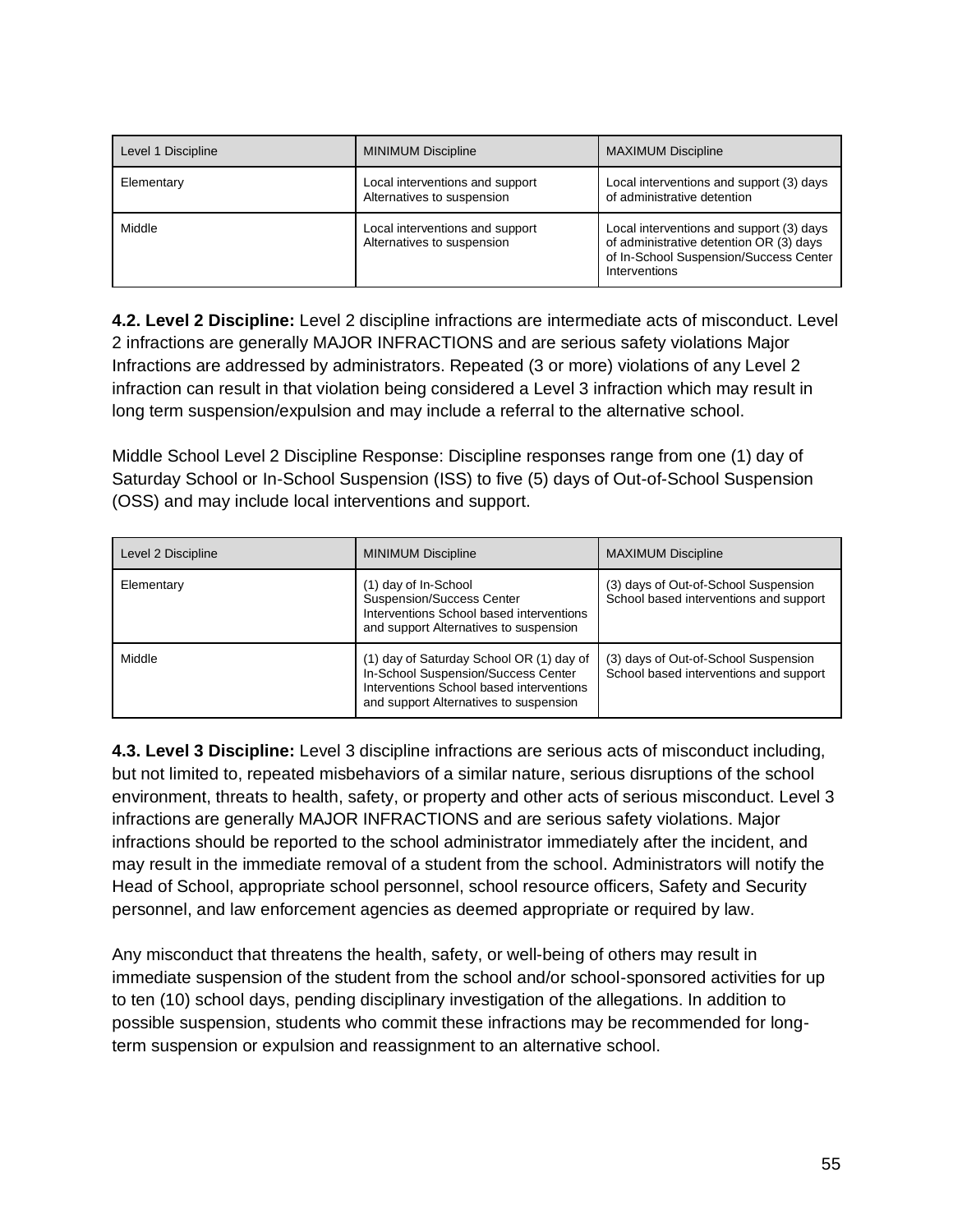Middle School Level 3 Discipline Response: Discipline responses range from five (5) days of Out-of-School Suspension to ten (10) days of Out-of-School Suspension with a student disciplinary hearing referral. Student disciplinary hearing consequences can include long-term suspension, expulsion, or permanent expulsion, in addition to an opportunity to attend an alternative education program. A combination of local interventions, supports, and a disciplinary response may also be appropriate.

| Level 3 Discipline                                                                                                                                                                                                                                     | <b>MINIMUM Discipline</b>                                                      | <b>MAXIMUM Discipline</b>                                                       |  |
|--------------------------------------------------------------------------------------------------------------------------------------------------------------------------------------------------------------------------------------------------------|--------------------------------------------------------------------------------|---------------------------------------------------------------------------------|--|
| Elementary                                                                                                                                                                                                                                             | (3) days of Out-of-School Suspension<br>School based interventions and support | (10) days of Out-of-School Suspension<br>School based interventions and support |  |
| Middle                                                                                                                                                                                                                                                 | (3) days of Out-of-School Suspension<br>School based interventions and support | (10) days of Out-of-School Suspension<br>School based interventions and support |  |
| A level 3 discipline response may include a disciplinary hearing referral. Student disciplinary hearing responses can include long-<br>acon chiacocho analistica aconocida inalista ca columnia in columnistica dinostrationi aconocidad international |                                                                                |                                                                                 |  |

term suspension, expulsion, permanent expulsion, or assignment to an alternative education program. A combination of School based interventions and supports may also be appropriate.

## 4.4. Interventions and Supports:

Below is a suggested, but not all-inclusive, list of interventions and supports that may be used as alternatives to suspension. A combination of these interventions and supports appropriate to the situation and student needs may be used in conjunction with a discipline response when students commit Level 1-3 disciplinary infractions.

- 4.4.1. Classroom interventions (assigned seats, proximity control, nonverbal cues, etc.)
- 4.4.2. Teacher/student conference
- 4.4.3. School/parent contact
- 4.4.4. School/parent conference
- 4.4.5. Restorative practices (practices that repair harm, student circles, peace groups)
- 4.4.6. Determine root causes and functions of student misbehavior and respond appropriately
- 4.4.7. Teach, model, practice, and reinforce positive replacement behaviors
- 4.4.8. Provide special work assignment
- 4.4.9. Student warning

4.4.10. Encourage the student to complete a written reflection of incident and/or an apology for misbehavior

4.4.11. Provide student with an opportunity to process through the misconduct and to make a plan for how better choices can be utilized in the future

4.4.12. Provide choices for learning activities and behavior

4.4.13. Use student behavior strategies, progress reports, behavior contracts, and/or point sheets to assist student in recognizing misbehavior and understanding targeted appropriate behavior

4.4.14. Use goal setting paired with acknowledgment of improved behavior for individual student

- 4.4.15. Mentoring
- 4.4.16. Escort to and from class/change of class
- 4.4.17. Schedule change
- 4.4.18. Invitation for parental shadow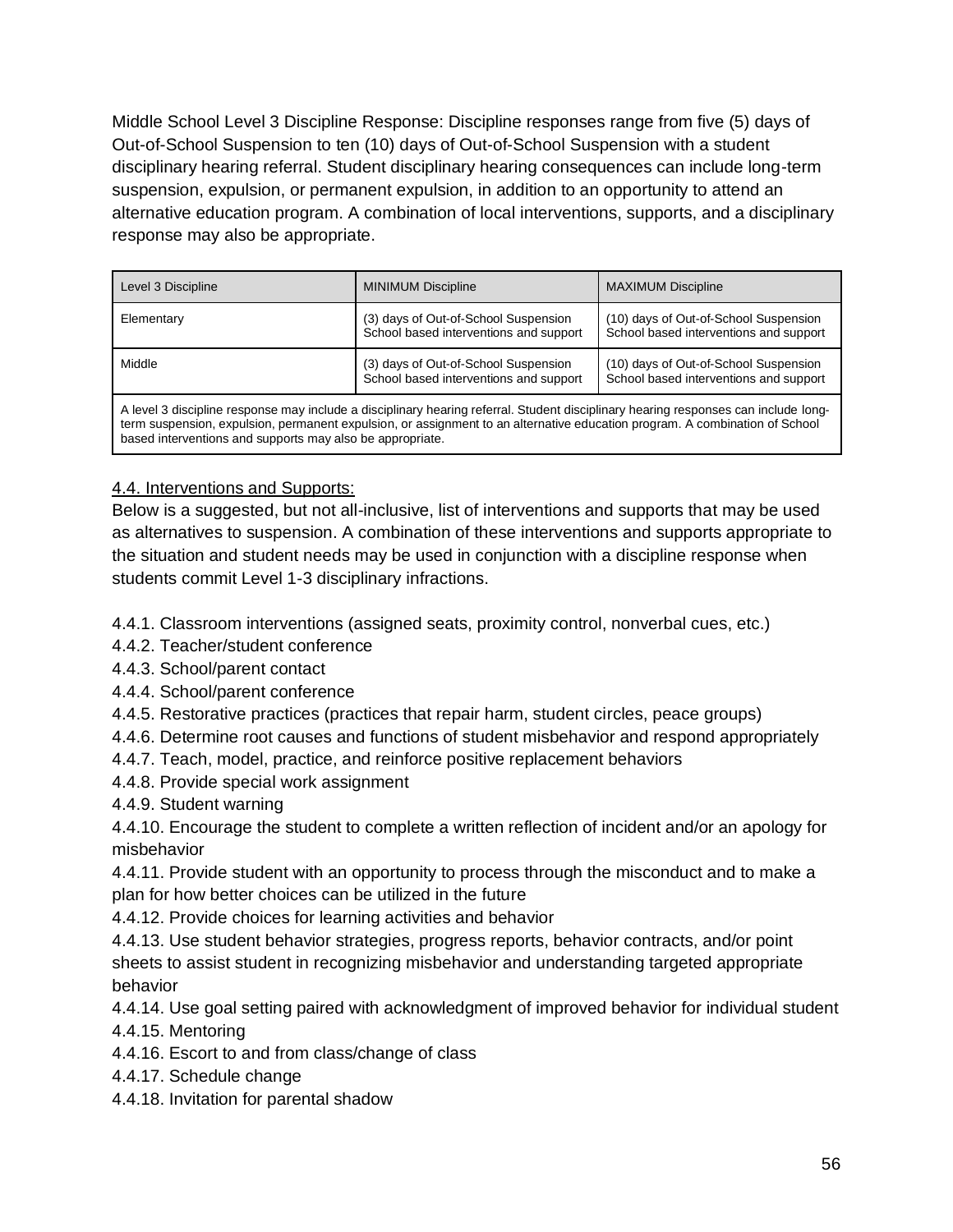4.4.19. Require student to return property

4.4.20. Assign student to an approved supervised service to the school

4.4.21. Exclude the student from participating in extracurricular/co-curricular programs or activities (temporarily or permanently)

4.4.22. Utilize community and agency partners to provide additional support and resources to student to help improve behaviors

4.4.23. Recommend peer mediation support

4.4.24. Recommend conflict resolution support

4.4.25. Withhold or revoke student privilege(s)

4.4.26. Assign detention

4.4.27. Small group character-building, emotional management, decision-making, and social skills training

4.4.28. Refer student-to-student support services staff (Counselor, Social Worker)

4.4.29. Refer student to response to intervention (SST/RTI) Specialist

4.4.30. Refer student-to-student support team (SST)

4.4.31. Give student a timeout with adult supervision

4.4.32. Conduct functional behavioral assessment (FBA) and, if student is eligible, develop a behavior

### 5. Student Infractions:

A student shall not violate any of the following rules of Atlanta Unbound Academy . The disciplinary levels below correspond to the progressive discipline levels detailed above. However, in serious infractions, the Principal or designee may use a higher level of progressive discipline. The Student Code of Conduct provides examples of infractions that may occur, but it is not intended to include all infractions for which disciplinary action may be taken as it is not possible to identify every behavior which might result in disciplinary consequences.

5.1 Academic Dishonesty & Plagiarism: It is the responsibility of every student and employee to exhibit honesty, trust, fairness, respect, and responsibility in academic work at all times to support a positive learning environment in the school. Cheating, plagiarism and other acts of academic dishonesty are strictly prohibited. Students who cheat on standardized testing or are repeatedly dishonest can face expulsion or increased consequences. Examples of violations of this rule include, but are not limited to: copying or "borrowing" from another source and submitting it as one's own work; seeking or accepting unauthorized assistance on tests, projects, or other assignments; fabricating data or resources; providing or receiving test questions in advance without permission; or working collaboratively with other students when individual work is expected.

Depending on age of student, level of severity or repetition, the administrator may utilize interventions, supports, and Level 1-3 disciplinary responses for this infraction. (See sections 4.1 to 4.4).

5.1.2 Academic Dishonesty with a Device: It is the responsibility of every student to exhibit honesty, trust, fairness, respect, and responsibility in academic work at all times to support a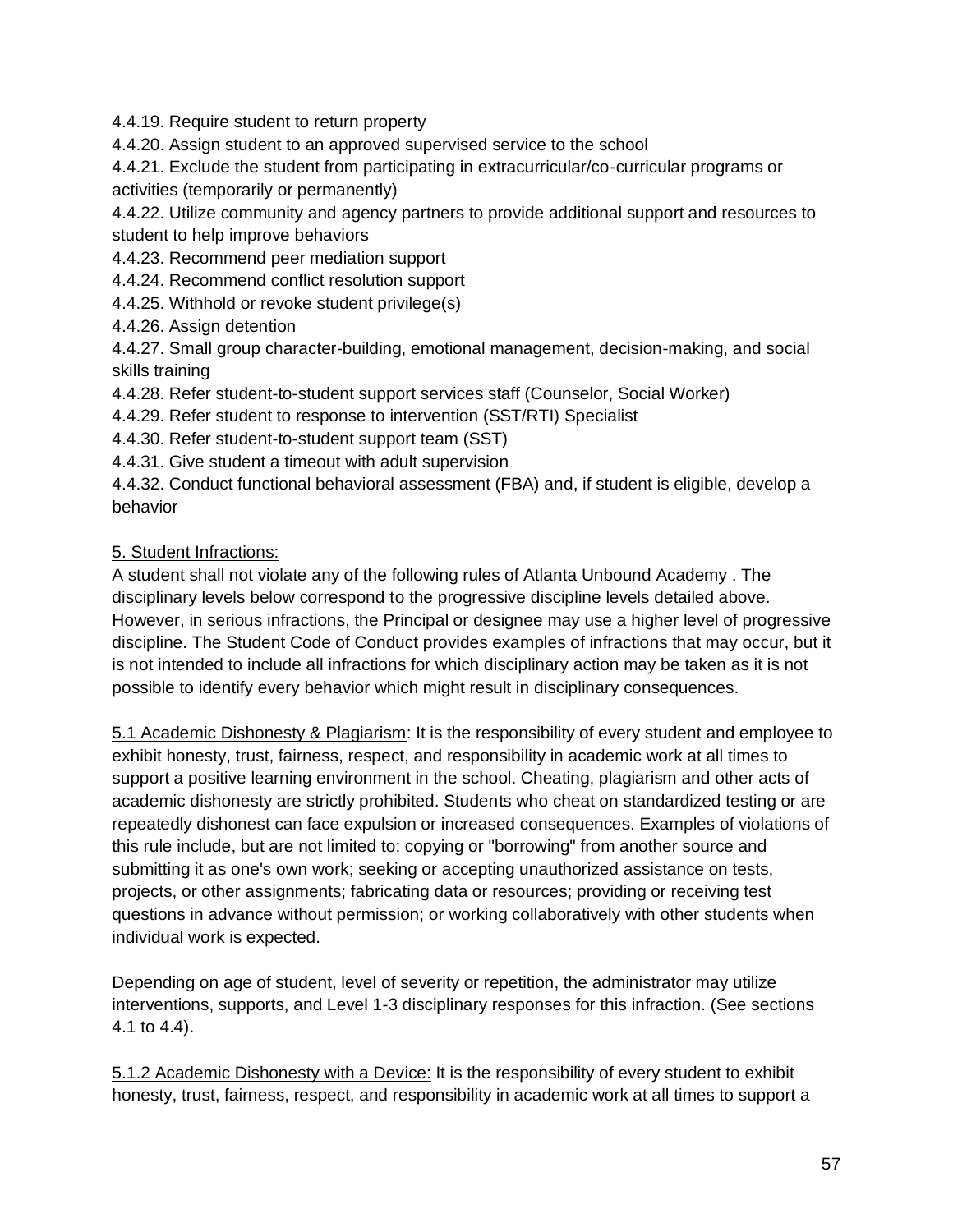positive learning environment in the school. Use of a cellular phone without the consent of a school administrator or school staff during a test, quiz, or completion of a graded assignment is considered cheating and is strictly prohibited. **Depending on age of student, level of severity or repetition, the administrator may utilize interventions, supports, and Level 2-3 disciplinary responses for this infraction**. Additionally, any violation will result in the device being confiscated and will result in the student's loss of the privilege of possessing a cellular telephone or PED on school property for one (1) calendar year, and the student may receive a grade of zero (0) on the test or quiz.

| 5.1.1 & 5.1.2                                                                                     | <b>Elementary</b>                                                |                                                                                                                     |                                                                       | <b>Middle</b>                                                                                                                                                             |
|---------------------------------------------------------------------------------------------------|------------------------------------------------------------------|---------------------------------------------------------------------------------------------------------------------|-----------------------------------------------------------------------|---------------------------------------------------------------------------------------------------------------------------------------------------------------------------|
|                                                                                                   | Minimum                                                          | Maximum                                                                                                             | Minimum                                                               | Maximum                                                                                                                                                                   |
| Level 1                                                                                           | School based<br>Interventions &<br>Alternatives to<br>Suspension | 3 days of Detention                                                                                                 | School based<br>Interventions &<br>Alternatives to<br>Suspension      | 3 days of Detention OR<br><b>ISS</b>                                                                                                                                      |
| Level <sub>2</sub>                                                                                | 1 day of ISS & School<br>based Interventions                     | 3 days OSS and<br>School based<br>Interventions                                                                     | 1 day of Saturday<br>School OR ISS &<br>School based<br>Interventions | 3 days OSS and<br>School based<br>Interventions                                                                                                                           |
| Level 3                                                                                           | 3 days OSS and<br>School based<br>Interventions                  | 10 days OSS and<br>School based<br>Interventions; hearing<br>referral/<br>recommendation of<br>long-term suspension | 3 days OSS and<br>School based<br>Interventions                       | 10 days OSS and<br>School based<br>Interventions; hearing<br>referral/recommendatio<br>n of long-term<br>suspension, expulsion,<br>or assignment to<br>alternative school |
| Combination of School based interventions, supports, and disciplinary response may be appropriate |                                                                  |                                                                                                                     |                                                                       |                                                                                                                                                                           |

## **5.2 POTENTIALLY HARMFUL SUBSTANCES**

5.2.a Alcohol/Illegal Drugs/Inhalants**:** No student shall be under any degree of influence of alcoholic beverages (including related products such as "near" beer, non-alcoholic beer, and nonalcoholic wine coolers), inhalants, and/or illegal drugs, narcotics, hallucinogens, amphetamines, barbiturates, marijuana, synthetic cannabinoids or any substance listed under the Georgia Controlled Substances Act or any substance believed by the student to be alcohol or an illegal drug. Legal intoxication is not required for violation of this Code of Conduct.

5.2.b ALCOHOL/ILLEGAL DRUGS/INHALANTS: No student shall possess, consume, transmit, or store alcoholic beverages (including related products such as "near" beer, non-alcoholic beer, and nonalcoholic wine coolers), inhalants, and/or illegal drugs, narcotics, hallucinogens, amphetamines, barbiturates, marijuana, synthetic Cannabinoids or any substance listed under the Georgia Controlled Substances Act or any substance believed by the student to be alcohol or an illegal drug. Legal intoxication is not required for violation of this Code of Conduct.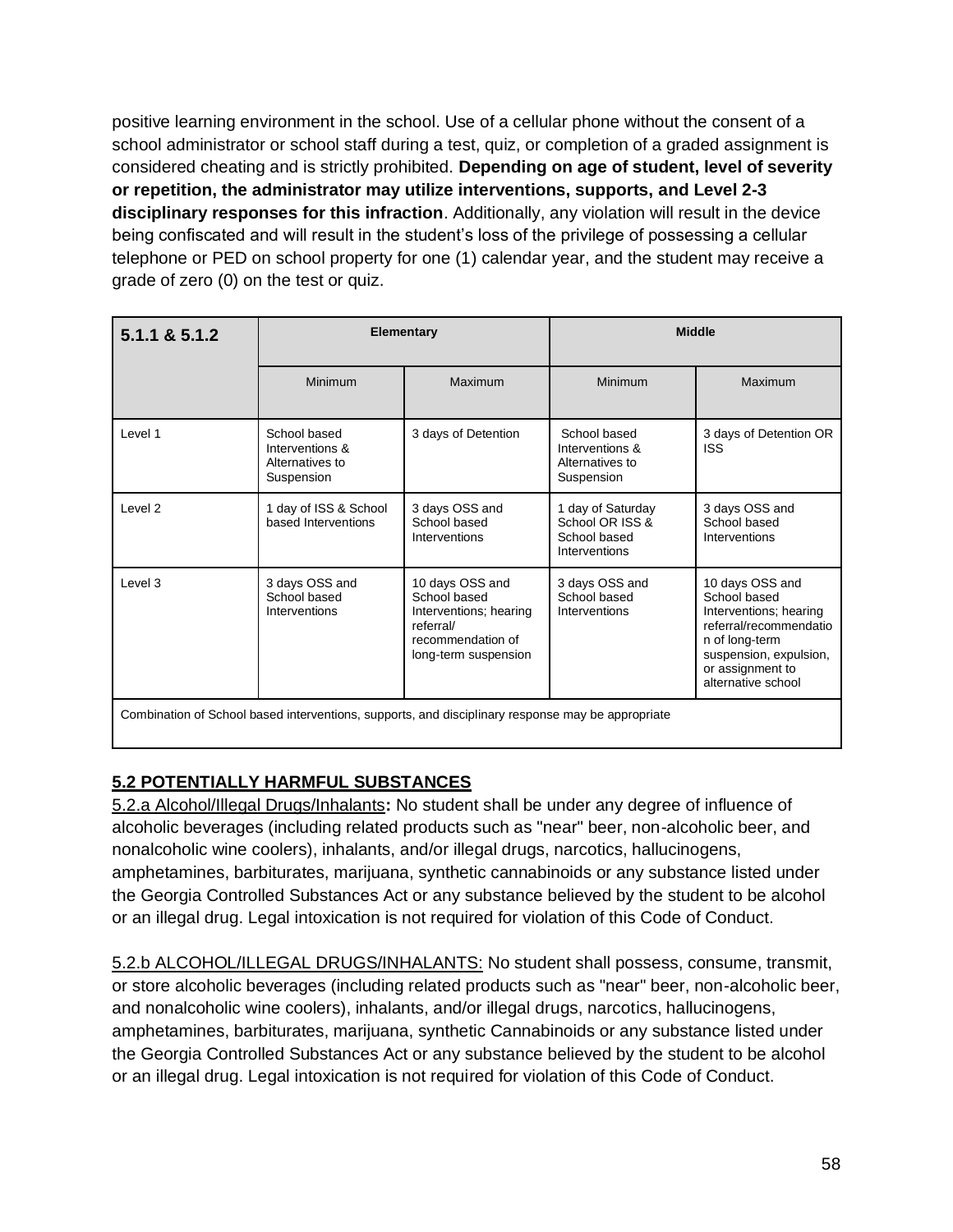5.2.c Selling/Distributing/Buying Alcohol/Illegal Drugs/Inhalants: No student shall buy, receive, sell, or otherwise distribute or possess with intent to distribute or attempt to buy, sell, or otherwise distribute or possess with intent to distribute alcoholic beverages, illegal drugs, inhalants, narcotics, hallucinogens, amphetamines, barbiturates, or marijuana, marijuana oil, or any other substance listed under the Georgia Controlled Substances Act, or any substance falsely identified as such, or is which the student purports to be an alcoholic beverage or illegal drug, narcotics, hallucinogens, amphetamines, barbiturates, or marijuana, or any other substance listed under the Georgia Controlled Substances Act. There is no requirement that there be an exchange of money, goods, and/or services to find a violation of this rule.

5.2.1 Drug Paraphernalia: No student shall possess, transmit, store, buy, sell, distribute or possess with intent to sell any drug-related paraphernalia.

5.2.2 Counterfeit Drugs or Look Alike Drugs: No student shall falsely present or identify a substance to be alcohol or an illegal drug. Depending on age of student, level of severity or repetition, the administrator may utilize interventions, supports, and Level 2-3 disciplinary responses for this infraction.

5.2.3 Over-The-Counter Medication: Possession of all over-the-counter medication on school property must be in compliance with Policy JGCD. Depending on age of student, level of severity or repetition, the administrator may utilize interventions, supports, and Level 1-2 disciplinary responses for this infraction.

5.2.3.c Selling/Distributing/Buying Drugs/stimulants: No student shall buy, sell, or otherwise distribute or possess with intent to distribute or attempt to buy, sell, or otherwise distribute or possess with intent to distribute alcoholic beverages, illegal drugs, inhalants, narcotics, hallucinogens, amphetamines, barbiturates, or marijuana, or any other substance listed under the Georgia Controlled Substances Act, or any substance falsely identified as such, or is believed by the purchaser to be an alcoholic beverage or illegal drug, narcotics, hallucinogens, amphetamines, barbiturates, or marijuana, or any other substance listed under the Georgia Controlled Substances Act.

5.2.3.d Stimulants: A student shall not consume, possess, sell, distribute, or possess with intent to distribute diet pills, caffeine pills, or other stimulant on school property. Depending on age of student, level of severity or repetition, the administrator may utilize interventions, supports, and Level 2-3 disciplinary responses for this infraction. (See sections 4.2 – 4.3, 4.4).

NOTE: If the stimulant is a controlled substance under the Georgia Controlled Substances Act, the student shall be found to have violated the Alcohol/Illegal Drugs/Inhalants Rule (5.2.b, 5.2.3), and shall be disciplined according to that Section.

5.2.3.e TOBACCO: Student possession or use of tobacco or tobacco product substitutes (e.g., tobacco lookalikes, such as BaccOff), cigarette look-alikes (e.g., electronic cigarettes), hookahs and hookah look-alikes (e.g. electronic hookahs) is prohibited. Depending on age of student,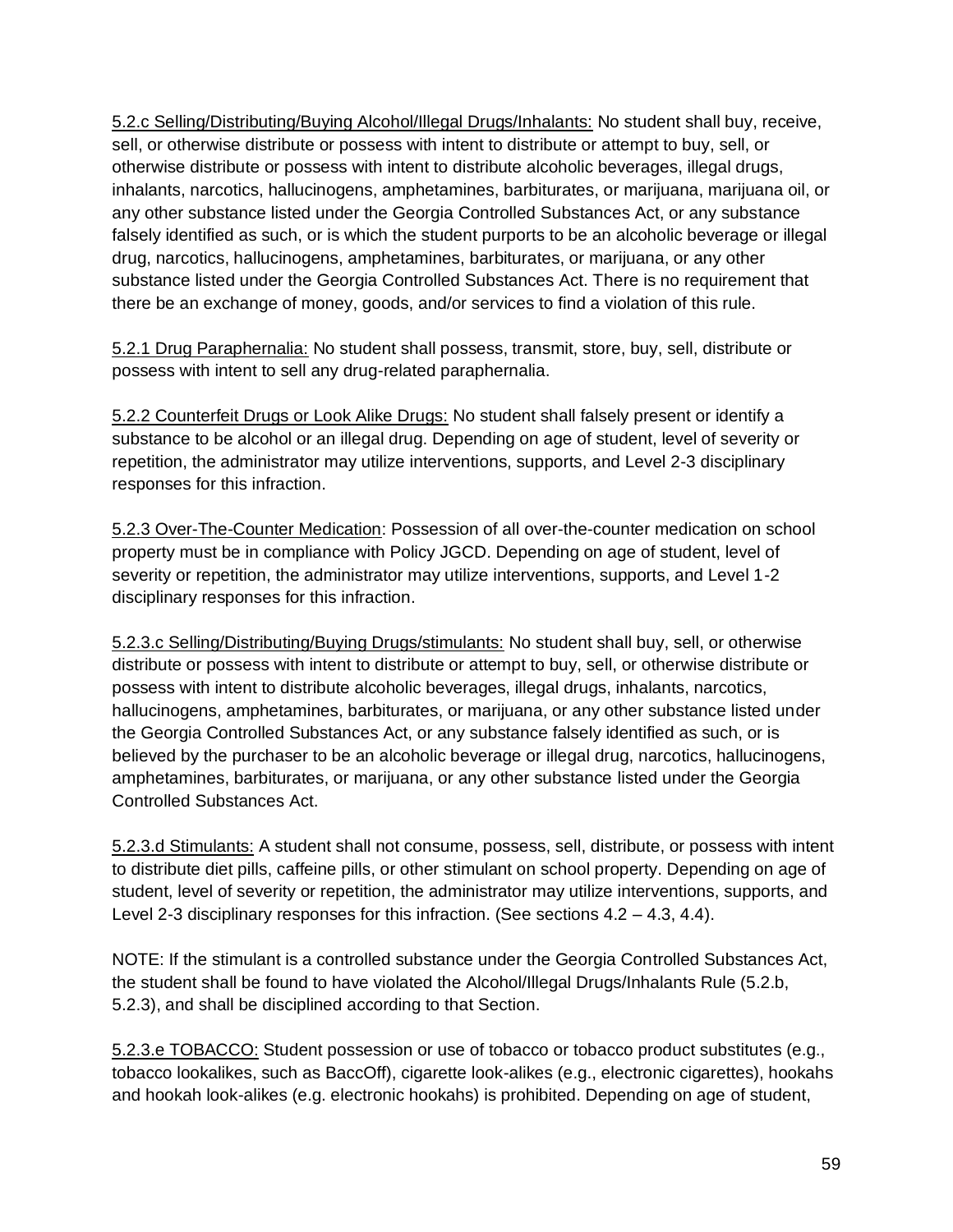level of severity or repetition, the administrator may utilize interventions, supports, and Level 1-2 disciplinary responses for this infraction. (See sections  $4.1 - 4.2, 4.4$ ).

5.2.3.f PRESCRIPTION DRUGS: No student shall be in possession of prescription medication not prescribed for the student. All prescription medication prescribed for a student must be in compliance with School Policy. In addition, a student shall not sell, distribute, or possess with intent to distribute any prescribed medication on school property. Depending on age of student, level of severity or repetition, the administrator may utilize interventions, supports, and Level 2-3 disciplinary responses for this infraction. (See sections 4.2 – 4.3, 4.4).

NOTE: If the prescription drug is a controlled substance under the Georgia Controlled Substances Act, the student shall be found to have violated the Alcohol/Illegal Drugs/Inhalants Rule (5.2.b, 5.2.3), and shall be disciplined according to that Section.

| $5.2 - 5.2.3$ .f<br>Level 2-3                                                                                                                                                                                                                                                                                                                                                                 | <b>Elementary</b>                                                                                                                                                                                                                                                                                      |                                                                                                        | <b>Middle</b>  |                                                                                                                                                   |
|-----------------------------------------------------------------------------------------------------------------------------------------------------------------------------------------------------------------------------------------------------------------------------------------------------------------------------------------------------------------------------------------------|--------------------------------------------------------------------------------------------------------------------------------------------------------------------------------------------------------------------------------------------------------------------------------------------------------|--------------------------------------------------------------------------------------------------------|----------------|---------------------------------------------------------------------------------------------------------------------------------------------------|
|                                                                                                                                                                                                                                                                                                                                                                                               | <b>Minimum</b>                                                                                                                                                                                                                                                                                         | <b>Maximum</b>                                                                                         | <b>Minimum</b> | <b>Maximum</b>                                                                                                                                    |
| 1 st infraction                                                                                                                                                                                                                                                                                                                                                                               | 1 days OSS                                                                                                                                                                                                                                                                                             | 10 days OSS and a<br>hearing referral                                                                  | 1 days OSS     | 10 days OSS and a<br>hearing referral                                                                                                             |
| 2 nd infraction                                                                                                                                                                                                                                                                                                                                                                               | 3 days OSS                                                                                                                                                                                                                                                                                             | 10 days OSS and a<br>hearing referral with a<br>recommendation of<br>long-term<br>suspension/expulsion | 3 days OSS     | 10 days OSS and a<br>hearing referral with a<br>recommendation of<br>long term<br>suspension/expulsion,<br>or assignment to<br>alternative school |
| 3 rd infraction $+$                                                                                                                                                                                                                                                                                                                                                                           | 10 days OSS and a hearing referral with a<br>10 days OSS and a hearing referral with a<br>recommendation of (min) expulsion (1) calendar<br>recommendation of (min) assignment to<br>$year - (max)$ permanent expulsion<br>alternative school for $(1)$ calendar year $-$ (max)<br>permanent expulsion |                                                                                                        |                |                                                                                                                                                   |
| Refer to the school counselor and school social worker for supports - DFCS notification may be necessary Parent<br>conference should occur prior to student return to school Notify the appropriate Associate Superintendent Contact<br>Safety and Security – Criminal charges may apply Combination of School based interventions, supports, and<br>disciplinary response may be appropriate |                                                                                                                                                                                                                                                                                                        |                                                                                                        |                |                                                                                                                                                   |

## **5.3 ATTENDANCE VIOLATIONS**

5.3.1 Tardy/Skipping Class: No student, without a valid excuse, shall be tardy for or miss a class or activity for which he/she is enrolled.

| 5.3.1              | <b>Elementary</b>                                       |                  | <b>Middle</b>                                           |                     |
|--------------------|---------------------------------------------------------|------------------|---------------------------------------------------------|---------------------|
|                    | <b>Minimum</b>                                          | <b>Maximum</b>   | <b>Maximum</b>                                          | <b>Minimum</b>      |
| 1st infraction     | Administrative Conference/School based<br>interventions |                  | Administrative Conference/School based<br>interventions |                     |
| 2nd infraction $+$ | Administrative                                          | 3 days detention | day ISS/School                                          | 3 days detention or |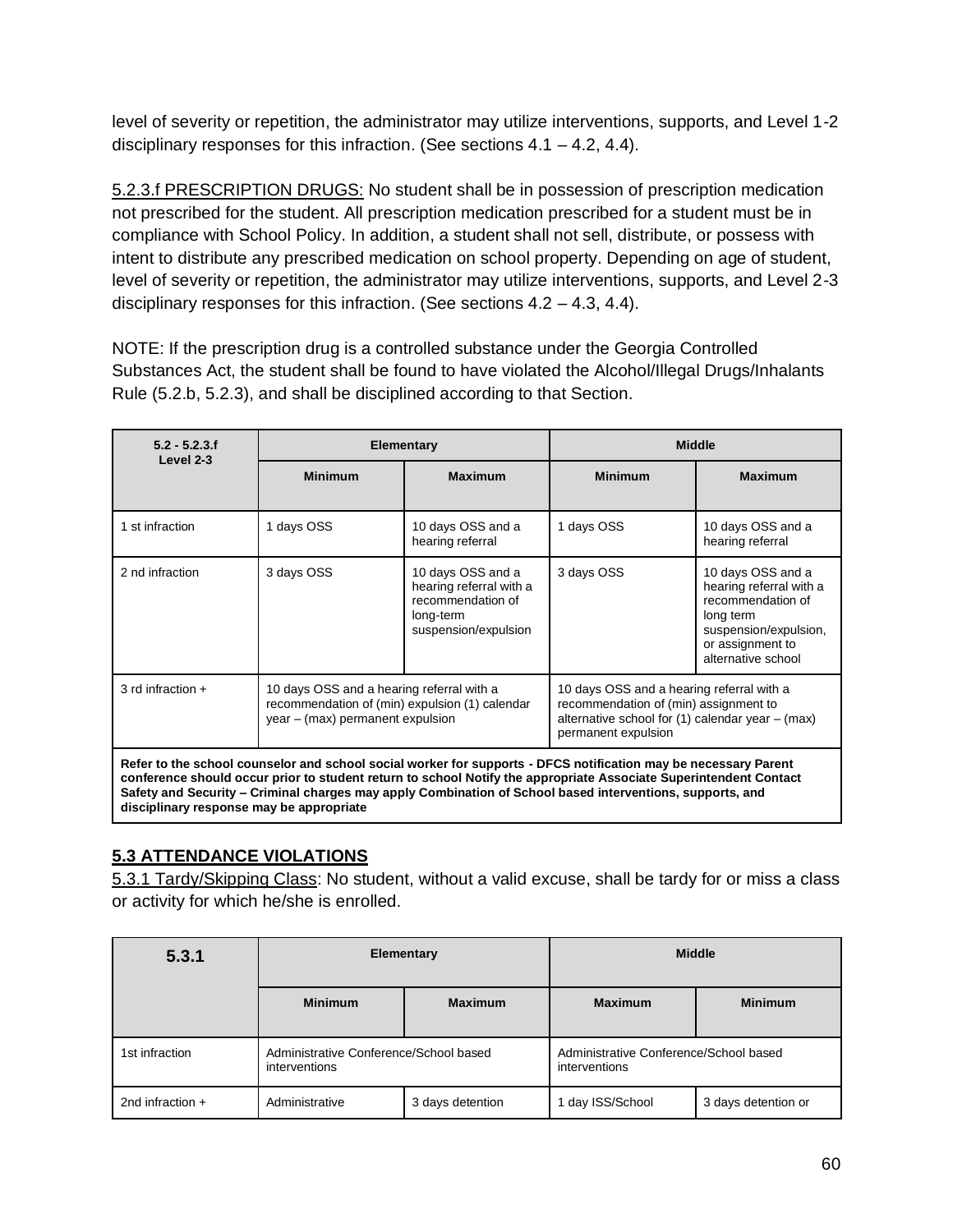|                                                                                                                                                                                                 | Conference/School<br>based interventions |  | based<br>interventions | <b>ISS</b> |
|-------------------------------------------------------------------------------------------------------------------------------------------------------------------------------------------------|------------------------------------------|--|------------------------|------------|
| Student Services/Response to Intervention (RTI) referral initiated after second infraction Combination of School based<br>interventions, supports, and disciplinary response may be appropriate |                                          |  |                        |            |

5.3.2 Leaving School Grounds: Students shall not leave school grounds during the course of the regularly scheduled school day without the permission of a parent/guardian and the Principal or designee. Students must follow the established procedures for checking in or out of school

| 5.3.2<br>Level $1 - 2$                                                                                                                                                                                                  | Elementary                   |                  | <b>Middle</b>                |                |
|-------------------------------------------------------------------------------------------------------------------------------------------------------------------------------------------------------------------------|------------------------------|------------------|------------------------------|----------------|
|                                                                                                                                                                                                                         | <b>Minimum</b>               | <b>Maximum</b>   | <b>Minimum</b>               | <b>Maximum</b> |
| 1st infraction                                                                                                                                                                                                          | Administrative<br>Conference | 3 days detention | Administrative<br>Conference | 3 days ISS     |
| 2nd infraction $+$                                                                                                                                                                                                      | Local interventions          | 1 days OSS       | Local interventions          | 3 days OSS     |
| Parent conference should occur Student Services/Response to Intervention (RTI) referral initiated after second<br>infraction Combination of local interventions, supports, and disciplinary response may be appropriate |                              |                  |                              |                |

Combination of local interventions, supports, and disciplinary response may be appropriate

**5.4 BOMB THREATS:** Bomb threat is defined as transmitting in any manner a false alarm to the effect that a bomb or other explosive of any nature is concealed on school property creating a potentially dangerous situation. A bomb threat can be communicated via conduct that occurs on or off school property, including, but not limited to transmission via email, text, and social media.

| 5.4<br>Level 2-3                                                                                                                                                                                                                                            | <b>Elementary</b>                                                                                                                                                                                                                                                                       |                                       | <b>Middle</b>                                                                                                                        |                                       |
|-------------------------------------------------------------------------------------------------------------------------------------------------------------------------------------------------------------------------------------------------------------|-----------------------------------------------------------------------------------------------------------------------------------------------------------------------------------------------------------------------------------------------------------------------------------------|---------------------------------------|--------------------------------------------------------------------------------------------------------------------------------------|---------------------------------------|
|                                                                                                                                                                                                                                                             | <b>Minimum</b>                                                                                                                                                                                                                                                                          | <b>Maximum</b>                        | <b>Minimum</b>                                                                                                                       | <b>Maximum</b>                        |
| 1st infraction                                                                                                                                                                                                                                              | 1 day ISS and Local<br>interventions                                                                                                                                                                                                                                                    | 10 days OSS and a<br>hearing referral | Saturday School OR 1<br>day ISS and local<br>interventions                                                                           | 10 days OSS and a<br>hearing referral |
| 2nd infraction                                                                                                                                                                                                                                              | 10 days OSS and a hearing referral<br>recommendation of long-term<br>suspension/expulsion                                                                                                                                                                                               |                                       | 10 days OSS and a hearing referral<br>recommendation of long-term<br>suspension/expulsion or assignment to the<br>alternative school |                                       |
| 3rd infraction $+$                                                                                                                                                                                                                                          | 10 days OSS and a hearing referral with a<br>10 days OSS and a hearing referral with a<br>recommendation of expulsion for 1 calendar year<br>recommendation of long-term<br>suspension/expulsion for 1 calendar year, or<br>assignment to the alternative school for 1<br>calendar year |                                       |                                                                                                                                      |                                       |
| Restorative practices are recommended to repair harm Contact Safety and Security – Criminal charges may apply Notify the<br>appropriate Associate Superintendent Combination of local interventions, supports, and disciplinary response may be appropriate |                                                                                                                                                                                                                                                                                         |                                       |                                                                                                                                      |                                       |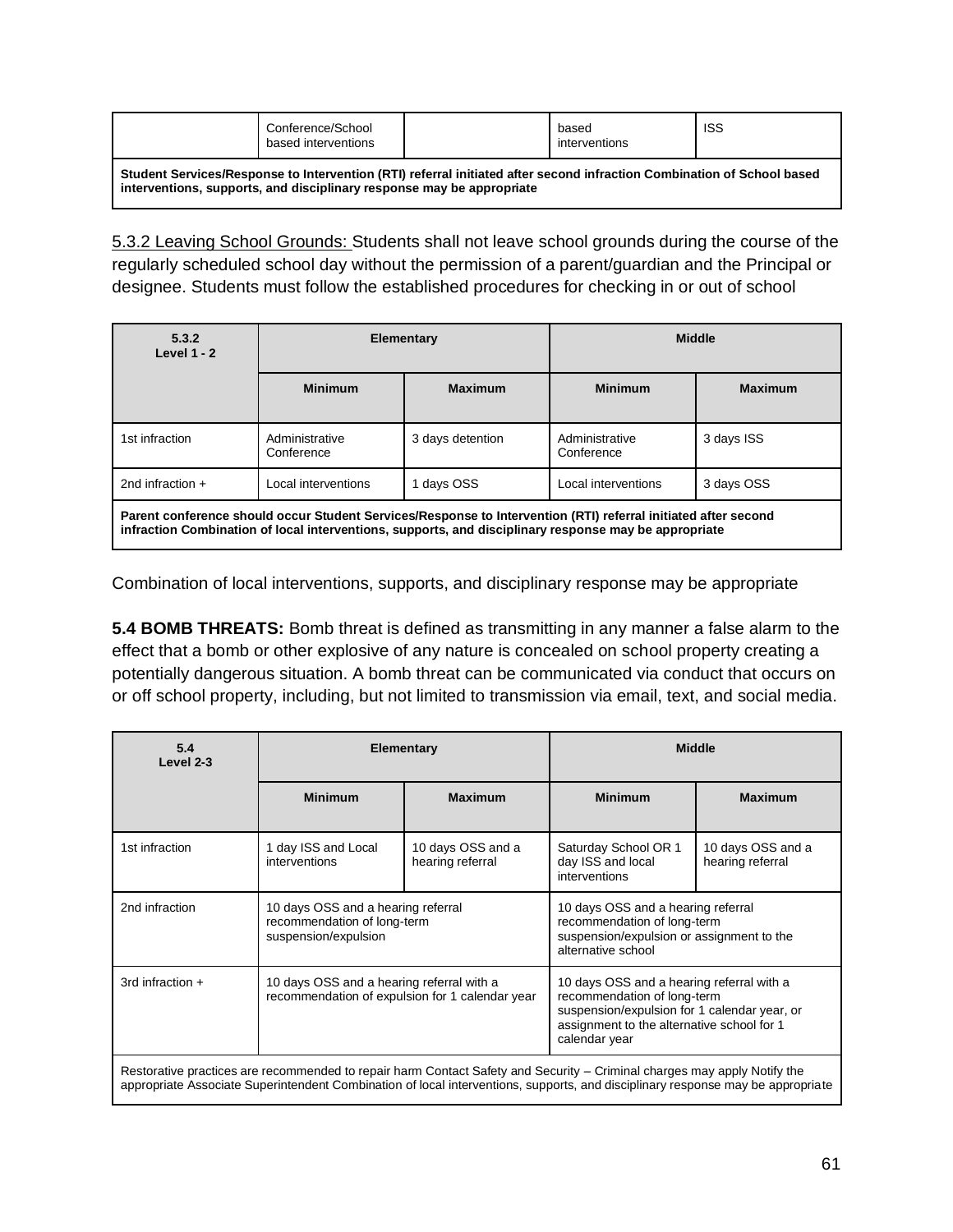**5.5 BULLETS, BB'S, PAINTBALL PELLETS:** Students may not possess ammunition, BB's, paint pellets, or CO2 cartridges. These items are disruptive to the function of the school and may pose a safety risk.

| 5.5<br>Level 1-2                                                                           | Elementary                   |                  | <b>Middle</b>                        |                |
|--------------------------------------------------------------------------------------------|------------------------------|------------------|--------------------------------------|----------------|
|                                                                                            | <b>Minimum</b>               | <b>Maximum</b>   | <b>Minimum</b>                       | <b>Maximum</b> |
| 1st infraction                                                                             | Administrative<br>conference | 3 days detention | Administrative<br>conference         | 3 days ISS     |
| 2nd infraction                                                                             | 3 days detention             | 3 days OSS       | Saturday School<br>and/or 3 days ISS | 5 days OSS     |
| Combination of local interventions, supports, and disciplinary response may be appropriate |                              |                  |                                      |                |

**5.6 BUS BEHAVIORS:** Students shall follow all student behavior policies and regulations while at the bus stop and on school-provided transportation including, but not limited to, the prohibitions on physical violence, bullying, assault, battery, or uncivil conduct. Students who commit sexual infractions, physical infractions against students, or physical infractions against AUA employees (as defined elsewhere in this Code of Conduct) on the school bus will receive penalties for the infraction(s) as specified in the Code of Conduct, and may also be suspended from the bus for a specified amount of time. Repeated violations of the Code of Conduct on the school bus may result in a student losing bus privileges and being temporarily or permanently removed from the school bus. If a student loses bus privileges due to student misconduct, the parent is responsible for transportation.

| 5.6<br>Level 1-3 | <b>Elementary</b>                                      |                                                                                                           |                                                             | <b>Middle</b>                                                                                                                                                       |
|------------------|--------------------------------------------------------|-----------------------------------------------------------------------------------------------------------|-------------------------------------------------------------|---------------------------------------------------------------------------------------------------------------------------------------------------------------------|
|                  | <b>Minimum</b>                                         | <b>Maximum</b>                                                                                            | <b>Minimum</b>                                              | <b>Maximum</b>                                                                                                                                                      |
| Level 1          | Local Interventions &<br>Alternatives to<br>Suspension | 3 days of Detention                                                                                       | Local Interventions &<br>Alternatives to<br>Suspension      | 3 days of Detention OR<br><b>ISS</b>                                                                                                                                |
| Level 2          | 1 day of ISS & Local<br>Interventions                  | 3 days OSS and Local<br>Interventions                                                                     | 1 day of Saturday<br>School OR ISS & Local<br>Interventions | 3 days OSS and Local<br>Intervention                                                                                                                                |
| Level 3          | 3 days OSS and Local<br>Interventions                  | 10 days OSS and<br>Local Interventions;<br>hearing referral/<br>recommendation of<br>long-term suspension | 3 days OSS and Local<br>Interventions                       | 10 days OSS and<br>Local Interventions:<br>hearing<br>referral/recommendatio<br>n of long-term<br>suspension, expulsion,<br>or assignment to<br>alternative school. |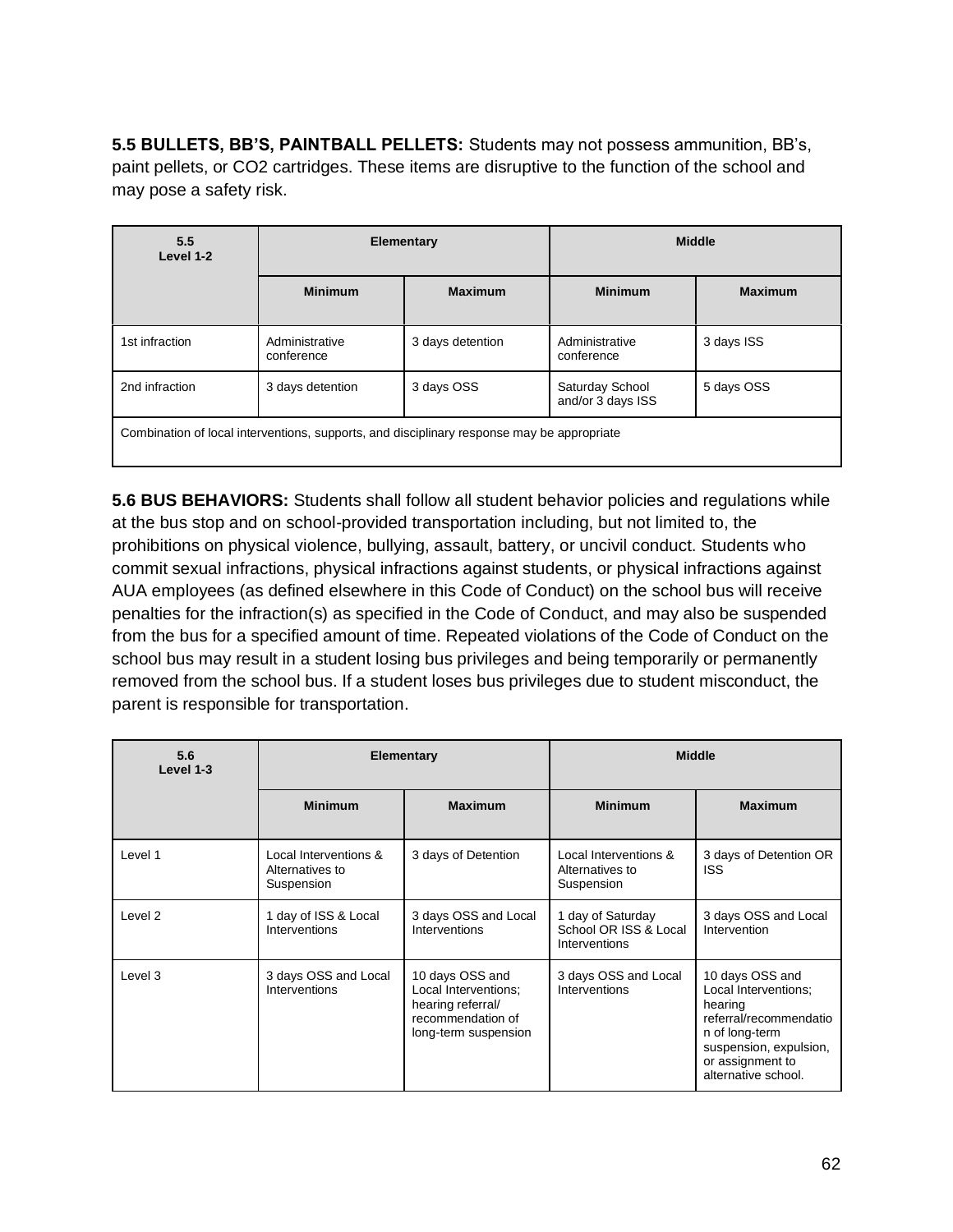Restorative practices are recommended to repair harm Parent conference may occur prior to student return to school Contact Safety and Security – Criminal charges may apply Combination of local interventions, supports, and disciplinary response may be appropriate

**5.7 PERSONAL COMMUNICATIONS/ELECTRONIC DEVICES:** All students may possess mobile telephones and other personal electronic devices (PEDs), HOWEVER, these must be stored in your locker/Book bag at ALL times unless otherwise directed by school administration or school staff.

Devices must be safely locked in your locker/Book bag and turned off during instructional activity unless otherwise directed by school administration or staff. This prohibition includes all emergency situations unless the student is directed to use a cellular telephone or PED by a school administrator or school staff or unless an extreme threat to the health or safety of a student arises and no school administrator or school staff member is present.

If a student refuses to relinquish a phone or other device to a school staff member, the staff member may refer the student with the device to the principal or designee. Atlanta Unbound Academy assumes no liability for the theft, loss, or damage of mobile telephones and other PEDs possessed by students on school property or held by school officials during the confiscation period. Atlanta Unbound Academy employees will not be responsible for searching for lost or stolen mobile phones or other PEDs.

Students shall not use, display, or turn on communication beepers, cellular phones, video phones, or electronic devices during instructional time. The Principal shall determine specified times on campus, if and when, electronic devices may be used for instructional purposes.

5.7.3 Audio or Video Recording: Students shall not use audio or visual recording devices without the permission of a school administrator. This includes, but is not limited to, using recording devices to video, photograph or record misbehaviors or to violate the privacy of others. Any violation will result in the device being confiscated and will also result in the student's loss of the privilege of possessing a mobile telephone or PED on school property for one (1) calendar year. Depending on age of student, level of severity or repetition, the administrator may utilize interventions, supports, and Level 1-3 disciplinary responses for this infraction. (See sections 4.1 - 4.4).

5.7.4 Academic Dishonesty with a Device: It is the responsibility of every student to exhibit honesty, trust, fairness, respect, and responsibility in academic work at all times to support a positive learning environment in the school. Use of a cellular phone without the consent of a school administrator or school staff during a test, quiz, or completion of a graded assignment is considered cheating and is strictly prohibited. Depending on age of student, level of severity or repetition, the administrator may utilize interventions, supports, and Level 2-3 disciplinary responses for this infraction. (See sections 4.2 – 4.3, 4.4). Additionally, any violation will result in the device being confiscated and may result in the student's loss of the privilege of possessing a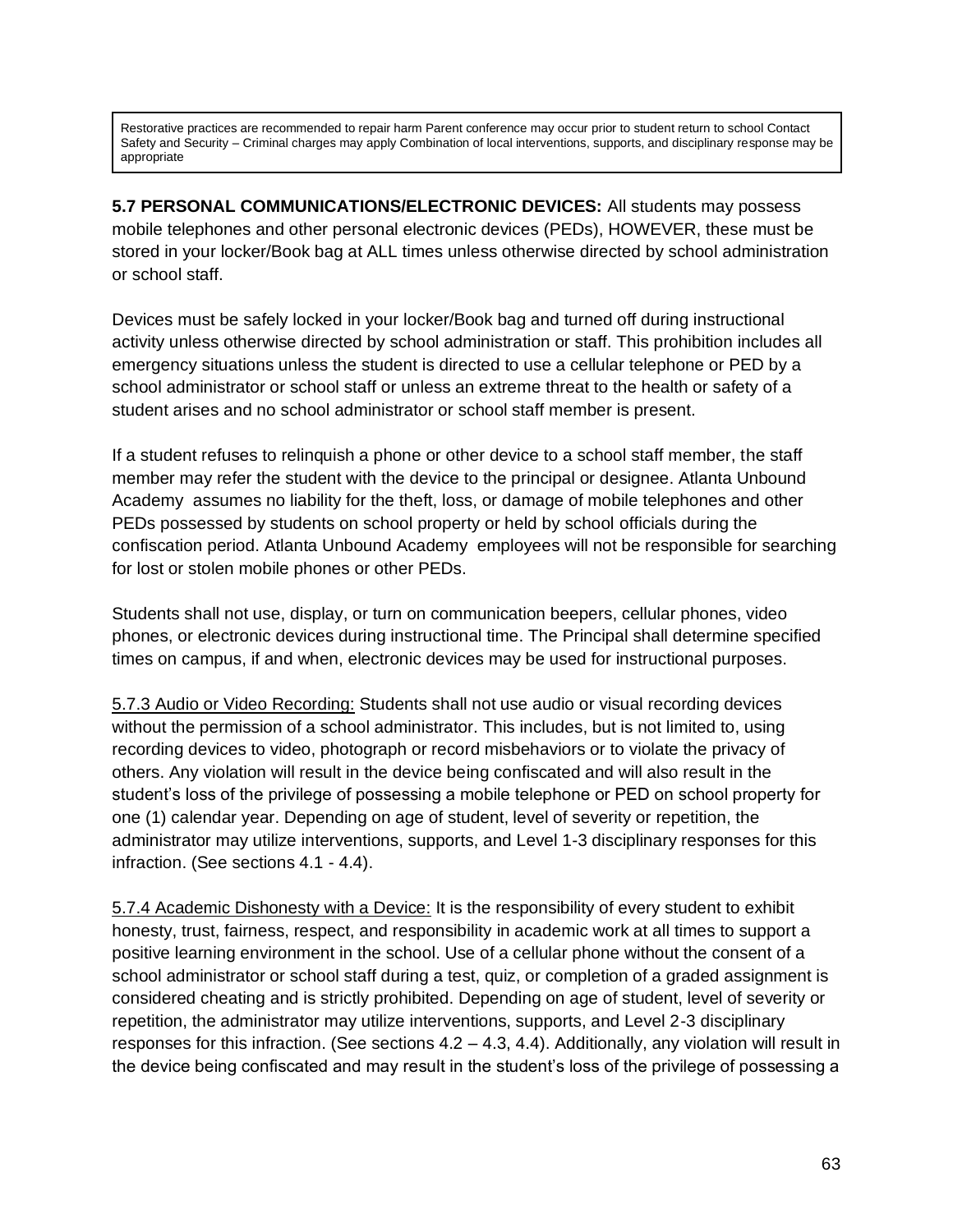cellular telephone or PED on school property for one (1) calendar year, and the student may receive a grade of zero (0) on the test, quiz, or assignment.

## **5.8 STUDENT INCIVILITY**

5.8.1 Offensive Language: No student shall use any type of profane, vulgar, obscene, or ethnically offensive language (written or oral) or gestures.

5.8.2 Offensive Materials: No student shall possess, share, or distribute profane, vulgar, pornographic, obscene, or ethnically offensive materials.

NOTE: See 5.23.3 for infractions that occur with technology

5.8.3 Offensive Language – Adult: A student shall not use profane, obscene, or abusive language (written or oral) or gestures toward school personnel or other adults on school property or at school sponsored events.

5.8.4 Insubordination: All students shall comply with reasonable directions or commands of all authorized Atlanta Unbound Academy personnel or designees. This may include, but is not limited to, the directions of a staff member to remove themselves from the location of a disruptive situation, the directions of a staff member to identify themselves, and repeated violations of the school dress code.

5.8.5 Public Displays of Affection (PDA): No student shall be engaged in amorous kissing, touching, other inappropriate displays of affection.

| $5.8.1 - 5.8.5$ Level 1 -                                                                                                                          | Elementary                    |                  | <b>Middle</b>                 |                |
|----------------------------------------------------------------------------------------------------------------------------------------------------|-------------------------------|------------------|-------------------------------|----------------|
|                                                                                                                                                    | <b>MINIMUM</b>                | <b>MAXIMUM</b>   | <b>MINIMUM</b>                | <b>MAXIMUM</b> |
| 1st infraction                                                                                                                                     | Local school<br>interventions | 3 days detention | Local school<br>interventions | 3 days ISS     |
| 2nd infraction $+$                                                                                                                                 | Local school<br>interventions | 1 day OSS        | Local school<br>interventions | 3 days OSS     |
| Restorative practices are recommended to repair harm Combination of local interventions, supports, and disciplinary response<br>may be appropriate |                               |                  |                               |                |

## **5.8.6 School Dress Code:**

All school dress codes must be in compliance with Policy JCDB. Unless a school uniform has been designated or otherwise specified, a student is expected to adhere to the following minimum school dress code requirements: 1. Clothing, hairstyles, and jewelry must not cause a disruption or constitute a health or safety hazard.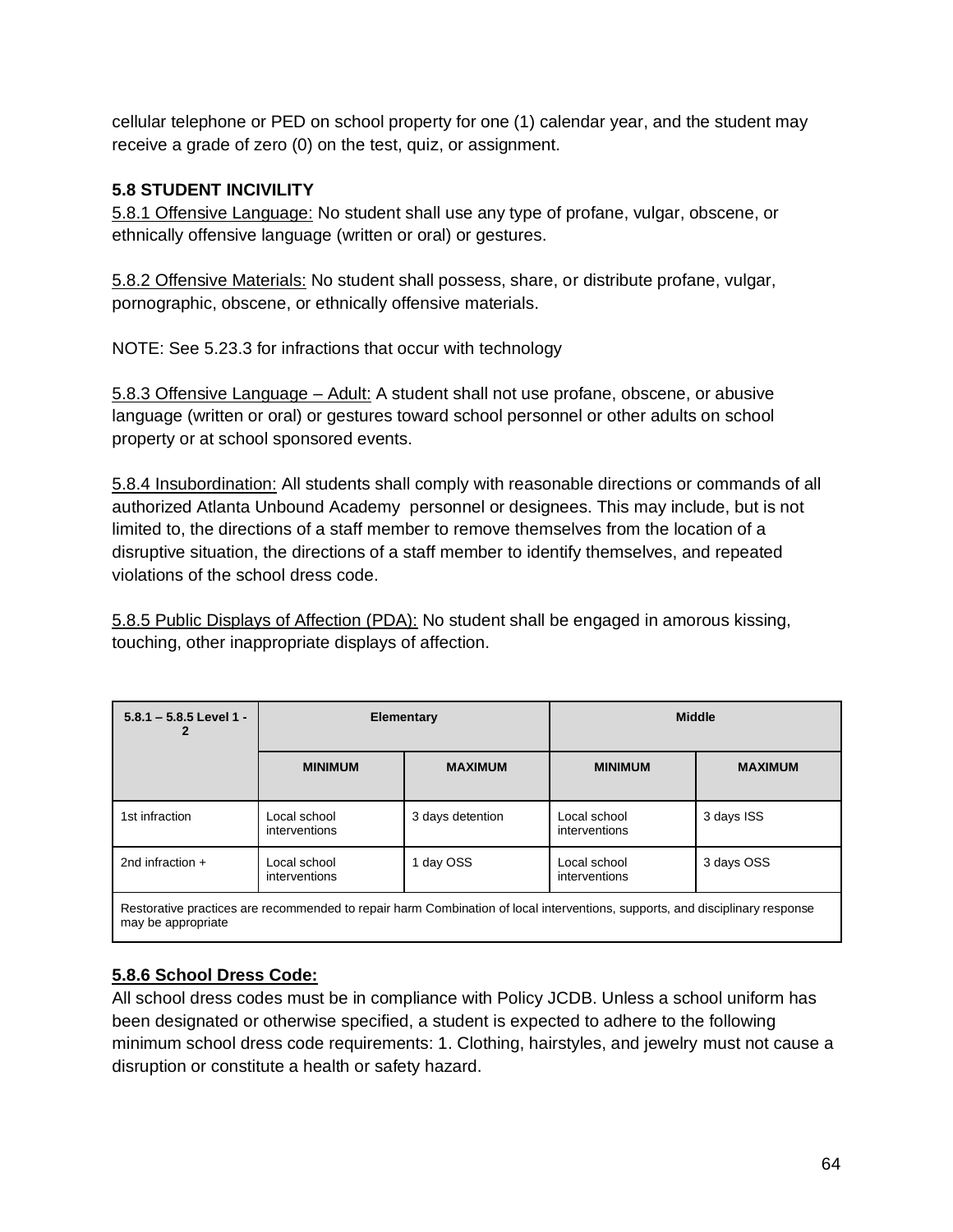2. Clothing, including spirit wear, must be modest and of appropriate length and fit. Extremely tight clothing, sagging shorts or trousers, or baggy, oversized clothing is not permitted.

3. Clothing and/or jewelry must not contain words or symbols that are gang-related, offensive, insulting, embarrassing, sexually suggestive, obscene, or promote illegal behavior.

4. Clothing and/or jewelry must not contain any advertisement or display of words or symbols associated with alcohol, illegal drugs, or tobacco.

5. Appropriate undergarments must be worn at all times and must not be visible. Pants that sit below the waistline are not allowed. Students are only allowed to wear pajamas on schoolsanctioned special days.

6. Caps, hats, head wraps, bandanas, hoods, or other head coverings must not be worn in the school building during the school day unless there is a special activity where they are deemed appropriate by the school principal.

7. Appropriate shoes, those that fit and allow for safe movement throughout the school, must be worn at all times at school and school sponsored activities.

| 5.8.6<br>Level 1                                                                                                                                     | Elementary                                              |                 | <b>Middle</b>                       |                        |
|------------------------------------------------------------------------------------------------------------------------------------------------------|---------------------------------------------------------|-----------------|-------------------------------------|------------------------|
|                                                                                                                                                      | <b>Minimum</b>                                          | <b>Maximum</b>  | <b>Minimum</b>                      | <b>Maximum</b>         |
| 1st infraction                                                                                                                                       | Local interventions and supports                        |                 | Local interventions and<br>supports | 1 day ISS              |
| 2nd infraction                                                                                                                                       | Local interventions and<br>supports                     | 1 day detention | Local interventions and<br>supports | 1 day detention or ISS |
| 3rd infraction $+$                                                                                                                                   | Local interventions and<br>3 days detention<br>supports |                 | Local interventions and<br>supports | 3 days ISS             |
| Parent may be contacted to provide a change of clothes Combination of local interventions, supports, and disciplinary response<br>may be appropriate |                                                         |                 |                                     |                        |

Depending on age of student, level of severity or repetition, the administrator may utilize interventions, supports, and Level 1 disciplinary responses for this infraction.

## **5.9 DISRUPTION OF SCHOOL:**

5.9.1 School-wide Disruption: No student shall, in any manner, by the use of violence, force, noise, coercion, threat, intimidation, fear, passive resistance, or any other conduct, intentionally cause the disruption of any lawful mission, process or function of the school, or engage in any such conduct for the purpose of causing the disruption or obstruction of any such lawful mission, process or function.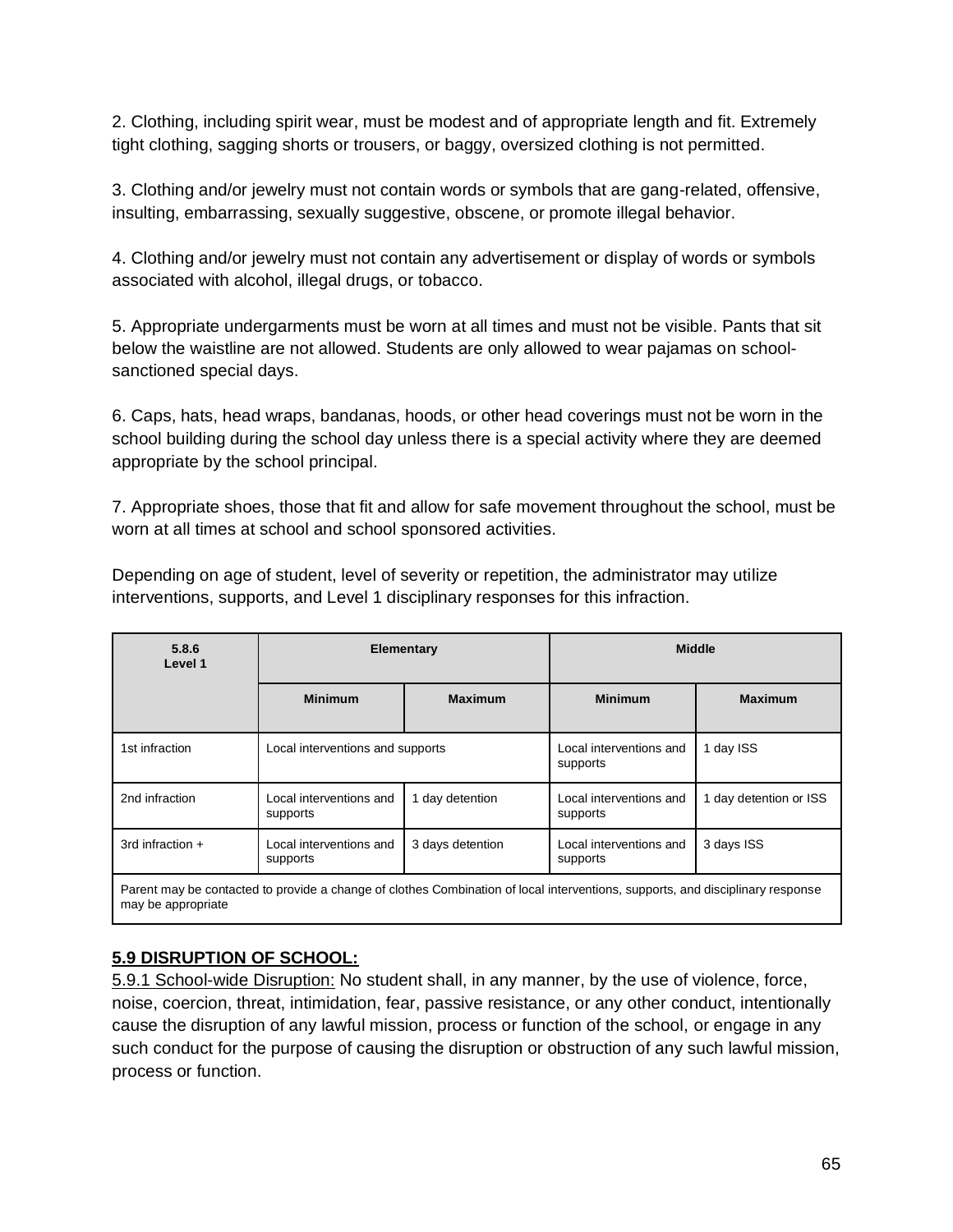Examples include, but are not limited to: large fights, food fights, walk outs, actions that disrupt multiple classrooms, actions that disrupt large areas of the school (cafeteria, media center, etc), or cause a disruption of transportation processes. Depending on age of student, level of severity or repetition, the administrator may utilize interventions, supports, and Level 2-3 disciplinary responses for this infraction. (See sections 4.2 – 4.3, 4.4).

| 5.9.1<br>Level 2-3                                                                                                                                                                                                                                                                                                                 | <b>Elementary</b>                     |                                                                                                           | <b>Middle</b>                                              |                                                                                                                                                                     |
|------------------------------------------------------------------------------------------------------------------------------------------------------------------------------------------------------------------------------------------------------------------------------------------------------------------------------------|---------------------------------------|-----------------------------------------------------------------------------------------------------------|------------------------------------------------------------|---------------------------------------------------------------------------------------------------------------------------------------------------------------------|
|                                                                                                                                                                                                                                                                                                                                    | <b>Minimum</b>                        | <b>Maximum</b>                                                                                            | <b>Minimum</b>                                             | <b>Maximum</b>                                                                                                                                                      |
| Level 1                                                                                                                                                                                                                                                                                                                            | 1 day of ISS & Local<br>Interventions | 3 days OSS and Local<br>Interventions                                                                     | 1 day of Saturday<br>School OR ISS & Local<br>Intervention | 3 days OSS and Local<br>Interventions                                                                                                                               |
| Level <sub>2</sub>                                                                                                                                                                                                                                                                                                                 | 3 days OSS and Local<br>Interventions | 10 days OSS and<br>Local Interventions:<br>hearing referral/<br>recommendation of<br>long-term suspension | 3 days OSS and Local<br>Interventions                      | 10 days OSS and<br>Local Interventions:<br>hearing<br>referral/recommen<br>dation of long-term<br>suspension, expulsion,<br>or assignment to<br>alternative school. |
| Restorative practices are recommended to repair harm<br>Parent conference should occur prior to student return to school Notify the appropriate Associate Superintendent<br>Contact Safety and Security - Criminal charges may apply<br>Combination of local interventions, supports, and disciplinary response may be appropriate |                                       |                                                                                                           |                                                            |                                                                                                                                                                     |

5.9.2 Trespassing: Students shall not be on the campus of a school in which they are not enrolled during that school's hours or while that school is operational without permission from that school's administration. Students also may not enter a school building after hours without express permission. Students may not return to campus or attend any school function while on suspension, expulsion, or assignment to alternative school. Students who have been assigned to another school for disciplinary purposes may not be on the campus of their previous/home school without the permission of the Principal of that school, except when the student is competing/participating in an official event as a member of a team or club at the home school. Depending on age of student, level of severity or repetition, the administrator may utilize interventions, supports, and Level 1-3 disciplinary responses for this infraction. (See sections  $4.1 - 4.4$ ).

5.9.3 Unauthorized Area: Students may not be present in an unauthorized area of school property which may include school roofs and custodial areas. Depending on age of student, level of severity or repetition, the administrator may utilize interventions, supports, and Level 1-2 disciplinary responses for this infraction. (See sections  $4.1 - 4.2$ ,  $4.4$ ).

5.9.4 Unauthorized Item: Students may not bring to school or be in possession of any item that does, or has the potential to, disrupt the classroom environment or orderly operation of the school. Unauthorized items may include, but are not limited to, phone cases in the likeness of a weapon, unauthorized drones, or items that do not meet the definition of 5.25.2. Once detected,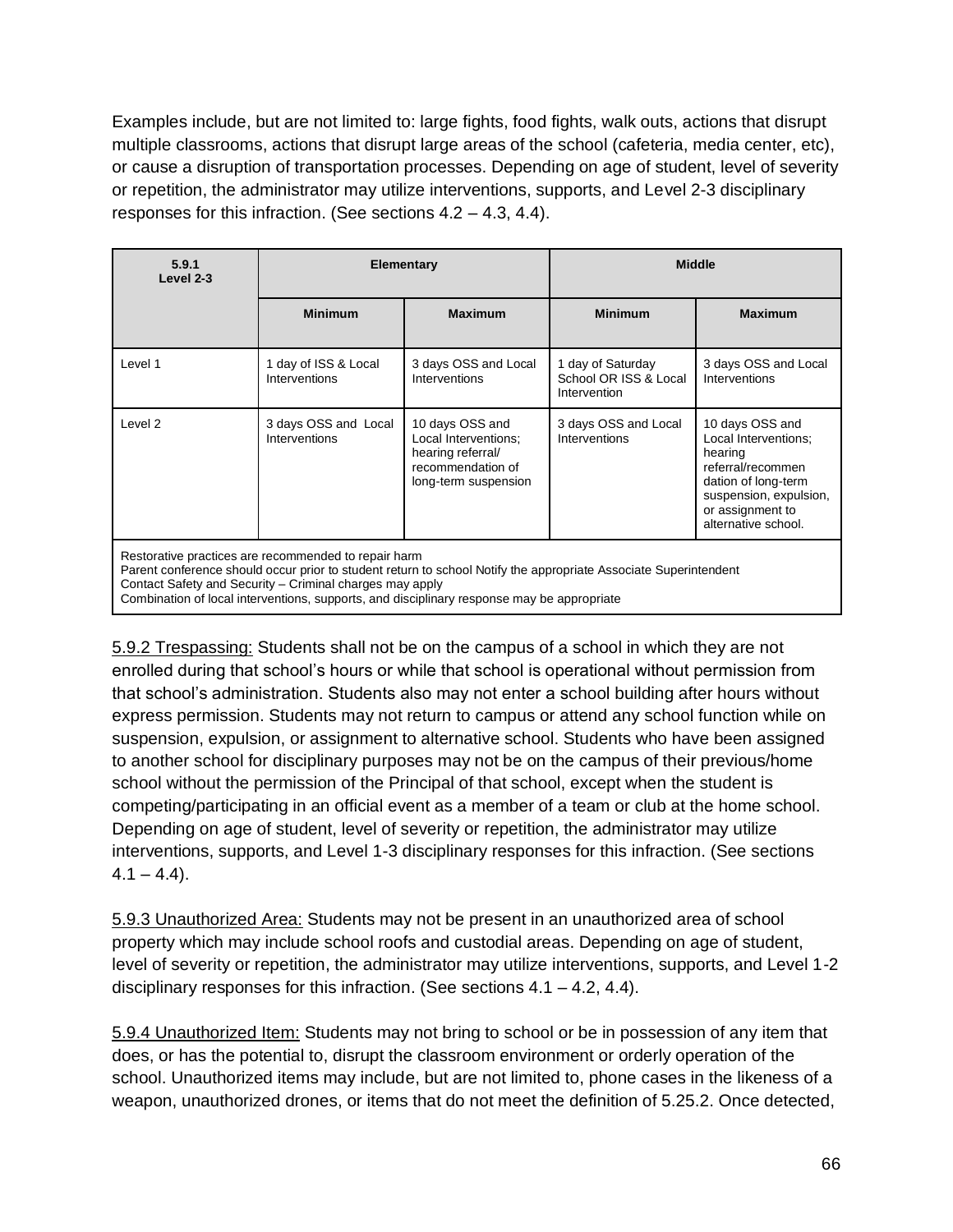an unauthorized item will be confiscated and returned only to the parent/guardian. Atlanta Unbound Academy assumes no liability for any lost or damaged unauthorized item. The administrator may utilize interventions, supports, and Level 1 disciplinary responses for this infraction.

| $5.9.2 - 5.9.4$<br>Level 1-3                                                                                                                                                                                         | <b>Elementary</b>                                      |                                                                                                           |                                                             | <b>Middle</b>                                                                                                                                                |
|----------------------------------------------------------------------------------------------------------------------------------------------------------------------------------------------------------------------|--------------------------------------------------------|-----------------------------------------------------------------------------------------------------------|-------------------------------------------------------------|--------------------------------------------------------------------------------------------------------------------------------------------------------------|
|                                                                                                                                                                                                                      | <b>Minimum</b>                                         | <b>Maximum</b>                                                                                            | <b>Minimum</b>                                              | <b>Maximum</b>                                                                                                                                               |
| Level 1                                                                                                                                                                                                              | Local Interventions &<br>Alternatives to<br>Suspension | 3 days of Detention                                                                                       | Local Intervention<br>Alternatives to<br>Suspension         | 3 days of Detention or<br><b>ISS</b>                                                                                                                         |
| Level 2                                                                                                                                                                                                              | 1 day of ISS & Local<br>Interventions                  | 3 days OSS and Local<br>Intervention                                                                      | 1 day of Saturday<br>School OR ISS & Local<br>Interventions | 3 days OSS and Local<br>Interventions                                                                                                                        |
| Level 3                                                                                                                                                                                                              | 3 days OSS and Local<br>Interventions                  | 10 days OSS and<br>Local Interventions:<br>hearing referral/<br>recommendation of<br>long-term suspension | 3 days OSS and Local<br>Interventions                       | 10 days OSS Local<br>Interventions; hearing<br>referral/recomm<br>endation of long-term<br>suspension, expulsion,<br>or assignment to<br>alternative school. |
| Parent conference may occur prior to student return to school Contact Safety and Security – Criminal charges may apply<br>Combination of local interventions, supports, and disciplinary response may be appropriate |                                                        |                                                                                                           |                                                             |                                                                                                                                                              |

# **5.10 FALSE REPORTS**

5.10.1 False Report: No student shall knowingly and willfully make false reports or statements whether orally or in writing; falsely accuse other students of wrong actions; falsely accuse Atlanta Unbound Academy employees of wrong action or inappropriate conduct; falsify school records; or forge signatures. Depending on age of student, level of severity or repetition, the administrator may utilize interventions, supports, and Level 1-3 disciplinary responses for this infraction. (See sections  $4.1 - 4.4$ ).

| 5.10.1<br>Level 1-3 | <b>Elementary</b>                                      |                                                                                   | <b>Middle</b>                                               |                                                                       |
|---------------------|--------------------------------------------------------|-----------------------------------------------------------------------------------|-------------------------------------------------------------|-----------------------------------------------------------------------|
|                     | <b>Minimum</b>                                         | <b>Maximum</b>                                                                    | <b>Minimum</b>                                              | <b>Maximum</b>                                                        |
|                     | Local Interventions &<br>Alternatives to<br>Suspension | 3 days of detention                                                               | Local Interventions &<br>Alternatives to<br>Suspension      | 3 days of Detention or<br><b>ISS</b>                                  |
|                     | 1 day of ISS & Local<br>Interventions                  | 3 days OSS and Local<br>Interventions                                             | 1 day of Saturday<br>School OR ISS & Local<br>Interventions | 3 days OSS and Local<br>Interventions                                 |
|                     | 3 days OSS and Local<br>Interventions                  | 10 days OSS and<br>Local Interventions:<br>hearing referral/<br>recommendation of | 3 days OSS and Local<br>Interventions                       | 10 days OSS and<br>Local Interventions;<br>hearing<br>referral/recomm |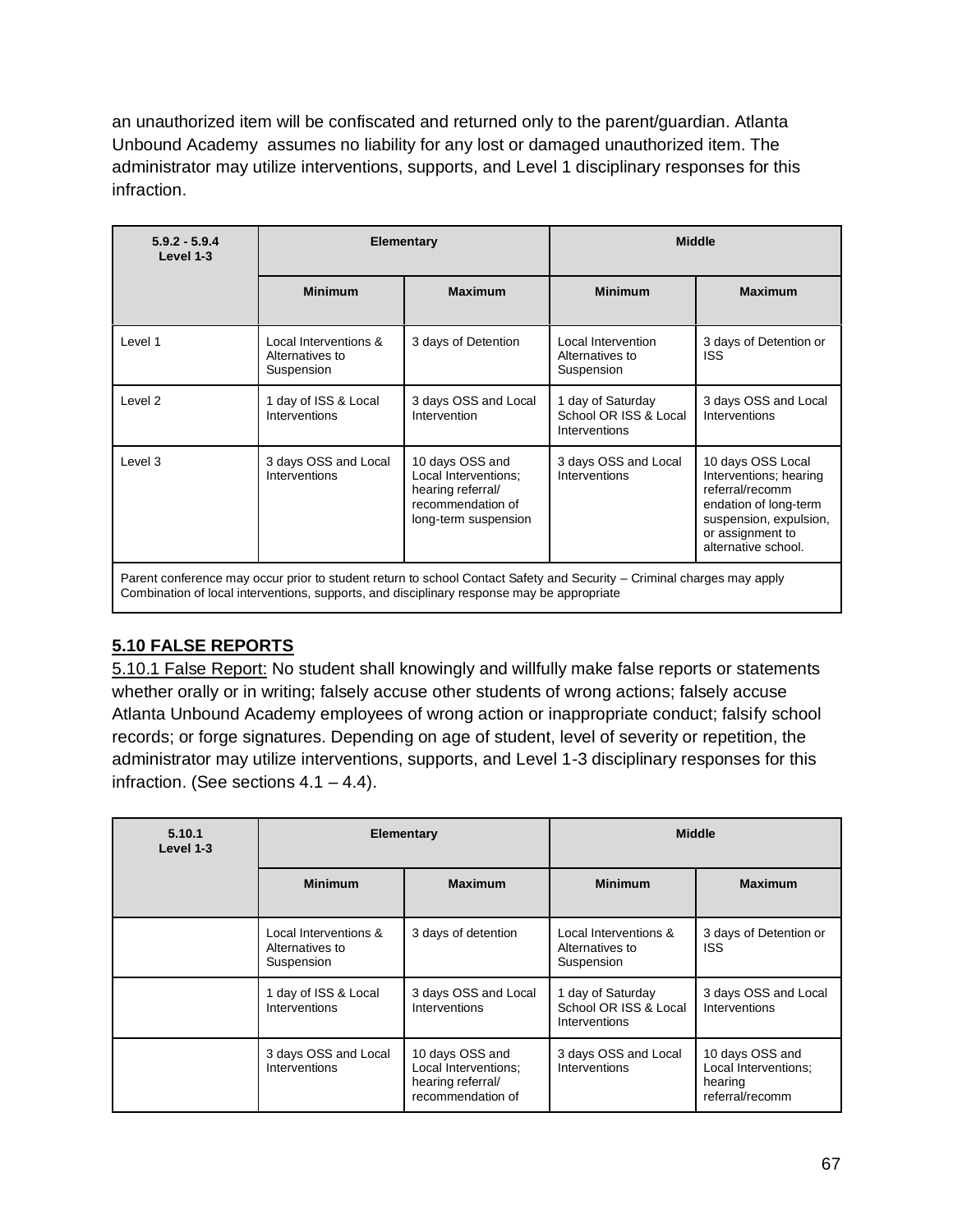|                                                                                                                                                                                                             |  | long-term suspension |  | endation of long-term<br>suspension, expulsion,<br>or assignment to<br>alternative school. |
|-------------------------------------------------------------------------------------------------------------------------------------------------------------------------------------------------------------|--|----------------------|--|--------------------------------------------------------------------------------------------|
| Restorative practices are recommended to repair harm Contact Safety and Security – Criminal charges may apply<br>Combination of local interventions, supports, and disciplinary response may be appropriate |  |                      |  |                                                                                            |

5.10.2 False Call to Emergency Services: No student shall knowingly make or cause a false call to be made to emergency services. Emergency services include, but are not limited to, Fire & Rescue, 911, and Police.

5.10.3 False Fire Alarms: No student shall knowingly give or cause a false fire alarm to be given.

| $5.10.2 - 5.10.3$<br>Level <sub>2</sub>                                                                                                                                                                     | Elementary          |                                       | <b>Middle</b>       |                                       |
|-------------------------------------------------------------------------------------------------------------------------------------------------------------------------------------------------------------|---------------------|---------------------------------------|---------------------|---------------------------------------|
|                                                                                                                                                                                                             | <b>Minimum</b>      | <b>Maximum</b>                        | <b>Minimum</b>      | <b>Maximum</b>                        |
| 1st infraction                                                                                                                                                                                              | Local interventions | day OSS                               | Local interventions | 3 days OSS                            |
| 2nd infraction $+$                                                                                                                                                                                          | 3 days OSS          | 10 days OSS and a<br>hearing referral | 5 days OSS          | 10 days OSS and a<br>hearing referral |
| Restorative practices are recommended to repair harm Contact Safety and Security – Criminal charges may apply<br>Combination of local interventions, supports, and disciplinary response may be appropriate |                     |                                       |                     |                                       |

NOTE: In addition to disciplinary response actions taken by the school, the City of Atlanta may charge parents/guardians for the costs of emergency services related to false alarms or false calls made by students.

5.11 GAMBLING: No student shall participate in any type of gambling activity as defined by state law or that involves the wagering or betting of services, money or other items. Students may not possess gambling devices to be used in gambling activity (e.g., dice, cards).

| 5.11<br>Level 1-2                                                                          | Elementary                    |                  | <b>Middle</b>                      |                |
|--------------------------------------------------------------------------------------------|-------------------------------|------------------|------------------------------------|----------------|
|                                                                                            | <b>Maximum</b>                | <b>Minimum</b>   | <b>Maximum</b>                     | <b>Minimum</b> |
| 1st infraction                                                                             | Local school<br>interventions | 3 days detention | Local school<br>interventions      | 3 days ISS     |
| 2nd infraction                                                                             | 3 days detention              | 3 days OSS       | Saturday school and/or<br>days ISS | 3 days OSS     |
| Combination of local interventions, supports, and disciplinary response may be appropriate |                               |                  |                                    |                |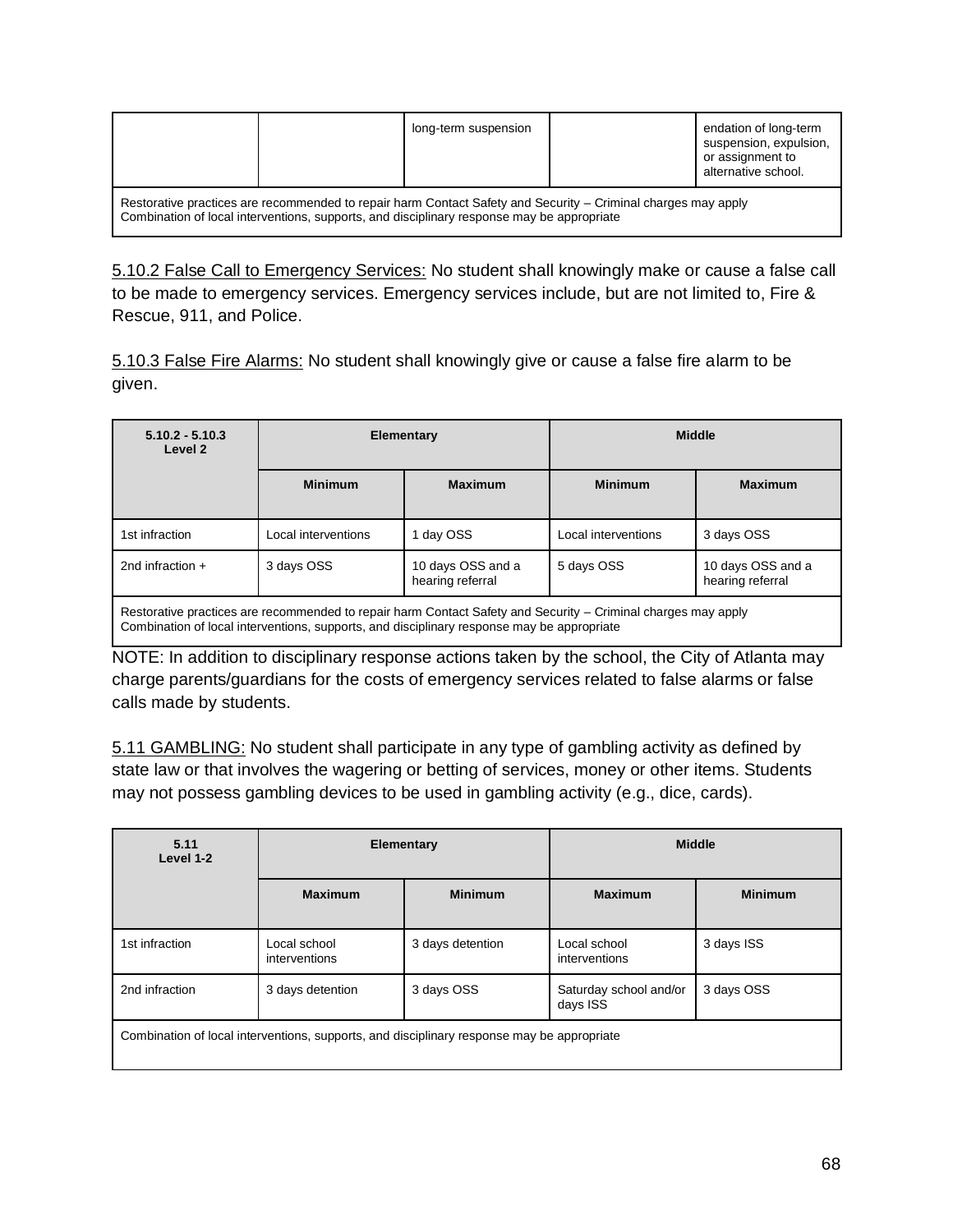5.12 GANG RELATED ACTIVITY: A "gang" is defined as any group or association of three or more persons, whether formal or informal, which encourages, solicits, promotes, urges, counsels, furthers, advocates, condones, assists, causes, advises, procures, or abets any illegal or disruptive activity or behavior of any kind, whether on or off school campuses or school property.

5.12.1 Engaging in Gang Activity: No student shall engage in any activity while participating in a gang which interferes with the orderly conduct of school activities, with discipline in the schools, or with the rights of other students or faculty members. Depending on age of student, level of severity or repetition, the administrator may utilize interventions, supports, and Level 2-3 disciplinary responses for this infraction. (See sections 4.2 – 4.3, 4.4).

| 5.12.1<br>Level 1-2                                                                                                                                                                                                     | Elementary                                             |                                       | <b>Middle</b>                                               |                                       |
|-------------------------------------------------------------------------------------------------------------------------------------------------------------------------------------------------------------------------|--------------------------------------------------------|---------------------------------------|-------------------------------------------------------------|---------------------------------------|
|                                                                                                                                                                                                                         | <b>Minimum</b>                                         | <b>Maximum</b>                        | <b>Minimum</b>                                              | <b>Maximum</b>                        |
| Level 1                                                                                                                                                                                                                 | Local Interventions &<br>Alternatives to<br>Suspension | 3 days detention                      | Local Interventions &<br>Alternatives to<br>Suspension      | 3 days of detention OR<br>ISS.        |
| Level 2                                                                                                                                                                                                                 | 1 day of ISS & Local<br>Interventions                  | 3 days OSS and Local<br>Interventions | 1 day of Saturday<br>School OR ISS & Local<br>Interventions | 3 days OSS and Local<br>Interventions |
| Parent conference should occur prior to student return to school Contact Safety and Security – Criminal charges may apply<br>Combination of local interventions, supports, and disciplinary response may be appropriate |                                                        |                                       |                                                             |                                       |

5.12.2 Displaying Gang Affiliation: No student shall hold himself/herself out as a member of a gang, including displaying gang tattoos and displaying gang symbols. Depending on age of student, level of severity or repetition, the administrator may utilize interventions, supports, and Level 1-2 disciplinary responses for this infraction. (See sections 4.1 – 4.2, 4.4).

5.12.3 Recruiting/Soliciting: No student shall recruit or solicit membership in any gang or gangrelated organization. Depending on age of student, level of severity or repetition, the administrator may utilize interventions, supports, and Level 2-3 disciplinary responses for this infraction. (See sections 4.2 – 4.3, 4.4).

| $5.12.2 - 5.12.3$<br>Level 2-3 | Elementary                            |                                                                                   | <b>Middle</b>                                               |                                                                         |
|--------------------------------|---------------------------------------|-----------------------------------------------------------------------------------|-------------------------------------------------------------|-------------------------------------------------------------------------|
|                                | <b>Minimum</b>                        | <b>Maximum</b>                                                                    | <b>Minimum</b>                                              | <b>Maximum</b>                                                          |
| Level 2                        | 1 day of ISS & local<br>interventions | 3 days OSS and Local<br>Interventions                                             | 1 day of Saturday<br>School OR ISS & Local<br>Interventions | 3 days OSS and Local<br>Interventions                                   |
| Level 3                        | 3 days OSS and Local<br>Interventions | 10 days OSS and<br>Local Interventions:<br>hearing referral/<br>recommendation of | 3 days OSS and Local<br>Interventions                       | 10 days OSS and<br>Local Interventions:<br>hearing<br>referral/recommen |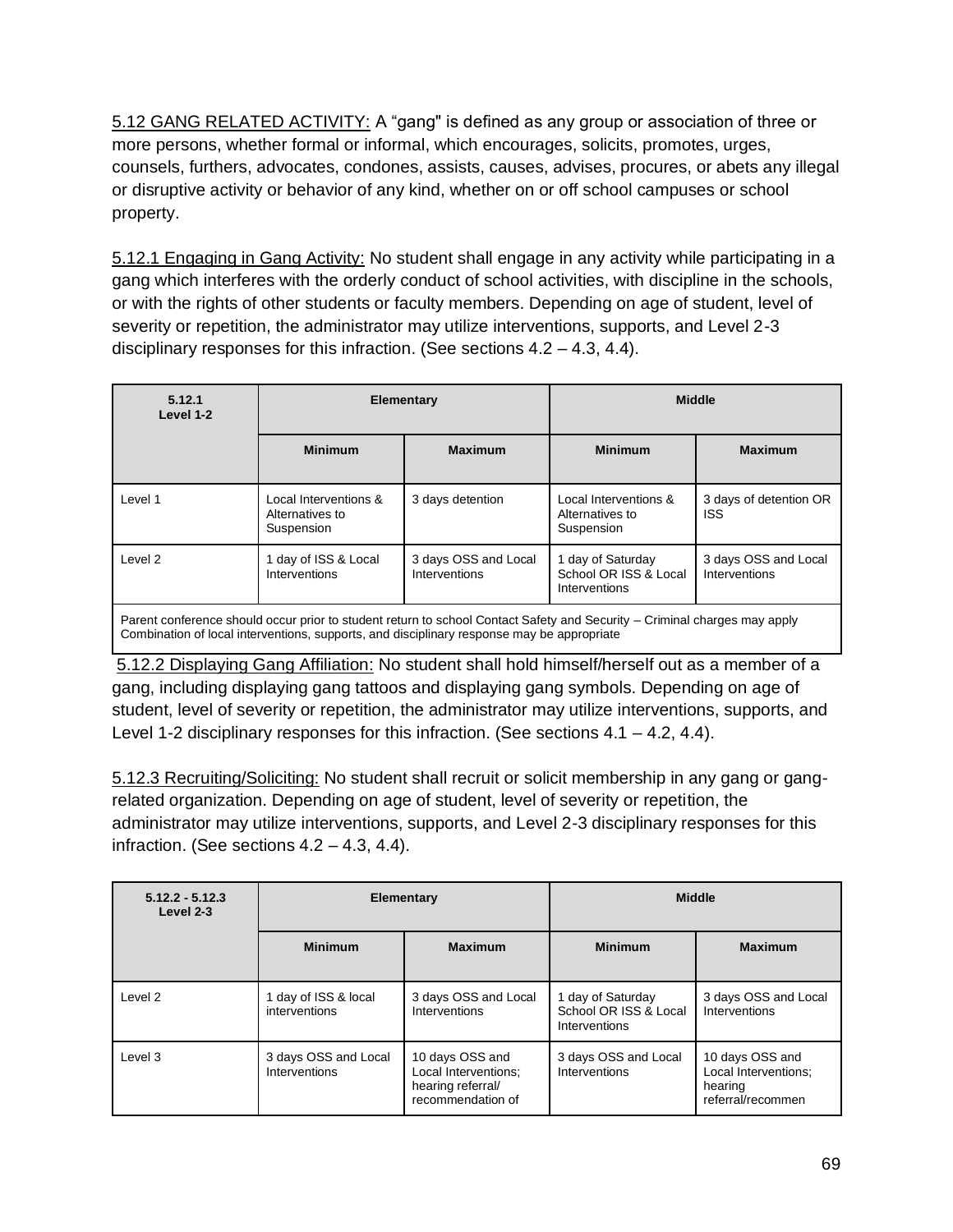|                                                                                                                                                                                   |  | long-term suspension |  | dation of long-term<br>suspension, expulsion,<br>or assignment to<br>alternative school |
|-----------------------------------------------------------------------------------------------------------------------------------------------------------------------------------|--|----------------------|--|-----------------------------------------------------------------------------------------|
| Restorative practices are recommended to repair harm<br>Parent conference should occur prior to student return to school Contact Safety and Security – Criminal charges may apply |  |                      |  |                                                                                         |

## **5.13 HARASSMENT, INTIMIDATION, THREATS, AND BULLYING BEHAVIOR**

Combination of local interventions, supports, and disciplinary response may be appropriate

5.13.1 Harassment: Intentional, substantial, and unreasonable verbal, physical or written contact that is initiated, maintained, or repeated. No student shall engage in harassment, intimidation, or abuse of or toward any other student(s), Atlanta Unbound Academy employees, or other adults for any reason. This prohibition includes, but is not limited to, harassment, intimidation, or abuse of students or others based on actual or perceived race, creed, color, national origin, religion, sex, age, disability, sexual orientation, gender, gender identity, or a physical characteristic. Depending on age of student, level of severity or repetition, the administrator may utilize interventions, supports, and Level 1-2 disciplinary responses for this infraction. (See sections  $4.1 - 4.2, 4.4$ ).

5.13.2 Threats: No student shall threaten, verbally, in writing, electronically, or by physical presence, expressed or implied, or conspire to cause bodily injury to any student, Atlanta Unbound Academy employee, or non-school employee. Depending on age of student, level of severity or repetition, the administrator may utilize interventions, supports, and Level 1-3 disciplinary responses for this infraction. (See sections  $4.1 - 4.3, 4.4$ ).

5.13.3 Terroristic Threats: No student shall threaten to commit any crime of violence, to release any hazardous substance, or to burn or damage property with the purpose of terrorizing another or of causing the evacuation of a building, or otherwise causing serious disruption or in reckless disregard of the risk of causing such disruption. Depending on age of student, level of severity or repetition, the administrator may utilize8 interventions, supports, and Level 1-3 disciplinary responses for this infraction. (See sections 4.1 – 4.3, 4.4).

| $5.13.1 - 5.13.3$<br>Level 1-3 | Elementary                                             |                                                                                   | <b>Middle</b>                                               |                                                                       |
|--------------------------------|--------------------------------------------------------|-----------------------------------------------------------------------------------|-------------------------------------------------------------|-----------------------------------------------------------------------|
|                                | <b>Minimum</b>                                         | <b>Maximum</b>                                                                    | <b>Minimum</b>                                              | <b>Maximum</b>                                                        |
| Level 1                        | Local Interventions &<br>Alternatives to<br>Suspension | 3 days of detention                                                               | Local interventions &<br>Alternatives to<br>Suspension      | 3 days of detention OR<br><b>ISS</b>                                  |
| Level 2                        | 1 day of ISS & Local<br>Interventions                  | 3 days OSS Local<br>interventions                                                 | 1 day of saturday<br>school OR ISS & local<br>interventions | 3 days OSS and local<br>interventions                                 |
| Level 3                        | 3 days OSS and Local<br>Interventions                  | 10 days OSS and<br>Local Interventions:<br>hearing referral/<br>recommendation of | 3 days OSS and Local<br>Interventions                       | 10 days OSS and<br>Local Interventions;<br>hearing<br>referral/recomm |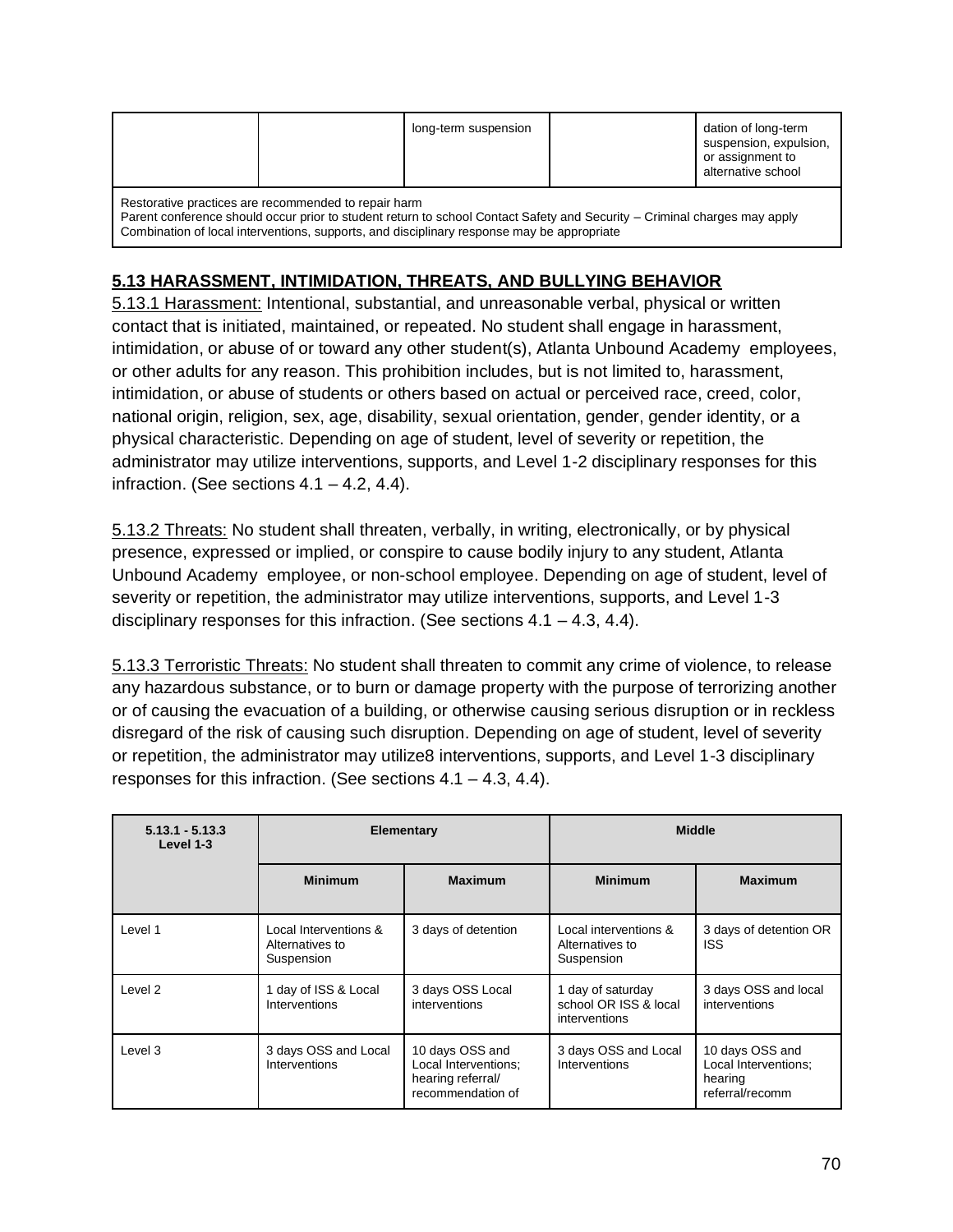|                                                                                                                                                                                                             |  | long-term suspension |  | endation of long-term<br>suspension, expulsion,<br>or assignment to<br>alternative school. |
|-------------------------------------------------------------------------------------------------------------------------------------------------------------------------------------------------------------|--|----------------------|--|--------------------------------------------------------------------------------------------|
| Restorative practices are recommended to repair harm Contact Safety and Security – Criminal charges may apply<br>Combination of local interventions, supports, and disciplinary response may be appropriate |  |                      |  |                                                                                            |

5.13.4 Bullying: No student shall bully another student or students. Bullying can include:

a) Cyberbullying/Electronic Bullying: Bullying can occur on school property or through school technology resources, but can also occur through the use of electronic communication, whether or not that communication originated on school property or with school technology resources, if the electronic communication:

1. is directed specifically at students or school personnel, AND

2. is maliciously intended for the purpose of threatening the safety of those specified or substantially disrupting the orderly operation of the school, AND

3. creates a reasonable fear of harm to the students' or school personnel's person or property or has a high likelihood of succeeding in that purpose.

Electronic communication includes, but is not limited to any transfer of signs, signals, writings, images, sounds, data, or intelligence of any nature transmitted in whole or in part by a wire, radio, electromagnetic, photo electronic, or photo optical system.

b) Bullying: Bullying behavior is defined as:

1. willful attempt or threat to inflict injury on another person when accompanied by an apparent present ability to do so, or;

2. intentionally exhibiting a display of force such as would give the victim reason to fear or expect immediate bodily harm, or;

3. any intentional written, verbal or physical act, which a reasonable person would perceive as being intended to threaten, harass, or intimidate that:

- Causes substantial physical harm or bodily harm capable of being perceived by a person other than the victim and may include, but is not limited to, substantially blackened eyes, substantially swollen lips or other facial or body parts, or substantial bruises to body parts; or
- Has the effect of substantially interfering with the victim student's education;
- Is so severe, persistent, or pervasive that it creates an intimidating or threatening educational environment; or
- Has the effect of substantially disrupting the orderly operation of the school.

| 5.13.4<br>Level 2-3 | <b>Elementary</b> |                | <b>Middle</b>  |                |
|---------------------|-------------------|----------------|----------------|----------------|
|                     | <b>Minimum</b>    | <b>Maximum</b> | <b>Minimum</b> | <b>Maximum</b> |
| 1st infraction      | day OSS           | 3 days OSS     | 1 day OSS      | 5 days OSS     |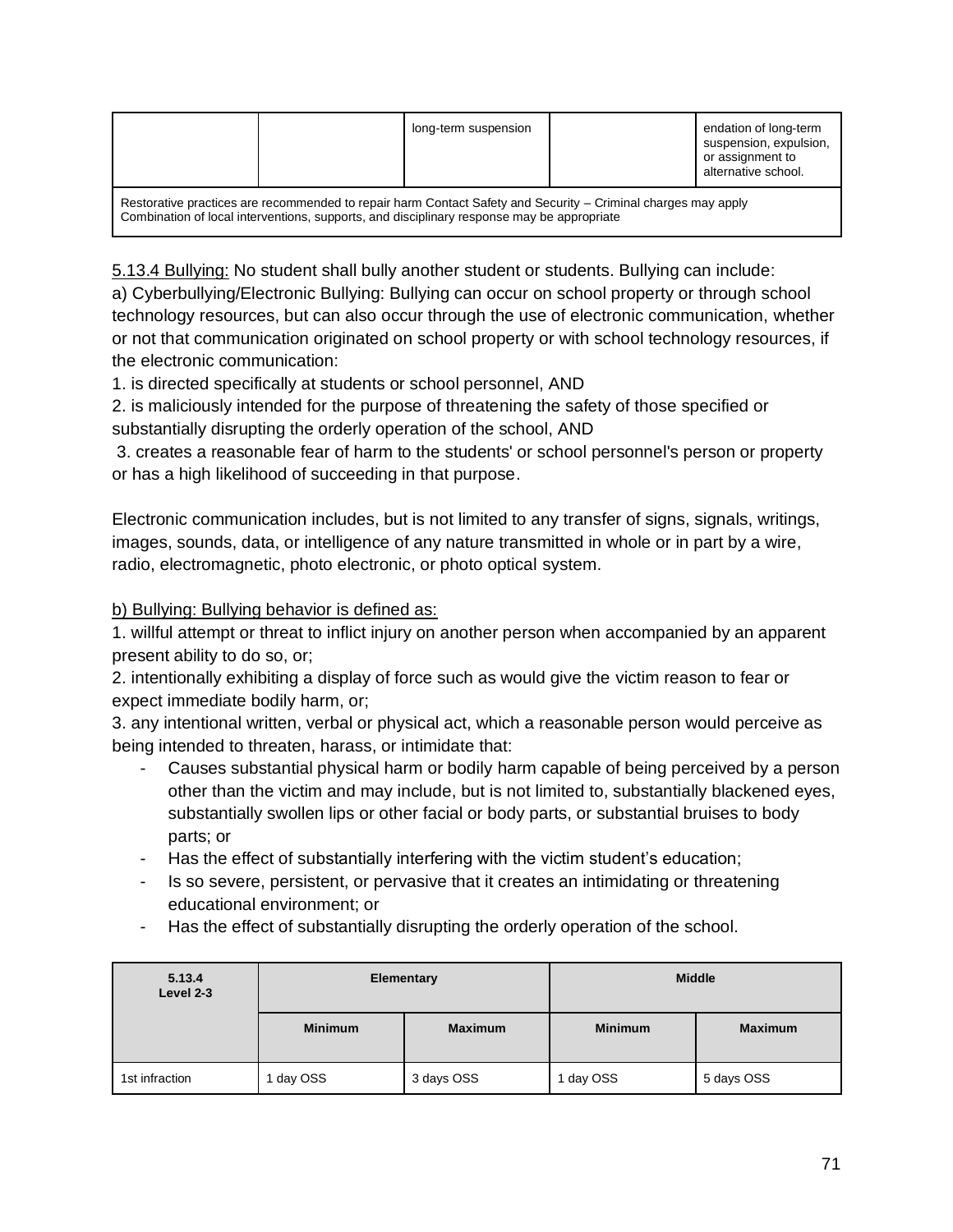| 2nd infraction                                                                                                                                                                                                                                                                                                                                                                                                                                                                                          | 3 days OSS  | 10 days OSS and a<br>hearing referral with a<br>recommendation of<br>long-term<br>suspension/expulsion | 3 days OSS                                                                                                                                                                        | 10 days OSS and a<br>hearing referral with a<br>recommend ation of<br>long-term suspension/e<br>xpulsion or assignment<br>to the alternative<br>school |
|---------------------------------------------------------------------------------------------------------------------------------------------------------------------------------------------------------------------------------------------------------------------------------------------------------------------------------------------------------------------------------------------------------------------------------------------------------------------------------------------------------|-------------|--------------------------------------------------------------------------------------------------------|-----------------------------------------------------------------------------------------------------------------------------------------------------------------------------------|--------------------------------------------------------------------------------------------------------------------------------------------------------|
| 3rd infraction                                                                                                                                                                                                                                                                                                                                                                                                                                                                                          | 10 days OSS | 10 days OSS and a<br>hearing referral with a<br>recommendation of<br>long-term<br>suspension/expulsion | 10 days OSS and a hearing referral with a<br>recommendation of long-term<br>suspension/expulsion or assignment to the<br>alternative school for a minimum of one calendar<br>year |                                                                                                                                                        |
| Contact Safety and Security - Criminal charges may apply Parent conference mandatory Combination of local interventions,<br>supports, and disciplinary response may be appropriate *If a 3rd and subsequent infraction of Bullying/Cyberbullying/Electronic<br>occurs within one school year, as determined by a hearing officer, a student in grades 6-12 shall be expelled for at least one<br>calendar year, with an option for the student to attend the alternative school during this discipline. |             |                                                                                                        |                                                                                                                                                                                   |                                                                                                                                                        |

NOTE: Parents/guardians of students who are victims of bullying or are found to have committed bullying behaviors will be notified via conference or letter/referral. Staff members should report instances of these behaviors to school administration immediately so that administrators may review them in a timely manner. At least one parent/guardian will be required to attend a conference with the Principal or designee concerning the student's bullying infraction.

Employees, volunteers, students and parents/guardians/other persons that have access to and/or monitor students may anonymously report or otherwise provide information on bullying activity to a school administrator. No person who reports bullying behaviors will be retaliated against by any school employee. Students who retaliate against others for reports of bullying behavior are subject to discipline which may include enhanced consequences. Students who knowingly file a false report of bullying will also be disciplined.

If a student is found to have engaged in bullying or physical infraction of another person on the school bus, a meeting shall be scheduled involving the parent or guardian of the student and appropriate school officials to form a school bus behavior contract for the student. Such contract shall provide for progressive age appropriate discipline and restrictions for student misconduct on the bus. Contract provisions may include but shall not be limited to assigned seating, ongoing parental involvement, and suspension from riding the bus. This paragraph does not in any way limit or restrict the school system's ability to take additional action, including imposing disciplinary sanctions through and including permanent expulsion from the school system, as a result of the student's behavior.

# **5.14 SCHOOL HAZARD INFRACTIONS**

5.14.1 Incendiary Devices: No student shall possess, light, and/or discharge smoke bombs, stink bombs, fireworks, cigarette lighters, matches, or similar devices. Depending on age of student, level of severity or repetition, the administrator may utilize interventions, supports, and Level 1-3 disciplinary responses for this infraction. (See sections  $4.1 - 4.3, 4.4$ ).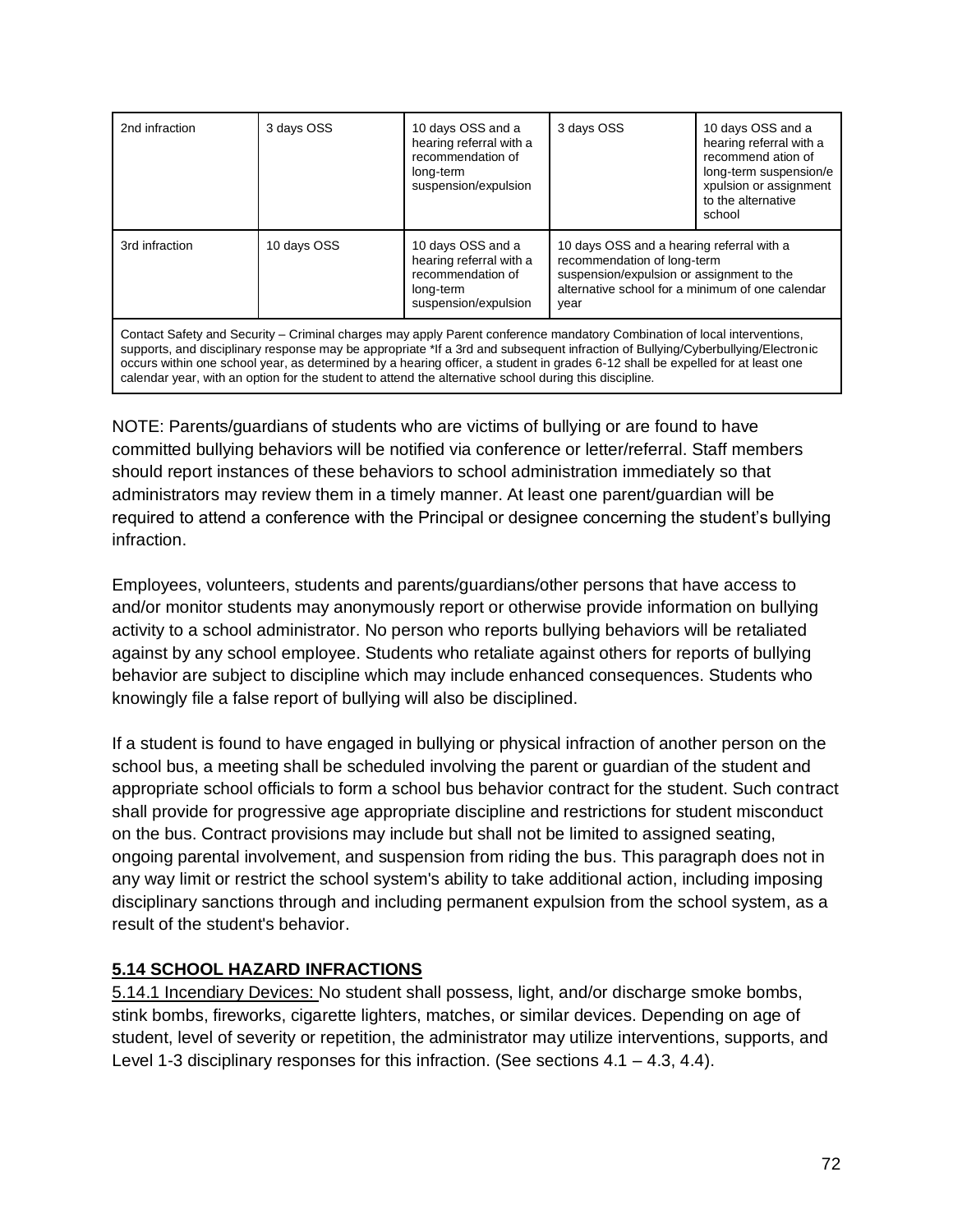5.14.2 Arson: No student shall use fire, explosives, or the equivalent thereof, to damage or knowingly cause, aid, abet, advise, encourage, damage to school building, school property, school structure, or vehicle on school grounds. Depending on age of student, level of severity or repetition, the administrator may utilize interventions, supports, and Level 2-3 disciplinary responses for this infraction. (See sections 4.2 – 4.3, 4.4).

| 5.14<br>Level 1-3                                                                                                                                      | <b>Elementary</b>                                      |                                                                                                           |                                                             | <b>Middle</b>                                                                                                                                                       |
|--------------------------------------------------------------------------------------------------------------------------------------------------------|--------------------------------------------------------|-----------------------------------------------------------------------------------------------------------|-------------------------------------------------------------|---------------------------------------------------------------------------------------------------------------------------------------------------------------------|
|                                                                                                                                                        | <b>Minimum</b>                                         | <b>Maximum</b>                                                                                            | <b>Minimum</b>                                              | <b>Maximum</b>                                                                                                                                                      |
| Level 1                                                                                                                                                | Local Interventions &<br>Alternatives to<br>Suspension | 3 days of detention                                                                                       | Local Interventions &<br>Alternatives to<br>Suspension      | 3 days of Detention OR<br><b>ISS</b>                                                                                                                                |
| Level 2                                                                                                                                                | 1 day of ISS & Local<br>Interventions                  | 3 days OSS and local<br>interventions                                                                     | 1 day of Saturday<br>School OR ISS & Local<br>Interventions | 3 days OSS and Local<br>Interventions                                                                                                                               |
| Level 3                                                                                                                                                | 3 days OSS and Local<br>Interventions                  | 10 days OSS and<br>Local Interventions;<br>hearing referral/<br>recommendation of<br>long-term suspension | 3 days OSS and Local<br>Interventions                       | 10 days OSS and<br>Local Interventions;<br>hearing<br>referral/recomm<br>endation of long-term<br>suspension, expulsion,<br>or assignment to<br>alternative school. |
| Contact Safety and Security – Criminal charges may apply<br>Combination of local interventions, supports, and disciplinary response may be appropriate |                                                        |                                                                                                           |                                                             |                                                                                                                                                                     |

5.15 OFF-CAMPUS INFRACTIONS: Off-campus misconduct for which a student may be disciplined includes, but is not limited to, any off-campus conduct which could result in the student being criminally charged with a felony, or felonious conduct for which a student has been arrested, criminally charged/indicted, adjudicated to have committed, or convicted; AND conduct which makes the student's continued presence at school a potential danger to persons or property at the school or which disrupts the educational process. Contact Safety and Security and the Associate Superintendent. Depending on age of student, level of severity or repetition, the administrator may utilize interventions, supports, and Level 2-3 disciplinary responses for this infraction. (See sections  $4.2 - 4.3, 4.4$ ).

| 5.15<br>Level 2-3 | Elementary                            |                                         | <b>Middle</b>                                               |                                         |
|-------------------|---------------------------------------|-----------------------------------------|-------------------------------------------------------------|-----------------------------------------|
|                   | <b>Minimum</b>                        | <b>Maximum</b>                          | <b>Minimum</b>                                              | <b>Maximum</b>                          |
| Level 2           | 1 day of ISS & Local<br>Interventions | 3 days OSS and Local<br>Interventions   | 1 day of Saturday<br>School or ISS & Local<br>Interventions | 3 days OSS and Local<br>Interventions   |
| Level 3           | 3 days OSS and Local<br>Interventions | 10 days OSS and<br>Local Interventions: | 3 days OSS and Local<br>Interventions                       | 10 days OSS and<br>Local Interventions; |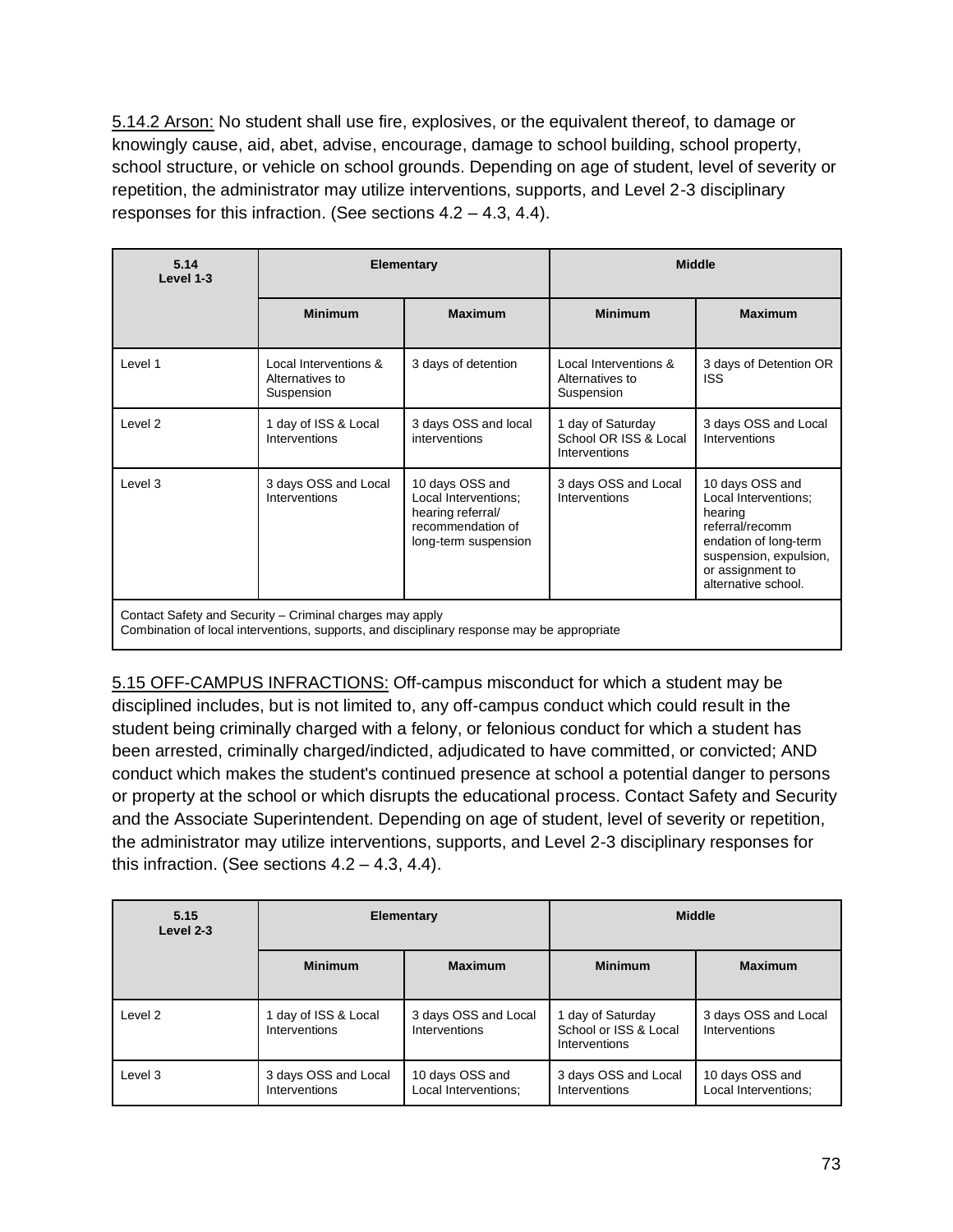|                                                                                                                                  |  | hearing referral/<br>recommendation of<br>long-term<br>suspension/expulsion |  | hearing<br>referral/recommen<br>dation of long-term<br>suspension, expulsion,<br>or assignment to<br>alternative school. |
|----------------------------------------------------------------------------------------------------------------------------------|--|-----------------------------------------------------------------------------|--|--------------------------------------------------------------------------------------------------------------------------|
| <b>Contact Safety and Security</b><br>Combination of local interventions, supports, and disciplinary response may be appropriate |  |                                                                             |  |                                                                                                                          |

5.17 PARTIES TO THE INFRACTION: No student shall urge, encourage, counsel, further, promote, assist, cause, advise, procure, or abet any other student(s) to violate any section or paragraph of this Code of Conduct. Depending on age of student, level of severity or repetition, the administrator may utilize interventions, supports, and Level 1-3 disciplinary responses for this infraction. (See sections  $4.1 - 4.3, 4.4$ ).

| 5.17<br>Level 1-3  | <b>Elementary</b>                                      |                                                                                                           | <b>Middle</b>                                               |                                                                                                                                                                     |
|--------------------|--------------------------------------------------------|-----------------------------------------------------------------------------------------------------------|-------------------------------------------------------------|---------------------------------------------------------------------------------------------------------------------------------------------------------------------|
|                    | <b>Minimum</b>                                         | <b>Maximum</b>                                                                                            | <b>Minimum</b>                                              | <b>Maximum</b>                                                                                                                                                      |
| Level 1            | Local Interventions &<br>Alternatives to<br>Suspension | 3 days of detention                                                                                       | Local Interventions &<br>Alternatives to<br>Suspension      | 3 days of Detention OR<br><b>ISS</b>                                                                                                                                |
| Level <sub>2</sub> | 1 day of ISS & Local<br><b>Interventions</b>           | 3 days OSS and Local<br><b>Interventions</b>                                                              | 1 day of Saturday<br>School OR ISS & Local<br>Interventions | 3 days OSS and Local<br><b>Interventions</b>                                                                                                                        |
| Level 3            | 3 days OSS and Local<br>Interventions                  | 10 days OSS and<br>Local Interventions:<br>hearing referral/<br>recommendation of<br>long-term suspension | 3 days OSS and Local<br>Interventions                       | 10 days OSS and<br>Local Interventions;<br>hearing<br>referral/recomm<br>endation of long-term<br>suspension, expulsion,<br>or assignment to<br>alternative school. |

Restorative practices are recommended to repair harm Combination of local interventions, supports, and disciplinary response may be appropriate

## **5.18 PHYSICAL INFRACTIONS**

5.18.1 Horseplay: Students shall not engage in rough, boisterous, or horseplay activities that disrupt any aspect of the school environment. The administrator may utilize interventions, supports, and Level 1 disciplinary responses for this infraction. (See sections 4.1, 4.4).

| 5.18.1<br>Level 1-2 | Elementary                               |                     | <b>Middle</b>                            |                                      |
|---------------------|------------------------------------------|---------------------|------------------------------------------|--------------------------------------|
|                     | <b>Minimum</b>                           | <b>Maximum</b>      | <b>Minimum</b>                           | <b>Maximum</b>                       |
| Level 1             | Local Interventions &<br>Alternatives to | 3 days of detention | Local Interventions &<br>Alternatives to | 3 days of detention OR<br><b>ISS</b> |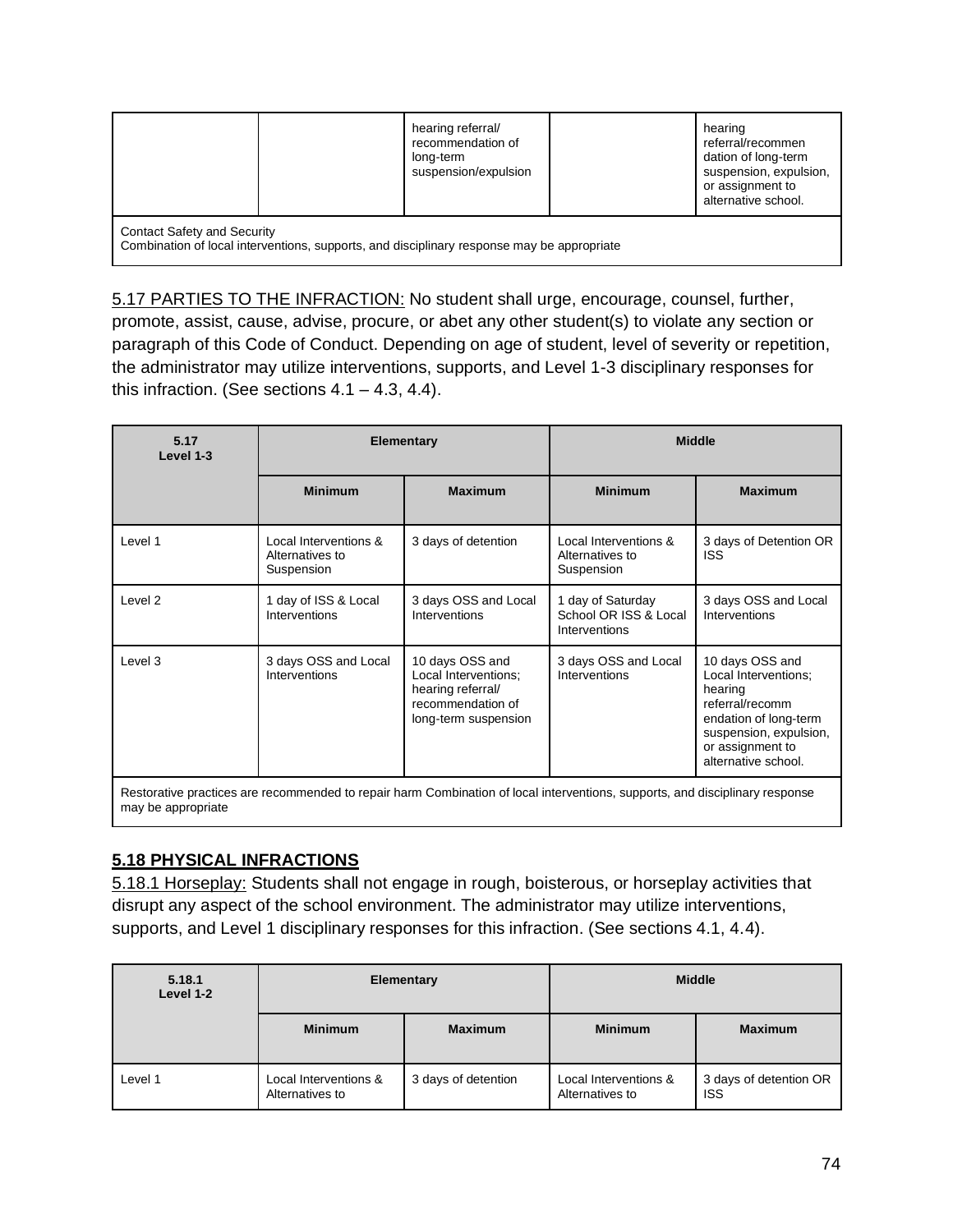|                                                                                                                                                    | Suspension                            |                                    | Suspension                                                                          |                                      |  |
|----------------------------------------------------------------------------------------------------------------------------------------------------|---------------------------------------|------------------------------------|-------------------------------------------------------------------------------------|--------------------------------------|--|
| Level 2                                                                                                                                            | day of ISS and Local<br>interventions | day OSS and local<br>interventions | 1 day of Saturday<br>school, detention, or<br><b>ISS and Local</b><br>interventions | 1 day OSS and local<br>interventions |  |
| Restorative practices are recommended to repair harm<br>Combination of local interventions, supports, and disciplinary response may be appropriate |                                       |                                    |                                                                                     |                                      |  |

# 5.18.2 Physical infractions by a Student to any Person Other Than a School Employee:

Students may not commit physical infractions against persons who are not a school employee.

## *These physical infractions include:*

a) Battery: Intentionally making physical contact of an insulting or provoking nature with another person. Physical contact which causes harm may result in a Level 3 disciplinary response being imposed. Harm may include, but is not limited to, significant injuries such as swelling, bleeding, concussions, broken bones, sprains, or where medical attention was sought for a significant injury. Depending on age of student, level of severity or repetition, the administrator may utilize interventions, supports, and Level 2-3 disciplinary responses for this infraction. (See sections  $4.2 - 4.3, 4.4$ ).

b) Fighting: 1-2 individuals mutually participating in a physical altercation. Physical contact which causes harm may result in a Level 3 disciplinary response being imposed. Harm may include, but is not limited to, significant injuries such as swelling, bleeding, concussions, broken bones, sprains, or where medical attention was sought for a significant injury. Depending on age of student, level of severity or repetition, the administrator may utilize interventions, supports, and Level 2-3 disciplinary responses for this infraction. (See sections  $4.2 - 4.3$ ,  $4.4$ ).

c) Group fighting: 3 or more individuals mutually participating in a physical altercation. Physical contact which causes harm may result in a Level 3 disciplinary response being imposed. Harm may include, but is not limited to, significant injuries such as swelling, bleeding, concussions, broken bones, sprains, or where medical attention was sought for a significant injury. Depending on age of student, level of severity or repetition, the administrator may utilize interventions, supports, and Level 2-3 disciplinary responses for this infraction. (See sections  $4.2 - 4.3$ ,  $4.4$ ).

| 5.18.2a-5.18.2c Level<br>$1 - 3$ | Elementary                                             |                                       | <b>Middle</b>                                               |                                       |
|----------------------------------|--------------------------------------------------------|---------------------------------------|-------------------------------------------------------------|---------------------------------------|
|                                  | <b>Minimum</b>                                         | <b>Maximum</b>                        | <b>Minimum</b>                                              | <b>Maximum</b>                        |
| Level 1                          | Local Interventions &<br>Alternatives to<br>Suspension | 3 days of detention                   | Local Interventions &<br>Alternatives to<br>Suspension      | 3 days of Detention OR<br><b>ISS</b>  |
| Level 2                          | 1 day of ISS & Local<br>Interventions                  | 3 days OSS and Local<br>Interventions | 1 day of Saturday<br>School OR ISS & Local<br>Interventions | 3 days OSS and Local<br>Interventions |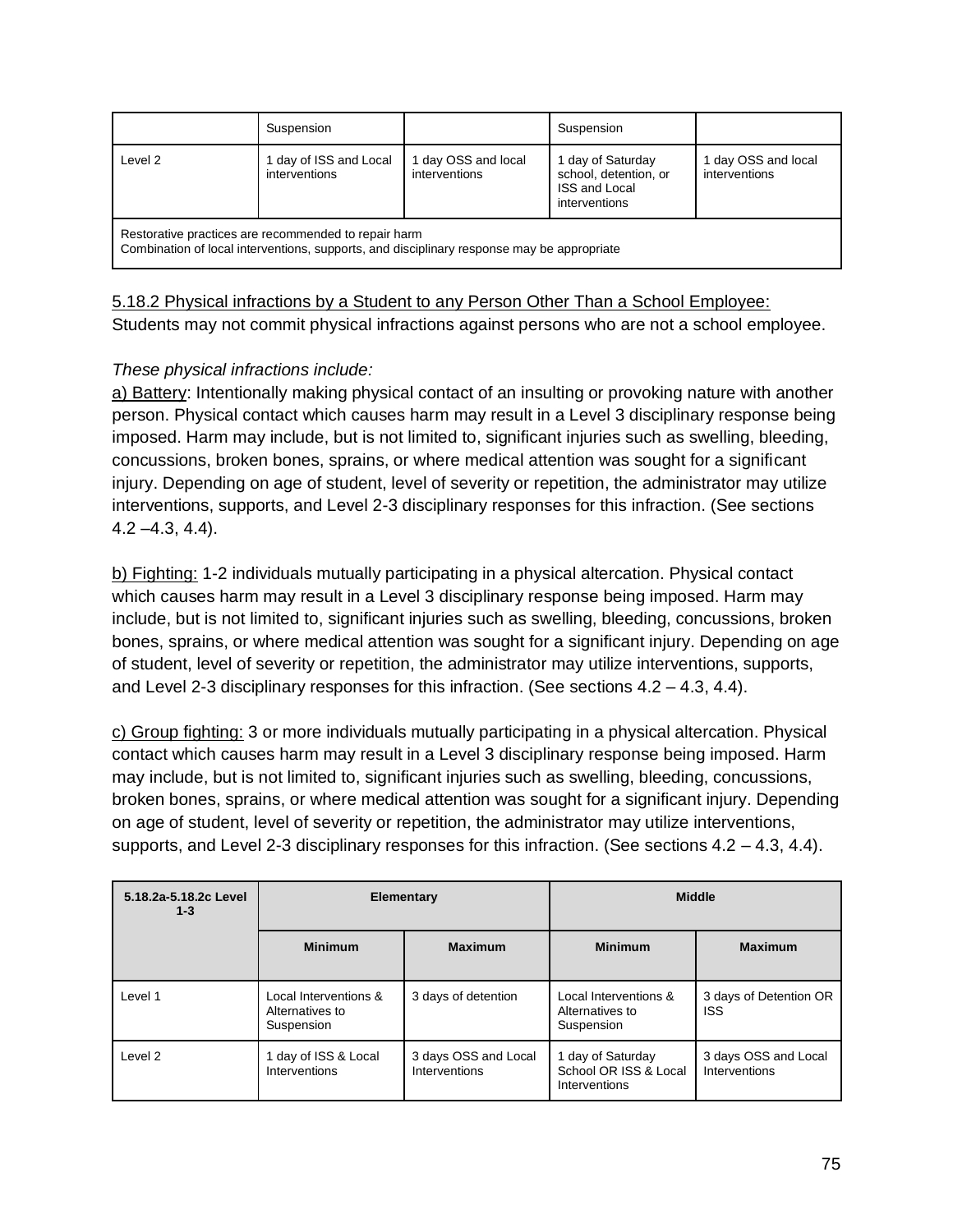| Level 2                                                                                                                                                                                                     | 3 days OSS and Local<br>Interventions | 10 days OSS and<br>Local Interventions:<br>hearing referral/<br>recommendation of<br>long-term suspension | 3 days OSS and Local<br>Interventions | 10 days OSS and<br>Local Interventions:<br>hearing<br>referral/recomm<br>endation of long-term<br>suspension, expulsion,<br>or assignment to<br>alternative school. |
|-------------------------------------------------------------------------------------------------------------------------------------------------------------------------------------------------------------|---------------------------------------|-----------------------------------------------------------------------------------------------------------|---------------------------------------|---------------------------------------------------------------------------------------------------------------------------------------------------------------------|
| Restorative practices are recommended to repair harm Contact Safety and Security – Criminal charges may apply<br>Combination of local interventions, supports, and disciplinary response may be appropriate |                                       |                                                                                                           |                                       |                                                                                                                                                                     |

d) Assault: Attempting to cause physical injury, threaten bodily harm, or commit an act which places a person in reasonable apprehension of immediately receiving physical injury, but no contact is made. Depending on age of student, level of severity or repetition, the administrator may utilize interventions, supports, and Level 1-2 disciplinary responses for this infraction. (See sections 4.1 –4.2, 4.4).

| 5.18.2d<br>Level 1-2                                                                                                                               | Elementary                                             |                                       | <b>Middle</b>                                               |                                       |
|----------------------------------------------------------------------------------------------------------------------------------------------------|--------------------------------------------------------|---------------------------------------|-------------------------------------------------------------|---------------------------------------|
|                                                                                                                                                    | <b>Minimum</b>                                         | <b>Maximum</b>                        | <b>Minimum</b>                                              | <b>Maximum</b>                        |
| Level 1                                                                                                                                            | Local Interventions &<br>Alternatives to<br>Suspension | 3 days of detention                   | Local Interventions &<br>Alternatives to<br>Suspension      | 3 days of detention OR<br><b>ISS</b>  |
| Level 2                                                                                                                                            | 1 day of ISS & Local<br>Interventions                  | 3 days OSS and Local<br>Interventions | 1 day of Saturday<br>School OR ISS & Local<br>Interventions | 3 days OSS and Local<br>Interventions |
| Restorative practices are recommended to repair harm<br>Combination of local interventions, supports, and disciplinary response may be appropriate |                                                        |                                       |                                                             |                                       |

e) Consensual bodily harm: Participation in any activity that results in consensual bodily harm or bodily alterations. Examples of consensual bodily harm include, but are not limited to, tattooing, branding, piercing, initiations. Depending on age of student, level of severity or repetition, the administrator may utilize interventions, supports, and Level 1-3 disciplinary responses for this infraction. (See sections  $4.1 - 4.3, 4.4$ ).

| 5.18.2e<br>Level 2-3 | Elementary                            |                                                                                   | <b>Middle</b>                                               |                                                                        |
|----------------------|---------------------------------------|-----------------------------------------------------------------------------------|-------------------------------------------------------------|------------------------------------------------------------------------|
|                      | <b>Minimum</b>                        | <b>Maximum</b>                                                                    | <b>Minimum</b>                                              | <b>Maximum</b>                                                         |
| Level <sub>2</sub>   | 1 day of ISS & Local<br>Interventions | 3 days OSS and Local<br>Interventions                                             | 1 day of Saturday<br>School OR ISS & Local<br>Interventions | 3 days OSS and Local<br>Interventions                                  |
| Level 3              | 3 days OSS and Local<br>Interventions | 10 days OSS and<br>Local Interventions:<br>hearing referral/<br>recommendation of | 3 days OSS and Local<br>Interventions                       | 10 days OSS and<br>Local Interventions:<br>hearing<br>referral/recomme |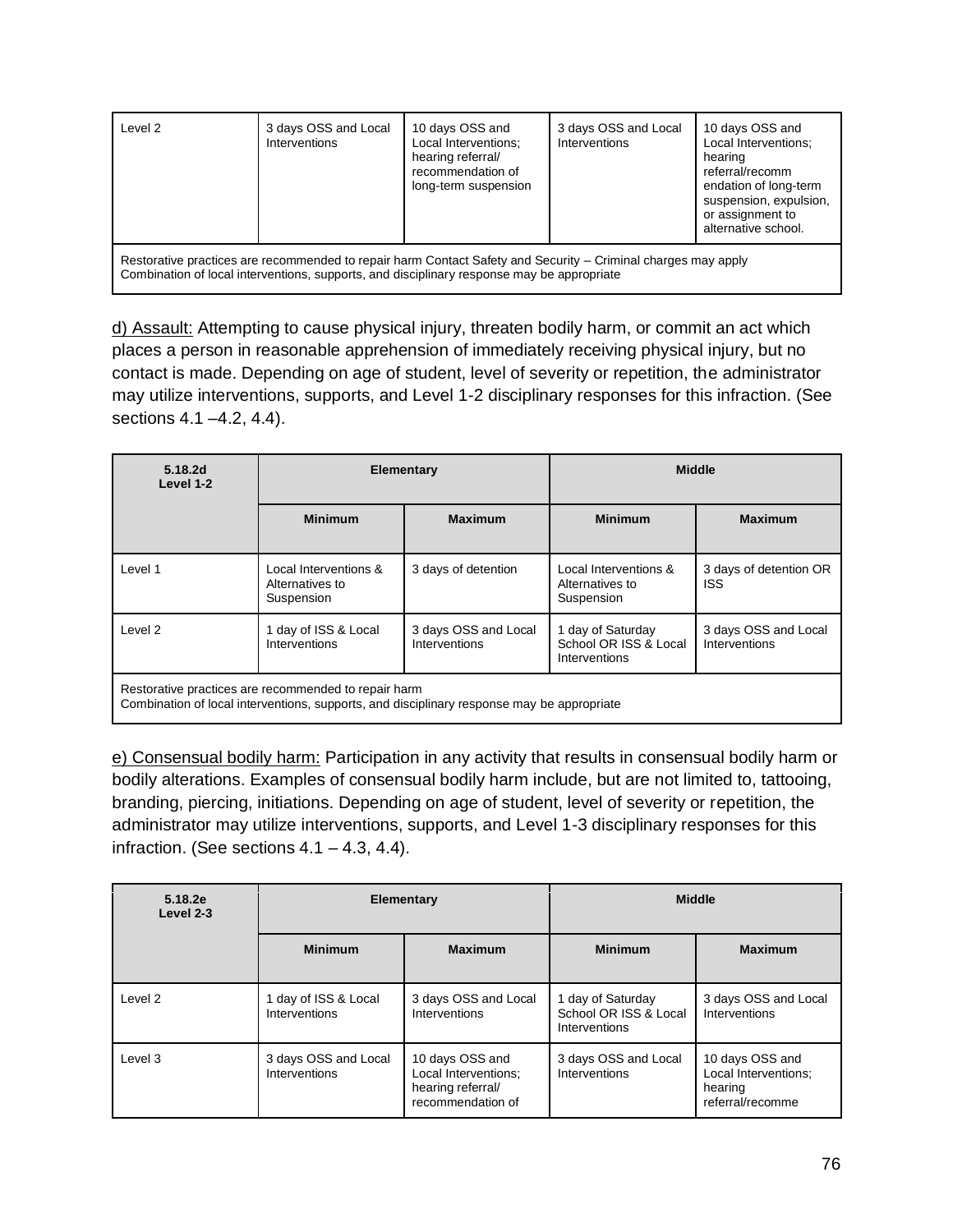|                                                                                                                                                                                                                                               |  | long-term suspension |  | ndation of longterm<br>suspension, expulsion,<br>or assignment to<br>alternative school |
|-----------------------------------------------------------------------------------------------------------------------------------------------------------------------------------------------------------------------------------------------|--|----------------------|--|-----------------------------------------------------------------------------------------|
| SW Referral initiated after 1st infraction – DFCS notification is necessary for any student 16 and under who has a tattoo, brand or<br>piercing<br>Combination of local interventions, supports, and disciplinary response may be appropriate |  |                      |  |                                                                                         |

5.18.3 Physical Harm to Employee: Students shall not intentionally make physical contact which causes physical harm to a school employee unless such physical contacts or physical harms were in self- defense as provided by O.C.G.A. § 16-3-21. Physical harm may include, but is not limited to, significant injuries such as swelling, bleeding, concussions, broken bones, sprains, etc. or where medical attention was sought for a significant injury. Where physical harm is not present, students may be charged and disciplined in accordance with Code 5.18.4, below. MANDATORY DISCIPLINE HEARING

| 5.18.3<br>Level 3                                                                                                                                                | <b>Elementary</b>                                      |                                                                                                        | <b>Middle</b>                                                                                                                                                                                                                                                                                                                                                                                                                                                                                                                             |                |
|------------------------------------------------------------------------------------------------------------------------------------------------------------------|--------------------------------------------------------|--------------------------------------------------------------------------------------------------------|-------------------------------------------------------------------------------------------------------------------------------------------------------------------------------------------------------------------------------------------------------------------------------------------------------------------------------------------------------------------------------------------------------------------------------------------------------------------------------------------------------------------------------------------|----------------|
|                                                                                                                                                                  | <b>Minimum</b>                                         | <b>Maximum</b>                                                                                         | <b>Minimum</b>                                                                                                                                                                                                                                                                                                                                                                                                                                                                                                                            | <b>Maximum</b> |
| 1st infraction $+$                                                                                                                                               | Local Interventions &<br>Alternatives to<br>Suspension | 10 days OSS and a<br>hearing referral with a<br>recommendation of<br>long term<br>suspension/expulsion | 10 days OSS and a hearing referral<br>recommendation of permanent expulsion for the<br>remainder of the student's eligibility to attend<br>public school pursuant to O.C.G.A. § 20-2-751.6.<br>The hearing officer may permit the student to<br>attend the alternative education program for the<br>period of the student's expulsion. If the student is<br>in middle school at the time of the infraction,<br>he/she may be permitted by the hearing officer to<br>re enroll in the regular public school program<br>during grades 9-12. |                |
| Restorative practices are recommended to repair harm Notify the appropriate Associate Superintendent<br>Contact Safety and Security – Criminal charges may apply |                                                        |                                                                                                        |                                                                                                                                                                                                                                                                                                                                                                                                                                                                                                                                           |                |

5.18.4 Battery of School Employee: Intentionally make physical contact of an insulting or provoking nature with a school employee, unless such physical contact was in self-defense as provided by O.C.G.A. § 16-3-21. MANDATORY DISCIPLINE HEARING

| 5.18.4<br>Level 3  | Elementary                                             |                                                                                                        | <b>Middle</b>                                                                                                                                        |                                                                                                                                                      |
|--------------------|--------------------------------------------------------|--------------------------------------------------------------------------------------------------------|------------------------------------------------------------------------------------------------------------------------------------------------------|------------------------------------------------------------------------------------------------------------------------------------------------------|
|                    | <b>Minimum</b>                                         | <b>Maximum</b>                                                                                         | <b>Minimum</b>                                                                                                                                       | <b>Maximum</b>                                                                                                                                       |
| 1st infraction $+$ | Local Interventions &<br>Alternatives to<br>Suspension | 10 days OSS and a<br>hearing referral with a<br>recommendation of<br>long-term<br>suspension/expulsion | 10 days OSS and a<br>hearing referral with a<br>recommendation of<br>long-term<br>suspension/expulsion<br>or assignment to the<br>alternative school | 10 days OSS and a<br>hearing referral with a<br>recommendation of<br>long term<br>suspension/expulsion<br>or assignment to the<br>alternative school |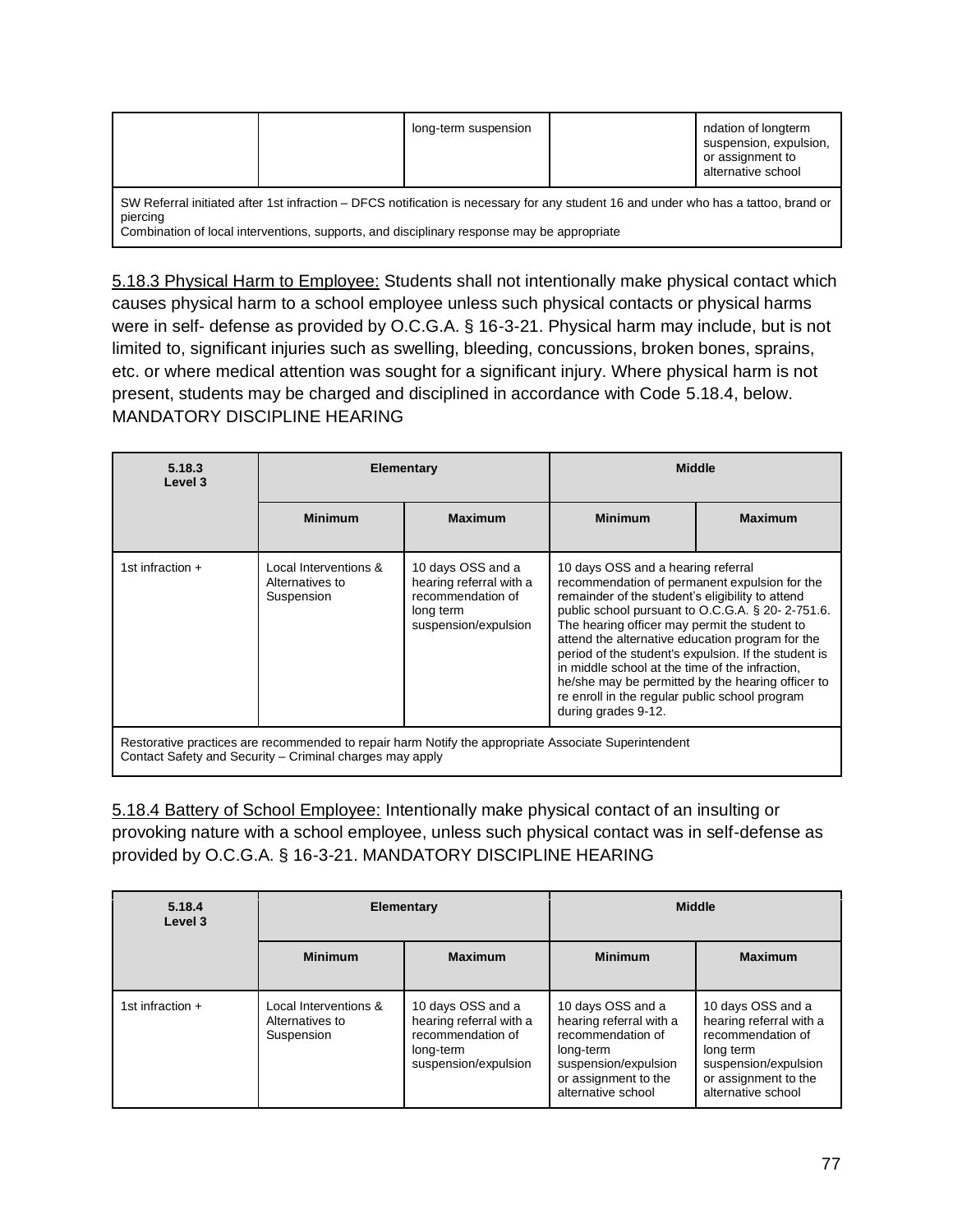Restorative practices are recommended to repair harm Notify the appropriate Associate Superintendent Contact Safety and Security – Criminal charges may apply Combination of local interventions, supports, and disciplinary response may be appropriate

5.18.5 Assault of School Employee: Attempt to cause physical injury, threaten bodily harm, or commit an act which places an employee in reasonable apprehension of immediately receiving physical injury, but no contact is made. MANDATORY DISCIPLINE HEARING

| 5.18.5<br>Level 2-3                                                                                                                                                                                                                                            | Elementary                          |                                                                                                        | <b>Middle</b>                                                                                                                                       |                                                                                                                                                       |
|----------------------------------------------------------------------------------------------------------------------------------------------------------------------------------------------------------------------------------------------------------------|-------------------------------------|--------------------------------------------------------------------------------------------------------|-----------------------------------------------------------------------------------------------------------------------------------------------------|-------------------------------------------------------------------------------------------------------------------------------------------------------|
|                                                                                                                                                                                                                                                                | <b>Minimum</b>                      | <b>Maximum</b>                                                                                         | <b>Minimum</b>                                                                                                                                      | <b>Maximum</b>                                                                                                                                        |
| 1st infraction $+$                                                                                                                                                                                                                                             | 1 day OSS and a<br>hearing referral | 10 days OSS and a<br>hearing referral with a<br>recommendation of<br>long term<br>suspension/expulsion | 5 days OSS and a<br>hearing referral with a<br>recommendation of<br>long-term<br>suspension/expulsion<br>or assignment to the<br>alternative school | 10 days OSS and a<br>hearing referral with a<br>recommendation of<br>long term suspension/<br>expulsion or<br>assignment to the<br>alternative school |
| Restorative practices are recommended to repair harm Notify the appropriate Associate Superintendent<br>Contact Safety and Security - Criminal charges may apply Combination of local interventions, supports, and disciplinary<br>response may be appropriate |                                     |                                                                                                        |                                                                                                                                                     |                                                                                                                                                       |

NOTE: For codes in which a Physical infraction is committed against a school employee (5.18.3, 5.18.4, 5.18.5) a mandatory disciplinary hearing shall be held regardless of the recommended discipline, unless the disciplinary hearing is waived. The disciplinary hearing may only be waived by agreement of the employee and the student's parent/guardian/student age 18 or older. If the employee is not available in the opinion of the Office of Student Discipline, the school principal may waive the hearing on the employee's behalf.

If a student is found to have engaged in bullying or physical infraction of another person on the school bus, a meeting shall be scheduled involving the parent or guardian of the student and appropriate school officials to form a school bus behavior contract for the student. Such contract shall provide for progressive age appropriate discipline and restrictions for student misconduct on the bus. Contract provisions may include, but shall not be limited to, assigned seating, ongoing parental involvement, and suspension from riding the bus. This paragraph does not in any way limit or restrict the school system's ability to take additional action, including imposing disciplinary sanctions through and including permanent expulsion from the school system, as a result of the student's behavior.

## 5.20 PROPERTY RELATED INFRACTIONS

5.20.1 Vandalism: No student shall intentionally damage property belonging to the school or another person/organization. Depending on age of student, level of severity or repetition, the administrator may utilize interventions, supports, and Level 2-3 disciplinary responses for this infraction. (See sections 4.2 – 4.3, 4.4).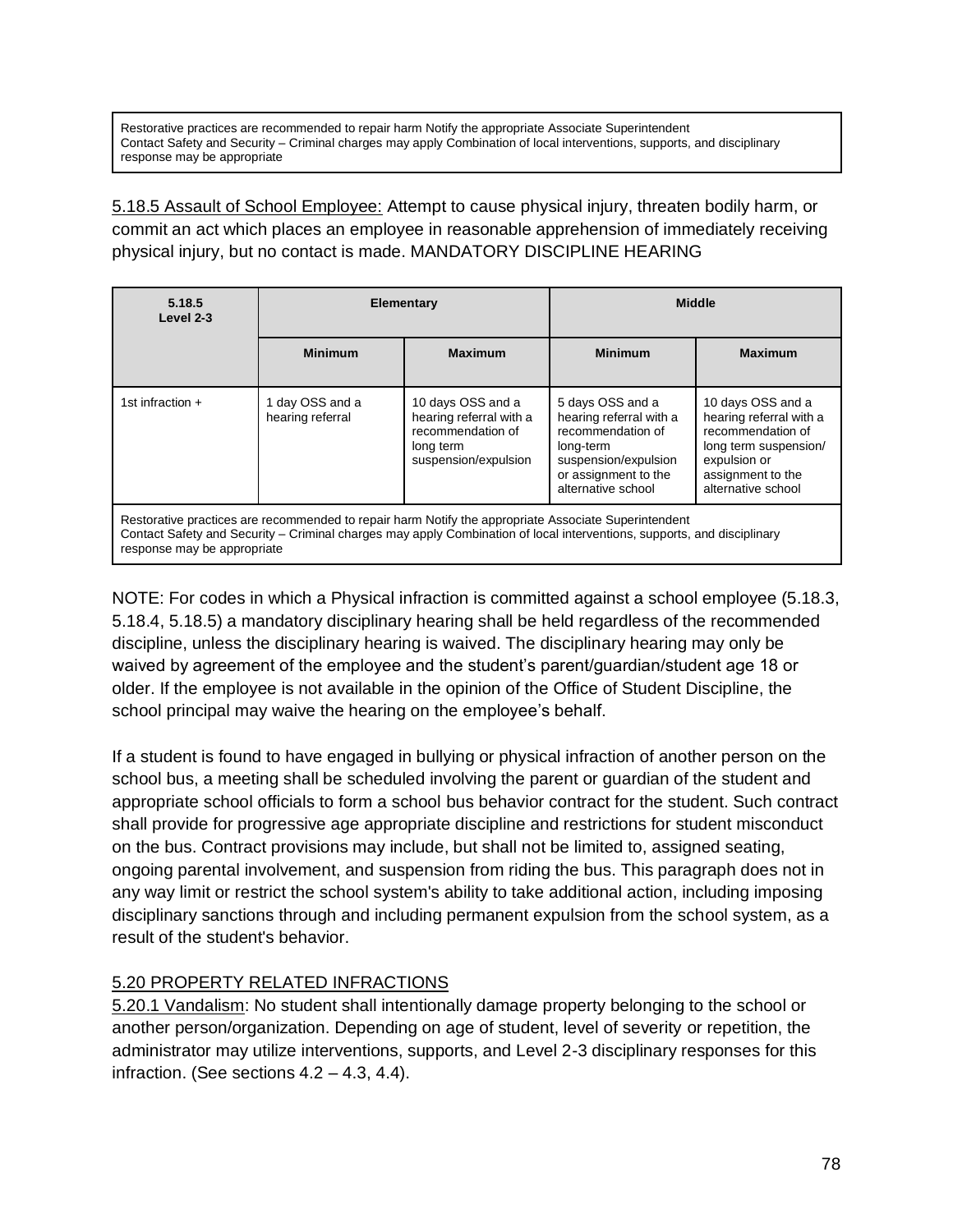5.20.2 Theft: No student shall intentionally steal property belonging to another person or entity. Depending on age of student, level of severity or repetition, the administrator may utilize interventions, supports, and Level 1-3 disciplinary responses for this infraction. (See sections  $4.1 - 4.3, 4.4$ .

5.20.3 Robbery: No student shall take the property of another by use of force, offensive weapon, or any device having the appearance of a weapon. Depending on age of student, level of severity or repetition, the administrator may utilize interventions, supports, and Level 2-3 disciplinary responses for this infraction. (See sections 4.2 – 4.3, 4.4).

5.20.4 Burglary: No student shall enter or attempt to enter into any Atlanta Public School, building, center, or structure with the intent to commit a crime. Depending on age of student, level of severity or repetition, the administrator may utilize interventions, supports, and Level 2-3 disciplinary responses for this infraction.

NOTE: Criminal charges may be filed against any student who commits Property Related infractions.

| $5.20.1 - 5.20.4$<br>Level 1-3                                                                                                                                                                                                                                                  | <b>Elementary</b>                                      |                                                                                                           |                                                             | <b>Middle</b>                                                                                                                                                       |
|---------------------------------------------------------------------------------------------------------------------------------------------------------------------------------------------------------------------------------------------------------------------------------|--------------------------------------------------------|-----------------------------------------------------------------------------------------------------------|-------------------------------------------------------------|---------------------------------------------------------------------------------------------------------------------------------------------------------------------|
|                                                                                                                                                                                                                                                                                 | <b>Minimum</b>                                         | <b>Maximum</b>                                                                                            | <b>Minimum</b>                                              | <b>Maximum</b>                                                                                                                                                      |
| Level 1                                                                                                                                                                                                                                                                         | Local Interventions &<br>Alternatives to<br>Suspension | 3 days of detention                                                                                       | Local Interventions &<br>Alternatives to<br>Suspension      | 3 days of Detention OR<br>IS                                                                                                                                        |
| Level 2                                                                                                                                                                                                                                                                         | 1 day of ISS & Local<br>Interventions                  | 3 days OSS and Local<br>Interventions                                                                     | 1 day of Saturday<br>School OR ISS & Local<br>Interventions | 3 days OSS and Local<br>Interventions                                                                                                                               |
| Level 3                                                                                                                                                                                                                                                                         | 3 days OSS and Local<br>Interventions                  | 10 days OSS and<br>Local Interventions;<br>hearing referral/<br>recommendation of<br>long-term suspension | 3 days OSS and Local<br>Interventions                       | 10 days OSS and<br>Local Interventions;<br>hearing<br>referral/recommendatio<br>n of long term<br>suspension, expulsion,<br>or assignment to<br>alternative school. |
| Restorative practices are recommended to repair harm<br>Parent conference should occur prior to student return to school Contact Safety and Security – Criminal charges may apply<br>Combination of local interventions, supports, and disciplinary response may be appropriate |                                                        |                                                                                                           |                                                             |                                                                                                                                                                     |

## **SEXUAL INFRACTIONS 5.21.1**

Inappropriate Activity: No student shall consent to and participate in any form of sexual activity. Depending on age of student, level of severity or repetition, the administrator may utilize interventions, supports, and Level 2-3 disciplinary responses for this infraction. (See sections  $4.2 - 4.3, 4.4$ .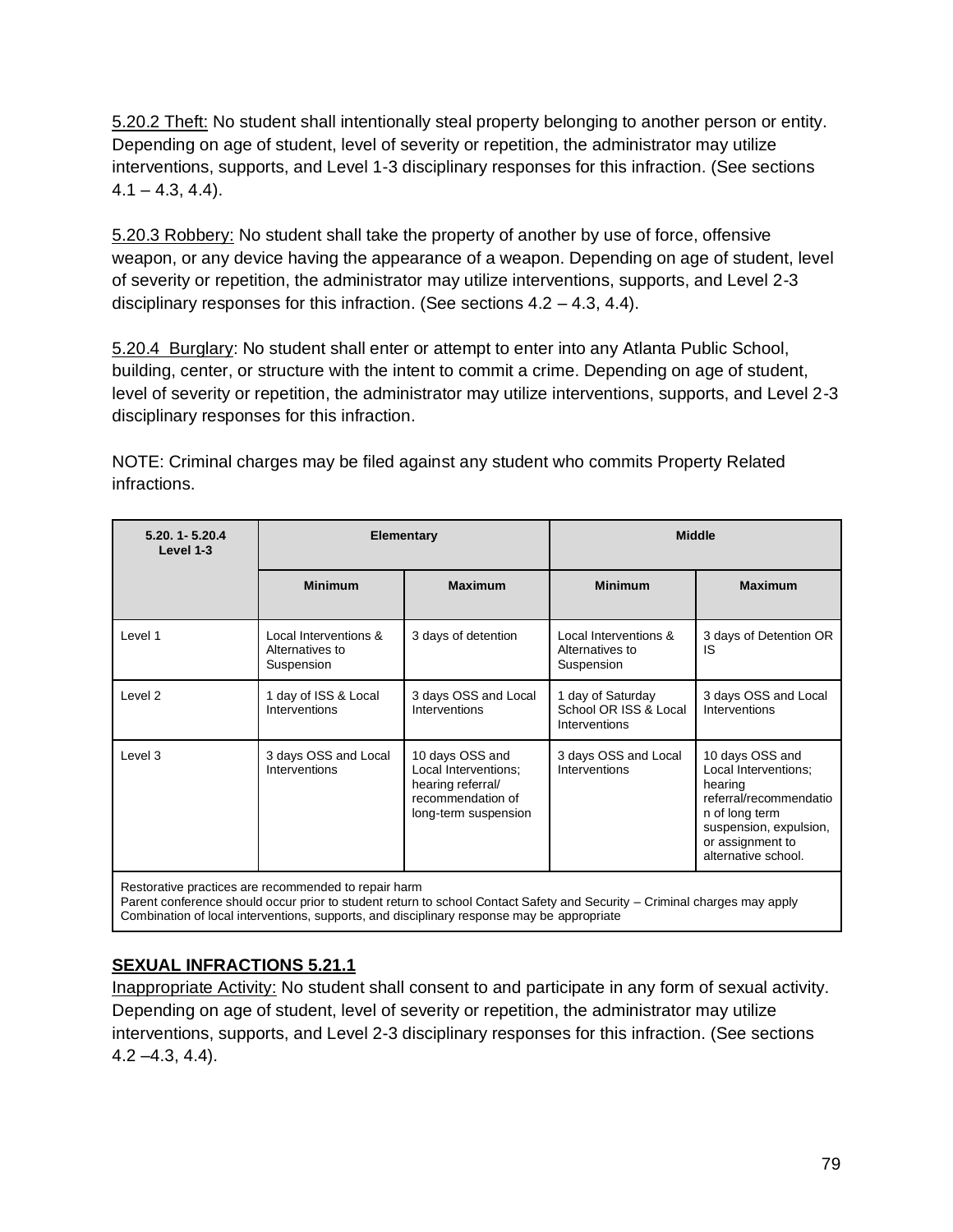5.21.2 Indecent Exposure: No student shall expose one's intimate body parts or "moon" in public. Intimate body parts include the primary genital area, anus, groin, inner thighs, or buttocks of a male or female and the breasts of a female.

Depending on age of student, level of severity or repetition, the administrator may utilize interventions, supports, and Level 1-3 disciplinary responses for this infraction. (See sections  $4.1 - 4.3, 4.4$ ).

5.21.3 Sexual Misconduct: No student shall commit any act of verbal, written, gesture-oriented, or physical sexual misconduct on school property, school buses, at school-sponsored events, or while using school technology resources. Depending on age of student, level of severity or repetition, the administrator may utilize interventions, supports, and Level 1-3 disciplinary responses for this infraction. (See sections  $4.1 - 4.3, 4.4$ ).

5.21.4 Sexual Harassment: No student shall participate in physical, verbal, or visual conduct of a sexual nature (including, but not limited to, unwelcome sexual advances or gestures, requests for sexual favors, sexually offensive slurs, sexually offensive drawings, photographs, or posters directed towards another person) where there is a pattern of harassing behavior or a single significant incident. Depending on age of student, level of severity or repetition, the administrator may utilize interventions, supports, and Level 2-3 disciplinary responses for this infraction. (See sections 4.2 –4.3, 4.4). See Atlanta School Board Policy JCAC, for further requirements, information and explanation.

*Examples of sexual harassment may include, but are not limited to, the following:* 

- Verbal harassment or abuse; Subtle pressure for sexual activity;
- Unwelcome or inappropriate sexually motivated or intentional touching of intimate body parts;
- Offensive or unwelcome sexual advances or propositions;
- Graphic or degrading verbal comments about an individual or his/her physical attributes;
- Display of sexually suggestive objects, pictures, cards, or letters;
- Lewd or suggestive comments or gestures; Off-color language or jokes of a sexual nature;
- Demanding sexual favors accompanied by implied or overt threats concerning an individual's employment or educational status;
- Demanding sexual favors accompanied by implied or overt promises of preferential treatment with regard to an individual's employment or educational status;
- Employees dating students and/or otherwise being romantically involved with a student; or
- Sexual violence, a physical act of aggression that includes a sexual act or purpose.

| $5.21.1 - 5.21.4$<br>Level 1-3 | Elementary     |                | <b>Middle</b>  |                |
|--------------------------------|----------------|----------------|----------------|----------------|
|                                | <b>Minimum</b> | <b>Maximum</b> | <b>Minimum</b> | <b>Maximum</b> |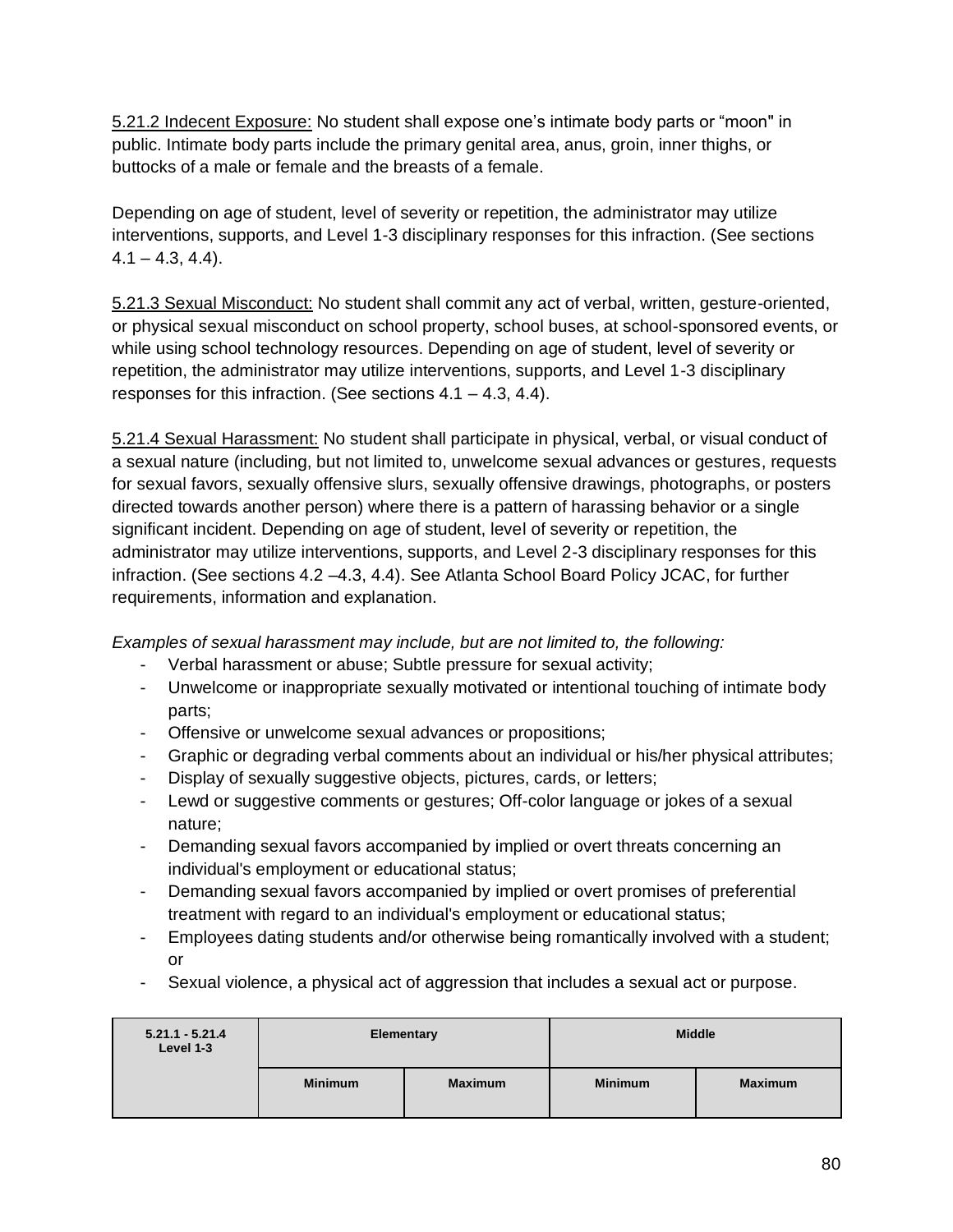| Level 1                                                                                                                                                                                                                                                                 | Local Interventions &<br>Alternatives to<br>Suspension | 3 days of detention                                                                                       | Local Interventions &<br>Alternatives to<br>Suspension      | 3 days of detention OR<br><b>ISS</b>                                                                                                                                |
|-------------------------------------------------------------------------------------------------------------------------------------------------------------------------------------------------------------------------------------------------------------------------|--------------------------------------------------------|-----------------------------------------------------------------------------------------------------------|-------------------------------------------------------------|---------------------------------------------------------------------------------------------------------------------------------------------------------------------|
| Level <sub>2</sub>                                                                                                                                                                                                                                                      | 1 day of ISS & Local<br>Interventions                  | 3 days OSS and Local<br>Interventions                                                                     | 1 day of Saturday<br>School OR ISS & Local<br>Interventions | 3 days OSS and Local<br>Interventions                                                                                                                               |
| Level 3                                                                                                                                                                                                                                                                 | 3 days OSS and Local<br>Interventions                  | 10 days OSS and<br>Local Interventions;<br>hearing referral/<br>recommendation of<br>long-term suspension | 3 days OSS and Local<br>Interventions                       | 10 days OSS and<br>Local Interventions:<br>hearing<br>referral/recommendatio<br>n of long term<br>suspension, expulsion,<br>or assignment to<br>alternative school. |
| Restorative practices are recommended to repair harm SW Referral – DFCS notification may be necessary<br>Parent conference should occur prior to student return to school<br>Combination of local interventions, supports, and disciplinary response may be appropriate |                                                        |                                                                                                           |                                                             |                                                                                                                                                                     |

5.21.5 Sexual Battery: Sexual battery is defined as a student intentionally making physical contact with the intimate parts of the body of another person without the consent of that person. Intimate body parts include the primary genital area, anus, groin, inner thighs, or buttocks of a male or female and the breasts of a female. No student shall commit any act of sexual battery on school property, school buses, or at school sponsored events.

| 5.21.5<br>Level 3                                                                                                                                                                                                                                                                                                                                     | <b>Elementary</b>                                                                                                                                                                                                                                          |                                                                                                      |                                                                                                  | <b>Middle</b>                         |
|-------------------------------------------------------------------------------------------------------------------------------------------------------------------------------------------------------------------------------------------------------------------------------------------------------------------------------------------------------|------------------------------------------------------------------------------------------------------------------------------------------------------------------------------------------------------------------------------------------------------------|------------------------------------------------------------------------------------------------------|--------------------------------------------------------------------------------------------------|---------------------------------------|
|                                                                                                                                                                                                                                                                                                                                                       | <b>Minimum</b>                                                                                                                                                                                                                                             | <b>Maximum</b>                                                                                       | <b>Minimum</b>                                                                                   | <b>Maximum</b>                        |
| 1st infraction                                                                                                                                                                                                                                                                                                                                        | 3 days OSS                                                                                                                                                                                                                                                 | 10 days OSS and a<br>hearing Referral                                                                | 5 days OSS                                                                                       | 10 days OSS and a<br>hearing referral |
| 2nd infraction                                                                                                                                                                                                                                                                                                                                        | 5 days OSS                                                                                                                                                                                                                                                 | 10 days OSS and a<br>hearing referral with<br>recommendation of<br>long term<br>suspension/expulsion | 10 days OSS and a hearing referral with a<br>recommendation of long term<br>suspension/expulsion |                                       |
| 3rd infraction                                                                                                                                                                                                                                                                                                                                        | 10 days OSS - hearing Referral with<br>10 days OSS - hearing Referral with<br>recommendation of (min) expulsion for one<br>recommendation of (min) expulsion for one<br>calendar year (max) permanent expulsion<br>calendar year (max) permanent expulsion |                                                                                                      |                                                                                                  |                                       |
| Restorative practices are recommended to repair harm SW Referral – DFCS notification may be necessary<br>Parent conference should occur prior to student return to school Notify the appropriate Associate Superintendent<br>Notify resource officer and contact Safety and Security – Criminal charges may apply Combination of local interventions, |                                                                                                                                                                                                                                                            |                                                                                                      |                                                                                                  |                                       |

supports, and disciplinary response may be appropriate

5.21.6 Sexual Molestation: Sexual molestation is defined as a student doing any immoral or indecent act to or in the presence of another person, without that person's consent, with the intent to arouse or satisfy the sexual desires of either the student or the other person. This includes a student forcing another person to make physical contact with the student's intimate body parts, as defined in this section. No student shall commit any act of sexual molestation, or the attempts thereof, on school property, school buses, or at school-sponsored events.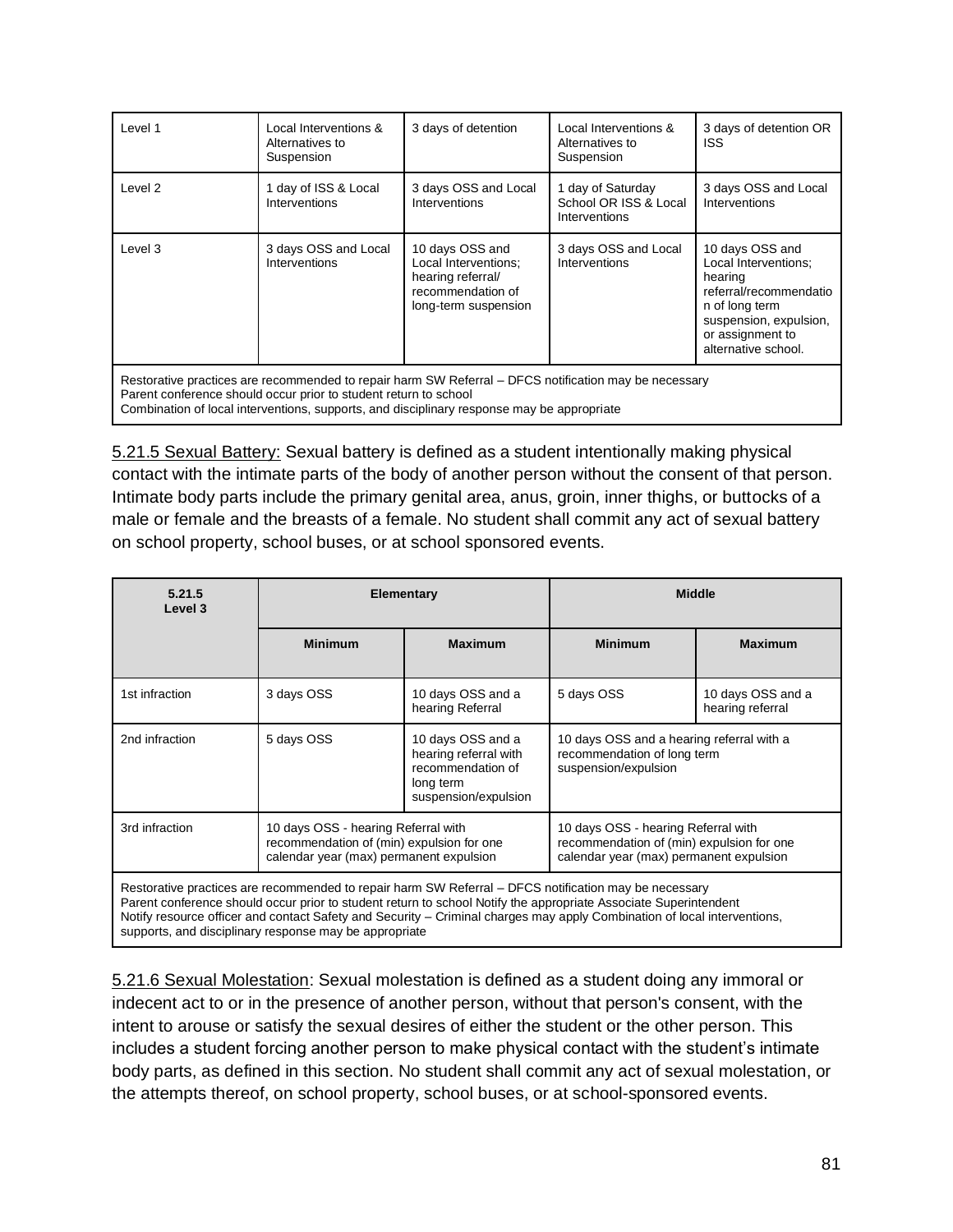| 5.21.6<br>Level 3                                                                                                                                                                                                                              | <b>Elementary</b>                                                                  |                                                                                                                                              |                                                                                  | <b>Middle</b>                                                                                                                                |
|------------------------------------------------------------------------------------------------------------------------------------------------------------------------------------------------------------------------------------------------|------------------------------------------------------------------------------------|----------------------------------------------------------------------------------------------------------------------------------------------|----------------------------------------------------------------------------------|----------------------------------------------------------------------------------------------------------------------------------------------|
|                                                                                                                                                                                                                                                | <b>Minimum</b>                                                                     | <b>Maximum</b>                                                                                                                               | <b>Minimum</b>                                                                   | <b>Maximum</b>                                                                                                                               |
| Level 1                                                                                                                                                                                                                                        | 3 days OSS                                                                         | 10 days OSS and a<br>hearing referral with a<br>recommendation of<br>(min) long term<br>suspension/expulsion<br>(max) permanent<br>expulsion | 8 days OSS                                                                       | 10 days OSS and a<br>hearing referral with a<br>recommendation of<br>(min) long term<br>suspension/expulsion<br>(max) permanent<br>expulsion |
| Level 2                                                                                                                                                                                                                                        | 10 days OSS and a hearing referral with a<br>recommendation of (min) long term     | suspension/expulsion (max) permanent expulsion                                                                                               | 10 days OSS and a hearing referral with a<br>recommendation of (min) long term   | suspension/expulsion (max) permanent expulsion                                                                                               |
| Level 3                                                                                                                                                                                                                                        | 10 days OSS and a hearing referral with a<br>recommendation of permanent expulsion |                                                                                                                                              | 10 days OSS and a hearing referral with<br>recommendation of permanent expulsion |                                                                                                                                              |
| SW Referral - DFCS notification<br>Parent conference should occur prior to student return to school<br>Notify the appropriate Associate Superintendent Notify resource officer and contact Safety and Security – Criminal charges may<br>apply |                                                                                    |                                                                                                                                              |                                                                                  |                                                                                                                                              |

Combination of local interventions, supports, and disciplinary response may be appropriate

# **5.23 TECHNOLOGY infractionS 5.23.1**

#### Hacking or Altering School Technology:

Students will not attempt to or disrupt the school technology resources by destroying, altering or otherwise modifying technology. Students will not engage in any activity that monopolizes, wastes, or compromises school technology resources. Actual or attempted hacking is strictly prohibited. Depending on age of student, level of severity or repetition, the administrator may utilize interventions, supports, and Level 1-3 disciplinary responses for this infraction. (See sections  $4.1 - 4.3, 4.4$ ).

5.23.2 Piracy: Students will not copy computer programs, software, or other technology provided by AUA for personal use. Downloading unauthorized files is strictly prohibited. Depending on age of student, level of severity or repetition, the administrator may utilize interventions, supports, and Level 1-3 disciplinary responses for this infraction. (See sections  $4.1 - 4.3, 4.4$ ).

5.23.3 Access/Distributing Inappropriate Material: Students will not use any technology resources to distribute nor display inappropriate material. Depending on age of student, level of severity or repetition, the administrator may utilize interventions, supports, and Level 2-3 disciplinary responses for this infraction. (See sections  $4.2 - 4.3$ ,  $4.4$ ). Inappropriate material does not serve an instructional or educational purpose and includes, but is not limited to the following:

Is profane, vulgar, lewd, obscene, offensive, indecent, sexually explicit, pornographic, or threatening;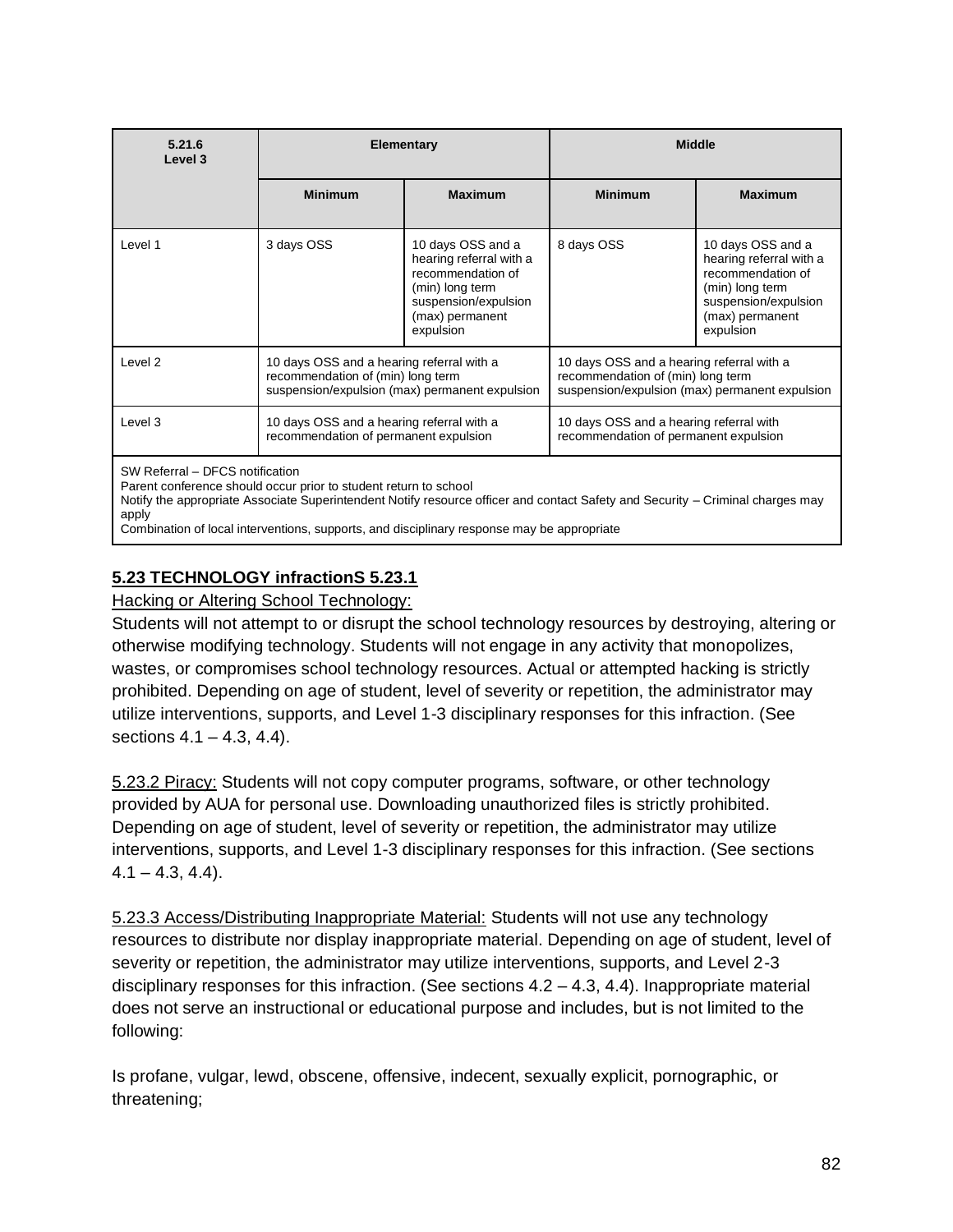- Advocates illegal or dangerous acts;
- Causes disruption to AUA, its employees or students;
- Advocates violence;
- Contains knowingly false, recklessly false, or defamatory information; or
- Is otherwise harmful to minors as defined by the Children's Internet Protection Act. Note: See 5.8.2 for non-technology infractions

| $5.23.1 - 5.23.3$<br>Level 1-3                                                                                                                     | <b>Elementary</b>                                      |                                                                                                           |                                                             | <b>Middle</b>                                                                                                                                                       |  |
|----------------------------------------------------------------------------------------------------------------------------------------------------|--------------------------------------------------------|-----------------------------------------------------------------------------------------------------------|-------------------------------------------------------------|---------------------------------------------------------------------------------------------------------------------------------------------------------------------|--|
|                                                                                                                                                    | <b>Minimum</b>                                         | <b>Maximum</b>                                                                                            | <b>Minimum</b>                                              | <b>Maximum</b>                                                                                                                                                      |  |
| Level 1                                                                                                                                            | Local Interventions &<br>Alternatives to<br>Suspension | 3 days detention                                                                                          | Local Interventions &<br>Alternatives to<br>Suspension      | 3 days of Detention OR<br><b>ISS</b>                                                                                                                                |  |
| Level <sub>2</sub>                                                                                                                                 | 1 day of ISS & Local<br>Interventions                  | 3 days OSS and Local<br>Interventions                                                                     | 1 day of Saturday<br>School OR ISS & Local<br>Interventions | 3 days OSS and Local<br>Interventions                                                                                                                               |  |
| Level 3                                                                                                                                            | 3 days OSS and Local<br>Interventions                  | 10 days OSS and<br>Local Interventions;<br>hearing referral/<br>recommendation of<br>long-term suspension | 3 days OSS and Local<br>Interventions                       | 10 days OSS and<br>Local Interventions;<br>hearing<br>referral/recomm<br>endation of long-term<br>suspension, expulsion,<br>or assignment to<br>alternative school. |  |
| Restorative practices are recommended to repair harm<br>Combination of local interventions, supports, and disciplinary response may be appropriate |                                                        |                                                                                                           |                                                             |                                                                                                                                                                     |  |

5.25 WEAPONS: A student shall not possess, handle, transmit, or cause to be transmitted; use or threaten to use; sell, attempt to sell, or conspire to sell a weapon, either concealed or open to view, on school property. A weapon includes a dangerous weapon, firearm or hazardous object, as further defined below. All weapons shall be confiscated and given to Safety and Security or other law enforcement agencies as appropriate. The disposition of confiscated weapons shall be determined by the Superintendent or his/her designee, in conjunction with law enforcement. There is no exception for students who have a valid legal license to carry a weapon.

Curriculum Display of a Weapon or Dangerous Instrument/Unauthorized Item - Any individual wishing to bring a look-alike weapon or dangerous instrument/unauthorized item to school for the purposes of a curriculum display or as an educational tool must have prior permission. Specifically, the individual must have verbal approval of the teacher in whose class the weapon or dangerous instrument/unauthorized item will be displayed, as well as prior written permission from the principal which includes a description of the dangerous instrument(s)/item(s) authorized and the time period during which dangerous instrument(s)/item(s) may be on campus.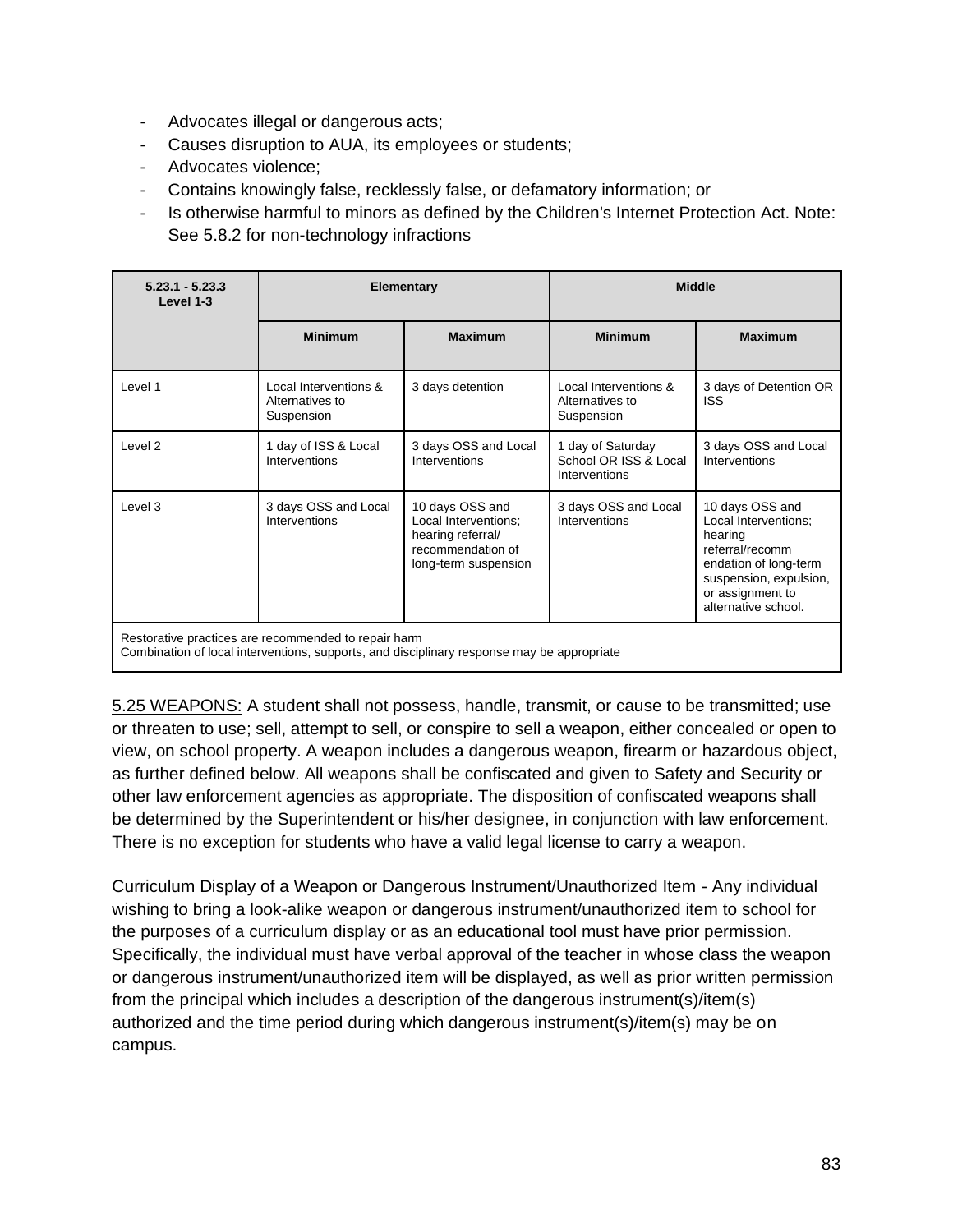Transport of the look-alike weapon or dangerous instrument/item to and from the school must be by the approved parent, guardian or other approved individual 21 years of age. The transporting individual should remove the dangerous instrument/item from the school immediately upon completion of the educational session. When necessary, the teacher or school administration will store the look-alike weapon or dangerous instrument/item in a secure location when it is not being used in the approved classroom activities. The dangerous instrument must be unloaded and must not contain any explosive material.

Note: The definition of "weapon" for purposes of this Code of Conduct is one that includes, but is not limited to, the following items:

5.25.1 Category I Weapon - Dangerous Weapon or Firearm (Loaded or Unloaded): Firearm means a handgun, rifle, shotgun, or other weapon which will or can be converted to expel a projectile by the action of an explosive or electrical charge.

A dangerous weapon also includes any weapon commonly known as a "rocket launcher," "bazooka," or "recoilless rifle" which fires explosive or non-explosive rockets designed to injure or kill personnel or destroy heavy armor, or similar weapons used for such purpose. The term shall also mean a weapon commonly known as a "mortar" which fires high explosive from a metallic cylinder and which is commonly used by the armed forces as an anti personnel weapon or similar weapon used for such purpose. The term shall also mean a weapon commonly known as a "hand grenade" or other similar weapon which is designed to explode and injure personnel or similar weapons used for such purpose. MANDATORY DISCIPLINE HEARING.

| 5.25.1<br>Level 3                               | <b>Elementary</b>                                                                                     |                                                                                          | <b>Middle</b>                                                                                                                                                                |                                                                                           |
|-------------------------------------------------|-------------------------------------------------------------------------------------------------------|------------------------------------------------------------------------------------------|------------------------------------------------------------------------------------------------------------------------------------------------------------------------------|-------------------------------------------------------------------------------------------|
|                                                 | <b>Minimum</b>                                                                                        | <b>Maximum</b>                                                                           | <b>Minimum</b>                                                                                                                                                               | <b>Maximum</b>                                                                            |
| 1st infraction $+$                              | 10 days OSS and a<br>hearing referral with a<br>recommendation of<br>expulsion for 1<br>calendar year | 10 days OSS and a<br>hearing referral with a<br>recommendation of<br>permanent expulsion | 10 days OSS and a<br>hearing referral with a<br>recommendation of<br>assignment to the<br>alternative school for<br>one calendar year or<br>expulsion for 1<br>calendar year | 10 days OSS and a<br>hearing referral with a<br>recommend ation of<br>permanent expulsion |
| Notify the appropriate Associate Superintendent |                                                                                                       |                                                                                          |                                                                                                                                                                              |                                                                                           |

Contact Safety and Security – Criminal charges may apply

5.25.2 Category II Weapon – Hazardous Object: Any pellet gun, paint pellet gun, or BB gun, antique firearm, pepper spray, nonlethal air gun, stun gun, taser or any similar weapon that does not meet the definition of a Category I weapon; any Bowie, Dirk, machete, switchblade knife, ballistics knife, any other knife having a blade of two or more inches; any razor blade (e.g., straight, regular, retractable, etc.); box cutter; any bludgeon (e.g. billy club, PR-24, night stick, spring stick, blackjack, club); any firearm muffler or firearm silencer; "look-alike" bomb; any "martial arts" device or flailing instrument consisting of two or more rigid parts connected in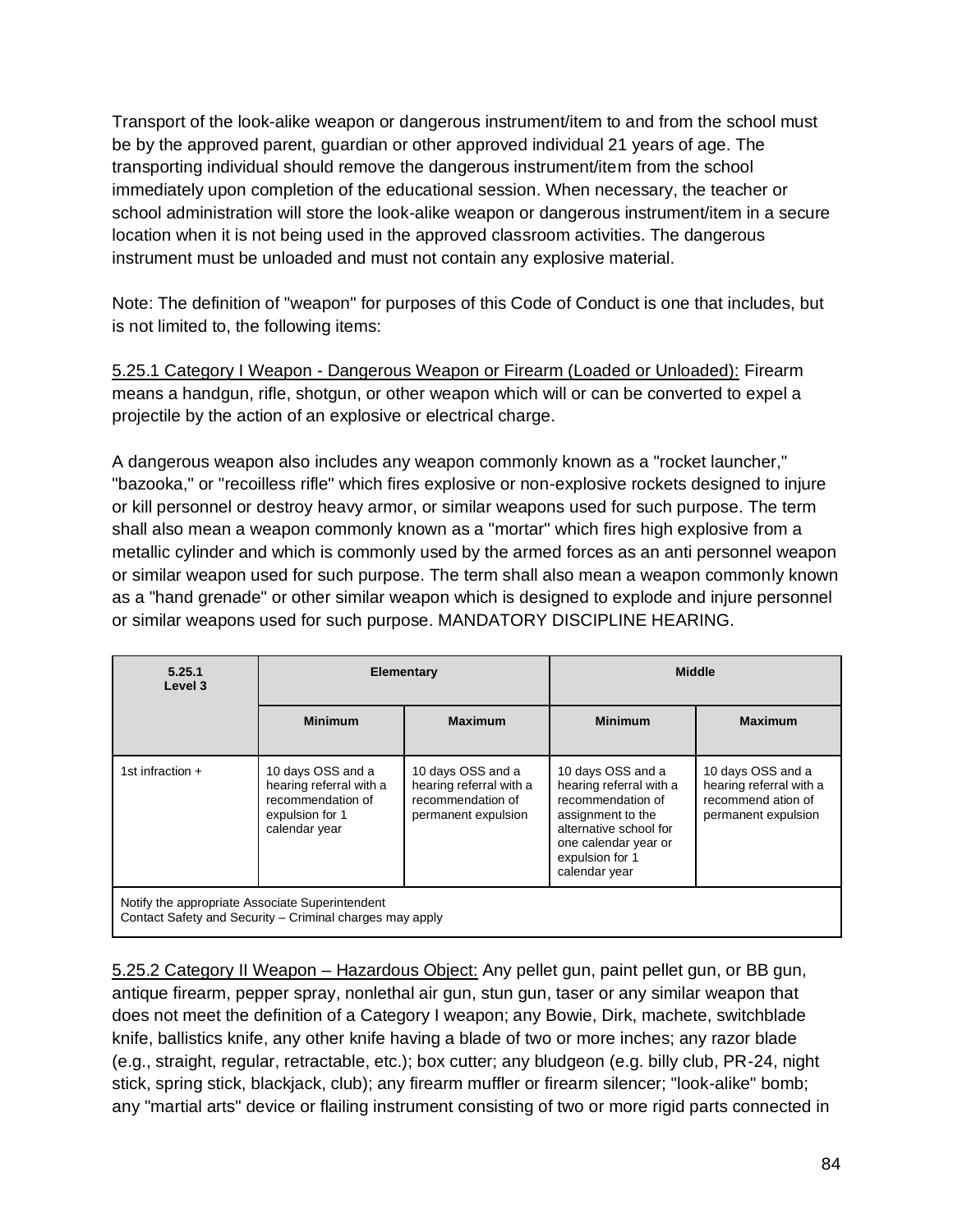such a manner as to allow them to swing freely (e.g., nunchakus, nun chuck, nun chahka, shuriken, or fighting chain, etc.); any disc of whatever configuration with at least two points or pointed blades which is designed to be thrown or propelled (e.g., Chinese star, oriental dart, throwing star, etc.); miscellaneous devices such as swords, sword/knife canes, ice picks, chains, bow and arrows, knuckles made of metal, thermoplastic, wood or other similar material, objects placed on fingers, in hands, or on fists or knuckles to provide a "loaded fist," etc., or any tool or instrument which the school administration could reasonably conclude as being used as a weapon or intended by the student to be used as a weapon and thus a violation of the intent of this Code of Conduct.

NOTE: In addition to the above, Category II weapons include any item defined as a weapon or hazardous object as defined by O.C.G.A. § 16-11-127.1 and 20-2-751, with the exception of firearms and dangerous weapons (See Category I).

| 5.25.2<br>Level 2-3 | <b>Elementary</b> |                                                                                                                        | <b>Middle</b>                                                                                                                                         |                                                                                                                                                       |
|---------------------|-------------------|------------------------------------------------------------------------------------------------------------------------|-------------------------------------------------------------------------------------------------------------------------------------------------------|-------------------------------------------------------------------------------------------------------------------------------------------------------|
|                     | <b>Minimum</b>    | <b>Maximum</b>                                                                                                         | <b>Minimum</b>                                                                                                                                        | <b>Maximum</b>                                                                                                                                        |
| 1st infraction      | 1 day OSS         | 10 days OSS and a<br>disciplinary hearing<br>referral with a<br>recommendation of<br>long term<br>suspension/expulsion | 1 day OSS                                                                                                                                             | 10 days OSS and a<br>hearing referral with a<br>recommendation of<br>long-term suspension/<br>expulsion or<br>assignment to the<br>alternative school |
| 2nd infraction      | 3 days OSS        | 10 days OSS and a<br>hearing referral with a<br>recommendation of<br>expulsion for 1<br>calendar year                  | 10 days OSS and a<br>hearing referral with a<br>recommendation of<br>long term<br>suspension/ex pulsion<br>or assignment to the<br>alternative school | 10 days OSS and a<br>hearing referral with a<br>recommendation of<br>expulsion for 1<br>calendar year or<br>assignment to the<br>alternative school   |

Notify the appropriate Associate Superintendent

Contact Safety and Security – Criminal charges may apply

Combination of local interventions, supports, and disciplinary response may be appropriate Factors to be considered in determining the disciplinary response will include, but not be limited to: age, maturity level of student, willfulness and intent, and the weapon involved.

5.25.3 Category III Weapon: Any knife or instrument having a blade of less than two inches, any "lookalike" firearm, toy guns, or plastic disposable razor or sling shot. Depending on age of student, level of severity or repetition, the administrator may utilize interventions, supports, and Level 1-3 disciplinary responses for this infraction. (See sections  $4.1 - 4.3$ ,  $4.4$ ). Factors to be considered in determining the disciplinary response will include, but not be limited to: age, maturity level of student, willfulness and intent, and the weapon involved. Notify the appropriate Associate Superintendent - Contact Safety and Security – Criminal charges may apply

6. Disabilities Education Act (IDEA): Nothing in this Code of Conduct shall be construed to infringe on any right provided to students pursuant to the federal Individuals with Disabilities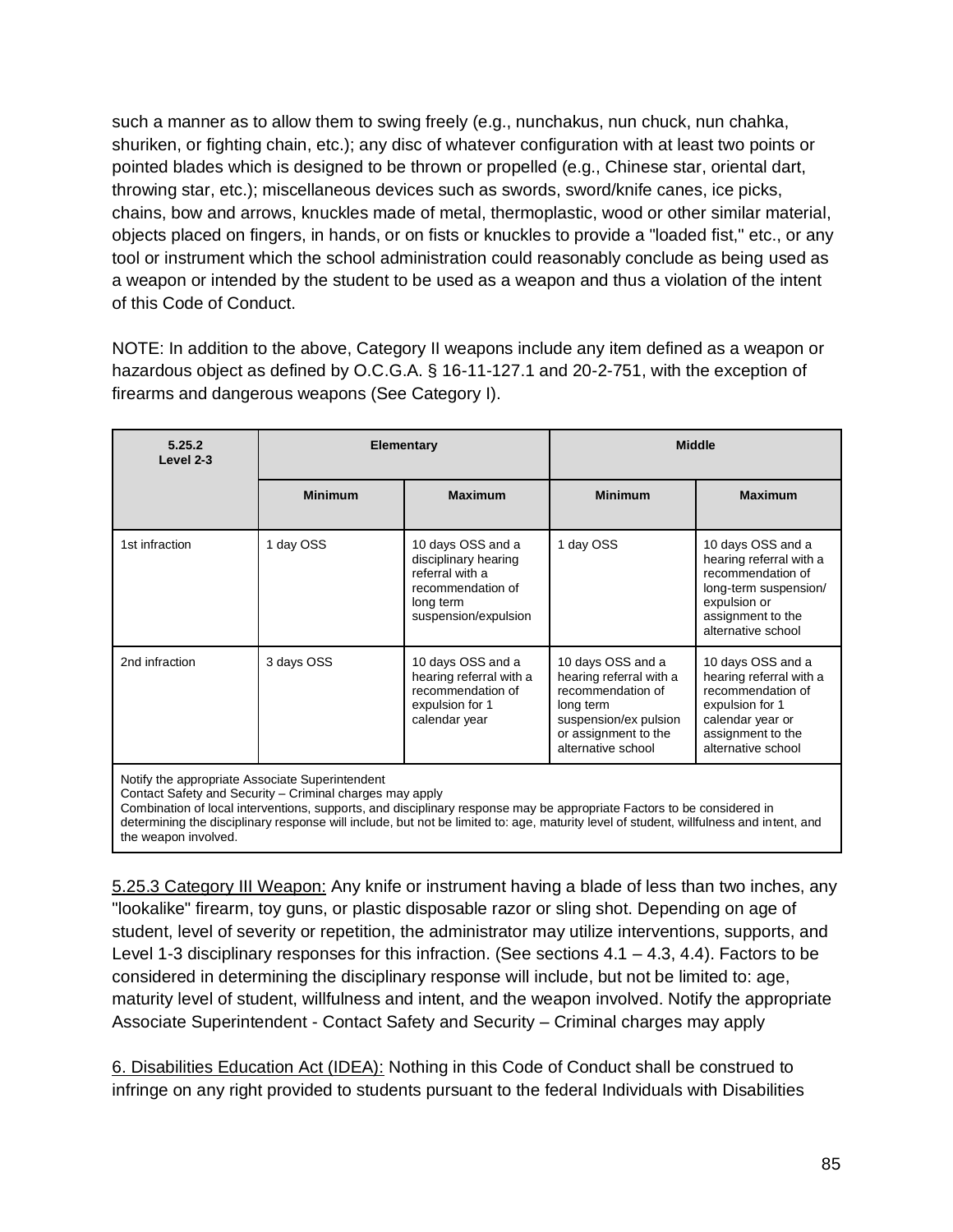Education Act (IDEA), Section 504 of the Federal Rehabilitation Act of 1973, or the federal Americans with Disabilities Act (ADA) of 1990.

7. CHRONIC DISCIPLINARY PROBLEM STUDENTS: A "chronic disciplinary problem student" is defined by law as a student who exhibits a pattern of behavioral characteristics which interfere with the learning process of students around him or her and which are likely to recur. Any time a teacher or principal identifies a student as a chronic disciplinary problem student, the principal shall inform the parent or guardian of the student's disciplinary problem. Notification should be by either first-class mail or certified mail with return receipt requested and telephone call.

The principal should invite the parent or guardian to observe the student in a classroom situation. The principal should also request that at least one (1) parent or guardian attend a conference with the principal and/or teacher. The purpose of the conference would be to devise a disciplinary and behavioral correction plan.

Before any chronic disciplinary problem student is permitted to return from suspension or expulsion, the school to which the student is to be readmitted should request by telephone call or by either certified mail with return receipt requested or first-class mail that at least one (1) parent or guardian schedule and attend a conference with the principal, or principal's designee, to devise a disciplinary and behavioral correction plan. At the discretion of the principal, a teacher, counselor, or other person may attend the conference. The principal will note the conference in the student's permanent file. Failure of the parent or guardian to attend shall not preclude the student from being readmitted to the school.

The school system may, by petition to the juvenile court, proceed against a parent or guardian of a chronic disciplinary problem student if school system personnel believe the parent or guardian has willfully and unreasonably failed to attend a conference requested by a principal.

8. DISCIPLINED STUDENTS ON CAMPUS: Students who are suspended or expelled are not allowed on school grounds to participate in regular school activities, extracurricular activities, athletic participation, and other school events. Students assigned to alternative schools may not return to their home school for events without permission of the Principal, except when the student is competing/participating in an official event as a member of a team or club. Failure to adhere to this rule can result in the student receiving additional disciplinary charges and/or an increased disciplinary response.

9. REPORTING TO LAW ENFORCEMENT: In addition to discipline of students by AUA, student conduct may be reported to appropriate law enforcement authorities, including pursuant to O.C.G.A. 20-2-1184. Some Student Code of Conduct violations may also result in criminal charges. School disciplinary action will be independent of any criminal or juvenile court decisions. When it comes to the attention of AUA that an infraction has occurred which may constitute criminal behavior, the officials and employees of AUA will cooperate with the police and other investigative agencies in providing and sharing information about the student to the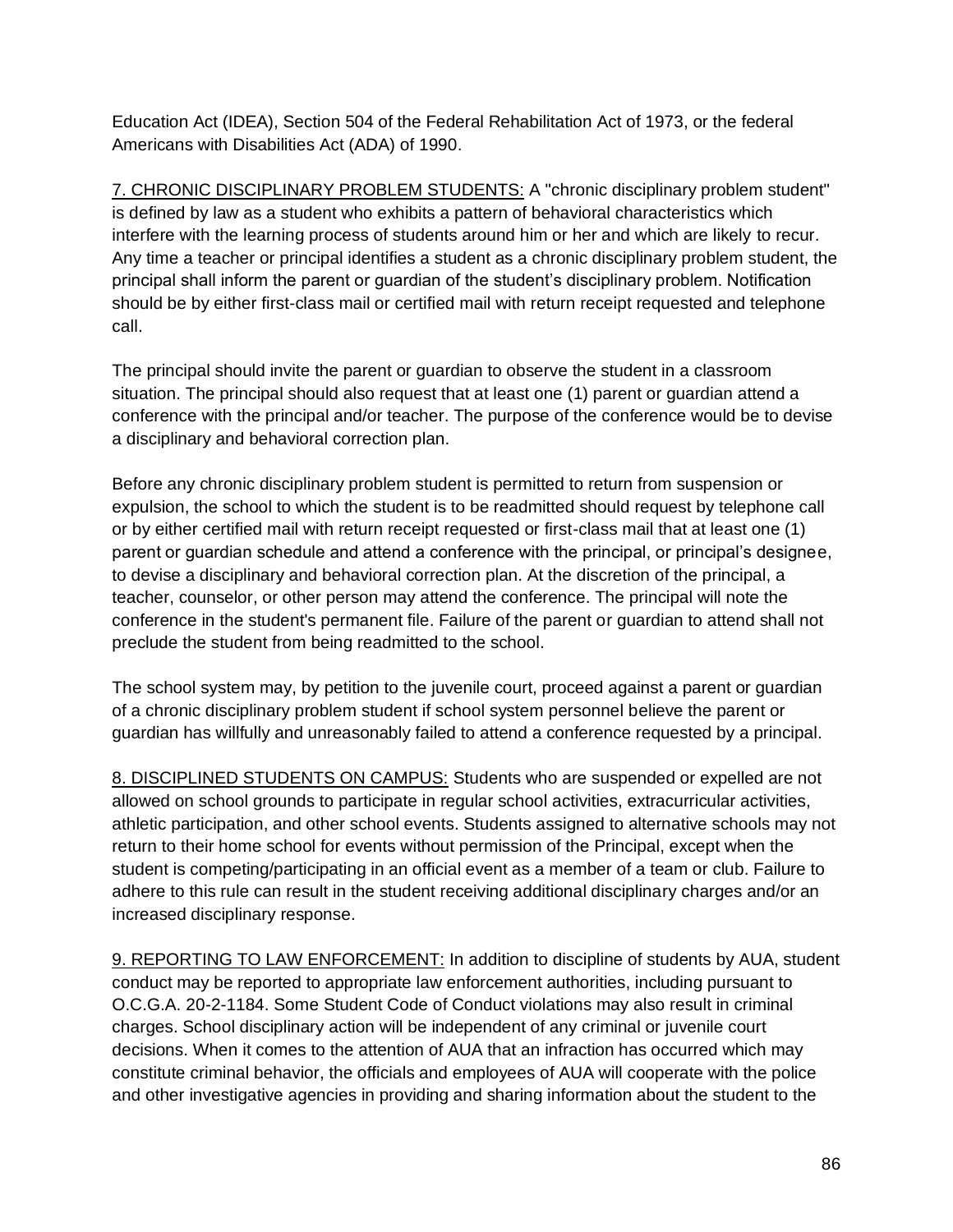degree that the official or the employee deems necessary and/or is governed by law. As required by the Georgia Legislature, AUA encourages parents/guardians to inform their children of the consequences, including potential criminal penalties, of underage sexual conduct and crimes for which a minor can be tried as an adult.

10. Discipline Intervention Process (DIP): Atlanta Unbound Academy is a place with high expectations and many students need additional support to meet our expectations. We provide this support through our Discipline Intervention Process (DIP), it begins once

- 1. We notice a student consistently struggling to adhere to the discipline code or
- 2. The student is suspended for a level 2 or 3 infraction behavior.

We require that everyone involved in a child's success participate in consequences assigned to their child in order to gain their support and understanding of the problems that continue to arise. Our goal is to provide additional support and interventions to promote positive behavior change because we want every child to succeed. We recognize that some of our students may need a different and specialized approach, and we provide this with DIP. The DIP follows these steps:

*Tier 1 contract:* Facilitated by the assistant principal, a tier 1 (T1) is a student-led meeting with the student, parent/guardian, and/or content teachers. students receive a T1 when they are repeatedly earning demerits for the same infractions, repeatedly earning referrals, and suspension(s). A T1 is organized and co-facilitated by the student's teacher and the administrator. The team creates a 30-day data-based contract in which the student sets measurable 30-day goals and each stakeholder determines their roles and support in supporting these goals. The team meets again in 30 days to determine if the student met goals. -If goals were met, the DIP ends.

-If goals were not met, but progress is made, the T1 continues.

-If goals were not met, DIP proceeds to a Roundtable.

*Tier 2 contract:* Facilitated by the assistant principal, a Tier 2 (T2) is a meeting with the student, parent/guardian, and often the principal. The assistant principal arranges the meeting, sets measurable, data-based, 30-day goals, and determines the stakeholders' roles and support in supporting these goals. All Roundtable students are offered evidence-based behavioral supports.

-If goals were met, the DIP ends.

-If goals were not met, but progress is made, the T2 continues.

-If goals were not met, DIP may proceed to a disciplinary hearing.

11. Truancy: When a child is absent, parents, guardians, or other persons who have control of a child enrolled in AUA should report reasons for absences in compliance with Policy and Regulation JB. Georgia law requires that after any student accrues five (5) days of unexcused absences in a given school year, the parent, guardian, or other person who has control or charge of that child shall be in violation of O.C.G.A. § 20-2-690.1(b). Any child that is subject to compulsory attendance who, during the school calendar year, has more than five (5) days of unexcused absences is considered truant. The law states the following: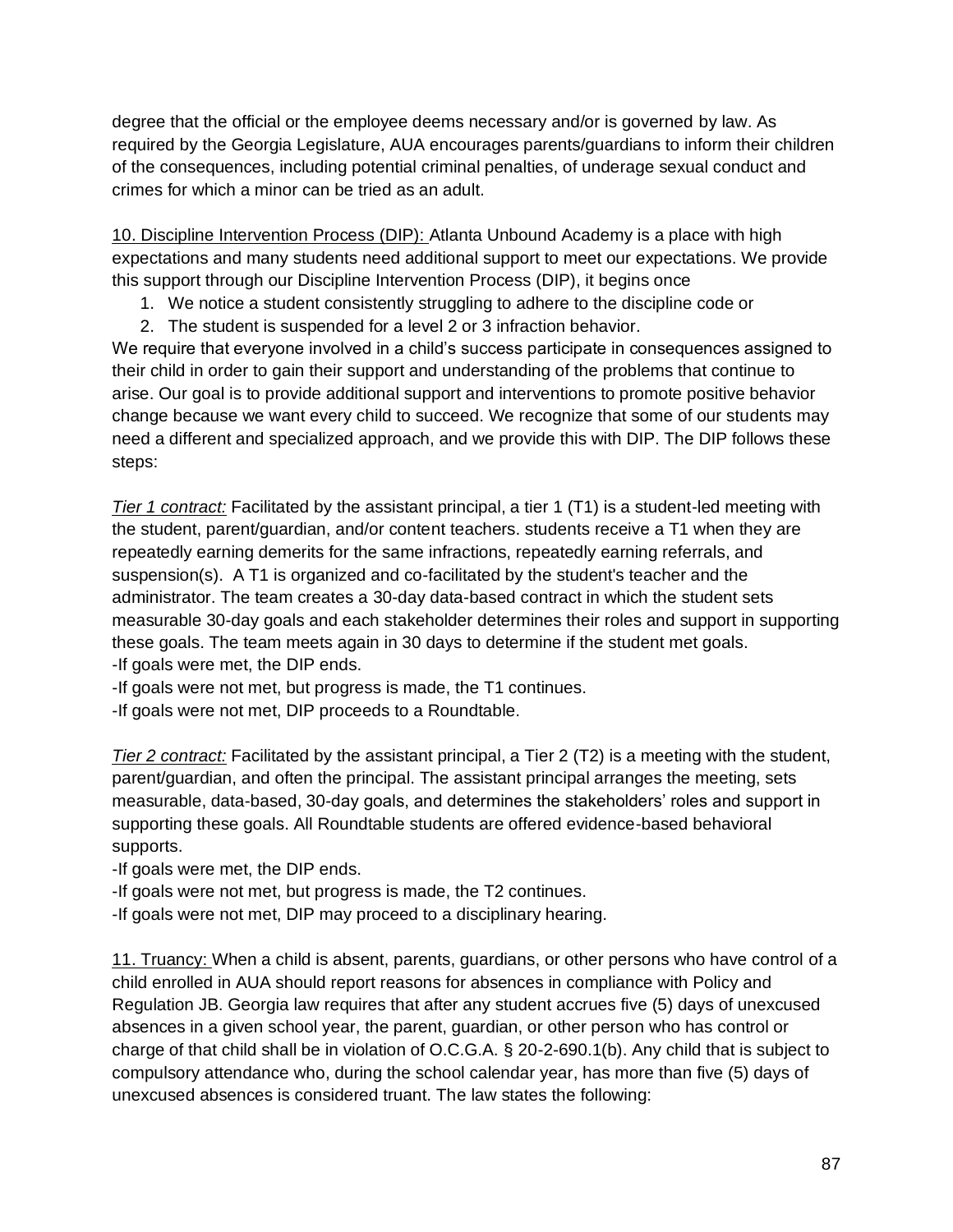"Any parent, guardian, or other person residing in this state who has control or charge of a child or children and who violates this Code section shall be guilty of a misdemeanor and upon conviction thereof, shall be subject to a fine of not less than \$25.00 and not greater than \$100.00, or imprisonment not to exceed 30 days, community service, or any combination of such penalties, at the discretion of the court having jurisdiction. Each day's absence from school in violation of this part after the child's school system notifies the parent, guardian, or other person who has control or charge of a child of five unexcused days of absence for a child shall constitute a separate infraction."

Schools will notify parents/guardians when a student has accumulated five (5) unexcused absences. Schools will also notify parents/guardians of students 14 years of age and older when the student has accumulated seven (7) unexcused absences during the school year. Possible consequences may also include disposition for unruly children in accordance with O.C.G.A. § 15-11-67.

## **BOARD MEETING PARTICIPATION POLICY**

All Atlanta Unbound Academy board meetings are open to the public. Meeting dates and times are available on the AUA website (www.atlantaunboundacademy.org).

Time is set aside at each of its regularly-scheduled quarterly meetings to provide stakeholders the opportunity to address the board. The public comment period is designed to gain input from the public and not necessarily for immediate responses by the board. Individuals who wish to address issues related to an individual should communicate directly with the AUA Board Chair or by following the established grievance process outlined in the student/parent handbook (if applicable). Individuals who wish to address the board at a board meeting will be required to sign up in advance of the meeting by emailing the AUA Board Chair at least 24 hours in advance (jgreen@atlantaunboundacademy.org).

- Speakers should be courteous and professional. The presiding board officer may terminate public comments that are profane, vulgar or defamatory.
- Speakers will be heard in the order in which they called in.
- Speakers have three (3) minutes each and must stop speaking promptly when signaled.
- The board reserves the right to cap the public comment period to the first five (5) parents who sign up.
- Speakers may not address confidential student or personnel matters, but may submit such concerns to the board in writing.
- Board members are not required to respond to the comments during the meeting. If follow-up is necessary, the appropriate staff or a representative of the board will followup in a timely manner via email, letter, or telephone.

## **PARENTAL DISCRETION**

In the event of delay or closure, Atlanta Unbound Academy will make every effort to provide rigorous instruction and maintain as many regular school day activities as possible. We respect